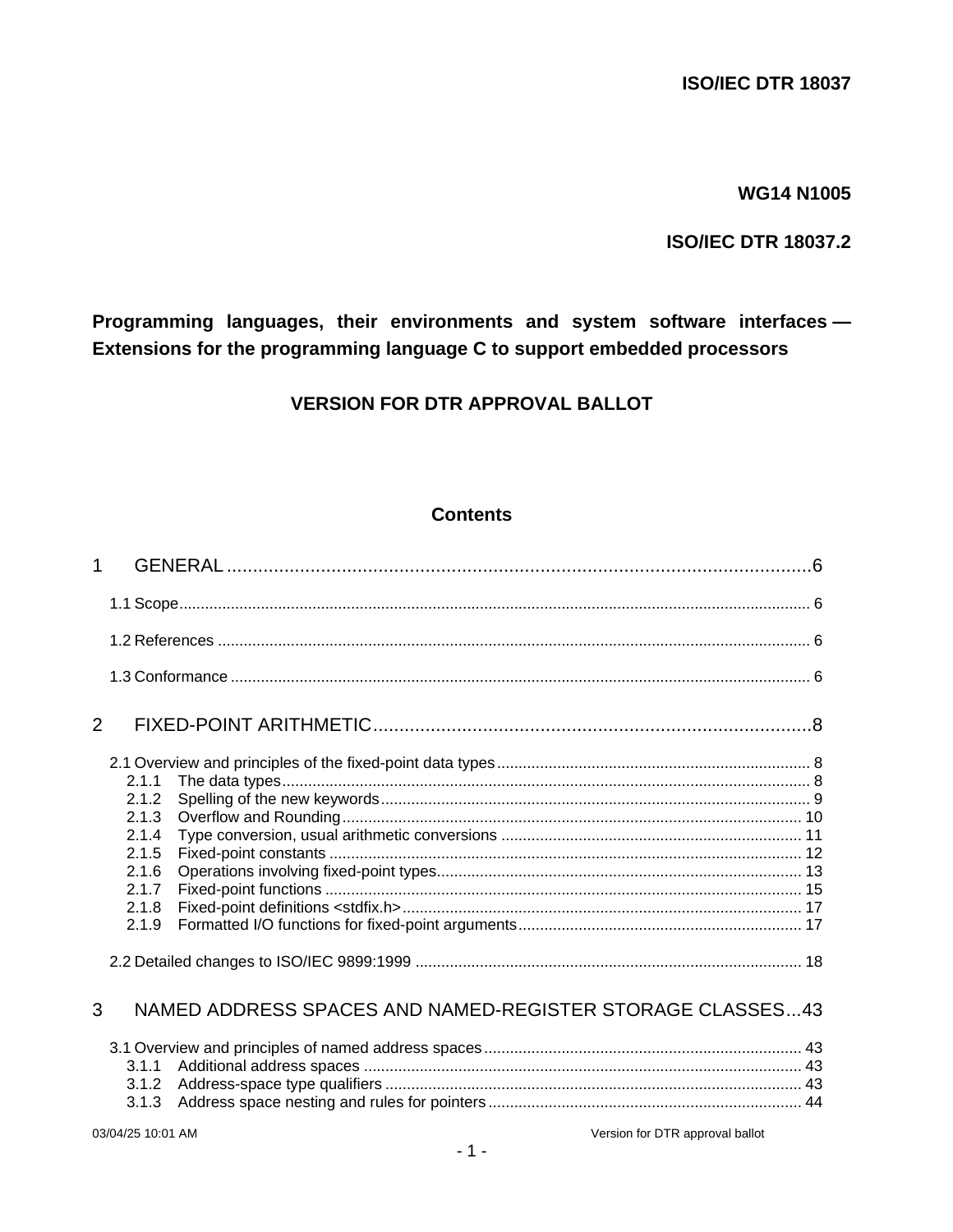|   | 3.2.1 |                                                                                     |  |
|---|-------|-------------------------------------------------------------------------------------|--|
|   | 3.2.2 |                                                                                     |  |
|   | 3.2.3 |                                                                                     |  |
|   | 3.2.4 | Relationship between named registers and I/O-register designators  47               |  |
|   |       |                                                                                     |  |
| 4 |       |                                                                                     |  |
|   |       |                                                                                     |  |
|   | 4.1.1 |                                                                                     |  |
|   |       |                                                                                     |  |
|   |       |                                                                                     |  |
|   |       |                                                                                     |  |
|   | 4.3.1 |                                                                                     |  |
|   | 4.3.2 |                                                                                     |  |
|   |       |                                                                                     |  |
|   | 4.4.1 |                                                                                     |  |
|   | 4.4.2 |                                                                                     |  |
|   | 4.4.3 |                                                                                     |  |
|   | 4.4.4 |                                                                                     |  |
|   | 4.4.5 |                                                                                     |  |
|   | 4.4.6 |                                                                                     |  |
|   |       |                                                                                     |  |
|   |       |                                                                                     |  |
|   |       |                                                                                     |  |
|   |       |                                                                                     |  |
|   |       |                                                                                     |  |
|   |       |                                                                                     |  |
|   |       |                                                                                     |  |
|   |       |                                                                                     |  |
|   |       |                                                                                     |  |
|   |       |                                                                                     |  |
|   |       | A.8 Linguistic Variables and unsigned _Fract: an example of unsigned fixed-point 78 |  |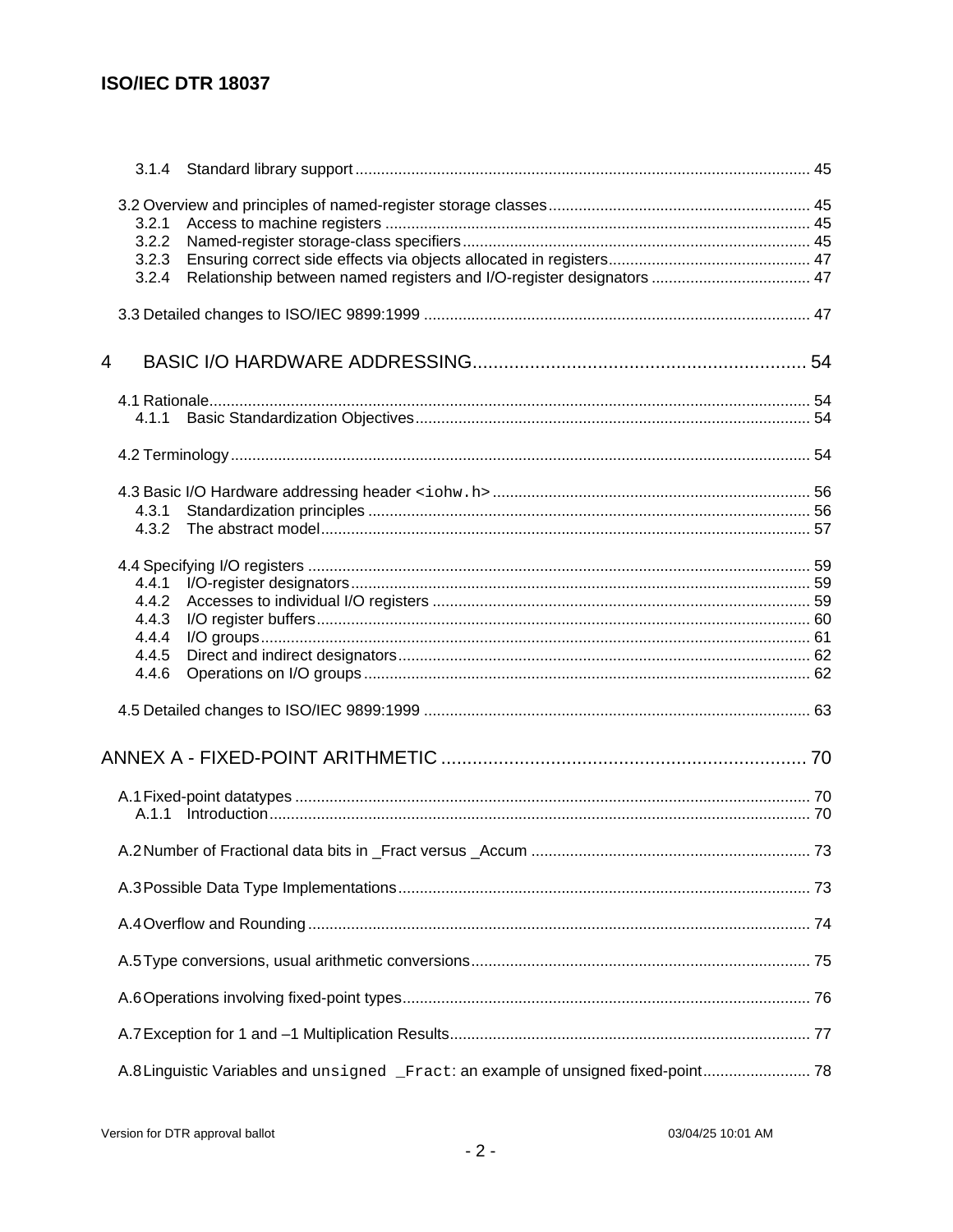| ANNEX B - NAMED ADDRESS SPACES AND NAMED-REGISTER STORAGE CLASSES |  |
|-------------------------------------------------------------------|--|
| <b>B.1.1</b>                                                      |  |
|                                                                   |  |
|                                                                   |  |
|                                                                   |  |
|                                                                   |  |
|                                                                   |  |
|                                                                   |  |
| C.2.1                                                             |  |
|                                                                   |  |
|                                                                   |  |
|                                                                   |  |
|                                                                   |  |
|                                                                   |  |
|                                                                   |  |
|                                                                   |  |
|                                                                   |  |
| ANNEX D - MIGRATION PATH FOR <10HW.H> IMPLEMENTATIONS91           |  |
|                                                                   |  |
|                                                                   |  |
|                                                                   |  |
|                                                                   |  |
| D.2.3                                                             |  |
|                                                                   |  |
| D.2.5                                                             |  |
|                                                                   |  |
| ANNEX E - FUNCTIONALITY NOT INCLUDED IN THIS TECHNICAL REPORT 98  |  |
|                                                                   |  |
|                                                                   |  |
|                                                                   |  |
| Version for DTR approval ballot<br>03/04/25 10:01 AM              |  |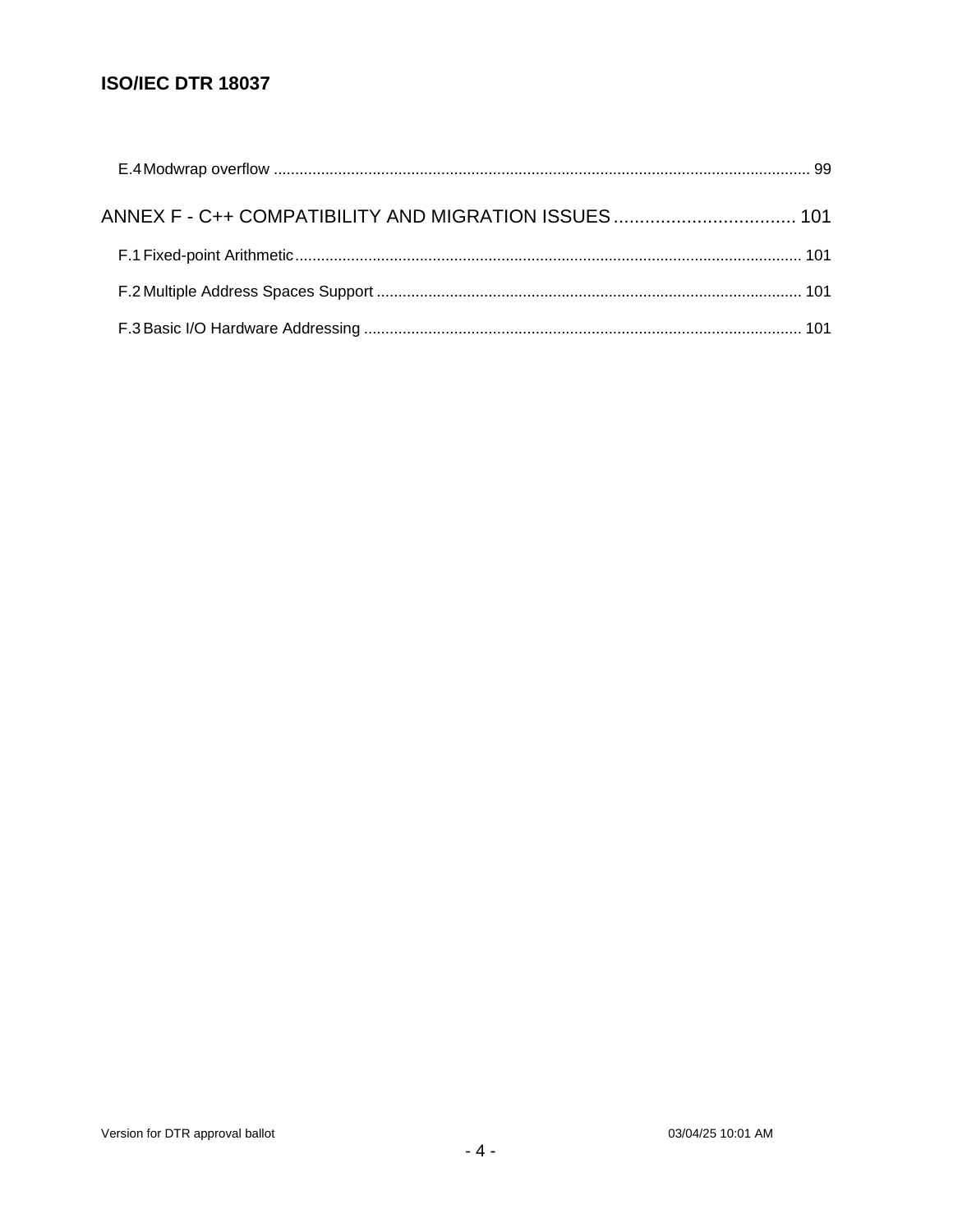# **INTRODUCTION**

In the fast growing market of embedded systems there is an increasing need to write application programs in a high-level language such as C. Basically there are two reasons for this trend: programs for embedded systems get more complex (and hence are difficult to maintain in assembly language) and the different types of embedded systems processors have a decreasing lifespan (which implies more frequent re-adapting of the applications to the new instruction set). The code re-usability achieved by C-level programming is considered to be a major step forward in addressing these issues.

Various technical areas have been identified where functionality offered by processors (such as DSPs) that are used in embedded systems cannot easily be exploited by applications written in C. Examples are fixed-point operations, usage of different memory spaces, low level I/O operations and others. The current proposal addresses only a few of these technical areas.

Embedded processors are often used to analyze analogue signals and process these signals by applying filtering algorithms to the data received. Typical applications can be found in all wireless devices. The common data type used in filtering algorithms is the fixed-point data type, and in order to achieve the necessary speed, the embedded processors are often equipped with special hardware support that data type. The C language (as defined in ISO/IEC 9899:1999) does not provide support the fixed-point arithmetic operations, currently leaving programmers with no option but to handcraft most of their algorithms in assembler. This Technical Report specifies a fixed-point data type for C, definable in a range of precision and saturation options. In this manner, fixed-point data is supported as easily as integer and floating-point data throughout the compiler, including the critical optimizers leading to highly efficient code.

Typical for the mentioned filtering algorithms is the usage of polynomials whereby data from one source (inputvalues) is multiplied by coefficients coming from another source (memory). Ensuring the simultaneous flow of data and coefficient data to the multiplier/accumulator of processors designed for FIR filtering, for example, is critical to their operation. In order to allow the programmer to declare the memory space from which a specific data object must be fetched. This Technical Report specifies basic support for multiple address spaces. As a result, optimizing compilers can utilize the ability of processors that support multiple address spaces, for instance, to read data from two separate memories in a single cycle to maximize execution speed.

As the C language has matured over the years, various extensions for accessing basic I/O hardware (iohw) registers have been added to address deficiencies in the language. Today almost all C compilers for freestanding environments and embedded systems support some method of direct access to *johw* registers from the C source level. However, these extensions have not been consistent across dialects.

This Technical Report provides an approach to codifying common practice and providing a single uniform syntax for basic iohw register addressing.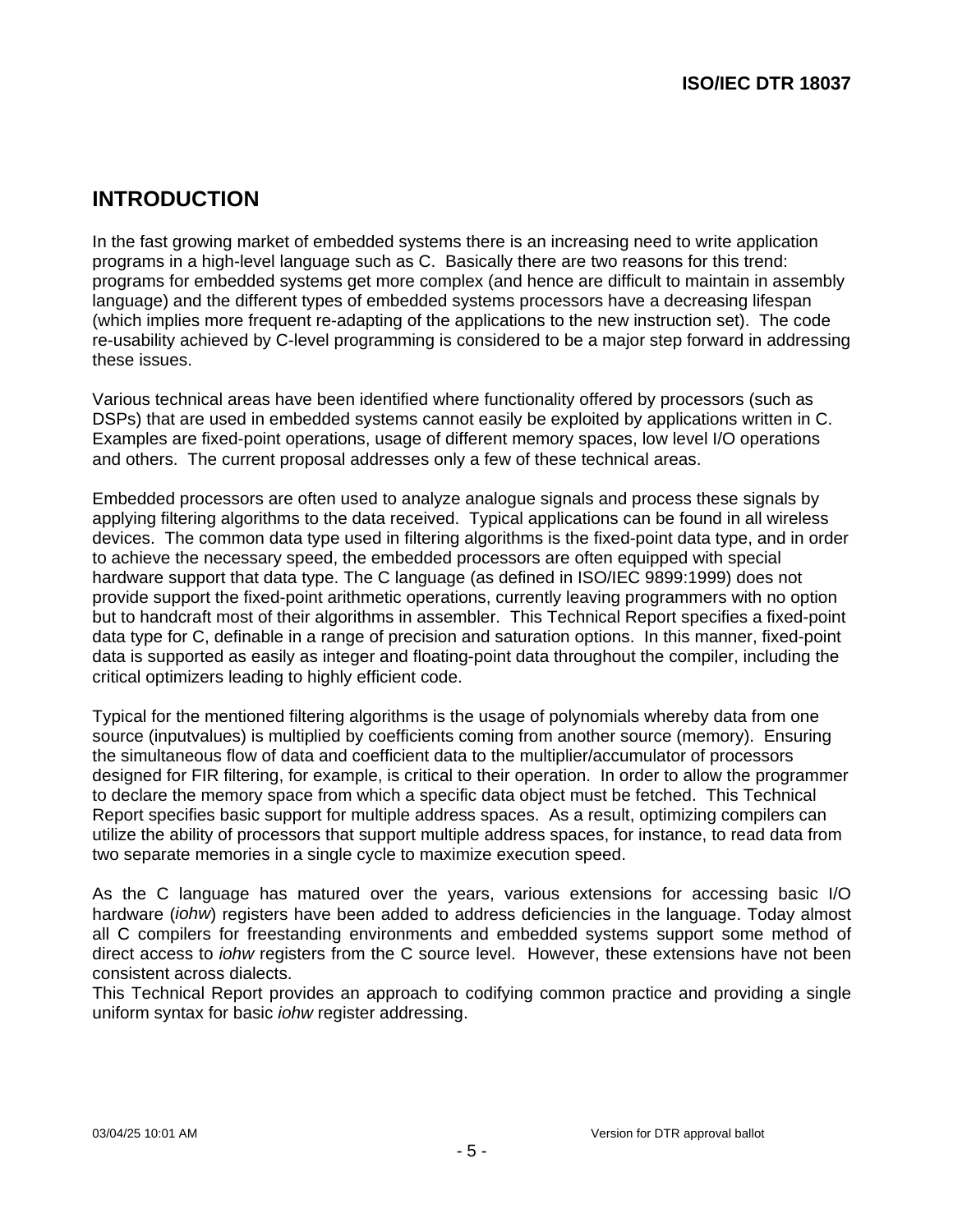# **Information technology — Programming languages, their environments and system software interfaces — Extensions for the programming language C to support embedded processors**

# **1 General**

#### **1.1 Scope**

This Technical Report specifies a series of extensions of the programming language C, specified by the international standard ISO/IEC 9899:1999.

Each clause in this Technical Report deals with a specific topic. The first subclause of each clause contains a technical description of the features of the topic. It provides an overview but does not contain all the fine details. The second subclause of each clause contains the editorial changes to the standard, necessary to fully specify the topic in the standard, and thereby provides a complete definition. If necessary, additional explanation and/or rationale is given in an Annex.

#### **1.2 References**

The following standards contain provisions which, through reference in this text, constitute provisions of Technical Report. For dated references, subsequent amendments to, or revisions of, any of these publications do not apply. However, parties to agreements based on this Technical Report are encouraged to investigate the possibility of applying the most recent editions of the normative documents indicated below. For undated references, the latest edition of the normative document referred applies. Members of IEC and ISO maintain registers of current valid International Standards.

ISO/IEC 9899:1999, Information technology – Programming languages, their environments and system software interfaces – Programming Language C.

### **1.3 Conformance**

This Technical Report presents in three separate sections specifications for three, in principle independent, sets of functionality (section 2: fixed-point arithmetic, section 3: named address spaces and named-register storage classes, and section 4: basic I/O hardware addressing). As this is a Technical Report there are no conformance requirements and implementers are free to select those specifications that they need. However, if functionality is implemented from one of the sections, implementers are strongly encouraged to implement that section in full, and not just a part of it.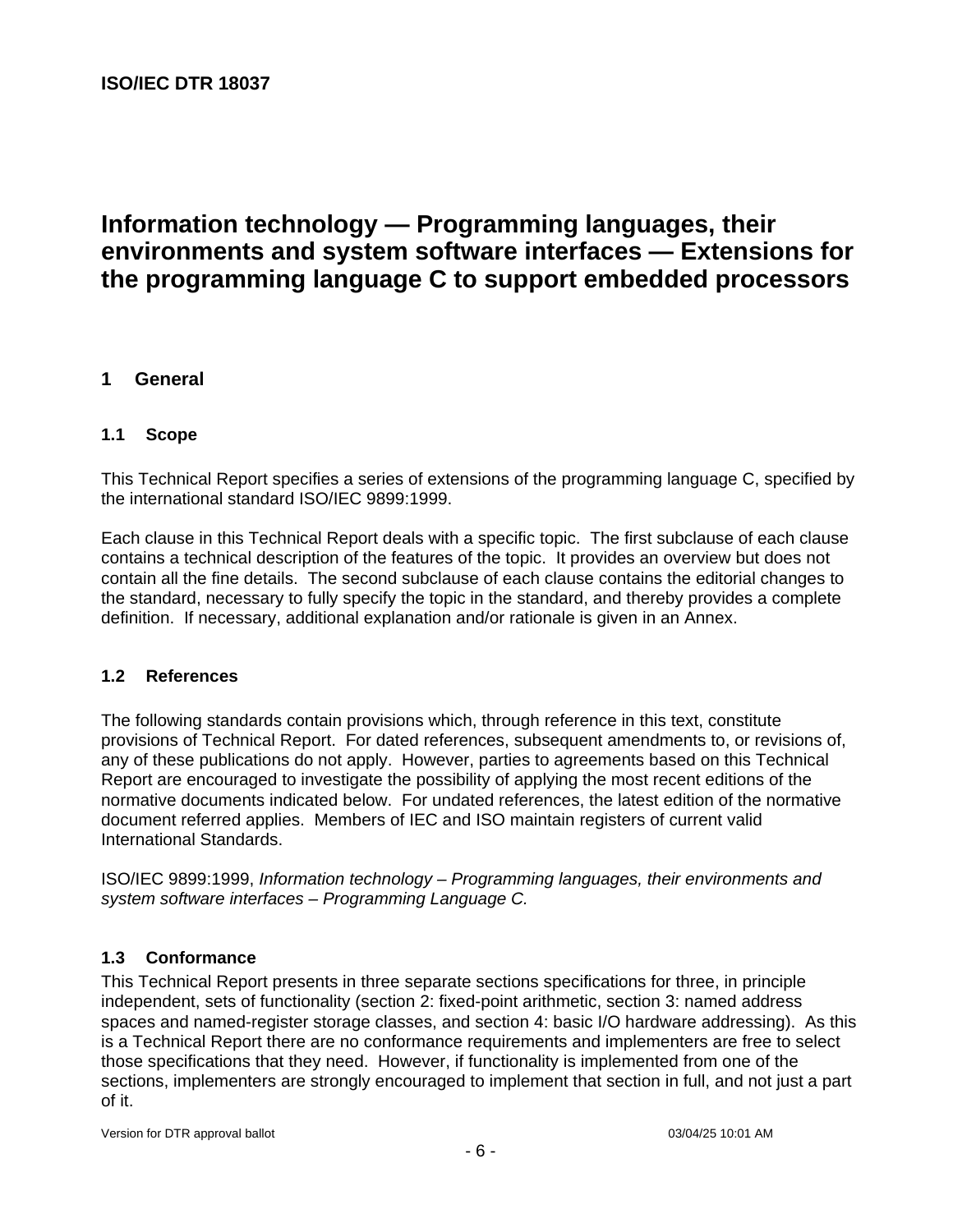If, at a later stage, a decision is taken to incorporate some or all of the text of this Technical Report into the C standard, then at that moment the conformance issues with respect to (parts of) this text need to be addressed (conformance with respect to free standing implementations etc.)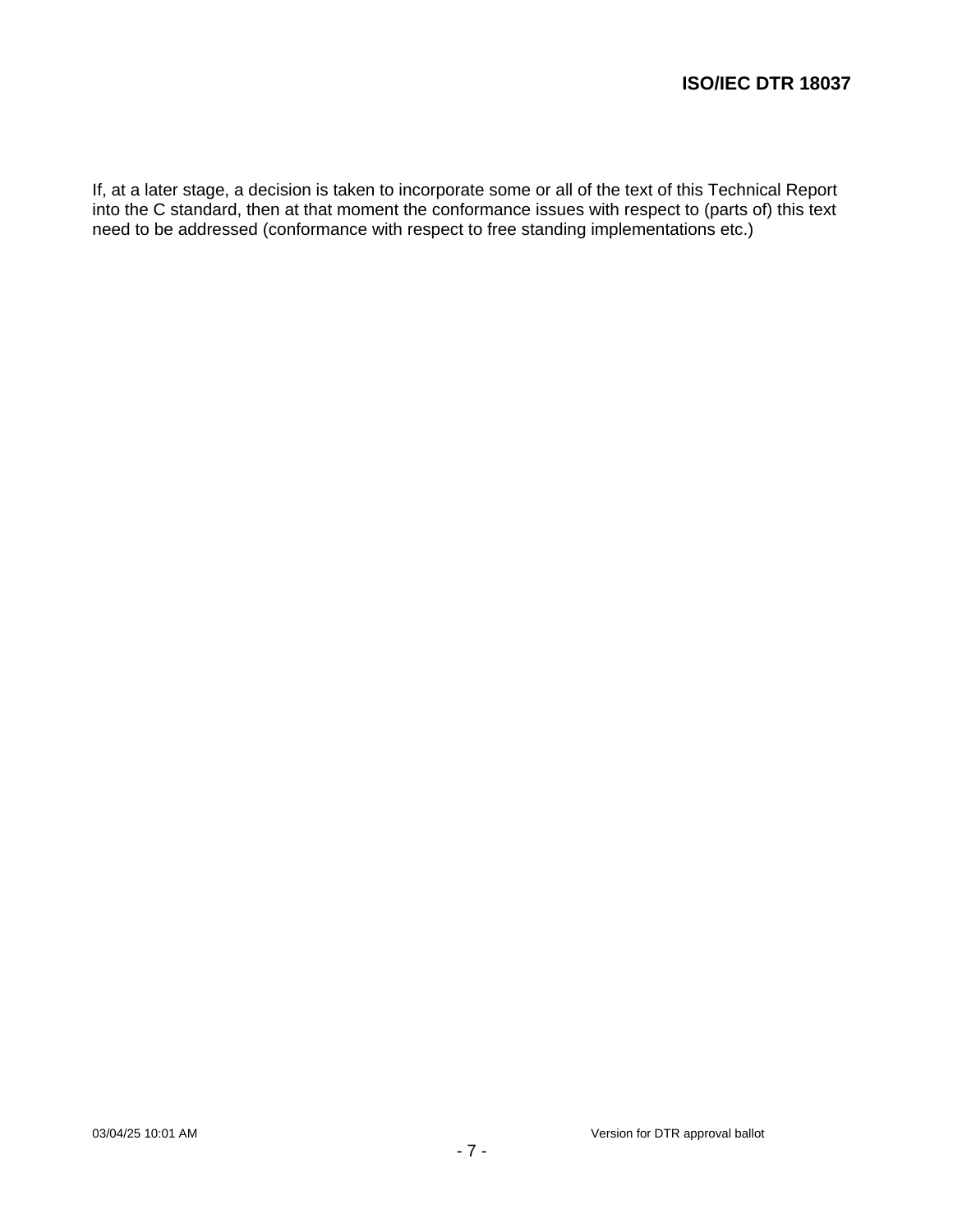# **2 Fixed-point arithmetic**

### **2.1 Overview and principles of the fixed-point data types**

### **2.1.1 The data types**

For the purpose of this Technical Report, fixed-point data values are either fractional data values (with value between -1.0 and +1.0), or data values with an integral part and a fractional part. As the position of the radix point is known implicitly, operations on the values of these data types can be implemented with (almost) the same efficiency as operations on integral values. Typical usage of fixed-point data values and operations can be found in applications that convert analogue values to digital representations and subsequently apply some filtering algorithm. For more information of fixed-point data types, see clause A.1.1 in the Annex of this Technical Report.

For the purpose of this Technical Report, two groups of fixed-point data types are added to the C language: the fract types and the accum types. The data value of a fract type has no integral part, hence values of a fract type are between -1.0 and +1.0. The value range of an accum type depends on the number of integral bits in the data type.

The fixed-point data types are designated with the corresponding new keywords and type-specifiers **Fract and Accum.** These type-specifiers can be used in combination with the existing typespecifiers **short**, **long**, **signed** and **unsigned** to designate the following twelve fixed-point types:

| unsigned short Fract | unsigned short _Accum |
|----------------------|-----------------------|
| unsigned Fract       | unsigned _Accum       |
| unsigned long Fract  | unsigned long _Accum  |
| signed short Fract   | signed short Accum    |
| signed Fract         | signed _Accum         |
| signed long Fract    | signed long _Accum    |

These twelve types are collectively called the *primary fixed-point types*. The fixed-point data types

| short Fract | short Accum |
|-------------|-------------|
| Fract       | Accum       |
| long Fract  | long Accum  |

without either **unsigned** or **signed** are aliases for the corresponding signed fixed-point types.

For each primary fixed-point type there is a corresponding (but different) saturating fixed-point type, designated with the type-specifier **\_Sat**. The primary fixed-point types and the saturating fixedpoint types are collectively called the fixed-point types.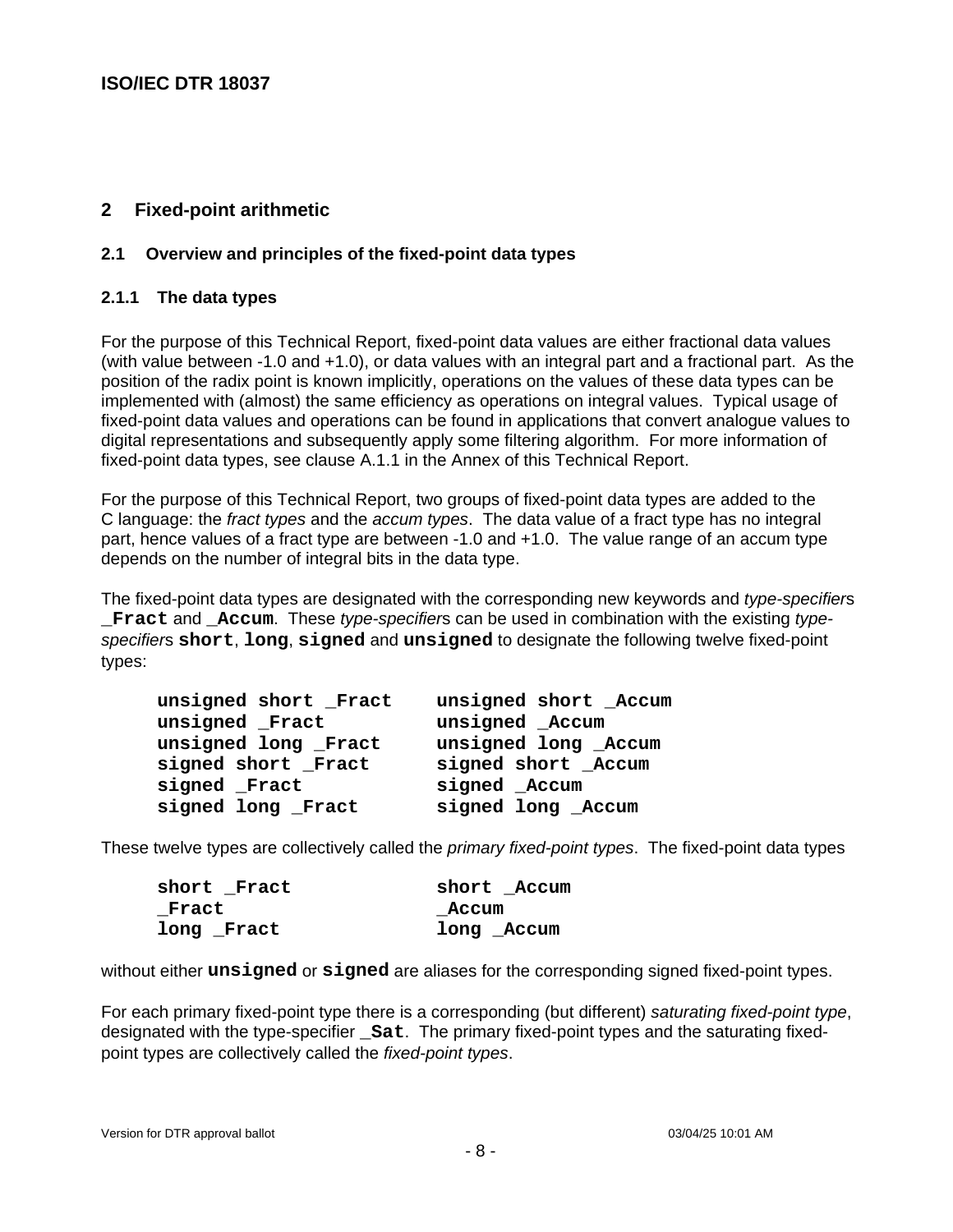An implementation is required to support all above-mentioned twenty-four fixed-point data types. Just as for integer types, there is no requirement that the types all have different formats.

The fixed-point types are assigned a fixed-point rank. The following types are listed in order of increasing rank:

**short \_Fract**, **\_Fract**, **long \_Fract**, **short \_Accum**, **\_Accum**, **long \_Accum**

Each unsigned fixed-point type has the same size (in bytes) and the same rank as its corresponding signed fixed-point type. Each saturating fixed-point type has the same representation and the same rank as its corresponding primary fixed-point type.

The bits of an unsigned fixed-point type are divided into padding bits, fractional bits, and integral bits. The bits of a signed fixed-point type are divided into padding bits, fractional bits, integral bits, and a sign bit.

The fract fixed-point types have no integral bits; consequently, values of unsigned fract types are in the range of 0 to 1, and values of signed fract types are in the range of -1 to 1. The minimal formats for each type are:

| signed short Fract     | S.7  | signed short Accum     | s4.7  |
|------------------------|------|------------------------|-------|
| signed Fract           | s.15 | signed Accum           | s4.15 |
| signed long Fract      |      | s.23 signed long Accum | s4.23 |
|                        |      |                        |       |
|                        |      |                        |       |
| unsigned short Fract 7 |      | unsigned short Accum   | 4.7   |
| unsigned Fract         | .15  | unsigned Accum         | 4.15  |

(For the unsigned formats, the notation "x.y" means x integral bits and y fractional bits, for a total of  $x + y$  non-padding bits. The added "s" in the signed formats denotes the sign bit.)

An implementation may give any of the fixed-point types more fractional bits, and may also give any of the accum types more integral bits; the relevant restrictions are given in the text for the new section 6.2.5 (see section 2.2 of this Technical Report).

For an example of unsigned fixed-point datatypes see A.8.

### **2.1.2 Spelling of the new keywords**

The natural spelling of the newly introduced keywords **\_Fract**, **\_Accum** and **\_Sat**, is **fract**, **accum** and **sat**. However, in order to avoid nameclashes in existing programs the new keywords are handled in the same way as the **\_Complex** keyword in the ISO/IEC 9899:1999 standard: the formal names of the new keywords start with an underscore, followed by a capital letter, and in the for fixed-point arithmetic required header **<stdfix.h>**, these formal names can be redefined to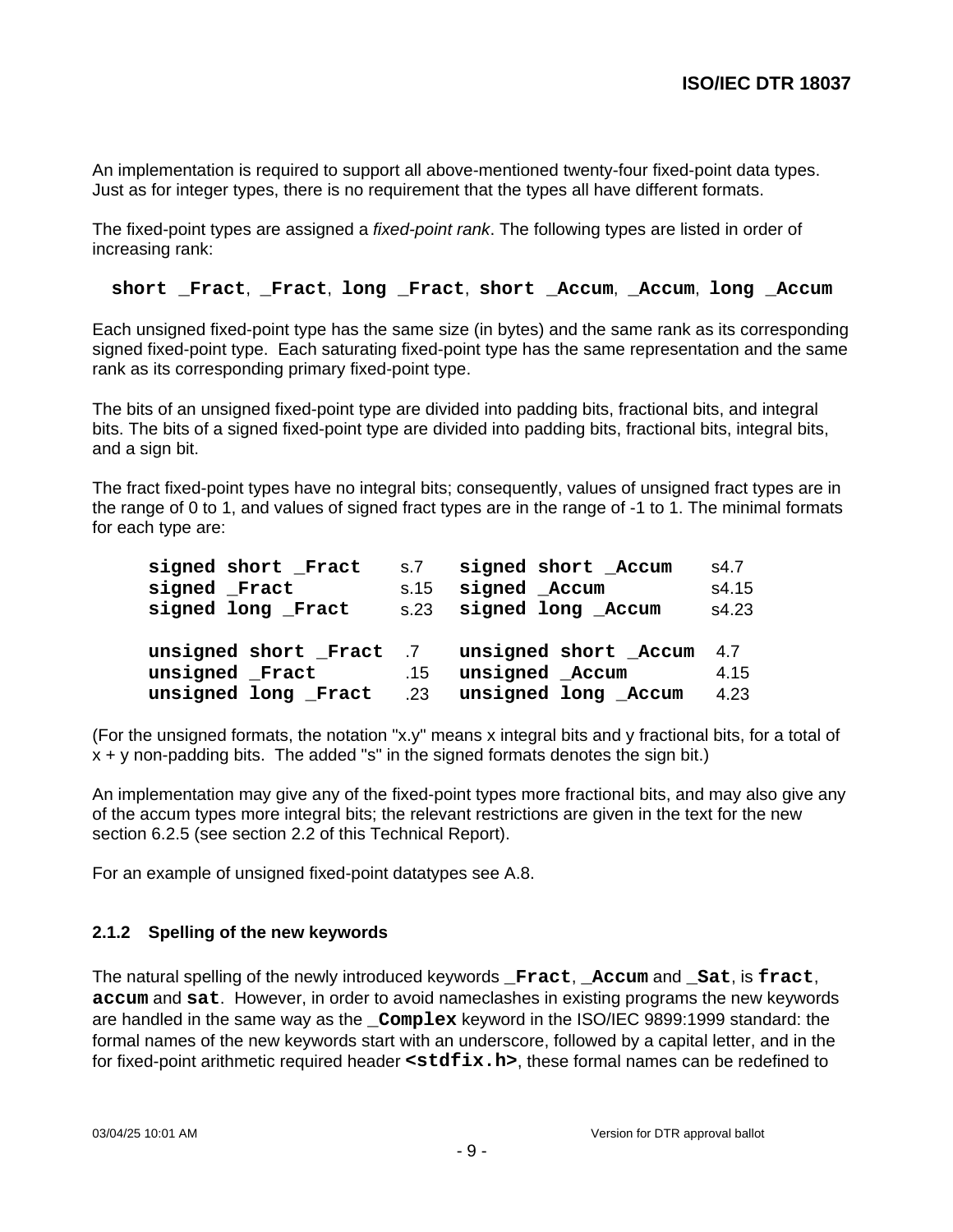have their natural spelling, or to another spelling, for instance, in an environment with pre-existing fixed-point support.

In the code fragments in this Technical Report, the natural spelling will be used.

For information on the usage of the new keywords in a combined C/C++ environment, see Annex F.

### **2.1.3 Overflow and Rounding**

Conversion of a real numeric value to a fixed-point type may overflow and/or may require rounding. When the source value does not fit within the range of the fixed-point type, the conversion overflows. Of the two common approaches for fixed-point overflow handling (saturation and modular wrap-around) only saturation is required by this Technical Report; for a description of modular wrap-around, see Annex E.4.

When calculating the saturated result on fixed-point overflow, the source value is replaced by the closest available fixed-point value. (For unsigned fixed-point types, this will be either zero or the maximal positive value of the fixed-point type. For signed fixed-point types it will be the maximal negative or maximal positive value of the fixed-point type.)

Overflow behavior is controlled in two ways:

- By using explicit saturating fixed-point types (e.g., **Sat Fract**).
- In the absence of an explicit saturating fixed-point type, overflow behavior is controlled by the **FX\_FRACT\_OVERFLOW** and **FX\_ACCUM\_OVERFLOW** pragmas with **SAT** and **DEFAULT** as possible states.

When the state of the **FX\_FRACT\_OVERFLOW** pragma is **SAT**, the overflow behavior on **\_Fract** types is saturation; otherwise, overflow on **\_Fract** types has undefined behavior. When the state of the **FX\_ACCUM\_OVERFLOW** pragma is **SAT**, the overflow behavior on

**\_Accum** types is saturation; otherwise, overflow on **\_Accum** types has undefined behavior. The default state for the **FX\_FRACT\_OVERFLOW** and **FX\_ACCUM\_OVERFLOW** pragmas is **DEFAULT**.

Note: the **DEFAULT** state of the overflow pragmas is intended to allow implementations to use the most optimal instruction sequences irrespective of their overflow behavior for those computations where the actual overflow behavior is not relevant; the actual overflow behavior may be saturation, or anything else (including modular wrap-around) and may vary between different occurrences of the same operation, or even between different executions of the same operation.

If (after any overflow handling) the source value cannot be represented exactly by the fixed-point type, the source value is rounded to either the closest fixed-point value greater than the source value (rounded up) or to the closest fixed-point value less than the source value (rounded down).

Processors that support fixed-point arithmetic in hardware have no problems in attaining the required precision without loss of speed; however, simulations using integer arithmetic may require for multiplication and division extra instructions to get correct result; often these additional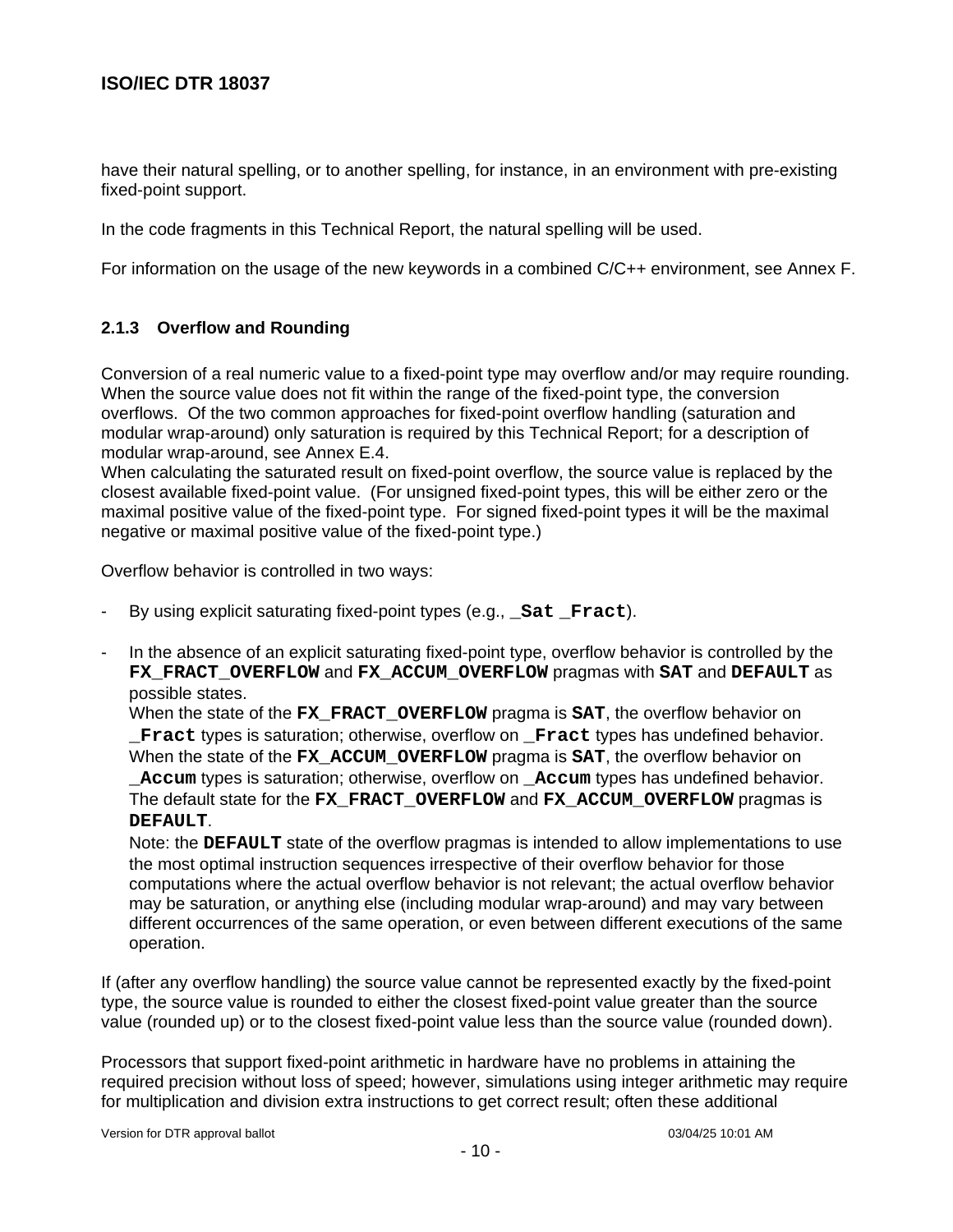instructions are not needed if the required precision is 2 ulps <sup>1</sup>. The **FX\_FULL\_PRECISION** pragma provides a means to inform the implementation when a program requires full precision for these operations (the state of the **FX\_FULL\_PRECISION** pragma is ''on''), or when the relaxed requirements are allowed (the state of the **FX\_FULL\_PRECISION** pragma is ''off''). For more discussion on this topic see A.4.

Whether rounding is up or down is implementation-defined and may differ for different values and different situations; an implementation may specify that the rounding is indeterminable.

# **2.1.4 Type conversion, usual arithmetic conversions**

All conversions between a fixed-point type and another arithmetic type (which can be another fixedpoint type) are defined. Overflow and rounding are handled according to the usual rules for the destination type. Conversions from a fixed-point to an integer type round toward zero. The rounding of conversions from a fixed-point type to a floating-point type is unspecified.

The usual arithmetic conversions in the C standard (see 6.3.1.8) imply three requirements:

- 1. given a pair of data types, the usual arithmetic conversions define the *common type* to be used;
- 2. then, if necessary, the usual arithmetic conversions require that each operand is converted to that common type; and
- 3. it is required that the resulting type after the operation is again of the common type.

For the combination of an integer type and a fixed-point type, or the combination of a fract type and an accum type the usual arithmetic rules may lead to useless results (converting an integer to a fixed-point type) or to gratuitous loss of precision.

In order to get useful and attainable results, the usual arithmetic conversions do not apply to the combination of an integer type and a fixed-point type, or the combination of two fixed-point types. In these cases:

- 1. the result of the operation is calculated using the values of the two operands, with their full precision;
- 2. if one operand has signed fixed-point type and the other operand has unsigned fixed-point type, then the unsigned fixed-point operand is converted to its corresponding signed fixed-point type and the resulting type is the type of the converted operand;
- 3. the result type is the type with the highest rank, whereby a fixed-point conversion rank is always greater than an integer conversion rank; if the type of either of the operands is a saturating fixedpoint type, the result type shall be the saturating fixed-point type corresponding to the type with the highest rank; the resulting value is converted (taking into account rounding and overflow) to the precision of the resulting type.

-

 $<sup>1</sup>$  unit in the last place: precision up to the last bit</sup>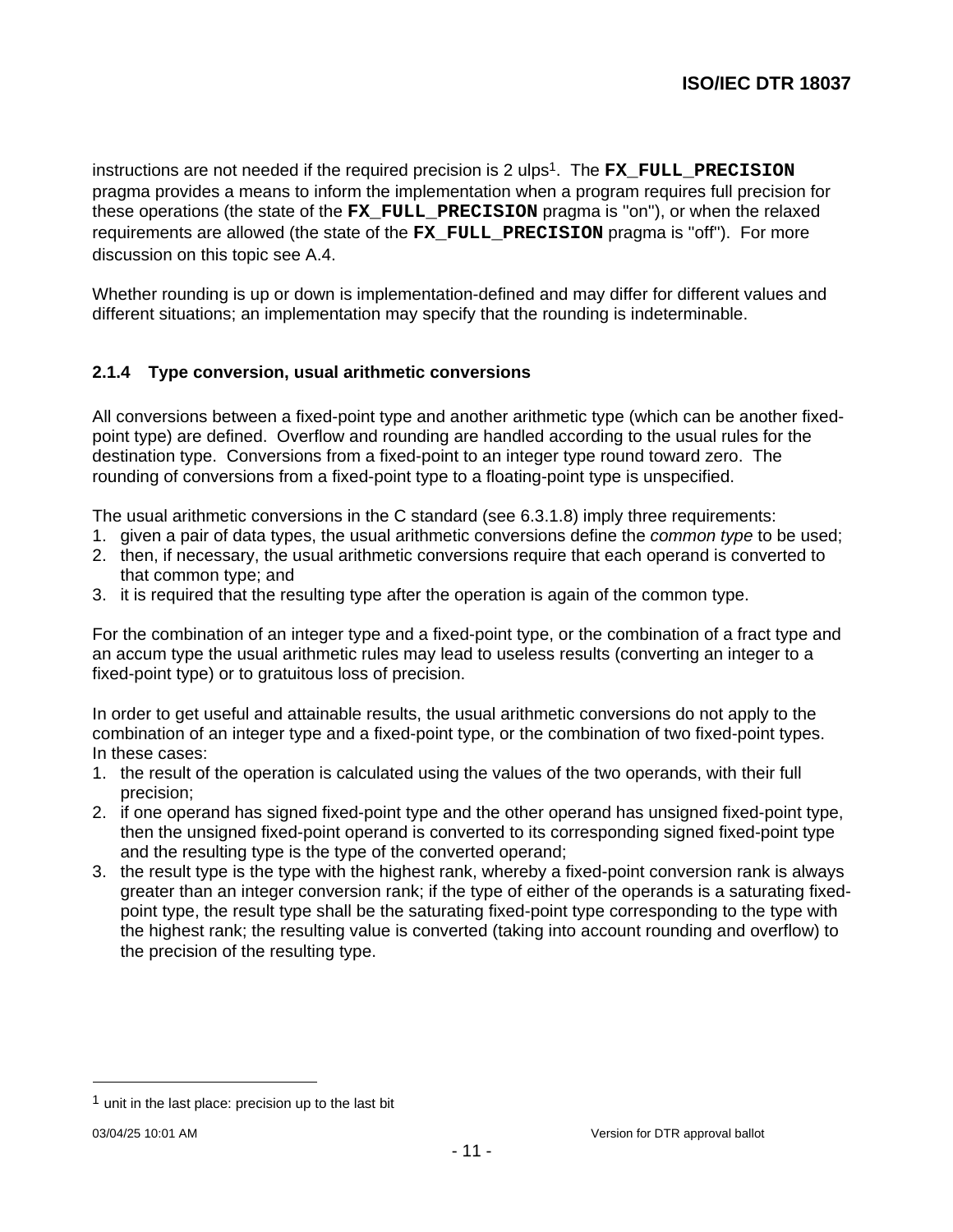EXAMPLE: in the following code fragment:

```
fract f = 0.25r;
int i = 3;
f = f * i;
```
the variable f gets the value 0.75.

Note that as a consequence of the above, in the following fragment

**fract r, r1, r2; int i; r1 = r \* i; r2 = r \* (fract) i;**

the result values **r1** and **r2** may not be the same.

If one of the operands has a floating type and the other operand has a fixed-point type, the fixedpoint operand is converted to the floating type in the usual way.

It is recommended that a conforming compilation system provide an option to produce a diagnostic message whenever the usual arithmetic conversions cause a fixed-point operand to be converted to floating-point.

### **2.1.5 Fixed-point constants**

A fixed-constant is defined analogous to a floating-constant (see 6.4.4.2), with suffixes **k** (**K**) and **r** (**R**) for accum type constants and fract type constants; for the short variants the suffix **h** (**H**) should be added as well.

The type of a fixed-point constant depends on its fixed-suffix as follows (note that the suffix is case insensitive; the table below only give lowercase letters):

| Suffix       | Fixed-point type      |
|--------------|-----------------------|
| hr           | short Fract           |
| uhr          | unsigned short _Fract |
| $\mathbf{r}$ | Fract                 |
| ur           | unsigned Fract        |
| 1r           | long Fract            |
| ulr          | unsigned long Fract   |
| hk           | short Accum           |
| uhk          | unsigned short _Accum |
| k            | Accum                 |
| uk           | unsigned Accum        |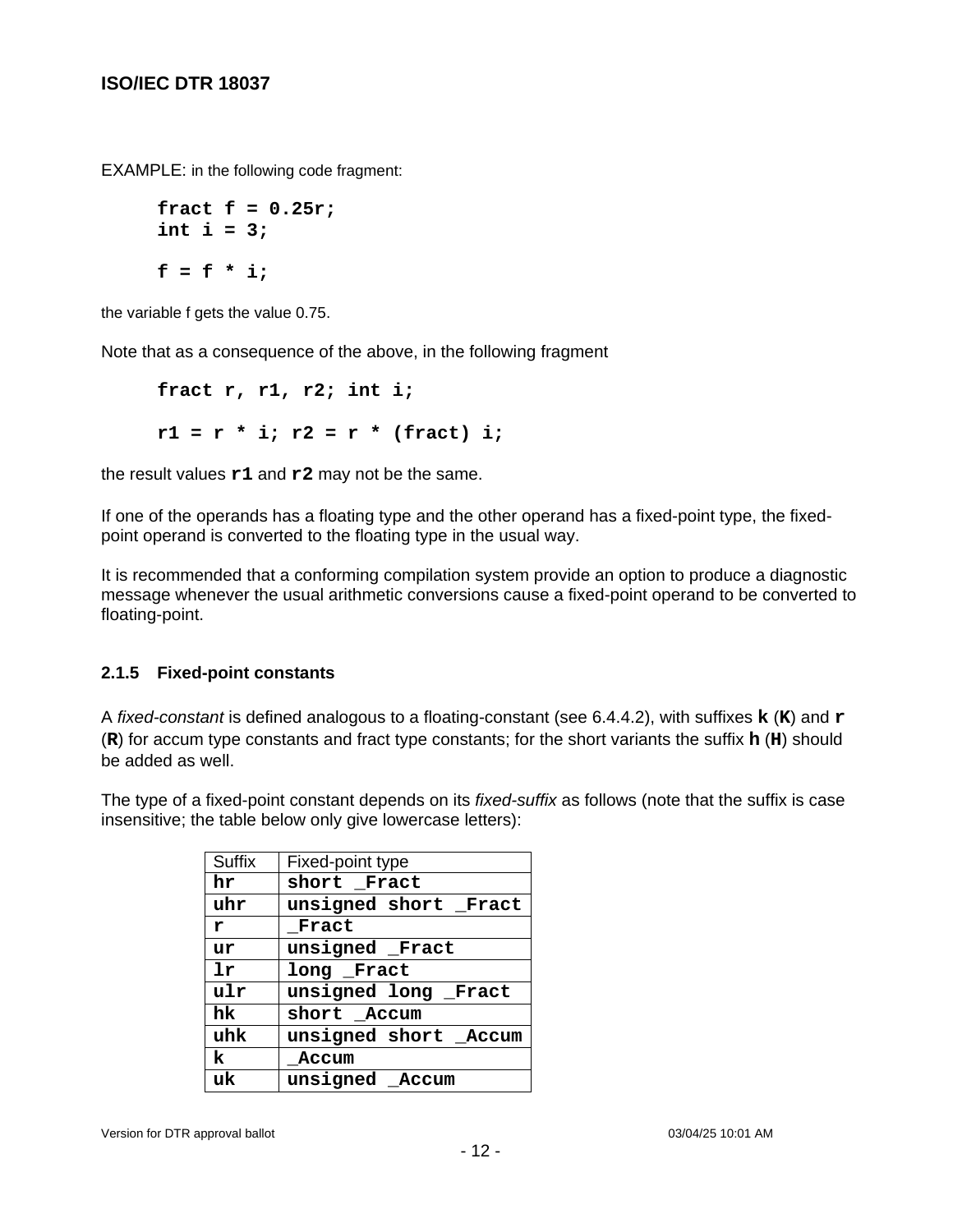| 1k  | long _Accum          |  |
|-----|----------------------|--|
| n1k | unsigned long _Accum |  |

A fixed-point constant shall evaluate to a value that is in the range for the indicated type. An exception to this requirement is made for constants of one of the fract types with value **1**; these constants shall denote the maximal value for the type.

# **2.1.6 Operations involving fixed-point types**

### **2.1.6.1 Unary operators**

#### **2.1.6.1.1 Prefix and postfix increment and decrement operators**

The prefix and postfix **++** and **--** operators have their usual meaning of adding or subtracting the integer value 1 to or from the operand and returning the value before or after the addition or subtraction as the result.

#### **2.1.6.1.2 Unary arithmetic operators**

The unary arithmetic operators plus (**+**) and negation (**-**) are defined for fixed-point operands, with the result type being the same as that of the operand. The negation operation is equivalent to subtracting the operand from the integer value zero. It is not allowed to apply the complement operator (**~**) to a fixed-point operand. The result of the logical negation operator **!** applied to a fixed-point operand is 0 if the operand compares unequal to 0, 1 if the value of the operand compares equal to 0; the result has type **int**.

#### **2.1.6.2 Binary operators**

#### **2.1.6.2.1 Binary arithmetic operators**

The binary arithmetic operators **+**, **-**, **\*,** and **/** are supported for fixed-point data types, with their usual arithmetic meaning, whereby the usual arithmetic conversions for expressions involving fixedpoint type operands, as described in 2.1.4, are applied.

If the result type of an arithmetic operation is a fixed-point type, for operators other than **\*** and **/**, the calculated result is the mathematically exact result with overflow handling and rounding performed to the full precision of the result type as explained in 2.1.3.

The **\*** and **/** operators may return either this rounded result or, depending of the state of the **FX\_FULL\_PRECISION** pragma, the closest larger or closest smaller value representable by the result fixed-point type. (Between rounding and this optional adjustment, the multiplication and division operations permit a mathematical error of almost 2 units in the last place of the result type.)

If the mathematical result of the **\*** operator is exactly **1**, the closest smaller value representable by the fixed point result type may be returned as the result, even if the result type can represent the value **1** exactly. Correspondingly, if the mathematical result of the **\*** operator is exactly **-1**, the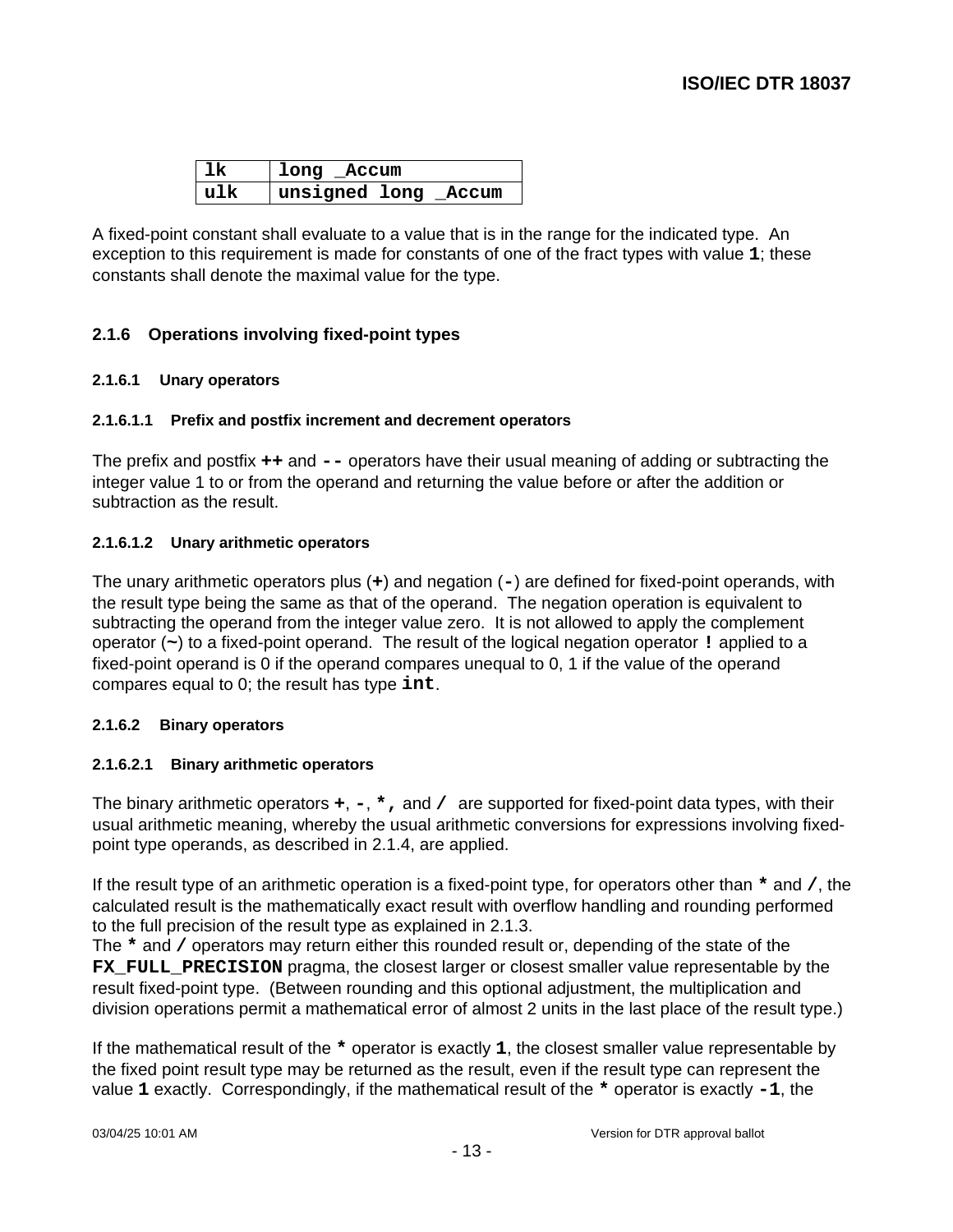closest larger value representable by the fixed point result type may be returned as the result, even if the result type can represent the value **-1** exactly. The circumstances in which a **1** or **-1** result might be replaced in this manner are implementation-defined.

Note that the special treatment of the values **1** and **-1** as result of a **\*** operation, as indicated in this paragraph, is only included to ensure that certain specific implementations, that otherwise would not be conformant, can conform to this Technical Report; it is the intention to depricate this treatment in future revisions of this specification. For more discussion, see Annex A.7.

If the value of the second operand of the **/** operator is zero, the behavior is undefined.

According to the rules above, the result type of an arithmetic operation where (at least) one operand has a fixed-point type is always a fixed-point type. Other combinations of operand and result types for arithmetic operations are supported through special functions. The generic function names for these functions are **mulifx**, **divifx**, **fxdivi** and **idivfx**, where **fx** stands for one of **r**, **lr**, **k**, **lk**, **ur**, **ulr**, **uk** and **ulk**. The **muli** functions perform a multiply of an integer operand and a fixed-point operand and return an integer value; the **divi** functions divide the first (integer) operand by a fixed-point operand (**divifx**) yielding a fixed-point type result, or divide two integer operands (**fxdivi**) yielding a fixed-point type result; the **idivfx** functions divide the two fixed-point type operands (with the same type) and return an integer result.

### **2.1.6.2.2 Bitwise shift operators**

Shifts of fixed-point values using the standard **<<** and **>>** operators are defined to be equivalent to multiplication or division by a power of two (including the resulting overflow and rounding behavior). The right operand must have type **int** and must be nonnegative and less than the total number of (nonpadding) bits of the fixed-point operand (the left operand). The result type is the same as that of the fixed-point operand. An exact result is calculated and then converted to the result type in the same way as the other fixed-point arithmetic operators.

### **2.1.6.2.3 Relational operators, equality operators**

The standard relational operators (**<**, **<=**, **>=**, and **>**) and equality operators (**==**, and **!=**) accept fixed-point operands. When comparing fixed-point values with fixed-point values or integer values, the values are compared directly; the values of the operands are not converted before the comparison is made. Otherwise, the usual arithmetic conversions are applied before the comparison is made.

#### **2.1.6.3 Assignment operators**

The standard assignment operators **+=**, **-=**, **\*=**, and **/=** are defined in the usual way when either operand is fixed-point.

The standard assignment operators **<<=** and **>>=** are defined in the usual way when the left operand is fixed-point.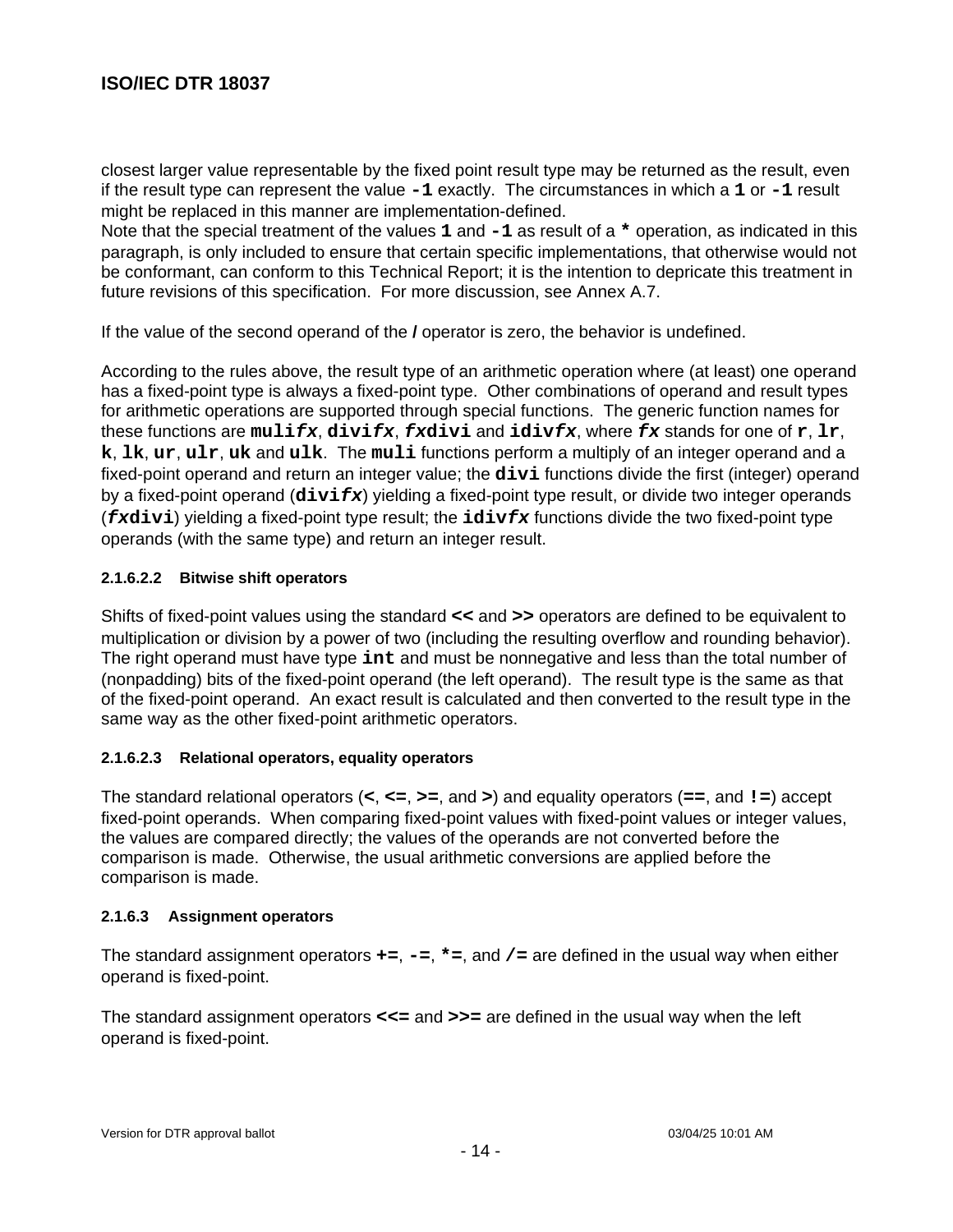### **2.1.6.4 Example of fixed-point usage**

The following example calculating a scaled dot-product of two **fract** vectors clarifies how the fixed-point features are intended to be used.

Example:

```
fract a[N], b[N], z;
long accum acc = 0;
for ( int ix = 0; ix < N; ix++ ) {
     acc += (long accum) a[ix] * b[ix];
}
z = acc >> SCALE;
```
This example is without any explicit rounding and with default overflow handling.

# **2.1.7 Fixed-point functions**

#### **2.1.7.1 The fixed-point absolute value functions**

The absolute value functions **absfx**, where **fx** stands for one of **hr**, **r**, **lr**, **hk**, **k** or **lk**, take one fixed-point type argument (corresponding to  $f\mathbf{x}$ ); the result type is the same as the type of the argument.

The absolute value functions compute the absolute value of a fixed-point value. If the exact result value cannot be represented, the saturated result value is returned.

### **2.1.7.2 The fixed-point rounding functions**

The rounding functions **roundfx**, where **fx** stands for one of **hr**, **r**, **lr**, **hk**, **k** or **lk**, take two arguments: a fixed-point argument (corresponding to **fx**) and an integer argument; the result type is the same as the type of the first argument. Similarly the rounding functions **roundufx** take an unsigned fixed-point argument as first argument, and the result type is the same unsigned fixed-point type.

The value of the second argument must be nonnegative and less than the number of fractional bits in the fixed-point type of the first argument. The rounding functions compute the value of the first argument, rounded to the number of fractional bits specified in the second argument. The rounding applied is to-nearest, with unspecified rounding direction in the halfway case. Fractional bits beyond the rounding point are set to zero in the result. If the exact result value cannot be represented, the saturated result value is returned.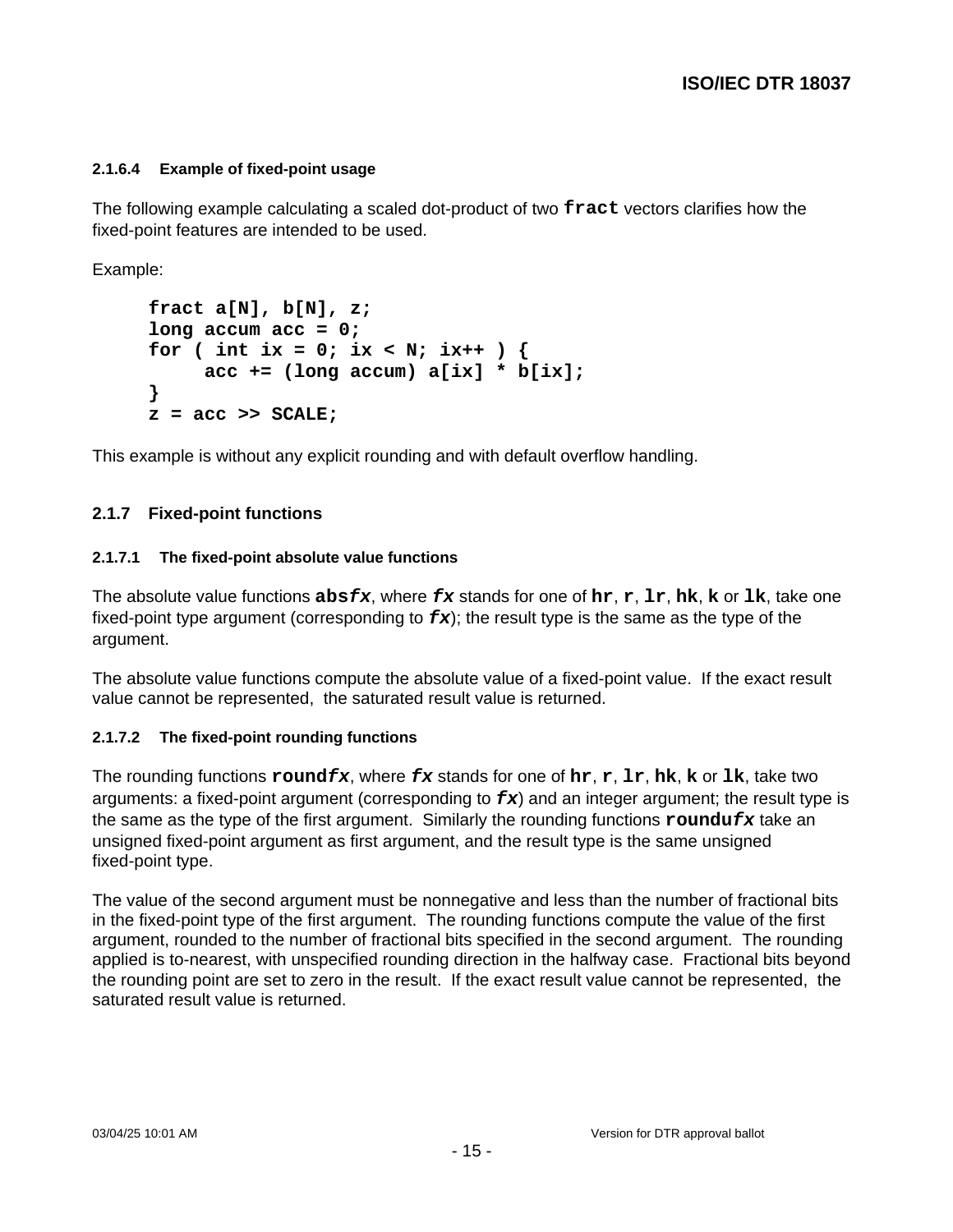#### **2.1.7.3 The fixed-point bit countls functions**

The bit count functions **countlsfx**, where **fx** stands for one of **hr**, **r**, **lr**, **hk**, **k**, **lk**, **uhr**, **ur**, **ulr**, **uhk**, **uk** or **ulk**, take one fixed-point type argument (corresponding to **fx**); the result type is **int**.

The integer return value of the above functions is defined as follows:

- if the value of the fixed-point argument is non-zero, the return value is the largest integer **k** for which the expression  $a$  << k does not overflow;
- if the value of the fixed-point argument is zero, an integer value is returned that is at least as large as N-1, where N is the total number of (nonpadding) bits of the fixed-point type of the argument.

#### **2.1.7.4 The bitwise fixed-point to integer conversion functions**

The bitwise fixed-point to integer conversion functions **bitsfx**, where **fx** stands for one of **hr**, **r**, **lr**, **hk**, **k**, **lk**, **uhr**, **ur**, **ulr**, **uhk**, **uk** or **ulk**, take one fixed-point type argument (corresponding to **fx**); the type of the function is an implementation-defined integer type **int\_fx\_t** (for signed fixed-point types) or **uint\_fx\_t** (for unsigned fixed-point types), defined in the **<stdfix.h>** headerfile, that is large enough to hold all the bits in the fixed-point type.

The bitwise fixed-point to integer conversion functions return an integer value equal to the fixedpoint value of the argument multiplied by  $2^{\mathsf{F}}$ , where F is the number of fractional bits in the fixedpoint type. The result type is an integer type big enough to hold all valid result values for the given fixed-point argument type. For example, if the fract type has 15 fractional bits, then after the declaration

**fract a = 0.5;**

the value of  $\text{bitsr(a)}$  is 0.5  $*$  2 $\text{15} = 0 \times 4000$ .

### **2.1.7.5 The bitwise integer to fixed-point conversion functions**

The bitwise fixed-point to integer conversion functions **fxbits**, where **fx** stands for one of **hr**, **r**, **lr**, **hk**, **k**, **lk**, **uhr**, **ur**, **ulr**, **uhk**, **uk** or **ulk**, take one argument with type **int\_fx\_t** or **uint**  $f x$  **t**, the result type is a fixed-point type (corresponding to  $f x$ ).

The bitwise fixed-point to integer conversion functions return an fixed-point value equal to the integer value of the argument divided by  $2^{\text{F}}$ , where F is the number of fractional bits in the fixedpoint result type of the function. For example, if **fract** has 15 fractional bits, then the value of **rbits(0x2000)** is 0.25.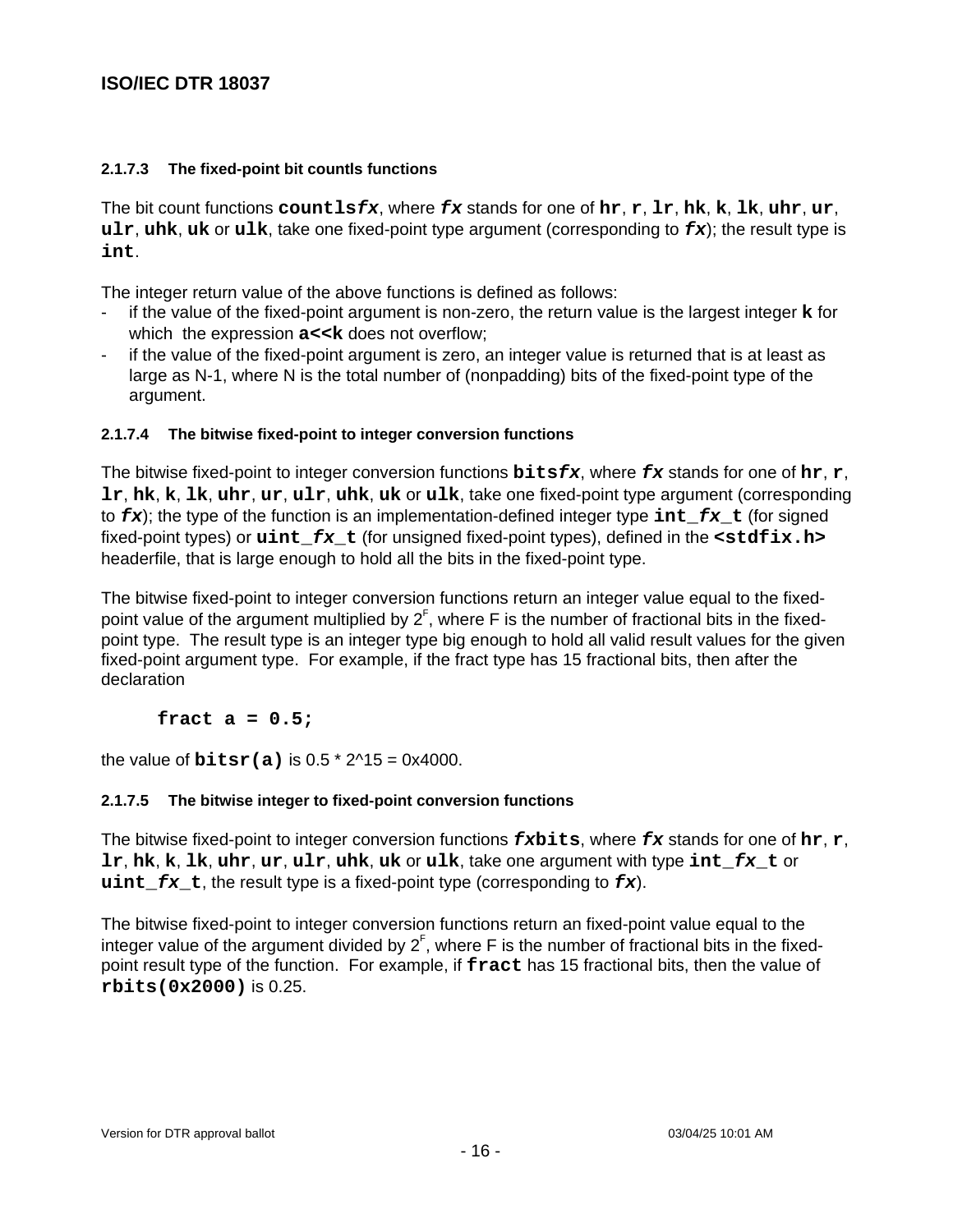#### **2.1.7.6 Type-generic fixed-point functions**

The header **<stdfix.h>** defines the following fixed-point type-generic macros. For each of the fixed-point absolute value functions in 2.1.7.1, the fixed-point round functions in 2.1.7.2 and the fixed-point countls functions in 2.1.7.3, a type-generic macro is defined as follows:

|                                          | type-generic macro |
|------------------------------------------|--------------------|
| the fixed-point absolute value functions | absfx              |
| the fixed-point round functions          | roundfx            |
| the fixed-point countls functions        | countlsfx          |

#### **2.1.7.7 Fixed-point numeric conversion functions**

.

The fixed-point numeric conversion functions **strtofx**, where **fx** stands for one of **hr**, **r**, **lr**, **hk**, **k**, **lk**, **uhr**, **ur**, **ulr**, **uhk**, **uk** or **ulk**, take two arguments: the first argument has **const char \* restrict** type, the second argument has **char \*\* restrict** type; the result type is a fixed-point type (corresponding to **fx**).

Similar to the **strtod** function, the **strtofx** functions convert a portion of the string pointed to by the first argument to a fixed-point representation, with a type corresponding to **fx**, and return that fixed-point type value.

### **2.1.8 Fixed-point definitions <stdfix.h>**

In the header <stdfix.h> defines macros that specify the precision of the fixed-point types and declares functions that support fixed-point arithmetic.

### **2.1.9 Formatted I/O functions for fixed-point arguments**

Additional conversion specifiers for fixed-point arguments are defined as follows:

- **r** for (signed) fract types
- **R** for unsigned fract types
- **k** for (signed) accum types
- **K** for unsigned accum types.

Together with the standard length modifiers **h** (for short fixed-point arguments) and **l** (for long fixedpoint arguments) all fixed-point types can be converted in the normal manner. Conversions to and from infinity and NaN representations are not supported.

The **fprintf** function and its derived functions with the **r**, **R**, **k** and **K** conversion formats convert the argument with a fixed-point type representing a fixed-point number to decimal notation in the style [-]ddd.ddd, where the number of digits after the decimal point is equal to the precision specification (i.e., it corresponds to the output format of the **f** (**F**) conversion specifier).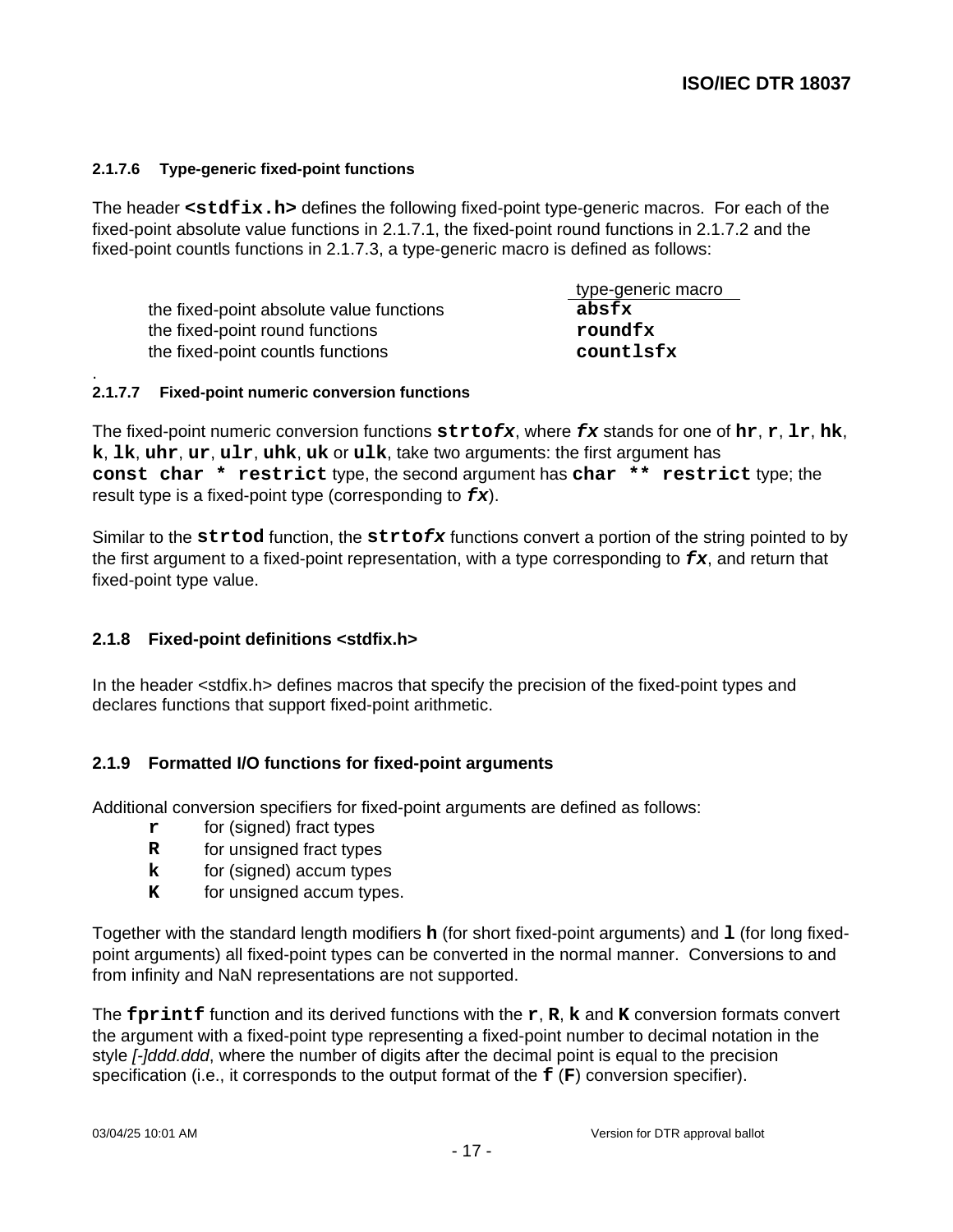The **fscanf** function and its derived functions match an optionally signed fixed-point number whose format is the same as expected for the subject sequence of the corresponding **strtofx** function. The corresponding argument of fscanf shall be a pointer to a fixed-point type variable with a type corresponding to **fx**.

# **2.2 Detailed changes to ISO/IEC 9899:1999**

This section details the modifications to ISO/IEC 9899:1999 needed to incorporate the fixed-point functionality as described in section 2.1 of this Technical Report. The changes listed in this section are limited to syntax and semantics; examples, (forward) references and other descriptive information are omitted. The modifications are ordered according to the sections of ISO/IEC 9899:1999 to which they refer. If a section of ISO/IEC 9899:1999 is not mentioned, no changes to that section are needed. New sections are indicated with **(NEW SECTION)**, however resulting changes in the existing numbering are not indicated; the section number mm.nna of new section indicates that this section follows immediately section  $mmnn$  at the same level and hence will get in the new document the number  $mm(m+1)$ .

# **Section 5.2.4.2.3 - Characteristics of fixed-point types (NEW SECTION)**

The characteristics of fixed-point data types are defined in terms of a model that describes a representation of fixed-point numbers and values that provide information about an implementation's fixed-point arithmetic. (The fixed-point model is intended to clarify the description of each fixed-point characteristic and does not require the fixed-point arithmetic of the implementation to be identical.)

Analogous to the Scaled data type, as defined in ISO/IEC 11404:1996 - Language-Independent Datatypes (LID), a *fixed-point number*  $(x)$  is defined by the following model:

 $x = s * n * (b')$ 

with the following parameters:

- s  $s$  sign  $(\pm 1)$
- b base or radix of nominator representation (an integer  $> 1$ )
- $p$  precision (the number of base-b digits in the nominator)
- n nominator (nonnegative integer less than b raised to the power  $p$ )
- $f$  factor (an integer value).

For the purpose of this Technical Report, the following restrictions to the above general model apply:

- b equals 2: only binary fixed-point is considered;
- $(-p) \leq f \leq 0$ : integer values ( $f \geq 0$ ) are not considered to form part of the fixed-point values, and the radix dot is assumed to be between or immediately to the left of the most significant digit in the nominator.

Fixed-point infinities or NaNs are not supported.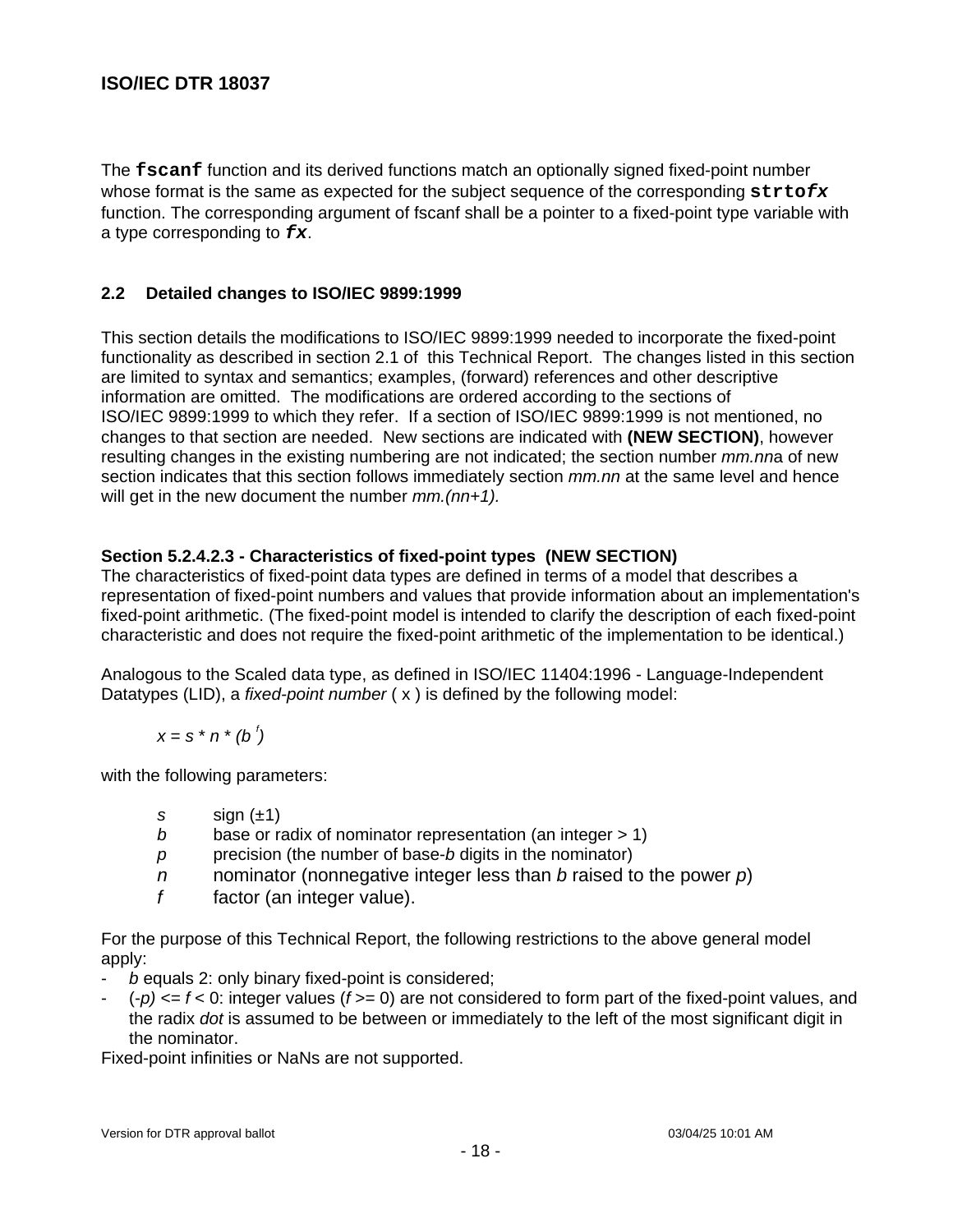For fract fixed-point types, f equals (-p): values with (signed) fract fixed-point types are between -1 and 1, values with unsigned fract fixed-point types are between 0 and 1.

For *accum fixed-point* types, f is between  $(-p)$  and zero: the value range of accum fixed-point types depends on the number of integral bits  $(f + p)$  in the type.

If the result type of an arithmetic operation is a fixed-point type, the operation is performed exact according to its mathematical definition, and then overflow handling and rounding is performed for the result type.

The fixed-point overflow behavior is either saturation or undefined. When calculating the saturated result on fixed-point overflow, the source value is replaced by the closest available fixed-point value. (For unsigned fixed-point types, this will be either zero or the maximal positive value of the fixedpoint type. For signed fixed-point types it will be the maximal negative or maximal positive value of the fixed-point type.)

Overflow behavior is determined as follows:

- If the result type of an arithmetic operation is a saturating fixed-point type (see clause 6.2.5) the overflow behavior is saturation.
- If the result type is a primary fixed-point type (see clause 6.2.5), overflow behavior is controlled by the **FX\_FRACT\_OVERFLOW** pragma for **\_Fract** types and the **FX\_ACCUM\_OVERFLOW** pragma for **\_Accum** types. These pragmas follows the same scoping rules as existing **STDC** pragmas (see clause 6.10.6 of the C standard), and have the following syntax:

**#pragma STDC FX\_FRACT\_OVERFLOW** overflow-switch **#pragma STDC FX\_ACCUM\_OVERFLOW** overflow-switch

where overflow-switch is one of **SAT** or **DEFAULT**.

When the state of the **FX\_FRACT\_OVERFLOW** pragma is **SAT**, the overflow behavior on **\_Fract** types is saturation; otherwise, overflow on **\_Fract** types has undefined behavior. When the state of the **FX\_ACCUM\_OVERFLOW** pragma is **SAT**, the overflow behavior on **\_Accum** types is saturation; otherwise, overflow on **\_Accum** types has undefined behavior. The default state for the **FX\_FRACT\_OVERFLOW** and **FX\_ACCUM\_OVERFLOW** pragmas is **DEFAULT**.

Note: the **DEFAULT** state of the overflow pragmas is intended to allow implementations to use the most optimal instruction sequences irrespective of their overflow behavior for those computations where the actual overflow behavior is not relevant; the actual overflow behavior may be saturation, or anything else (including modular wrap-around) and may vary between different occurrences of the same operation, or even between different executions of the same operation.

If (after any overflow handling) the source value cannot be represented exactly by the fixed-point type, the source value is rounded to either the closest fixed-point value greater than the source value (rounded up) or to the closest fixed-point value less than the source value (rounded down).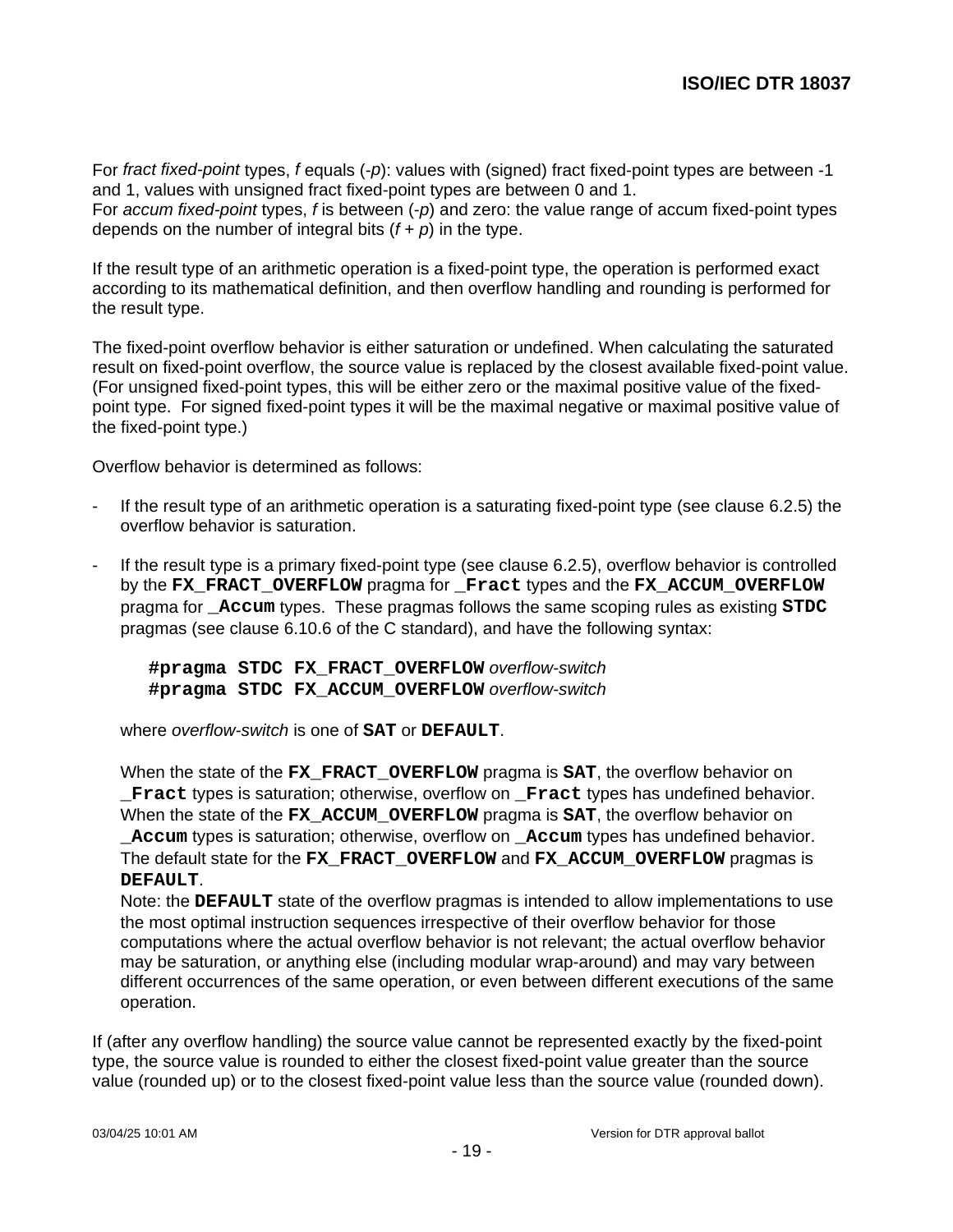For arithmetic operators other than **\*** and **/**, the rounded result is returned as the result of the operation. The **\*** and **/** operators may return either this rounded result or, depending of the state of the **FX\_FULL\_PRECISION** pragma, the closest larger or closest smaller value representable by the result fixed-point type. (Between rounding and this optional adjustment, the multiplication and division operations permit a mathematical error of almost 2 units in the last place of the result type.)

If the mathematical result of the **\*** operator is exactly **1**, the closest smaller value representable by the fixed point result type may be returned as the result, even if the result type can represent the value **1** exactly. Correspondingly, if the mathematical result of the **\*** operator is exactly **-1**, the closest larger value representable by the fixed point result type may be returned as the result, even if the result type can represent the value **-1** exactly. The circumstances in which a **1** or **-1** result might be replaced in this manner are implementation-defined.

Whether rounding is up or down is implementation-defined and may differ for different values and different situations; an implementation may specify that the rounding is indeterminable.

Functions are supplied for arithmetic operations with different operand type and result type combinations (for instance, integer times fixed-point yielding integer, or integer divided by integer yielding a fixed-point type); see 7.18a.6.1.

**Section 6.2.5 - Types**, add the following new paragraphs after paragraph 9:

There are six primary signed fixed-point types, designated as **short \_Fract**, **\_Fract**, **long \_Fract**, **short \_Accum**, **\_Accum**, and **long \_Accum.** For each of the primary signed fixed-point types, there is a corresponding (but different) primary unsigned fixed-point type (designated with the keyword **unsigned**) that uses the same amount of storage and has the same alignment requirements as its corresponding signed type. The primary signed fixed-point types and the primary unsigned fixed-point types are collectively called primary fixed-point types.

For each of the primary fixed-point types, there is a corresponding (but different) saturating fixedpoint type (designated with the keyword **Sat**) that has the same representation and the same alignment requirements as its corresponding type. The primary fixed-point types and the saturating fixed-point types are collectively called fixed-point types.

The six types **short \_Fract**, **\_Fract**, **long \_Fract**, **\_Sat short \_Fract**, **\_Sat \_Fract**, and **\_Sat long \_Fract** are collectively called signed fract types. The six types **unsigned short \_Fract**, **unsigned \_Fract**, **unsigned long \_Fract**, **\_Sat unsigned short \_Fract**, **\_Sat unsigned \_Fract**, and

**\_Sat unsigned long \_Fract** are collectively called unsigned fract types. The signed fract types and the unsigned fract types are collectively called fract types.

The six types **short \_Accum**, **\_Accum**, **long \_Accum**, **\_Sat short \_Accum**, **\_Sat \_Accum**, and **\_Sat long \_Accum** are collectively called signed accum types. The six types **unsigned short \_Accum**, **unsigned \_Accum**, **unsigned long \_Accum**, **\_Sat unsigned short \_Accum**, **\_Sat unsigned \_Accum**, and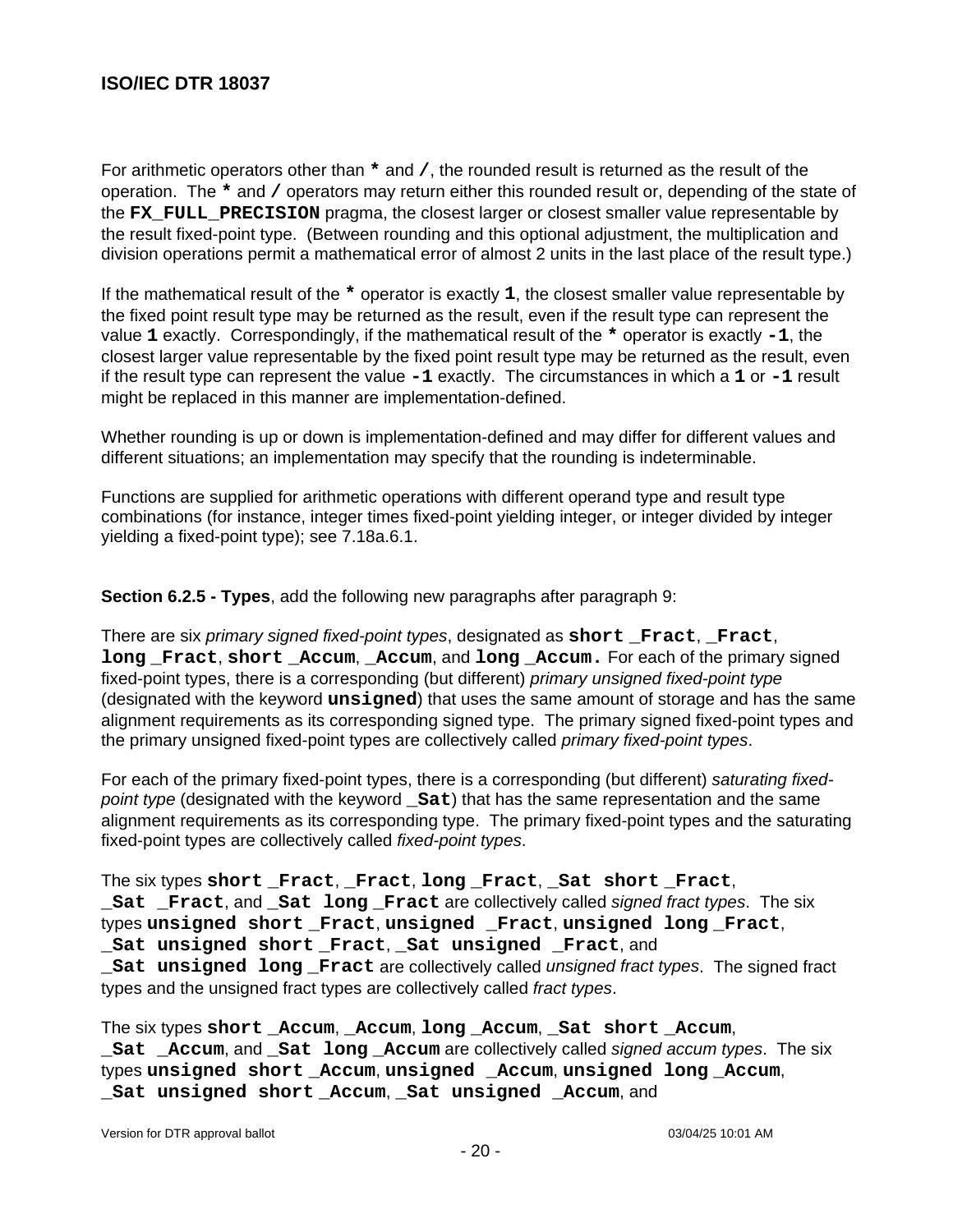**\_Sat unsigned long \_Accum** are collectively called unsigned accum types. The signed accum types and the unsigned accum types are collectively called accum types.

**Section 6.2.5 - Types**, paragraph 17: change last sentence as follows.

Integer, fixed-point and real floating types are collectively called real types.

**Section 6.2.5 - Types**, paragraph 18: change first sentence as follows.

Integer, fixed-point and floating types are collectively called arithmetic types.

# **Section 6.2.6.3 - Fixed-point types (NEW SECTION)**

For unsigned fixed-point types, the bits of the object representation shall be divided into two groups: value bits and padding bits (there need not be any of the latter). There are two types of value bits: integral bits and fractional bits; if there are N value bits and L integral bits, then there are  $(N-L)$ fractional bits; for fract types, the number of integral bits is always zero  $(L=0)$ . For fract types, each bit shall represent a different power of 2 between 2<sup>(-1)</sup> and 2<sup>(-M</sup>, so that objects of that type shall be capable of representing values from 0 to 1-2 $\alpha$  using a pure binary representation. For accum types, each bit shall represent a different power of 2 between  $2^{(L-1)}$  and  $2^{(L-N)}$ , so that objects of that type shall be capable of representing values from 0 to 2<sup>L</sup>-2<sup>(L-M)</sup> using a pure binary representation. These representations shall be known as the value representations. The values of any padding bits are unspecified.

For signed fixed-point types, the bits of the object representation shall be divided into three groups: value bits, padding bits, and the sign bit. There need not be any padding bits; there shall be exactly one sign bit. There are two types of value bits: *integral* bits and fractional bits; if there are N value bits and L integral bits, then there are  $(N-L)$  fractional bits; for fract types, the number of integral bits is always zero  $(L=0)$ . For fract types, each value bit shall represent a different power of 2 between  $2^{(1)}$  and  $2^{(1)}$ , and the sign bit shall represent the value -1; objects with signed fract type shall be capable of representing values from -1 to 1-2 $\cdot^{\scriptscriptstyle{(M)}}$  using a pure binary representation. For accum types, each value bit shall represent a different power of 2 between  $2^{(L\text{-}1)}$  and  $2^{(L\text{-}M)}$ , and the sign bit shall represent the value of -2<sup>L</sup>; objects with signed accum type shall be capable of representing values from -2<sup>L</sup> to 2<sup>L</sup>-2<sup>(L-M)</sup> using a pure binary representation. These representations shall be known as the value representations. The values of any padding bits are unspecified.

The precision of a fixed-point type is the number of bits it uses to represent values, excluding any sign and padding bits. The width of a fixed-point type is the same but including any sign bit; thus for unsigned integer types the two values are the same, while for signed integer types the width is one greater than the precision.

The minimum values for the number of fractional bits and the number of integral bits in the various fixed-point types are specified in 7.18a.3. An implementation may give any of the fixed-point types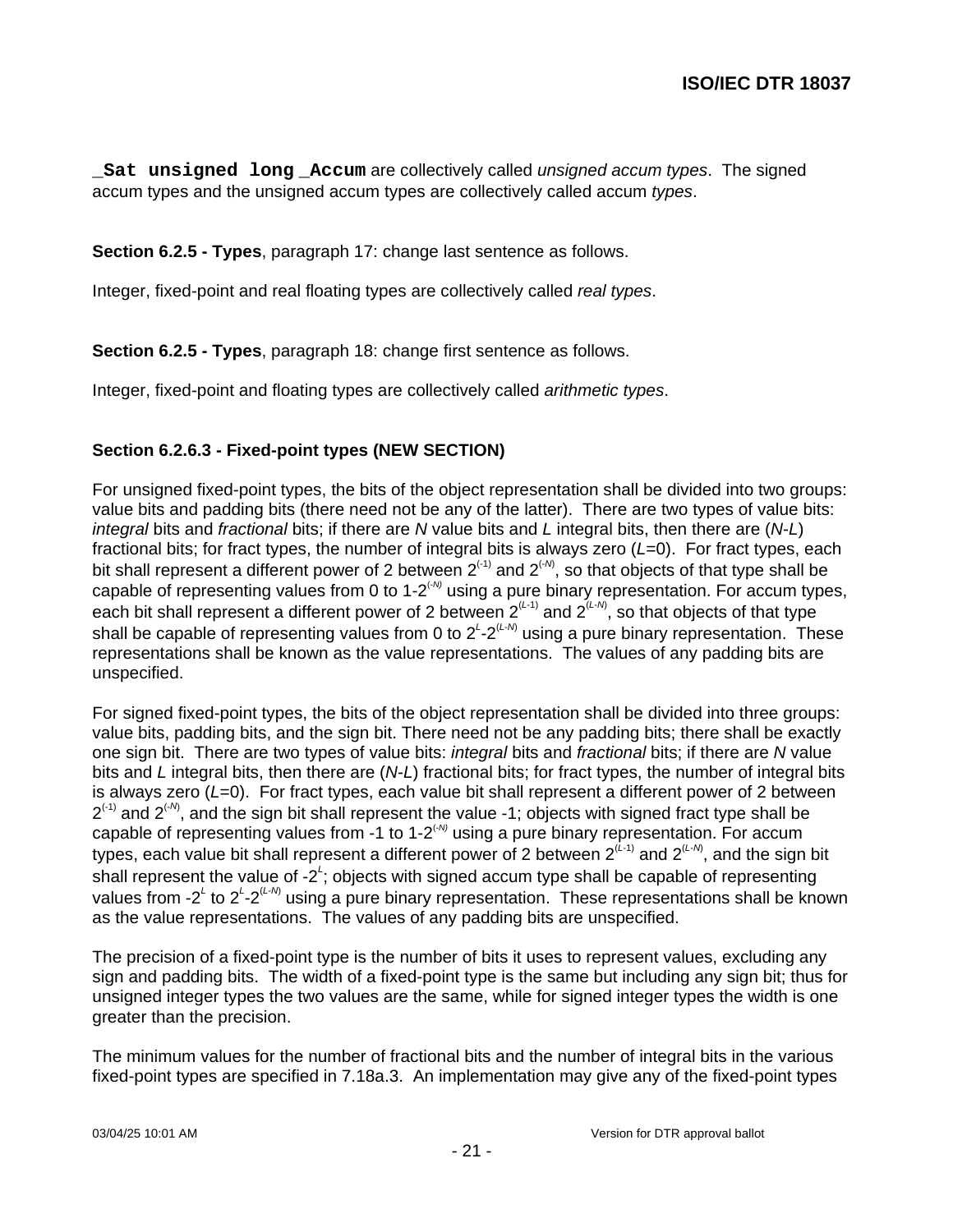more fractional bits, and may also give any of the accum types more integral bits, subject to the following restrictions:

- Each unsigned fract type has either the same number of fractional bits or one more fractional bit than its corresponding signed fract type.
- When arranged in order of increasing rank (see 6.3.1.3a), the number of fractional bits is nondecreasing for each of the following sets of fixed-point types:
	- signed fract types
	- unsigned fract types
	- signed accum types
	- unsigned accum types.
- When arranged in order of increasing rank (see 6.3.1.3a), the number of integral bits is nondecreasing for each of the following sets of fixed-point types:
	- signed accum types
	- unsigned accum types
- Each signed accum type has at least as many integral bits as its corresponding unsigned accum type.

Furthermore, in order to promote consistency amongst implementations, the following are recommended practice where practical:

- The **signed long \_Fract** type has at least 31 fractional bits.
- Each accum type has at least 8 integral bits.
- Each unsigned accum type has the same number of fractional bits as its corresponding unsigned fract type.
- Each signed accum type has the same number of fractional bits as either its corresponding signed fract type or its corresponding unsigned fract type.

### **Section 6.3.1.3a - Fixed-point types (NEW SECTION)**

The fixed-point types are assigned a *fixed-point rank*. The following types are listed in order of increasing rank:

#### **short \_Fract**, **\_Fract**, **long \_Fract**, **short \_Accum**, **\_Accum**, **long \_Accum**

Each unsigned fixed-point type has the same rank as its corresponding signed fixed-point type. Each saturating fixed-point type has the same rank as its corresponding primary fixed-point type.

All conversions between a fixed-point type and another arithmetic type (which can be another fixedpoint type) are defined. Overflow and rounding are handled according to the usual rules for the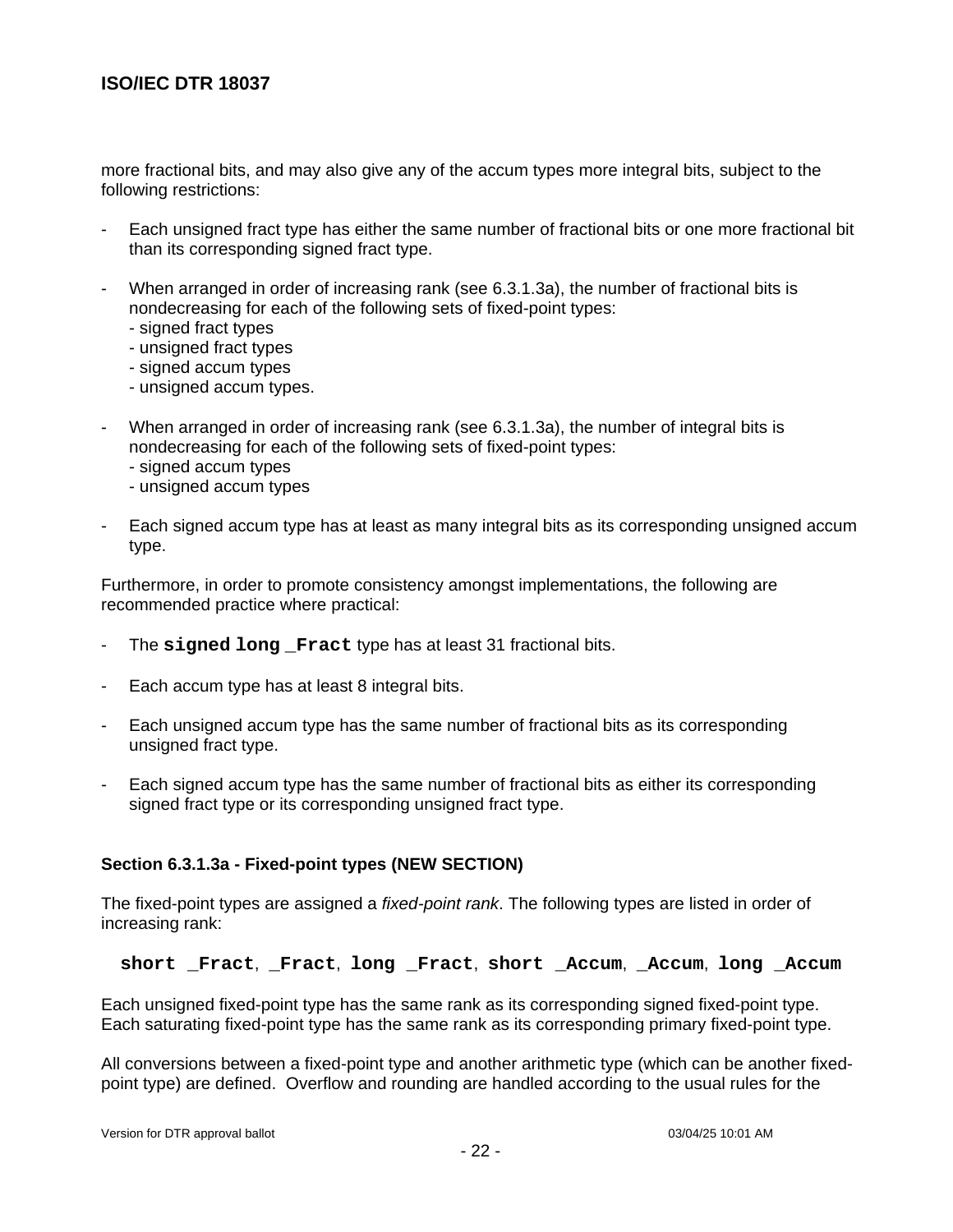destination type. Conversions from a fixed-point to an integer type round toward zero. The rounding of conversions from a fixed-point type to a floating-point type is unspecified.

#### **Section 6.3.1.8 - Usual arithmetic conversions**, replace second and third sentence of paragraph 1 with

In most cases, the purpose is to determine a *common real type* for the operands and result. (Exceptions often apply for fixed-point operands.)

### **Section 6.3.1.8 - Usual arithmetic conversions**, after the conversion rule for conversion to **float**

Otherwise, if one operand has fixed-point type and the other operand has integer type, then no conversions are needed; the result type shall be the fixed-point type.

Otherwise, if both operands have signed fixed-point types, or if both operands have unsigned fixed-point types, then no conversions are needed; the result type shall be the fixed-point type with the higher fixed-point rank; if either of the operands has a saturating fixed-point type, the result shall be the saturating fixed-point type with the higher fixed-point rank.

Otherwise, if one operand has signed fixed-point type and the other operand has unsigned fixed-point type, the operand with unsigned type is converted to the signed fixed-point type corresponding to its own unsigned fixed-point type; the result type shall be the signed fixedpoint type with the higher fixed-point rank; if either of the operands has a saturating fixedpoint type, the result shall be the saturating fixed-point type with the higher fixed-point rank.

**Section 6.4.1 - Keywords**, add the following new keywords:

**\_Accum \_Fract \_Sat**

**Section 6.4.4 - Constants**, change the constraints section to:

The value of a constant shall be in the range of representable values for its type, with exception for constants of a fract type with a value of exactly 1; such a constant shall denote the maximal value for the type.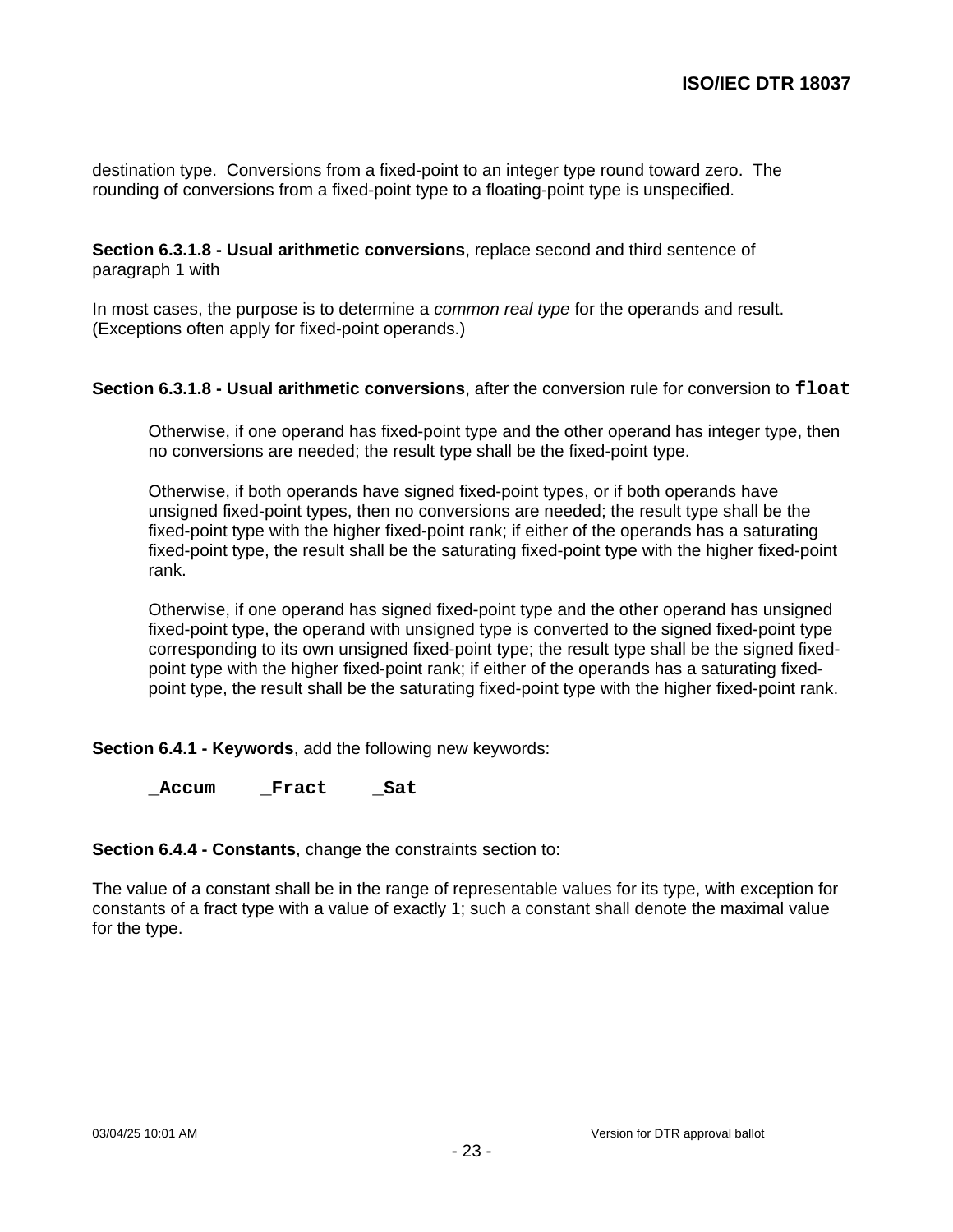# **Section 6.4.4.2a - Fixed-point constants (NEW SECTION)**

#### **Syntax**

fixed-constant: decimal-fixed-constant hexadecimal-fixed-constant

decimal-fixed-constant: fractional-constant exponent-part<sub><sub>ort</sub> fixed-suffix</sub> digit-sequence exponent-part fixed-suffix

hexadecimal-fixed-constant: hexadecimal-prefix hexadecimal-fractional-constant binary-exponent-part fixed-suffix hexadecimal-prefix hexadecimal-digit-sequence binary-exponent-part fixed-suffix

fixed-suffix: unsigned-suffix<sub>opt</sub>\_fxp-suffix<sub>opt</sub> fixed-qual

fxp-suffix: long-suffix short-suffix

short-suffix: one of **h H**

fixed-qual: one of **k K r R**

### **Description**

The description and semantics for a fixed-constant are the same as those for a floating constant (see 6.4.4.2). If suffixed by the letter **r** or **R**, the constant has a fract type; if suffixed by the letter **k** or **K**, the constant has an accum type; if suffixed by the letter **h** or **H**, the constant has a short fract type or a short accum type.

**Section 6.5.7 - Bitwise shift operands**, change the constraints section as follows:

The left operand shall have integer or fixed-point type. The right operand shall have integer type.

**Section 6.5.7 - Bitwise shift operands**, replace second and third sentence of paragraph 4 with:

If **E1** has a fixed-point type, the value of the result is **E1\*2E2**. If **E1** has an unsigned integer type, the value of the result is **E1\*2E2** , reduced modulo one more than the maximum value representable in the result type. If **E1** has a signed integer type and nonnegative value, and **E1\*2E2** is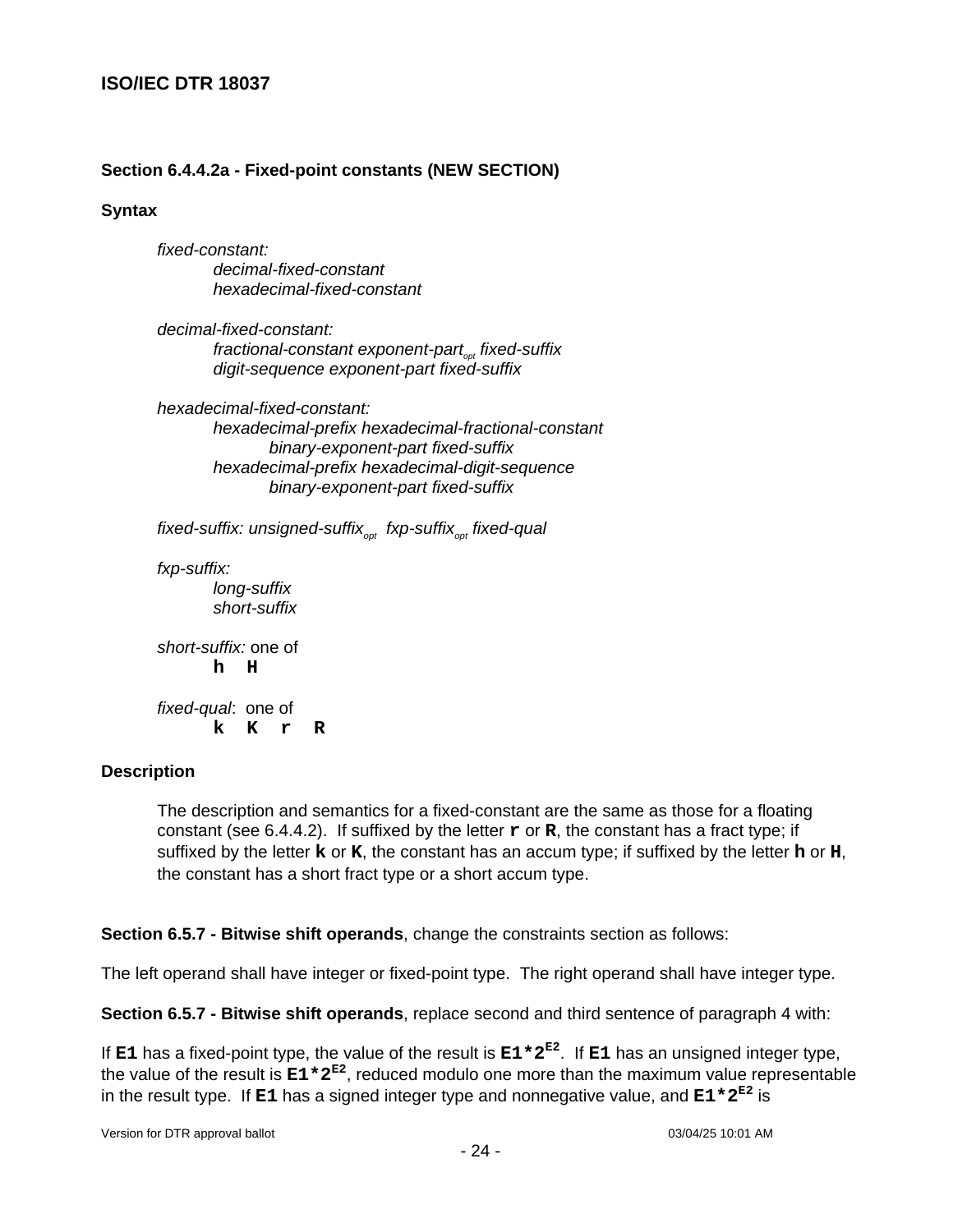representable in the result type, then that is the resulting value; otherwise, the behavior is undefined.

**Section 6.5.7 - Bitwise shift operands**, replace second and third sentence of paragraph 5 with:

If **E1** has a fixed-point type, the value of the result is **E1\*2(-E2)**. If **E1** has an unsigned integer type or if **E1** has a signed integer type and a nonnegative value, the value of the result is the integral part of the quotient of **E1/2E2**. If **E1** has a signed integer type and a negative value, the resulting value is implementation-defined.

**Section 6.6 - Constant expressions**, change second sentence of paragraph 5 to start with

If a floating expression or a fixed-point expression is evaluated in the translation environment, …

**Section 6.6 - Constant expressions**, change first sentence of paragraph 8 as follows:

An arithmetic constant expression shall have arithmetic type and shall only have operands that are integer constants, fixed-point constants, floating constants, enumeration constants, character constants, and **sizeof** expressions.

**Section 6.7.2 - Type specifiers**, add under **Syntax**, between **long** and **float**:

**\_Fract \_Accum \_Sat**

**Section 6.7.2 - Type specifiers**, in paragraph 2 add before **float**:

- **signed short \_Fract**, or **short \_Fract**
- **signed \_Fract**, or **\_Fract**
- **signed long \_Fract**, or **long \_Fract**
- **signed short \_Accum**, or **short \_Accum**
- signed **Accum**, or **Accum**
- **signed long \_Accum**, or **long \_Accum**
- **unsigned short \_Fract**
- **unsigned \_Fract**
- unsigned long **Fract**
- unsigned short **Accum**
- unsigned Accum
- **unsigned long \_Accum**
- **signed short \_Sat \_Fract**, or **short \_Sat \_Fract**
- **signed \_Sat \_Fract**, or **\_Sat \_Fract**
- **signed long \_Sat \_Fract**, or **long \_Sat \_Fract**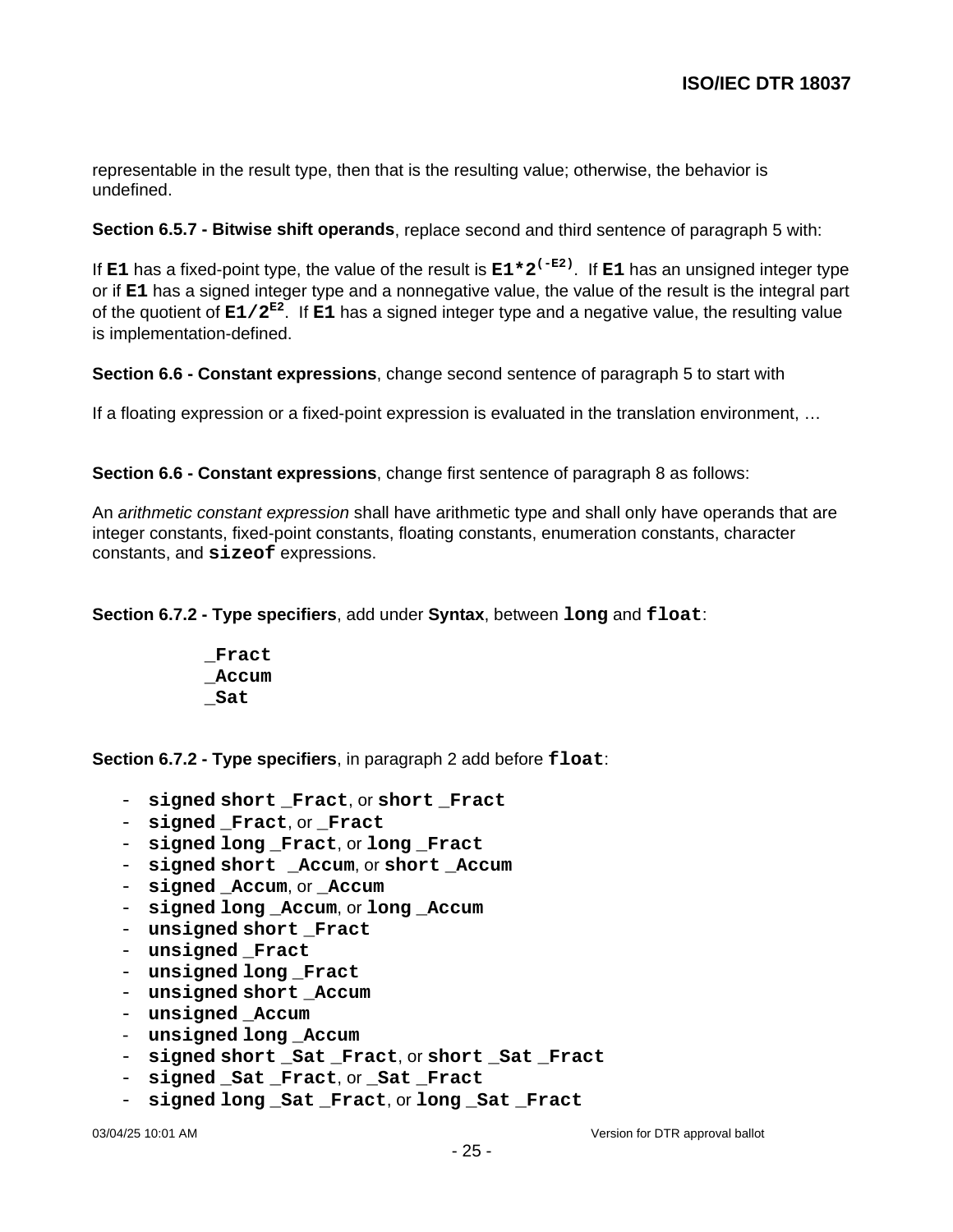- **signed short \_Sat \_Accum**, or **short \_Sat \_Accum**
- **signed \_Sat \_Accum**, or **\_Sat \_Accum**
- **signed long \_Sat \_Accum**, or **long \_Sat \_Accum**
- **unsigned short \_Sat \_Fract**
- **unsigned \_Sat \_Fract**
- **unsigned long \_Sat \_Fract**
- **unsigned short \_Sat \_Accum**
- unsigned Sat Accum
- **unsigned long \_Sat \_Accum**

**Section 6.10.6 - Pragma directive**, add to the list in paragraph 2:

**#pragma STDC FX\_FULL\_PRECISION** on-off-switch **#pragma STDC FX\_FRACT\_OVERFLOW** overflow-switch **#pragma STDC FX\_ACCUM\_OVERFLOW** overflow-switch

overflow-switch: one of **SAT DEFAULT**

**Section 7.1.2 - Standard headers**, add to paragraph 2:

**<stdfix.h>**

#### **Section 7.18a - Fixed-point arithmetic <stdfix.h> (NEW SECTION)**

#### **7.18a.1 Introduction**

The header **<stdfix.h>** defines macros and declares functions that support fixed-point arithmetic. Each synopsis specifies a family of functions with, depending on the type of their parameters and return value, names with **r**, **k**, **h**, **l** or **u** prefixes or suffixes which are corresponding functions with fract type and accum type parameters or return values, with the optional type specifiers for **short**, **long** and **unsigned**.

The macro

**fract**

expands to **Fract**; the macro

**accum**

expands to **\_Accum**; the macro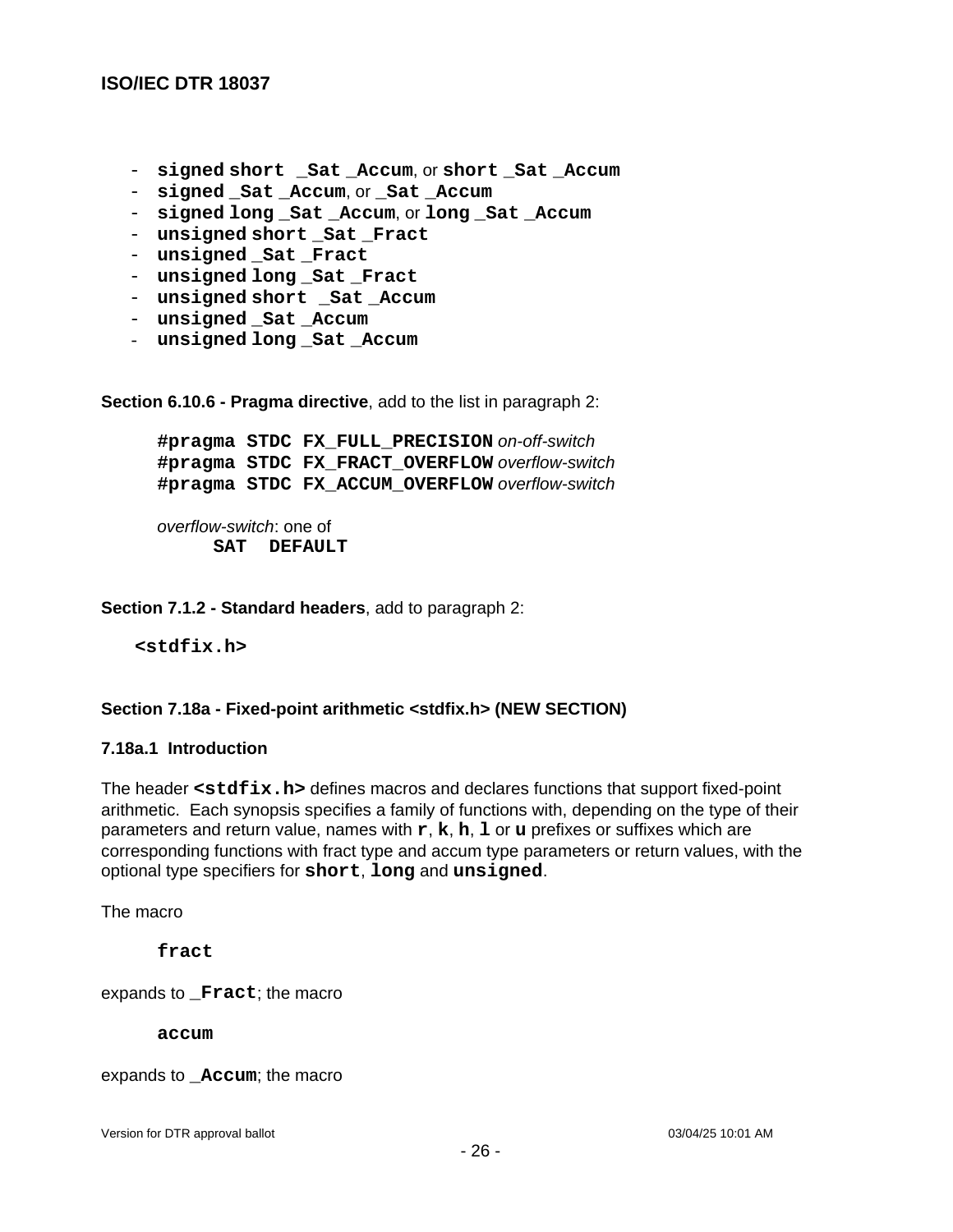**sat**

expands to **\_Sat**.

Notwithstanding the provisions of 7.1.3, a program may undefine and perhaps then redefine the macros **fract**, **accum** and **sat**.

### **7.18a.2 Integer types used as return types for the bits conversion functions**

The following integer types are introduced as typedefs:

**int\_hr\_t int\_r\_t int\_lr\_t int\_hk\_t int\_k\_t int\_lk\_t uint\_uhr\_t uint\_ur\_t uint\_ulr\_t uint\_uhk\_t uint\_uk\_t uint\_ulk\_t**

The types **int\_fx\_t** and **uint\_fx\_t** are the return types of the corresponding **bitsfx** functions, and are chosen so that the return value can hold all the necessary bits. If there is no integer type available that is wide enough to hold the necessary bits for certain fixed-point types, the usage of the type is implementation defined.

### **7.18a.3 Precision macros**

New constants are introduced to denote the behavior and limits of fixed-point arithmetic.

A conforming implementation shall document all the limits specified in this section, as an addition to the limits required by the ISO C standard.

The values given below shall be replaced by constant expressions suitable for use in **#if** preprocessing directives.

The values in the following list shall be replaced by constant expressions with implementationdefined values with the same type. Except for the various **EPSILON** values, their implementationdefined values shall be greater or equal in magnitude (absolute value) to those shown, with the same sign. For the various **EPSILON** values, their implementation-defined values shall be less or equal in magnitude to those shown.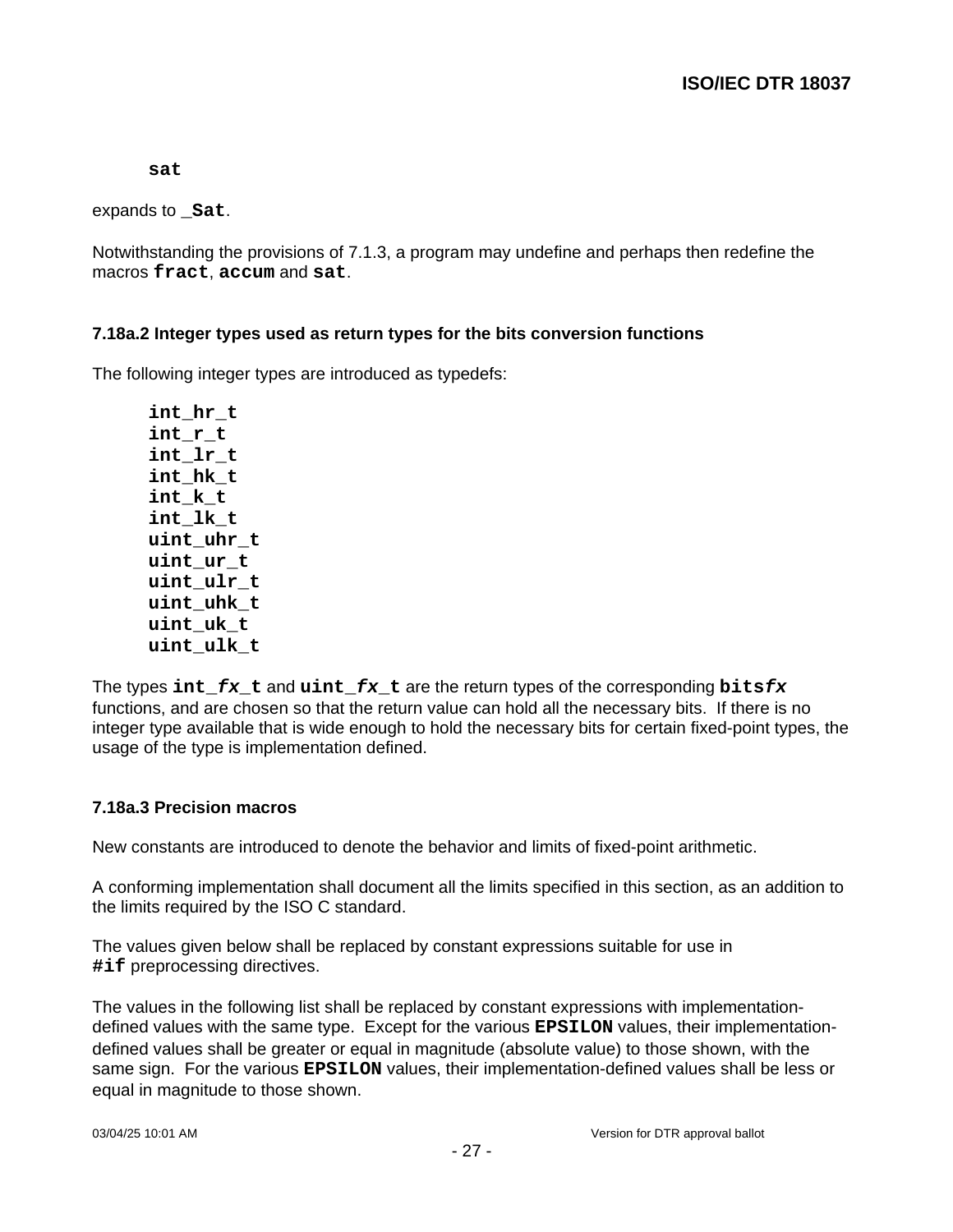- number of fractional bits for object of type **signed short \_Fract**

#### **SFRACT\_FBIT 7**

- minimum value for an object of type **signed short \_Fract**

**SFRACT\_MIN (-0.5HR-0.5HR)**

- maximum value for an object of type **signed short \_Fract**

| <b>SFRACT MAX 0.9921875HR</b> | // decimal constant |
|-------------------------------|---------------------|
| SFRACT MAX 0X1.FCP-1HR        | // hex constant     |

- the least value greater than **0.0HR** that is representable in the **signed short \_Fract** type

| SFRACT EPSILON 0.0078125HR | // decimal constant |
|----------------------------|---------------------|
| SFRACT EPSILON 0X1P-7HR    | // hex constant     |

- number of fractional bits for object of type **unsigned short \_Fract**

**USFRACT\_FBIT 7**

- maximum value for an object of type **unsigned short \_Fract**

| USFRACT MAX 0.9921875UHR | // decimal constant |
|--------------------------|---------------------|
| USFRACT MAX 0X1.FCP-1UHR | // hex constant     |

- the least value greater than **0.0UHR** that is representable in the **unsigned short \_Fract** type

| USFRACT EPSILON 0.0078125UHR | // decimal constant |
|------------------------------|---------------------|
| USFRACT EPSILON 0X1P-7UHR    | // hex constant     |

- number of fractional bits for object of type **signed \_Fract**

#### **FRACT\_FBIT 15**

- minimum value for an object of type **signed \_Fract**

**FRACT\_MIN (-0.5R-0.5R)**

- maximum value for an object of type **signed \_Fract**

**FRACT\_MAX 0.999969482421875R //** decimal constant **FRACT\_MAX 0X1.FFFCP-1R //** hex constant

Version for DTR approval ballot 03/04/25 10:01 AM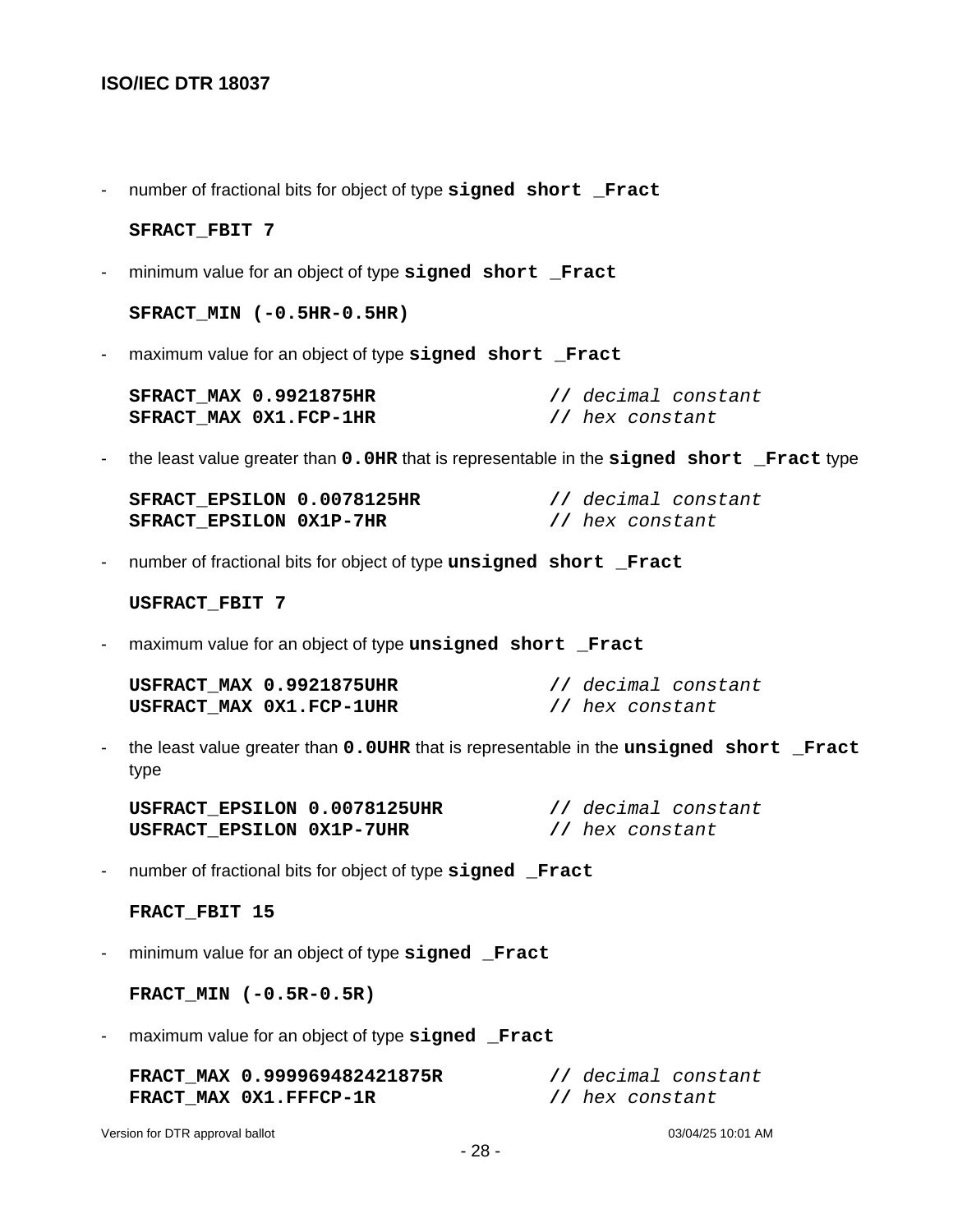- the least value greater than **0.0R** that is representable in the **signed \_Fract** type

**FRACT\_EPSILON 0.000030517578125R //** decimal constant **FRACT\_EPSILON 0X1P-15R //** hex constan**t**

- number of fractional bits for object of type **unsigned \_Fract**

**UFRACT\_FBIT 15**

- maximum value for an object of type **unsigned \_Fract**

**UFRACT\_MAX 0.999969482421875UR //** decimal constant **UFRACT\_MAX 0X1.FFFCP-1UR //** hex constant

- the least value greater than **0.0UR** that is representable in the **unsigned \_Fract** type

**UFRACT\_EPSILON 0.000030517578125UR //** decimal constant **UFRACT\_EPSILON 0X1P-15UR //** hex constant

- number of fractional bits for object of type **signed long \_Fract**

#### **LFRACT\_FBIT 23**

- minimum value for an object of type **signed long \_Fract**

**LFRACT\_MIN (-0.5LR-0.5LR)**

- maximum value for an object of type signed long Fract

**LFRACT\_MAX 0.99999988079071044921875LR //** decimal constant **LFRACT\_MAX 0X1.FFFFFCP-1LR //** hex constant

- the least value greater than **0.0LR** that is representable in the **signed long \_Fract** type

**LFRACT\_EPSILON 0.00000011920928955078125LR //** decimal constant **LFRACT\_EPSILON 0X1P-23LR //** hex constant

- number of fractional bits for object of type **unsigned long \_Fract**

**ULFRACT\_FBIT 23**

maximum value for an object of type **unsigned long** Fract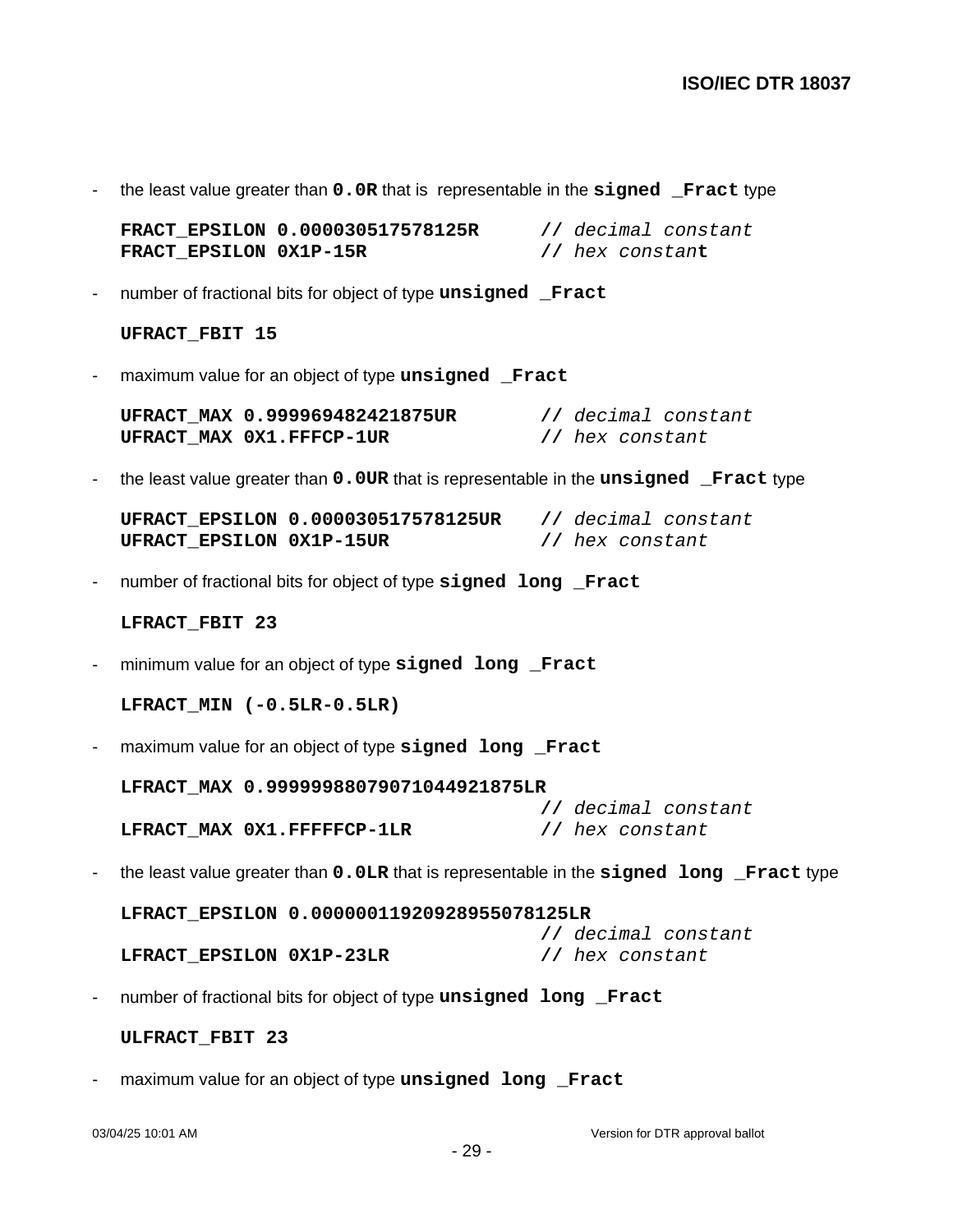**ULFRACT\_MAX 0.99999988079071044921875ULR //** decimal constant **ULFRACT\_MAX 0X1.FFFFFCP-1ULR //** hex constant - the least value greater than **0.0ULR** that is representable in the **unsigned long \_Fract** type **ULFRACT\_EPSILON 0.00000011920928955078125ULR //** decimal constant **ULFRACT\_EPSILON 0X1P-23ULR //** hex constant - number of fractional bits for object of type **signed short \_Accum SACCUM\_FBIT 7** - number of integral bits for object of type **signed short \_Accum SACCUM\_IBIT 4** - minimum value for an object of type **signed short \_Accum SACCUM\_MIN (-8.0HK-8.0HK)** - maximum value for an object of type signed short Accum **SACCUM\_MAX 15.9921875HK //** decimal constant **SACCUM\_MAX 0X1.FFCP+3HK //** hex constant - the least value greater than **0.0HK** that is representable in the **signed short \_Accum** type **SACCUM\_EPSILON 0.0078125HK //** decimal constant **SACCUM\_EPSILON 0X1P-7HK //** hex constant - number of fractional bits for object of type **unsigned short \_Accum USACCUM\_FBIT 7** - number of integral bits for object of type unsigned short Accum **USACCUM\_IBIT 4** - maximum value for an object of type **unsigned short \_Accum USACCUM\_MAX 15.9921875UHK //** decimal constant **USACCUM\_MAX 0X1.FFCP+3UHK //** hex constant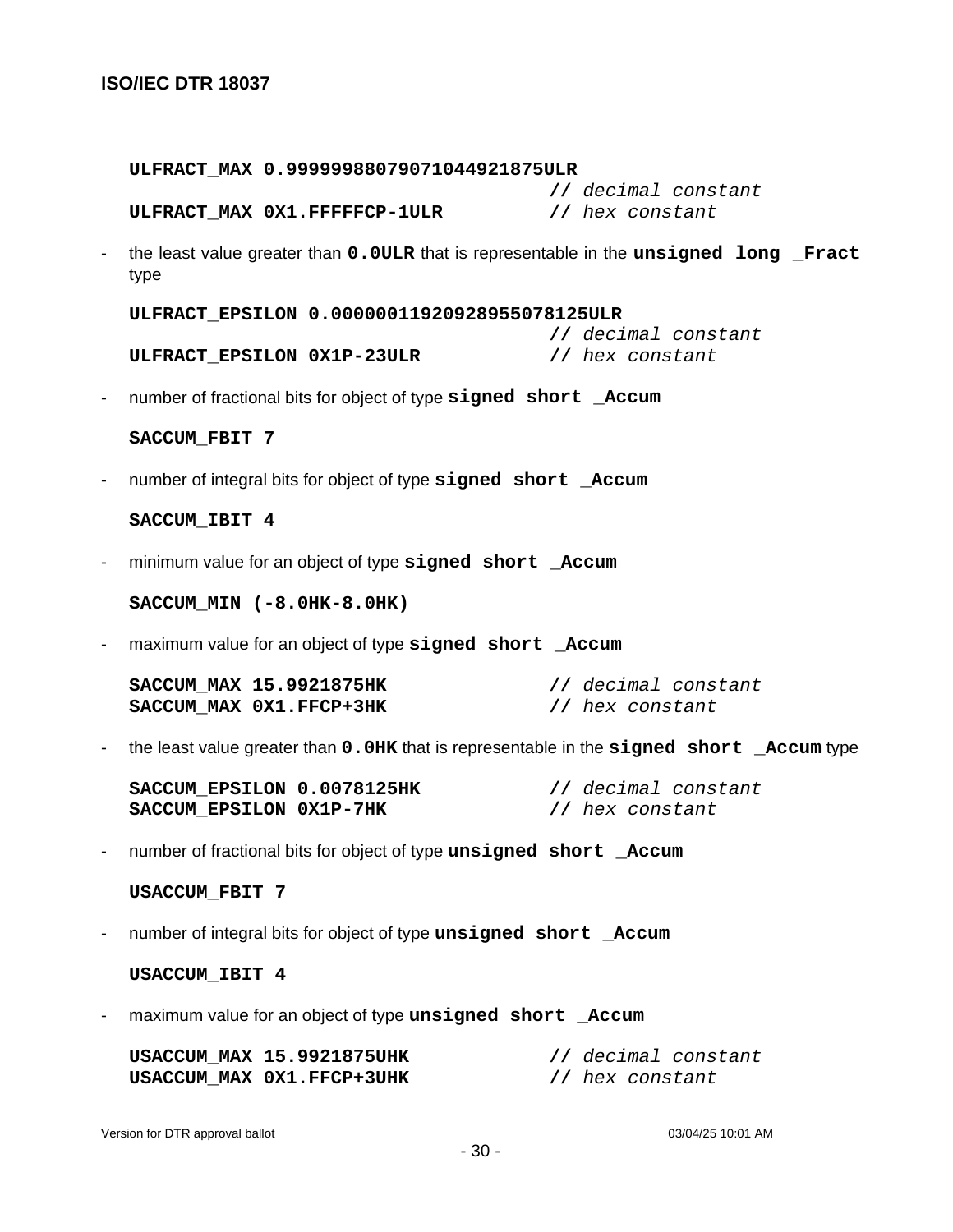- the least value greater than **0.0UHK** that is representable in the **unsigned short \_Accum** type

**USACCUM\_EPSILON 0.0078125UHK //** decimal constant **USACCUM\_EPSILON 0X1P-7UHK //** hex constant

- number fractional of bits for object of type **signed \_Accum**

**ACCUM\_FBIT 15**

- number of integral bits for object of type **signed \_Accum**

**ACCUM\_IBIT 4**

- minimum value for an object of type **signed \_Accum**

**ACCUM\_MIN (-8.0K-8.0K)**

- maximum value for an object of type **signed \_Accum**

| ACCUM MAX 15.999969482421875K |                 | // decimal constant |
|-------------------------------|-----------------|---------------------|
| ACCUM MAX 0X1.FFFFCP+3K       | // hex constant |                     |

- the least value greater than **0.0K** that is representable in the **signed \_Accum** type

**ACCUM\_EPSILON 0.000030517578125K //** decimal constant **ACCUM\_EPSILON 0X1P-15K //** hex constan**t**

- number fractional of bits for object of type **unsigned \_Accum**

**UACCUM\_FBIT 15**

- number of integral bits for object of type **unsigned \_Accum**

**UACCUM\_IBIT 4**

- maximum value for an object of type **unsigned \_Accum**

**UACCUM\_MAX 15.999969482421875UK //** decimal constant **UACCUM\_MAX 0X1.FFFFCP+3UK //** hex constant

- the least value greater than **0.0UK** that is representable in the **unsigned \_Accum** type

**UACCUM\_EPSILON 0.000030517578125UK //** decimal constant **UACCUM\_EPSILON 0X1P-15UK //** hex constant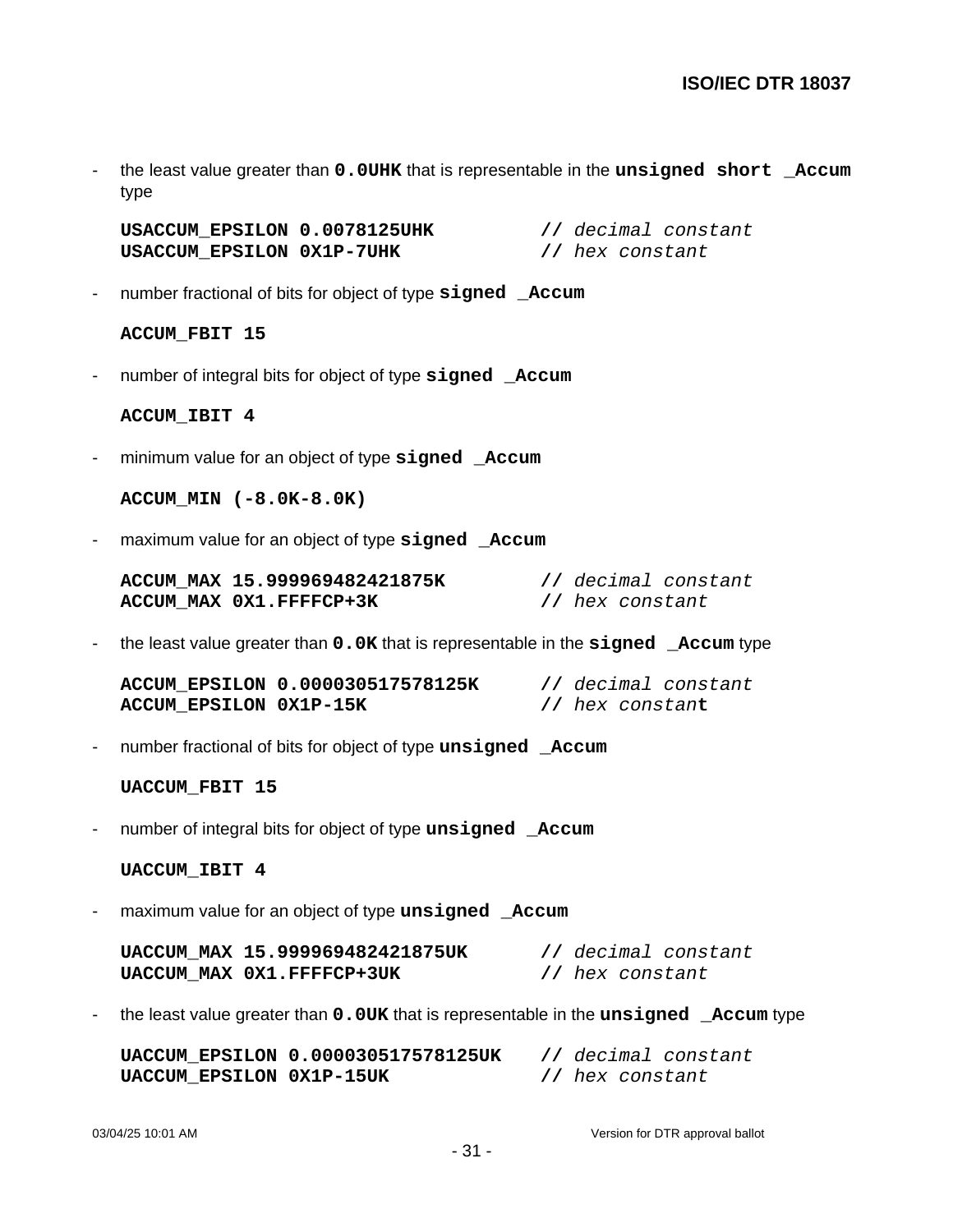- number of fractional bits for object of type **signed long \_Accum**

**LACCUM\_FBIT 23**

- number of integral bits for object of type **signed long \_Accum**

#### **LACCUM\_FBIT 4**

- minimum value for an object of type **signed long \_Accum**

**LACCUM\_MIN (-8.0LK-8.0LK)**

- maximum value for an object of type **signed long \_Accum**

**LACCUM\_MAX 15.99999988079071044921875LK //** decimal constant **LACCUM\_MAX 0X1.FFFFFFCP+3LK //** hex constant

- the least value greater than **0.0LK** that is representable in the **signed long \_Accum** type

**LACCUM\_EPSILON 0.00000011920928955078125LK //** decimal constant

**LACCUM\_EPSILON 0X1P-23LK //** hex constant

- number of fractional bits for object of type **unsigned long \_Accum**

#### **ULACCUM\_FBIT 23**

- number of integral bits for object of type **unsigned long \_Accum**

#### **ULACCUM\_FBIT 4**

- maximum value for an object of type **unsigned long \_Accum**

**ULACCUM\_MAX 15.99999988079071044921875ULK //** decimal constant **ULACCUM\_MAX 0X1.FFFFFFCP+3ULK //** hex constant

- the least value greater than **0.0ULK** that is representable in the **unsigned long \_Accum** type

**ULACCUM\_EPSILON 0.00000011920928955078125ULK //** decimal constant **ULACCUM\_EPSILON 0X1P-23ULK //** hex constant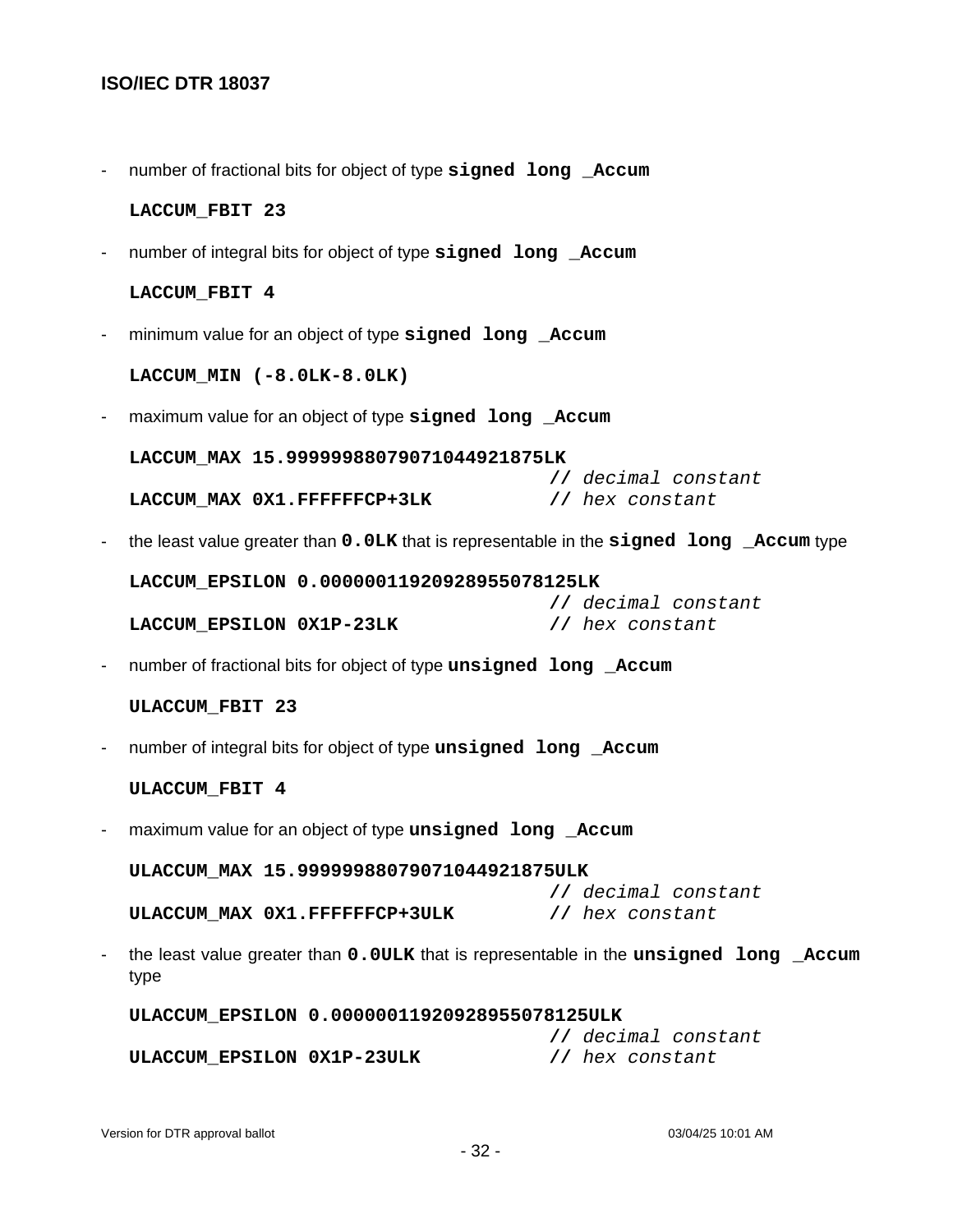# **7.18a.4 The FX\_FULL\_PRECISION pragma**

### **Synopsis**

**#include <stdfix.h> #pragma STDC FX\_FULL\_PRECISION** on-off-switch

### **Description**

The normal required precision for fixed-point operations is 1 ulp. However, in certain environments a precision of 2 ulps on multiply and divide operations is enough, and such relaxed requirements may result in a significantly increased execution speed. The **FX\_FULL\_PRECISION** pragma can be used to inform the implementation that (where the state is ''off'') the relaxed requirements are allowed. If the indicated state is ''on'', the implementation is required to return results with full precision. Each pragma can occur either outside external declarations or preceding all explicit declarations and statements inside a compound statement. When outside external declarations, the pragma takes effect from its occurrence until another **FP\_FULL\_PRECISION** pragma is encountered, or until the end of the translation unit. When inside a compound statement, the pragma takes effect from its occurrence until another **FP\_FULL\_PRECISION** pragma is encountered (including within a nested compound statement), or until the end of the compound statement; at the end of a compound statement the state for the pragma is restored to its condition just before the compound statement. If this pragma is used in any other context, the behavior is undefined. The default state (''on'' or ''off'') for the pragma is implementation defined.

# **7.18a.5 The fixed-point overflow pragmas**

### **Synopsis**

**#include <stdfix.h> #pragma STDC FX\_FRACT\_OVERFLOW** overflow-switch **#pragma STDC FX\_ACCUM\_OVERFLOW** overflow-switch

overflow-switch: one of **SAT DEFAULT**

### **Description**

When a value is converted to a primary fixed-point type, the overflow behavior is controlled by either the **FX\_FRACT\_OVERFLOW** or the **FX\_ACCUM\_OVERFLOW** pragma, depending on the destination type. When the state of an overflow pragma is **DEFAULT**, fixed-point overflow for the corresponding type has undefined behavior. Otherwise, the overflow behavior is according to the set state. The default state of the overflow pragmas is **DEFAULT**. Each pragma can occur either outside external declarations or preceding all explicit declarations and statements inside a compound statement. When outside external declarations, the pragma takes effect from its occurrence until another overflow pragma is encountered, or until the end of the translation unit.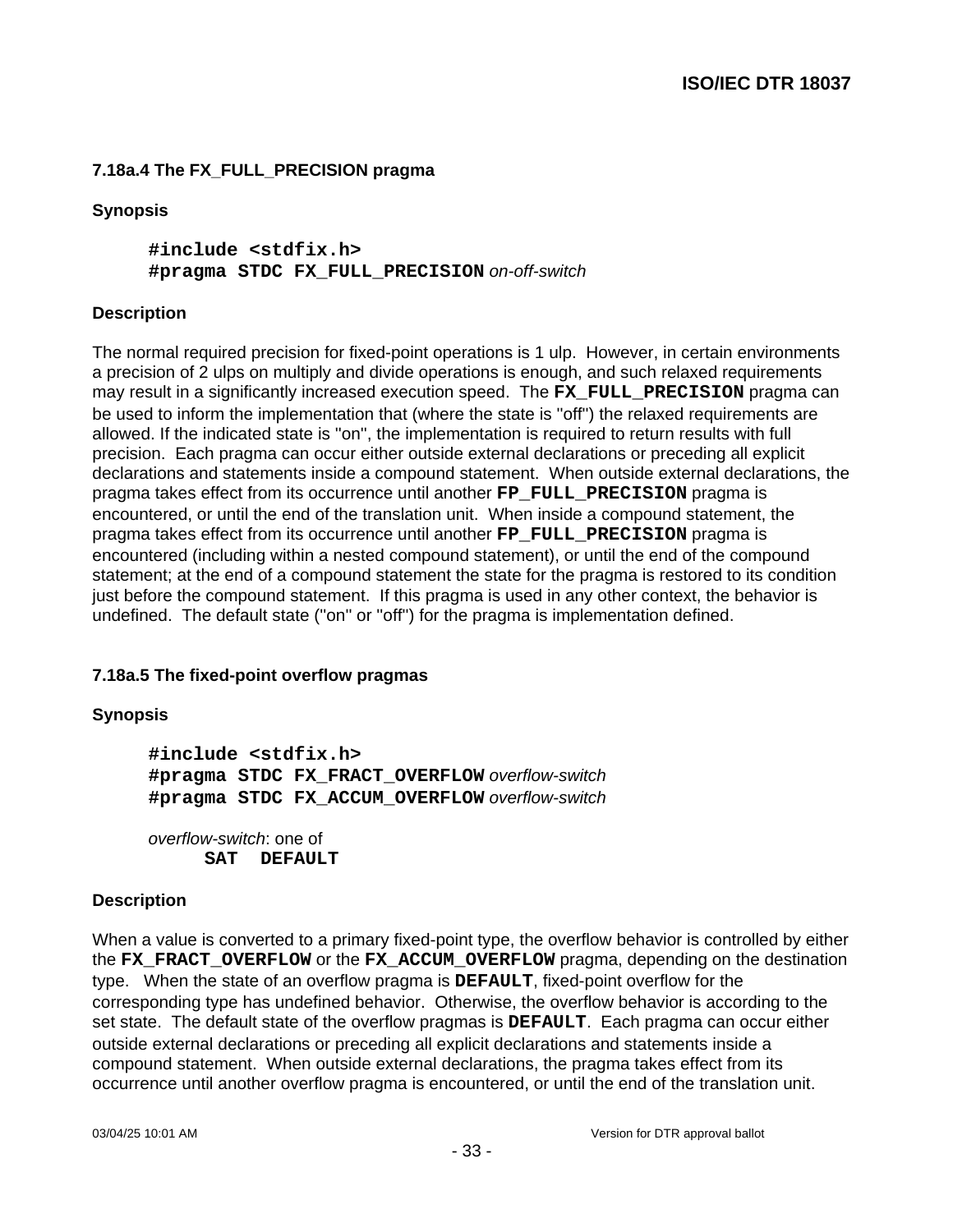When inside a compound statement, a pragma takes effect from its occurrence until another occurrence of the same pragma is encountered (including within a nested compound statement), or until the end of the compound statement; at the end of a compound statement the state for the pragma is restored to its condition just before the compound statement. If this pragma is used in any other context, the behavior is undefined.

#### **7.18a.6 The fixed-point intrinsic functions**

#### **7.18a.6.1 The fixed-point arithmetic operation support functions**

#### **Synopsis**

**int mulir(int, fract); long int mulilr(long int, long fract); int mulik(int, accum); long int mulilk(long int, long accum); int divir(int, fract); long int divilr(long int, long fract); int divik(int, accum); long int divilk(long int, long accum); fract rdivi(int, int); long fract lrdivi(long int, long int); accum kdivi(int, int); long accum lkdivi(long int, long int); int idivr(fract, fract); long int idivlr(long fract, long fract); int idivk(accum, accum); long int idivlk(long accum, long accum); unsigned int muliur(unsigned int, unsigned fract); unsigned long int muliulr( unsigned long int, unsigned long fract); unsigned int muliuk(unsigned int, unsigned accum); unsigned long int muliulk( unsigned long int, unsigned long accum); unsigned int diviur(unsigned int, unsigned fract); unsigned long int diviulr( unsigned long int, unsigned long fract); unsigned int diviuk(unsigned int, unsigned accum); unsigned long int diviulk(**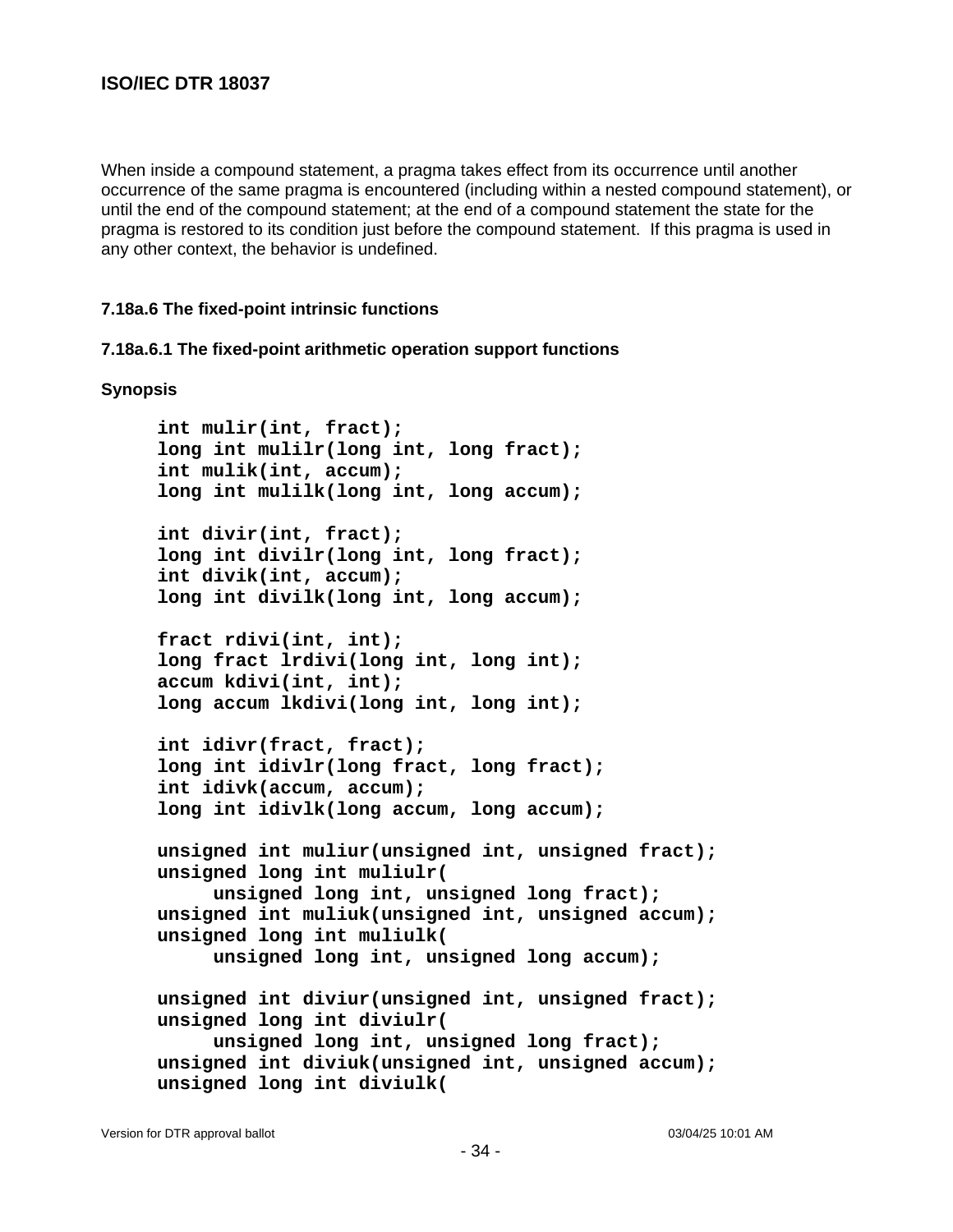```
unsigned long int, unsigned long accum);
unsigned fract urdivi(unsigned int, unsigned int);
unsigned long fract ulrdivi(
     unsigned long int, unsigned long int);
unsigned accum ukdivi(unsigned int, unsigned int);
unsigned long accum ulkdivi(
     unsigned long int, unsigned long int);
unsigned int idivur(unsigned fract, unsigned fract);
unsigned long int idivulr(
     unsigned long fract, unsigned long fract);
unsigned int idivuk(unsigned accum, unsigned accum);
unsigned long int idivulk(
     unsigned long accum, unsigned long accum);
```
### **Description**

The above functions compute the mathematically exact result of the multiplication or division operation on the operands with the indicated types, and return a value with the indicated type.

#### **Returns**

For functions returning an integer value, the return value is rounded towards zero. For functions returning a fixed-point value, the return value is saturated. If the second operand of one of the divide functions is zero, the behavior is undefined.

#### **7.18a.6.2 The fixed-point absolute value functions**

#### **Synopsis**

```
#include <stdfix.h>
short fract abshr(short fract f);
fract absr(fract f);
long fract abslr(long fract f);
short accum abshk(short accum f);
accum absk(accum f);
long accum abslk(long accum f);
```
### **Description**

The above functions compute the absolute value of a fixed-point value **f**.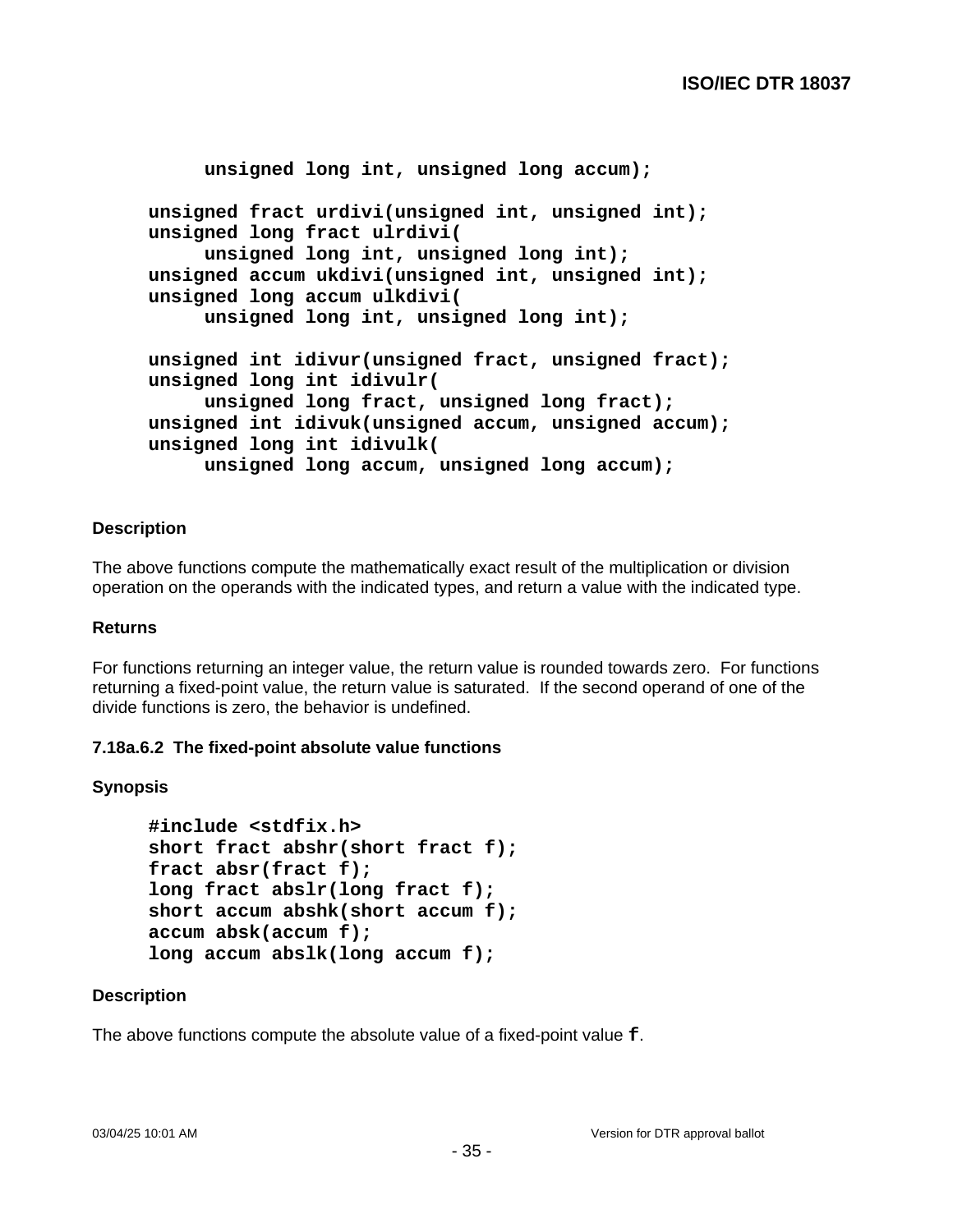### **Returns**

The functions return |**f**|. If the exact result cannot be represented, the saturated result is returned.

#### **7.18a.6.3 The fixed-point round functions**

#### **Synopsis**

**#include <stdfix.h> short fract roundhr(short fract f, int n); fract roundr(fract f, int n); long fract roundlr(long fract f, int n); short accum roundhk(short accum f, int n); accum roundk(accum f, int n); long accum roundlk(long accum f, int n); unsigned short fract rounduhr(unsigned short fract f, int n); unsigned fract roundur(unsigned fract f, int n); unsigned long fract roundulr(unsigned long fract f, int n); unsigned short accum rounduhk(unsigned short accum f, int n); unsigned accum rounduk(unsigned accum f, int n); unsigned long accum roundulk(unsigned long accum f, int n);**

#### **Description**

The above functions compute the value of **f**, rounded to the number of fractional bits specified in **n**. The rounding applied is to-nearest, with unspecified rounding direction in the halfway case. Fractional bits beyond the rounding point are set to zero in the result. The value of **n** must be nonnegative and less than the number of fractional bits in the fixed-point type of **f**.

#### **Returns**

The functions return the rounded result, as specified. If the value of **n** is negative or larger than the number of fractional bits in the fixed-point type of **f**, the result is unspecified. If the exact result cannot be represented, the saturated result is returned.

#### **7.18a.6.4 The fixed-point countls functions**

#### **Synopsis**

```
#include <stdfix.h>
int countlshr(short fract f);
int countlsr(fract f);
int countlslr(long fract f);
int countlshk(short accum f);
int countlsk(accum f);
int countlslk(long accum f);
```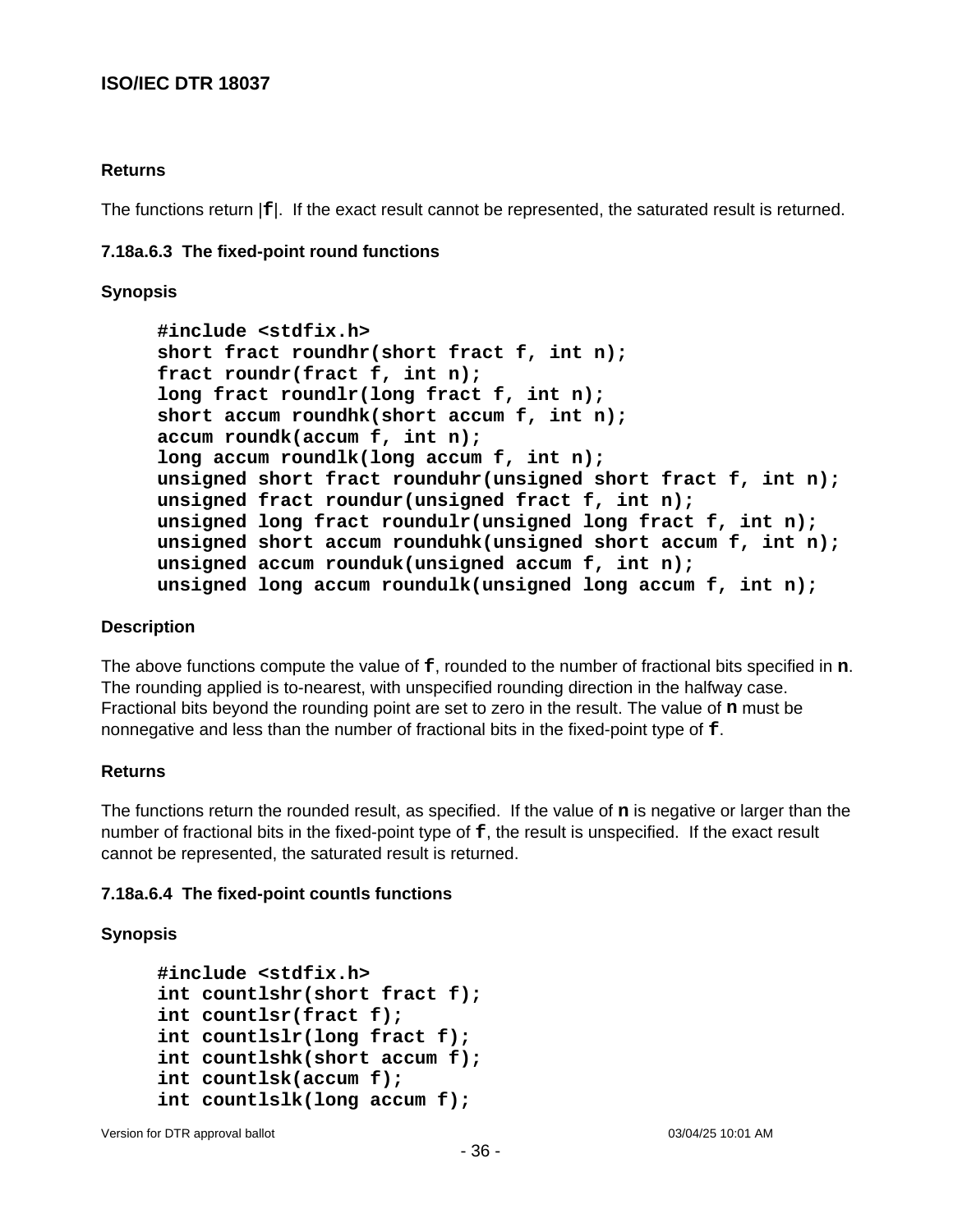```
int countlsuhr(unsigned short fract f);
int countlsur(unsigned fract f);
int countlsulr(unsigned long fract f);
int countlsuhk(unsigned short accum f);
int countlsuk(unsigned accum f);
int countlsulk(unsigned long accum f);
```
## **Description**

The integer return value of the above functions is defined as follows:

- if the value of the fixed-point argument **f** is non-zero, the return value is the largest integer **k** for which the expression  $f<< k$  does not overflow;
- if the value of the fixed-point argument is zero, an integer value is returned that is at least as large as N-1, where N is the total number of (nonpadding) bits of the fixed-point type of the argument.

Note: if the value of the fixed-point argument is zero, the recommended return value is exactly N-1.

### **Returns**

The **countls** functions return the integer value as indicated.

## **7.18a.6.5 The bitwise fixed-point to integer conversion functions**

#### **Synopsis**

```
#include <stdfix.h>
int_hr_t bitshr(short fract f);
int_r_t bitsr(fract f);
int_lr_t bitslr(long fract f);
int_hk_t bitshk(short accum f);
int_k_t bitsk(accum f);
int_lk_t bitslk(long accum f);
int_uhr_t bitsuhr(unsigned short fract f);
int_ur_t bitsur(unsigned fract f);
int_ulr_t bitsulr(unsigned long fract f);
int uhk t bitsuhk(unsigned short accum f);
int_uk_t bitsuk(unsigned accum f);
int ulk t bitsulk(unsigned long accum f);
```
## **Description**

The **bits** functions return an integer value equal to the fixed-point value of **f** multiplied by 2 F , where F is the number of fractional bits in the type of **f**. The result type is an integer type big enough to hold all valid result values for the given fixed-point argument type. For example, if the fract type has 15 fractional bits, then after the declaration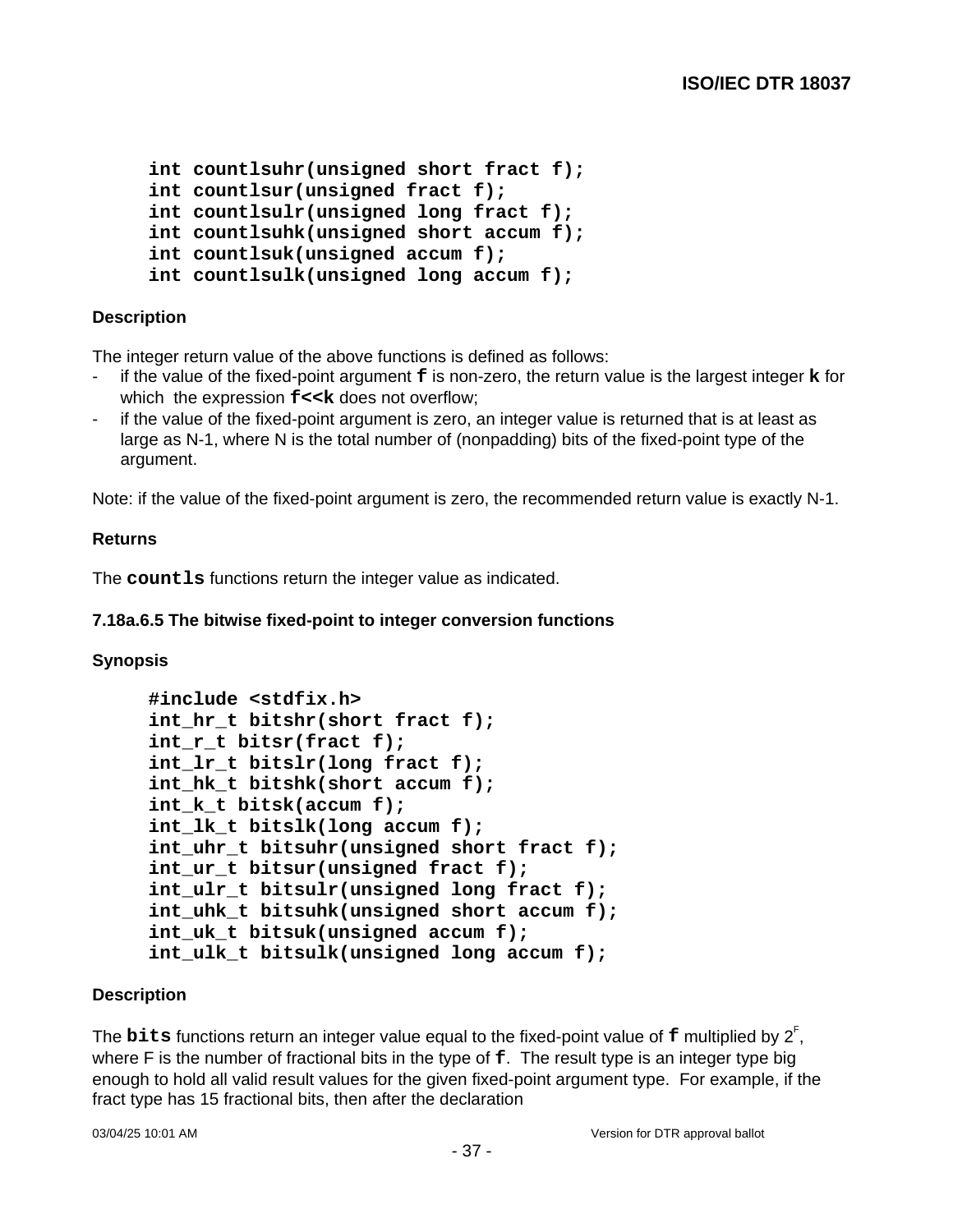**fract a = 0.5;**

the value of  $bitsr(a)$  is  $0.5 * 2^1/15 = 0 \times 4000$ .

## **Returns**

The **bits** functions return the value of the argument as an integer bitpattern as indicated.

## **7.18a.6.6 The bitwise integer to fixed-point conversion functions**

## **Synopsis**

```
#include <stdfix.h>
short fract hrbits(int n);
fract rbits(int n);
long fract lrbits(int n);
short accum hkbits(int n);
accum kbits(int n);
long accum lkbits(int n);
unsigned short fract uhrbits(unsigned int n);
unsigned fract urbits(unsigned int n);
unsigned long fract ulrbits(unsigned int n);
unsigned short accum uhkbits(unsigned int n);
unsigned accum ukbits(unsigned int n);
unsigned long accum ulkbits(unsigned int n);
```
# **Description**

The above functions return an fixed-point value equal to the integer value of the argument divided by 2<sup>F</sup>, where F is the number of fractional bits in the fixed-point result type of the function. For example, if **fract** has 15 fractional bits, then the value of **rbits(0x2000)** is 0.25.

## **Returns**

The above functions return the indicated value.

# **7.18a.6.7 Type-generic fixed-point functions**

For each of the fixed-point absolute value functions in 7.18a.6.2, the fixed-point round functions in 7.18a.6.3 and the fixed-point countls functions in 7.18a.6.4, a type-generic macro is defined as follows: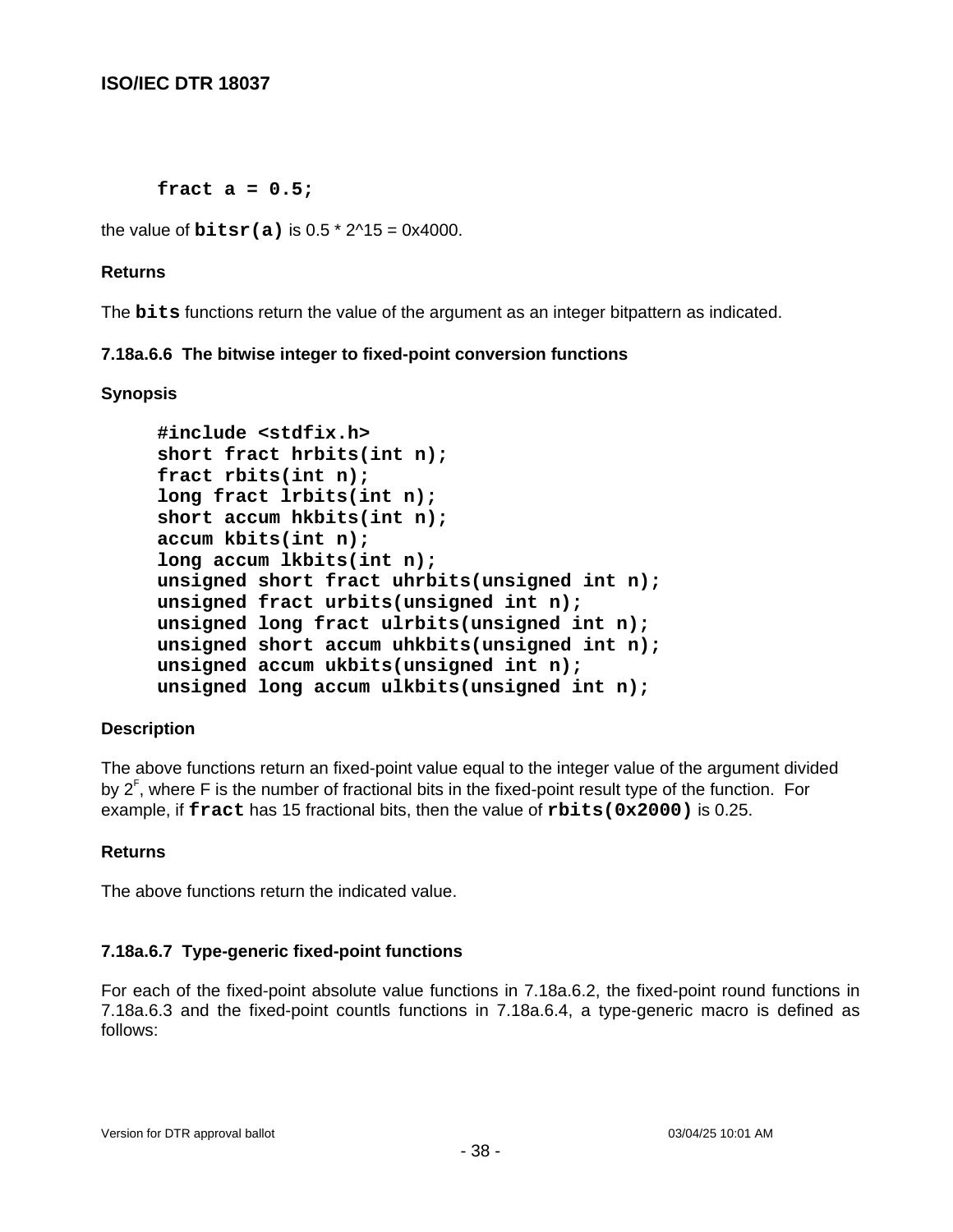the fixed-point absolute value functions **absfx** the fixed-point round functions **roundfx** the fixed-point countls functions **countlsfx**

type-generic macro

## **7.18a.6.8 Numeric conversion functions**

### **Synopsis**

**#include <stdfix.h> short fract strtohr(const char \* restrict nptr, char \*\* restrict endptr); fract strtor(const char \* restrict nptr, char \*\* restrict endptr); long fract strtolr(const char \* restrict nptr, char \*\* restrict endptr); short accum strtohk(const char \* restrict nptr, char \*\* restrict endptr); accum strtok(const char \* restrict nptr, char \*\* restrict endptr); long accum strtolk(const char \* restrict nptr, char \*\* restrict endptr); unsigned short fract strtouhr(const char \* restrict nptr, char \*\* restrict endptr); unsigned fract strtour(const char \* restrict nptr, char \*\* restrict endptr); unsigned long fract strtoulr(const char \* restrict nptr, char \*\* restrict endptr); unsigned short accum strtouhk(const char \* restrict nptr, char \*\* restrict endptr); unsigned accum strtouk(const char \* restrict nptr, char \*\* restrict endptr); unsigned long accum strtoulk(const char \* restrict nptr, char \*\* restrict endptr);**

## **Description**

The **strtohr**, **strtor**, **strtolr**, **strtohk**, **strtok**, **strtolk**, **strtouhr**, **strtour**, **strtoulr**, **strtouhk**, **strtouk** and **strtoulk** functions convert the initial portion of the string pointed to by **nptr** to **short fract**, **fract**, **long fract**, **short accum**, **accum**, **long accum**, **unsigned short fract**, **unsigned fract**, **unsigned long fract**, **unsigned short accum**, **unsigned accum**, and **unsigned long accum** representation, respectively. First, they decompose the input string into three parts: an initial,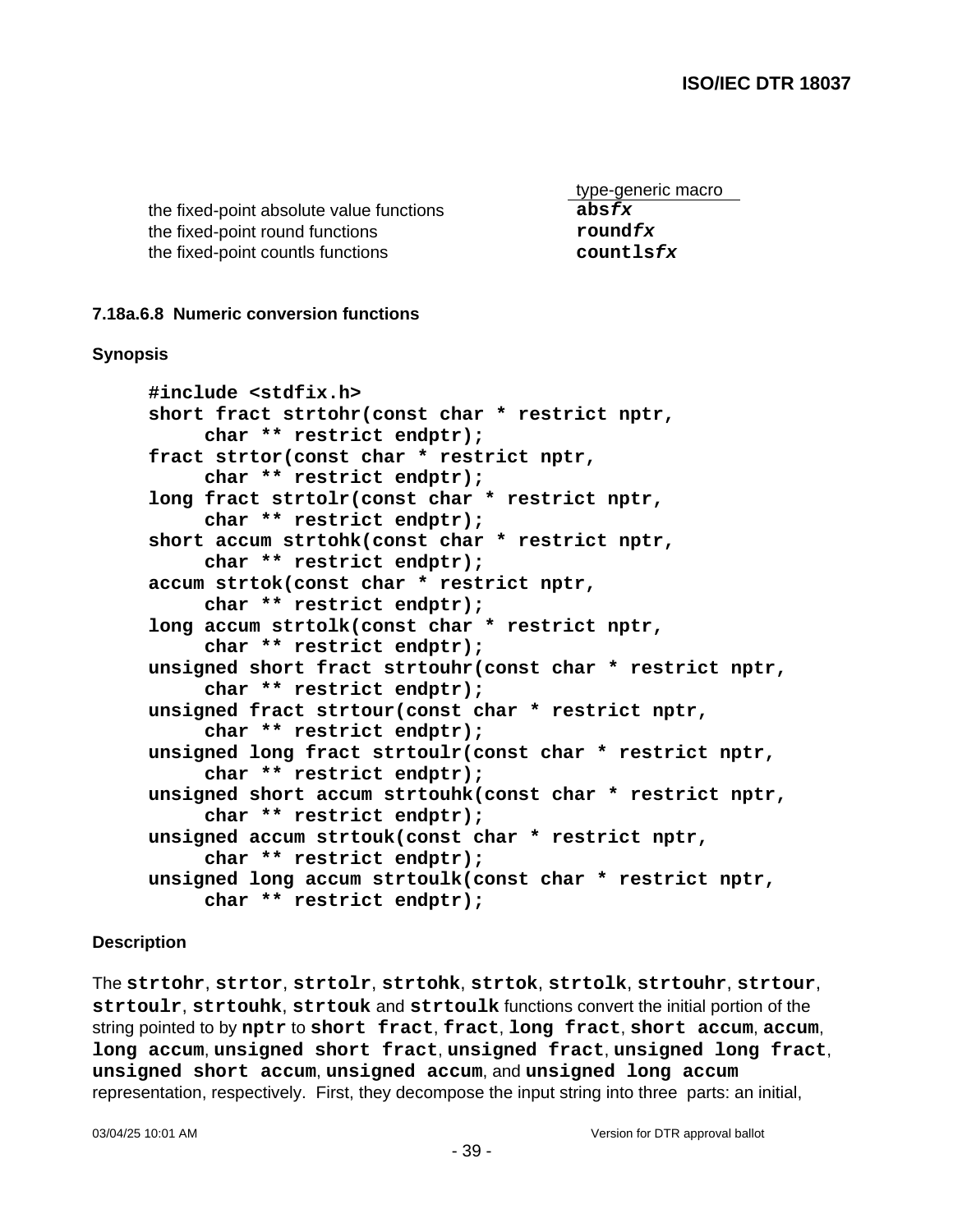possibly empty, sequence of white-space characters (as specified by the **isspace** function), a subject sequence resembling a fixed -point constant; and a final string of one or more unrecognized characters, including the terminating null character of the input string. Then, they attempt to convert the subject sequence to a fixed-point number, and return the result.

The expected form of the subject sequence is an optional plus or minus sign, then one of the following:

- a nonempty sequence of decimal digits optionally containing a decimal-point character, then an optional exponent part as defined in 6.4.4.3;
- a **0x** or **0X**, then a nonempty sequence of hexadecimal digits optionally containing a decimalpoint character, then an optional binary exponent part as defined in 6.4.4.3.

The subject sequence is defined as the longest initial subsequence of the input string, starting with the first non-white-space character, that is of the expected form. The subject sequence contains no characters if the input string is not of the expected form.

If the subject sequence has the expected form for a fixed-point number, the sequence of characters starting with the first digit or the decimal-point character (whichever occurs first) is interpreted as a fixed-point constant according to the rules of 6.4.4.3, except that the decimal-point character is used in place of a period, and that if neither an exponent part nor a decimal-point character appears in a decimal fixed-point number, or if a binary exponent part does not appear in a hexadecimal fixedpoint number, an exponent part of the appropriate type with value zero is assumed to follow the last digit in the string. If the subject sequence begins with a minus sign, the sequence is interpreted as negated. A pointer to the final string is stored in the object pointed to by **endptr**, provided that **endptr** is not a null pointer.

The value resulting from the conversion is correctly rounded.

In other than the **"C"** locale, additional locale-specific subject sequence forms may be accepted.

If the subject sequence is empty or does not have the expected form, no conversion is performed; the value of **nptr** is stored in the object pointed to by **endptr**, provided that **endptr** is not a null pointer.

#### **Returns**

The functions return the converted value, if any. If no conversion could be performed, zero is returned. If the correct value is outside the range of representable values, a saturated result is returned (according to the return type and sign of the value), and the value of the macro ERANGE is stored in errno.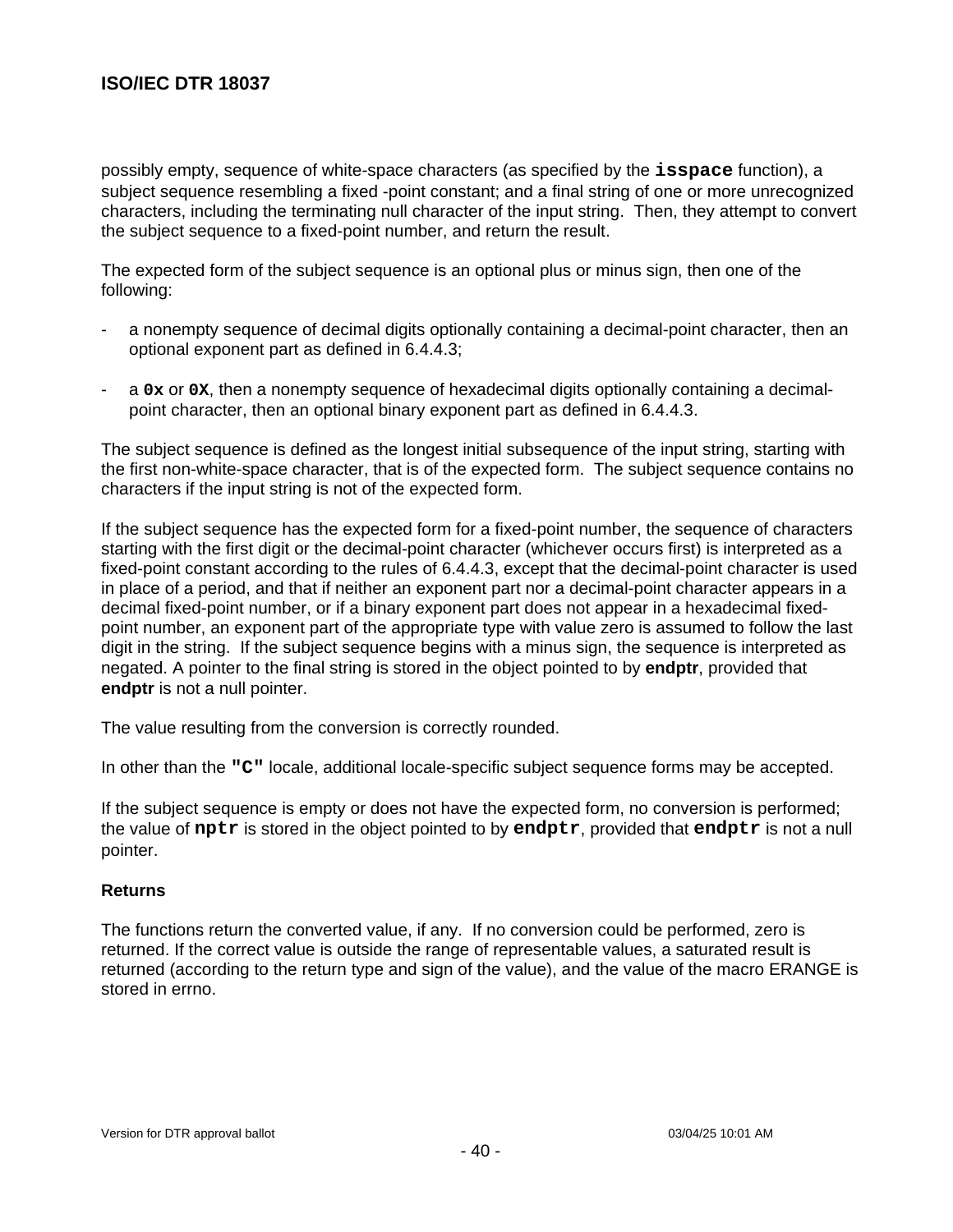**Section 7.19.6.1 - The fprintf function**, paragraph 4, third bullet, change begin of first sentence to

An optional precision that gives the minimum number of digits to appear for the **d**, **i**, **o**, **u**, **x**, and **X** conversions, the number of digits to appear after the decimal-point character for **a**, **A**, **e**, **E**, **f**, **F**, **r**, **R**, **k** and **K** conversions, . . .

**Section 7.19.6.1 - The fprintf function**, paragraph 6, the '**#**' bullet, change begin of fourth sentence to

For **a**, **A**, **e**, **E**, **f**, **F**, **g**, **G**, **r**, **R**, **k** and **K** conversions, . . .

**Section 7.19.6.1 - The fprintf function**, paragraph 6, the '**o**' bullet, change begin of first sentence to

For **d**, **i**, **o**, **u**, **x**, **X**, **a**, **A**, **e**, **E**, **f**, **F**, **g**, **G**, **r**, **R**, **k** and **K** conversions, . . .

**Section 7.19.6.1 - The fprintf function**, paragraph 7, the '**h**' bullet, add at the end of the first sentence:

that a following **r**, **R**, **k** or **K** conversion specifier applies to a short fixed-point type argument.

**Section 7.19.6.1 - The fprintf function**, paragraph 7, the '**l** (ell)' bullet, add before last semi-colon:

that a following **r**, **R**, **k** or **K** conversion specifier applies to a fixed-point type argument;

**Section 7.19.6.1 - The fprintf function**, paragraph 8, add new bullet before the '**c**' bullet:

**r**, **R**, **k**, **K** A signed fixed-point fract type (**r**), an unsigned fract type (**R**), a signed accum type (**k**) or an unsigned accum type (**K**) representing a fixed-point number is converted to decimal notation in the style *[-]ddd.ddd*, where the number of digits after the decimalpoint character is equal to the precision specification. If the precision is missing, it is taken as 6; if the precision is zero and the **#** flag is not specified, no decimal-point character appears. If a decimal-point character appears, at least one digit appears before it. The value is rounded to the appropriate number of digits.

**Section 7.19.6.1 - The fprintf function**, paragraph 13, change beginning of first sentence to

For **e**, **E**, **f**, **F**, **g**, **G**, **r**, **R**, **k** and **K** conversions, . . .

**Section 7.19.6.2 - The fscanf function**, paragraph 11, the '**h**' bullet, add at the end of the first sentence:

that a following **r**, **R**, **k** or **K** conversion specifier applies to an argument with type pointer to short fixed-point type.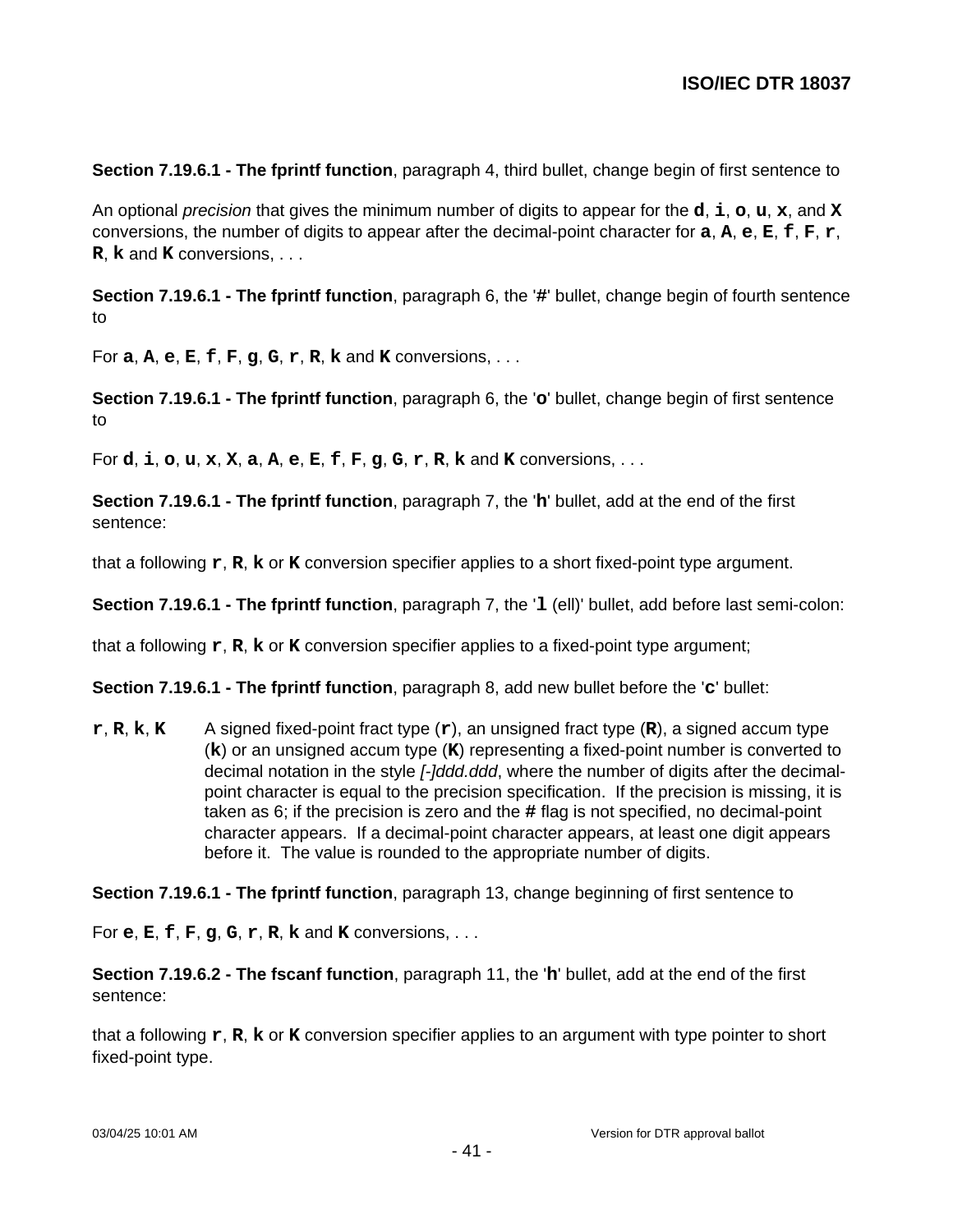**Section 7.19.6.2 - The fscanf function**, paragraph 11, the '**l** (ell)' bullet, insert after last semicolon:

that a following **r**, **R**, **k** or **K** conversion specifier applies to an argument with type pointer to long fixed-point type;

**Section 7.19.6.2 - The fscanf function**, paragraph 12, add new bullet before the '**c**' bullet:

**r**, **R**, **k**, **K** Matches an optionally signed fixed-point number, whose format is the same as expected for the subject sequence of the **strtofx** functions. The corresponding argument shall be a pointer to a signed fract type (**r**), a pointer to an unsigned fract type (**R**), a pointer to a signed accum type (**k**) or a pointer to an unsigned fract type (**K**).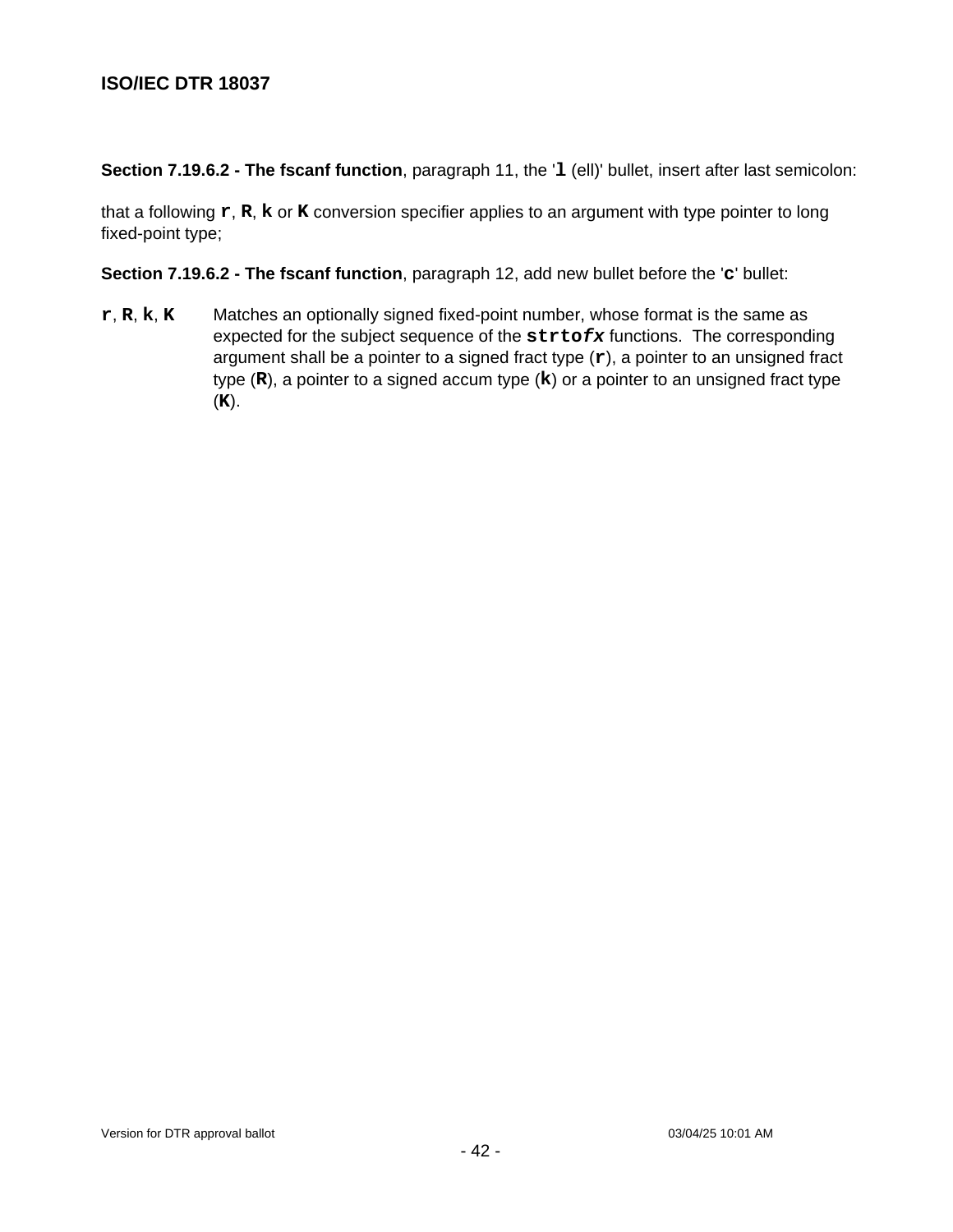## **3 Named address spaces and named-register storage classes**

### **3.1 Overview and principles of named address spaces**

#### **3.1.1 Additional address spaces**

Embedded applications are often implemented on processors with multiple independent address spaces. An embedded processor may have separate address spaces, for example, for a generalpurpose memory, for smaller, faster memories, for code and constant data, and for I/O accesses. Typically, the distinction between various address spaces is built into the processor's instruction set, with accesses to different spaces requiring distinctly different instructions. For more discussion on address spaces, see Annex B of this Technical Report.

ISO/IEC 9899:1999 stipulates that all objects are allocated in a single, common address space. For the purpose of this Technical Report, the C language is extended to support additional address spaces. When not specified otherwise, objects are allocated by default in a *generic* address space, which corresponds to the single address space of ISO/IEC 9899:1999. In addition to the generic address space, an implementation may support other, named address spaces. Objects may be allocated in these alternate address spaces, and pointers may be defined that point to objects in these address spaces. It is intended that pointers into an address space only need be large enough to support the range of addresses in that address space.

The named address space approach, as described in this section, enables application portability between systems with similar memory configurations. This portability is at source code level, and not at binary or execution level.

## **3.1.2 Address-space type qualifiers**

Each address space other than the generic one has a unique name in the form of an identifier. Address space names are ordinary identifiers, sharing the same name space as variables and typedef names. Any such names follow the same rules for scope as other ordinary identifiers (such as typedef names). An implementation may provide an implementation-defined set of intrinsic address spaces that are, in effect, pre-defined at the start of every translation unit. The names of intrinsic address spaces must be reserved identifiers (beginning with an underscore and an uppercase letter or with two underscores). An implementation may also optionally support a means for new address space names to be defined within a translation unit.

An address space name can be used in a declaration to specify the address space in which an object will be allocated. The C syntax for type qualifiers is extended to include an address space name as a valid type qualifier. If the type of an object is qualified by an address space name, the object is allocated in the specified address space; otherwise, the object is allocated in the generic address space. Note that, since a function is not an object, address-space type qualifiers cannot be used with functions.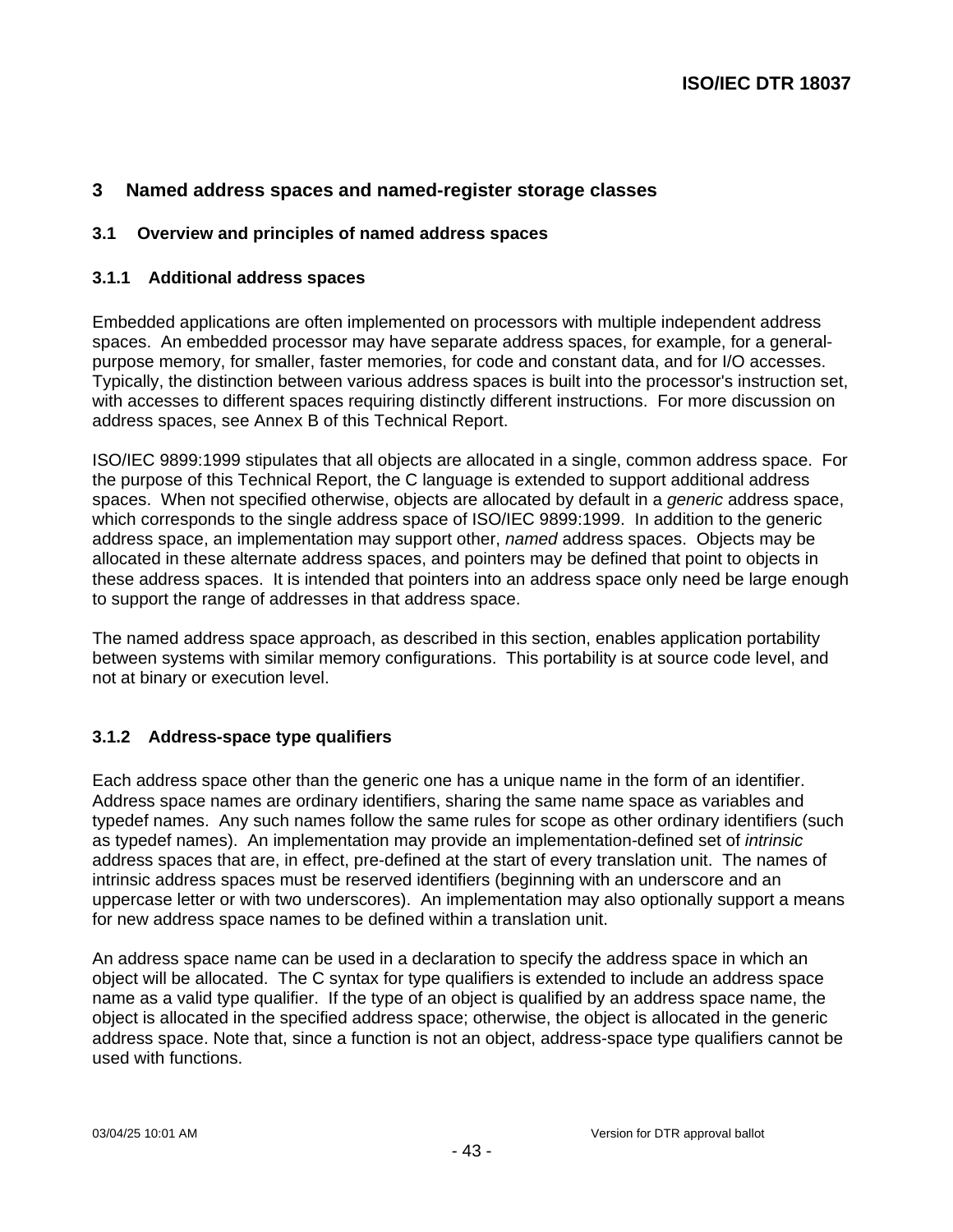## Example:

If an implementation provides intrinsic address spaces with names **\_X** and **\_Y**, the following are valid declarations:

```
_X char a, b, c;
     // Declares three characters in address space _X
_X const int *p;
     // Declares a pointer in the generic address space
     // that points to a constant int object in
     // address space _X
_X struct { int a; char b; } *_Y q;
     // Declares a pointer in address space _Y that points
     // to a structure in address space _X
```
There are some constraints on the use of address-space type qualifiers. The most significant constraint is that an address space name cannot be used to qualify an object that has automatic storage duration. This implies, in particular, that variables declared inside a function cannot be allocated in a named address space unless they are also explicitly declared as **static** or **extern**.

For the examples above, the declarations of **a**, **b**, **c**, and **q** would have to be outside any function to be valid. The declaration of **p** would be acceptable within a function, because **p** itself would be in the generic address space.

Other limitations are detailed in section 3.3 below.

## **3.1.3 Address space nesting and rules for pointers**

Address spaces may overlap in a nested fashion. For any two address spaces, either the address spaces must be disjoint, they must be equivalent, or one must be a subset of the other. Other forms of overlapping are not permitted. If an object is in address space A and A is a subset of address space B, the object is simultaneously in address space B.

An implementation must define the relationship between all pairs of address spaces. (The complete set of address spaces includes the generic address space plus any address spaces that may be defined within a translation unit, if the implementation supports such definitions within a program.) There is no requirement that named address spaces (intrinsic or otherwise) be subsets of the generic address space.

As determined by its type, every pointer points into a specific address space, either the generic address space or a named address space. A pointer into an address space can only point to locations in that address space (including any subset address spaces).

- 44 -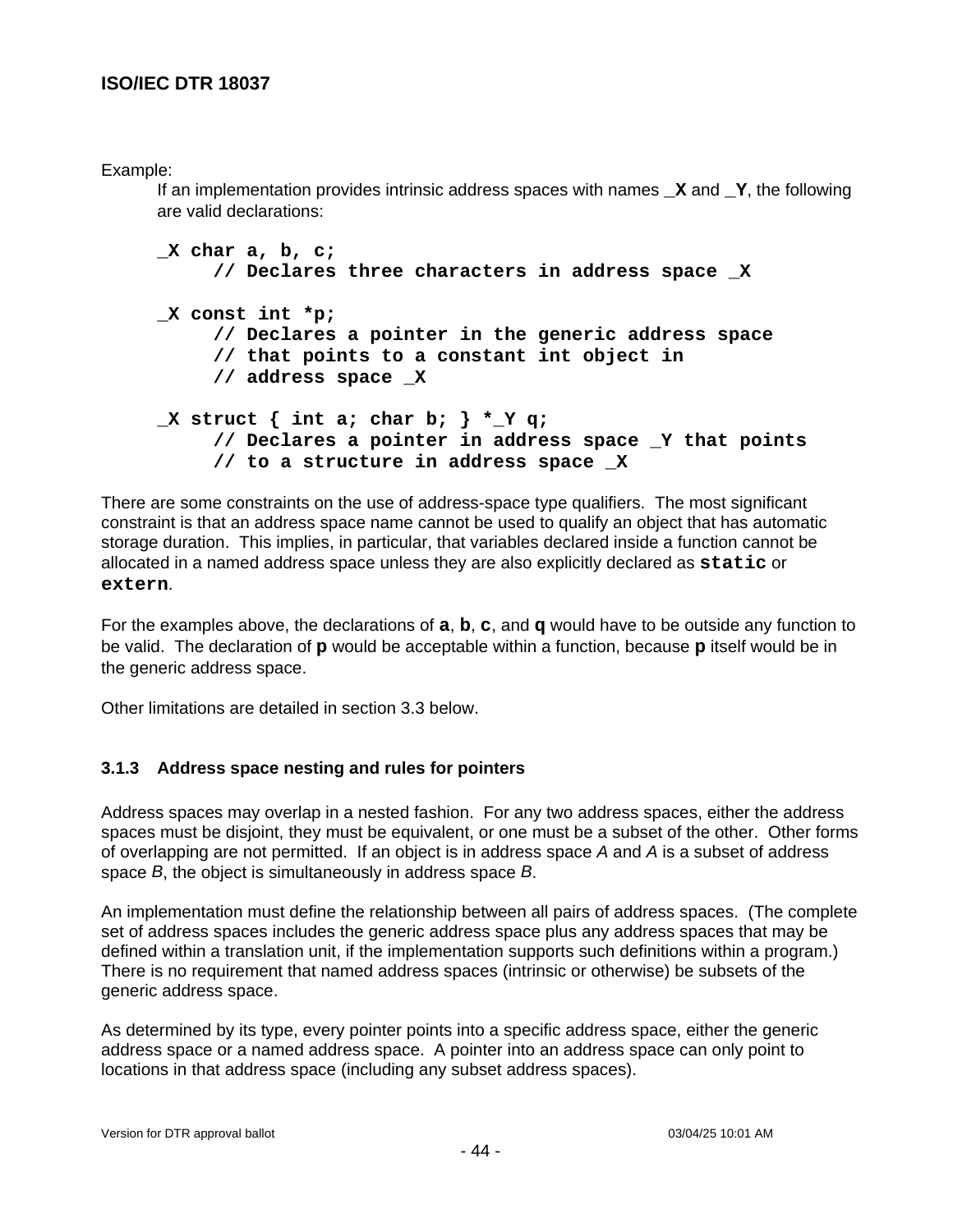A non-null pointer into an address space A can be cast to a pointer into another address space B, but such a cast is undefined if the source pointer does not point to a location in B. Note that if A is a subset of  $B$ , the cast is always valid; however, if  $B$  is a subset of  $A$ , the cast is valid only if the source pointer refers to a location in B. A null pointer into one address space can be cast to any pointer into an overlapping address space.

If a pointer into address space  $A$  is assigned to a pointer into a different address space  $B$ , a constraint requires that A be a subset of B. (As usual, this constraint can be circumvented by a cast of the source pointer before the assignment.)

## **3.1.4 Standard library support**

The standard C library (ISO/IEC 9899:1999 section 7 - Libraries) is unchanged; the library's functions and objects continue to be declared only with regard to the generic address space. One consequence is that pointers into named address spaces cannot be passed as arguments to library functions except in the special case that the named address spaces are subsets of the generic address space. Likewise, library functions such as **malloc** that allocate memory do so only for the generic address space; there are no standard functions for allocating space in other address spaces.

## **3.2 Overview and principles of named-register storage classes**

## **3.2.1 Access to machine registers**

Embedded applications sometimes need to access processor registers that are not addressable in any of the machine's address spaces. The reasons for accessing such a register might include:

- the application must manipulate the register to achieve certain side effects;
- memory is at a premium and the register is needed as a storage location; and/or
- other software (e.g., an operating system) expects certain information to be stored in the register.

For the purpose of this Technical Report, the C language is extended to permit the allocation of variables within named registers. Allocating a variable in a named register essentially establishes the variable as an alias for that register.

## **3.2.2 Named-register storage-class specifiers**

Just like named address spaces, each of the registers supported by an implementation has a unique name in the form of an identifier. Register names are ordinary identifiers, sharing the same name space as variables and typedef names. Any such names follow the same rules for scope as other ordinary identifiers (just like typedef names and address space names). An implementation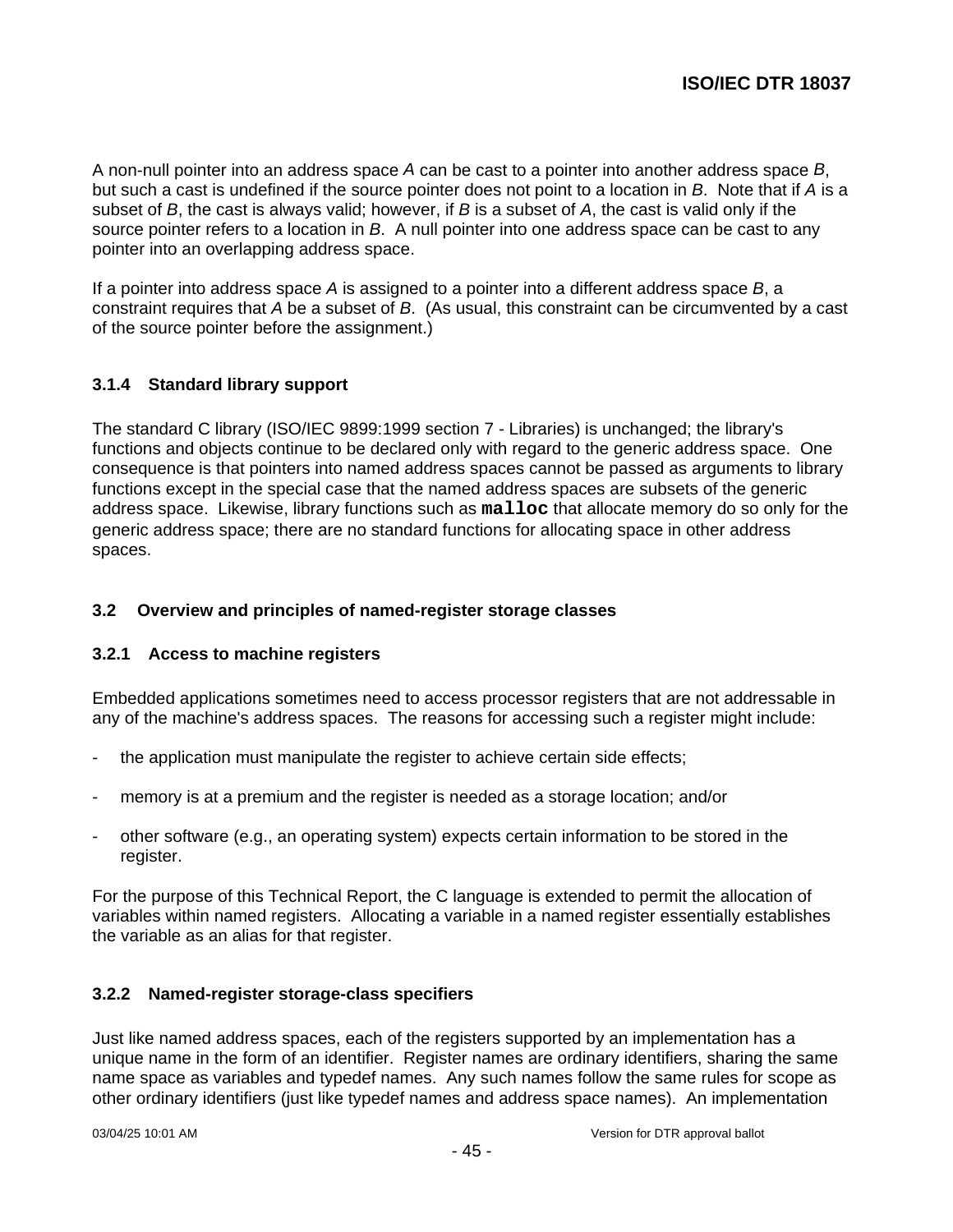may provide an implementation-defined set of *intrinsic* register names that are, in effect, pre-defined at the start of every translation unit. The names of intrinsic registers must be reserved identifiers (beginning with an underscore and an uppercase letter or with two underscores). An implementation may also optionally support a means for new register names to be defined within a translation unit.

The C syntax for storage-class specifiers is extended to include the sequence

### **register** register-name

(i.e., the **register** keyword followed by a register name identifier) as a valid storage-class specifier. Such a storage-class specifier is a named-register storage-class specifier, not to be confused with a **register** storage-class specifier which ISO/IEC 9899:1999 defines as being the **register** keyword alone.

A named-register storage-class specifier is permitted only for identifiers designating an object. Like the plain register storage class, the address-of operator **&** cannot be used to take the address of an identifier declared with a named-register storage class. However, in contrast to plain **register**, an identifier declared with a named-register storage class has external linkage and static storage duration. Thus, named-register storage classes operate more like **extern** than plain **register**.

As there is only one instance of any machine register, a program may not have in the same scope more than one identifier with the same named-register storage class. Furthermore, the type of an object declared with a named-register storage class cannot be an array and must not be of a size larger than the register itself. If the type of the object is smaller than the register, the portion of the register that actually corresponds to the declared identifier is implementation-defined.

Examples:

Assuming **\_DP** and **\_CC** are the names of char-sized intrinsic registers, the following are possible valid declarations:

```
register _DP volatile unsigned char direct_page_reg;
register _CC volatile struct {
     int is_IRQ : 1;
     int disable_FIRQ : 1;
     int half_carry : 1;
     int disable_IRQ : 1;
     int negative : 1;
     int zero : 1;
     int overflow : 1;
     int carry : 1;
} cond_reg;
```
However, a declaration associating a different identifier with one of the same registers is not permitted: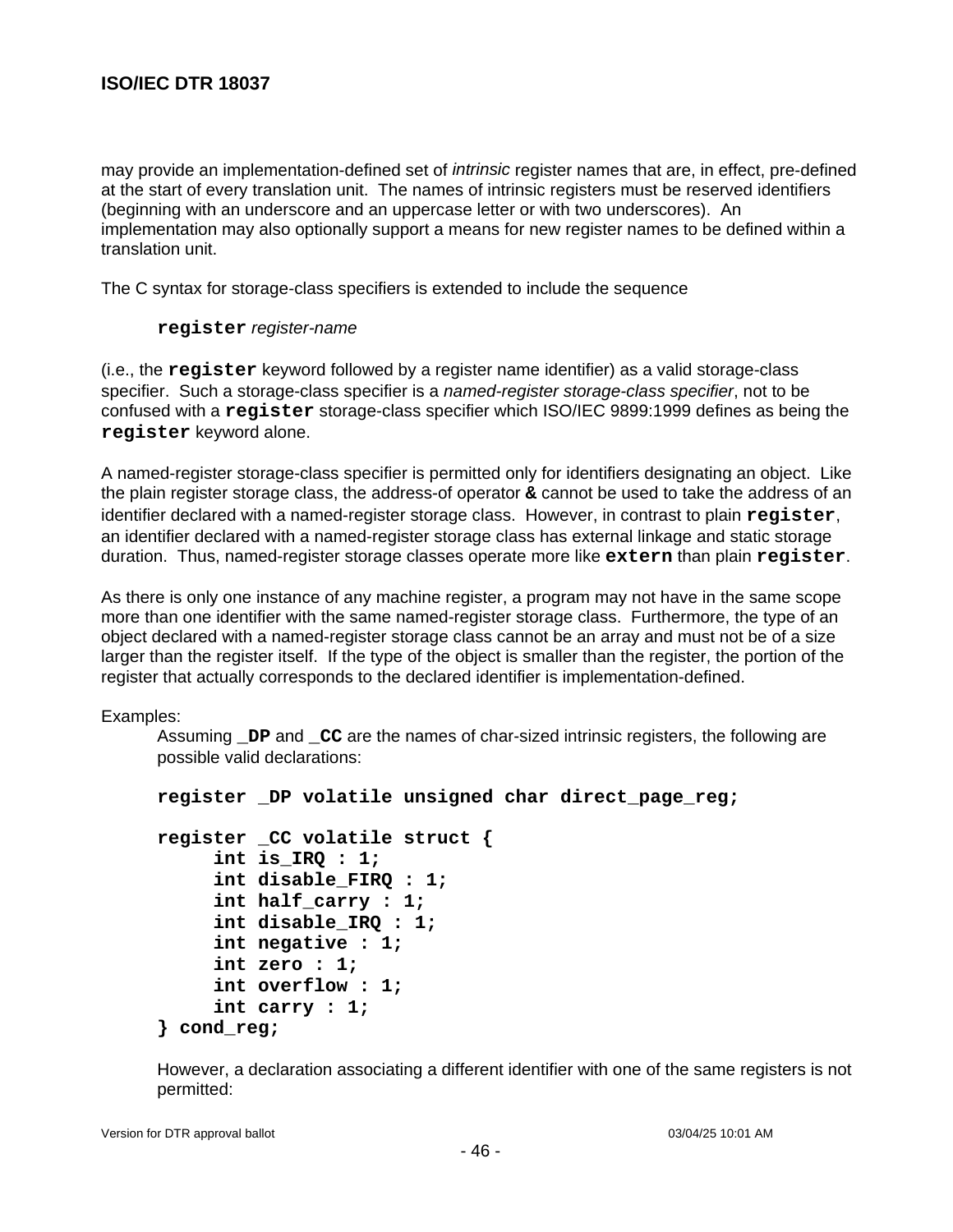```
register _DP volatile unsigned char DP_reg;
     // Not allowed; conflicts with previous declaration of
     // direct_page_reg.
```
## **3.2.3 Ensuring correct side effects via objects allocated in registers**

If reading from or writing to a register has a side effect in the machine (as is often the case for I/O registers), an object allocated in a named register may need to be declared **volatile** to ensure that accesses to the object (and hence to the register) occur as they appear in the C source code. Even then, it is important to be aware that ISO/IEC 9899:1999 (Section 6.7.3, paragraph 6) stipulates

What constitutes an access to an object that has volatile-qualified type is implementationdefined.

Thus, in theory at least, achieving a specific sequence of reads from and writes to a physical register depends on implementation-defined behavior, even if the C object allocated in the register is declared **volatile**. In practice, to avoid this problem, the C code will likely need to be written in a conservative style.

## **3.2.4 Relationship between named registers and I/O-register designators**

Whether register names as defined above are also valid I/O-register designators as defined in section 4 is implementation-defined. An implementation may or may not permit storage-class register names to be used as I/O-register designators in the functions of section 4 such as **iord** and **iowr**. In particular, although an implementation may support the basic I/O hardware addressing of section 4, it might at the same time not provide any intrinsic named registers or any means by which other named registers can be declared in a program.

## **3.3 Detailed changes to ISO/IEC 9899:1999**

This section details the modifications to ISO/IEC 9899:1999 needed to incorporate the functionality of named address spaces and named-register storage classes overviewed in Sections 3.1 and 3.2 of this Technical Report. The changes listed in this section are limited to syntax and semantics; examples, (forward) references and other descriptive information are omitted. The modifications are ordered according to the sections of ISO/IEC 9899:1999 to which they refer. If a section of ISO/IEC 9899:1999 is not mentioned, no changes to that section are needed. New sections are indicated with **(NEW SECTION)**, however resulting changes in the existing numbering are not indicated; the section number mm.nna of new section indicates that this section follows immediately section  $mmnn$  at the same level and hence will get in the new document the number  $mm(nn+1)$ .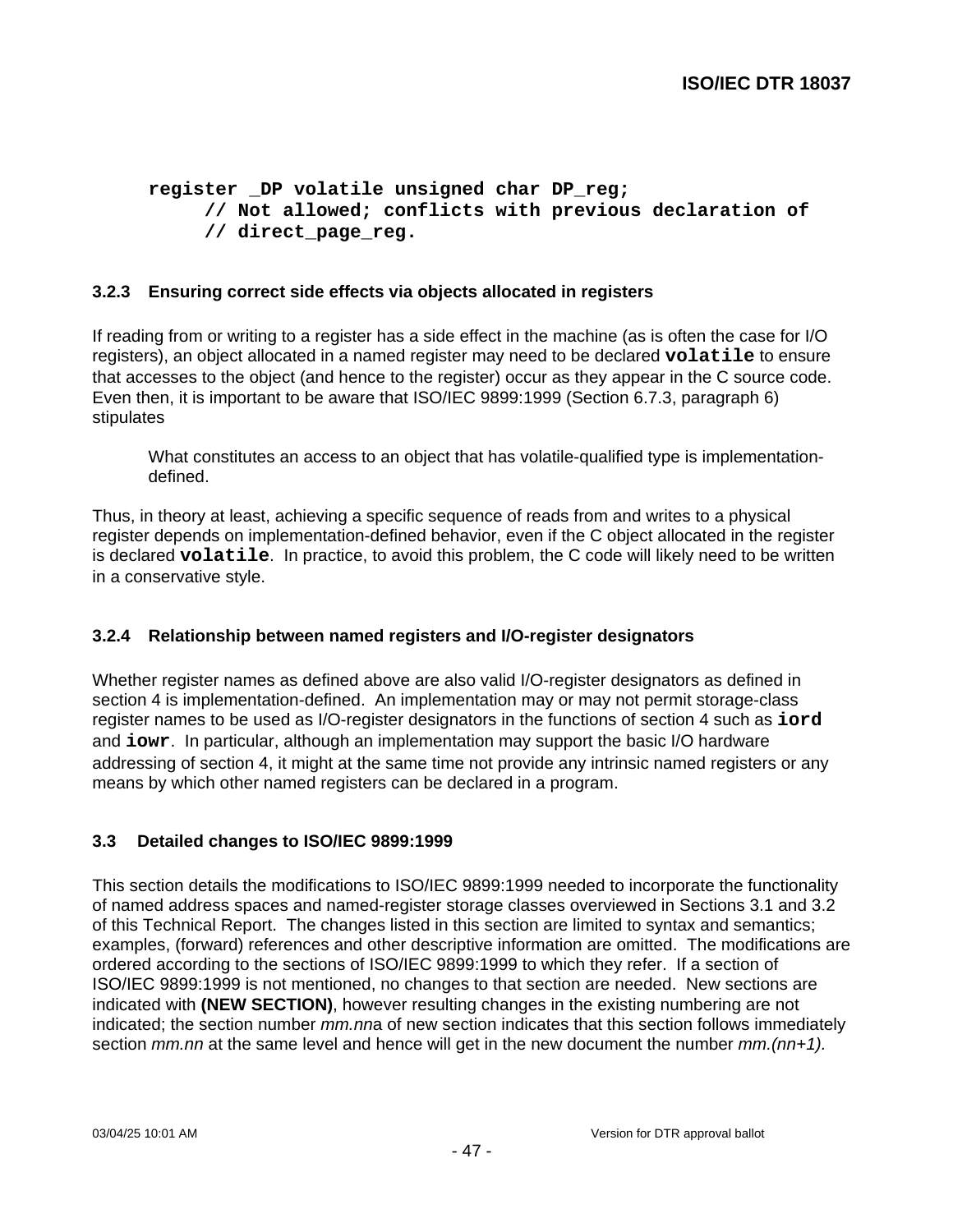### **Section 6.2.1 - Scopes of identifiers**, change the first sentence of paragraph 1 to:

An identifier can denote an object; a function; an address space; a named register; a tag or a member of a structure, union, or enumeration; a typedef name; a label name; a macro name; or a macro parameter.

#### **Section 6.2.1 - Scopes of identifiers**, replace the first two sentences of paragraph 4 with:

Every other identifier has scope determined by the placement of its declaration (in a declarator or type specifier), if any. (The names of intrinsic address spaces and intrinsic registers are implicitly declared as specified in 6.2.4a and 6.7.1.1 below.) If the identifier is implicitly declared, or if the declarator or type specifier that declares the identifier appears outside of any block or list of parameters, the identifier has file scope, which terminates at the end of the translation unit.

## **Section 6.2.1 - Scopes of identifiers**, add at the start of paragraph 7:

Identifiers that are implicitly declared have scope that begins at the start of a translation unit.

**Section 6.2.2 - Linkages of identifiers**, add a new paragraph between existing paragraphs 3 and 4:

If the declaration of an identifier contains a named-register storage-class specifier, the identifier has external linkage.

## **Section 6.2.2 - Linkages of identifiers**, change paragraph 6 to:

The following identifiers have no linkage: an identifier declared to be anything other than an object or a function; an identifier declared to be a function parameter; a block scope identifier for an object declared without either a named-register storage-class specifier or the storage-class specifier **extern**.

## **Section 6.2.4a - Address spaces (NEW SECTION)**

Objects are allocated in one or more address spaces. A unique generic address space always exists. Every address space other than the generic one has a unique name in the form of an identifier. Address spaces other than the generic one are called named address spaces. An object is always completely allocated into at least one address space.

Some (possibly empty) implementation-defined set of named address spaces are intrinsic. The name of an intrinsic address space shall begin with an underscore and an uppercase letter or with two underscores (and hence is a reserved identifier as defined in 7.1.3). There is no declaration for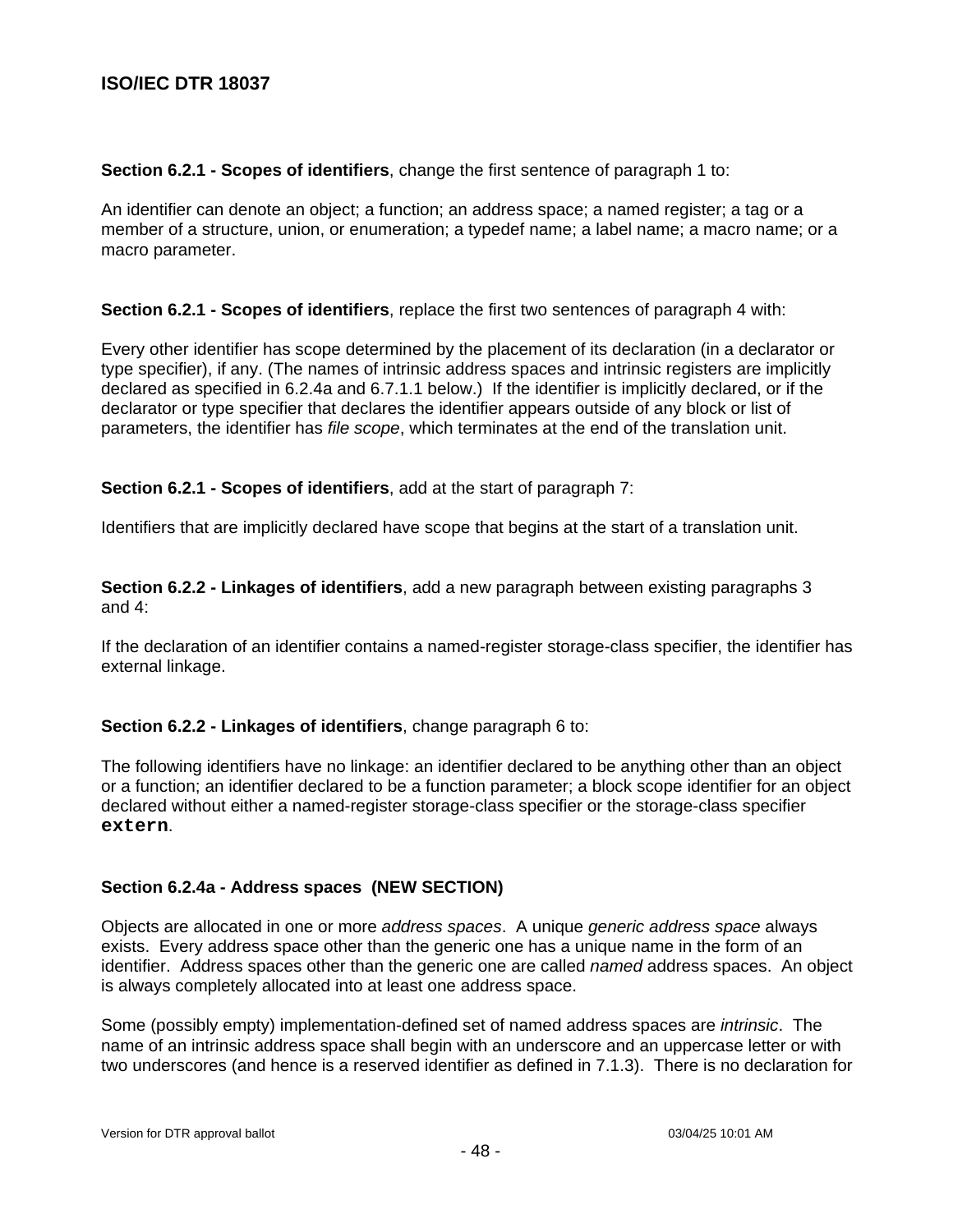the name of an intrinsic address space in a translation unit; the identifier is *implicitly declared* with a scope covering the entire translation unit.

An implementation may optionally support an implementation-defined syntax for declaring other (not intrinsic) named address spaces.

Each address space (intrinsic or otherwise) exists for the entire execution of the program.

If address space A encloses address space  $B$ , then every location (address) within  $B$  is also within A. (Either A or B may be the generic address space.) The property of "enclosing" is transitive: if A encloses B and B encloses a third address space C, then A also encloses C. Every address space encloses itself.

For every pair of distinct address spaces A and B, it is implementation-defined whether A encloses B.

If one address space encloses another, the two address spaces overlap, and their combined address space is the one that encloses the other. If two address spaces do not overlap, they are disjoint, and no location (address) within one is also within the other. (Thus if two address spaces share a location, one address space must enclose the other.)

**Section 6.2.5 - Types**, replace the second sentence of paragraph 25 with:

Each unqualified type has several qualified versions of its type,<sup>38)</sup> corresponding to the combinations of one, two, or all three of the **const**, **volatile**, and **restrict** qualifiers, and all combinations of any subset of these three qualifiers with one address space qualifier. (Syntactically, an address space qualifier is an address space name, so there is an address space qualifier for each visible address space name.)

**Section 6.2.5 - Types**, replace paragraph 26 with three paragraphs:

The qualifiers **const**, **volatile**, and **restrict** are access qualifiers. An additionally accessqualified version of a type is the same type with any (or no) additional access qualifiers.

If type T is qualified by the address space qualifier for address space A, then "T is in A". If type T is not qualified by an address space qualifier, then T is in the generic address space. If type T is in address space  $A$ , a pointer to  $T$  is also a "pointer into  $A$ ", and the *referenced address space* of the pointer is A.

A pointer to **void** in any address space shall have the same representation and alignment requirements as a pointer to a character type in the same address space.<sup>39)</sup> Similarly, pointers to differently access-qualified versions of compatible types shall have the same representation and alignment requirements. All pointers to structure types in the same address space shall have the same representation and alignment requirements as each other. All pointers to union types in the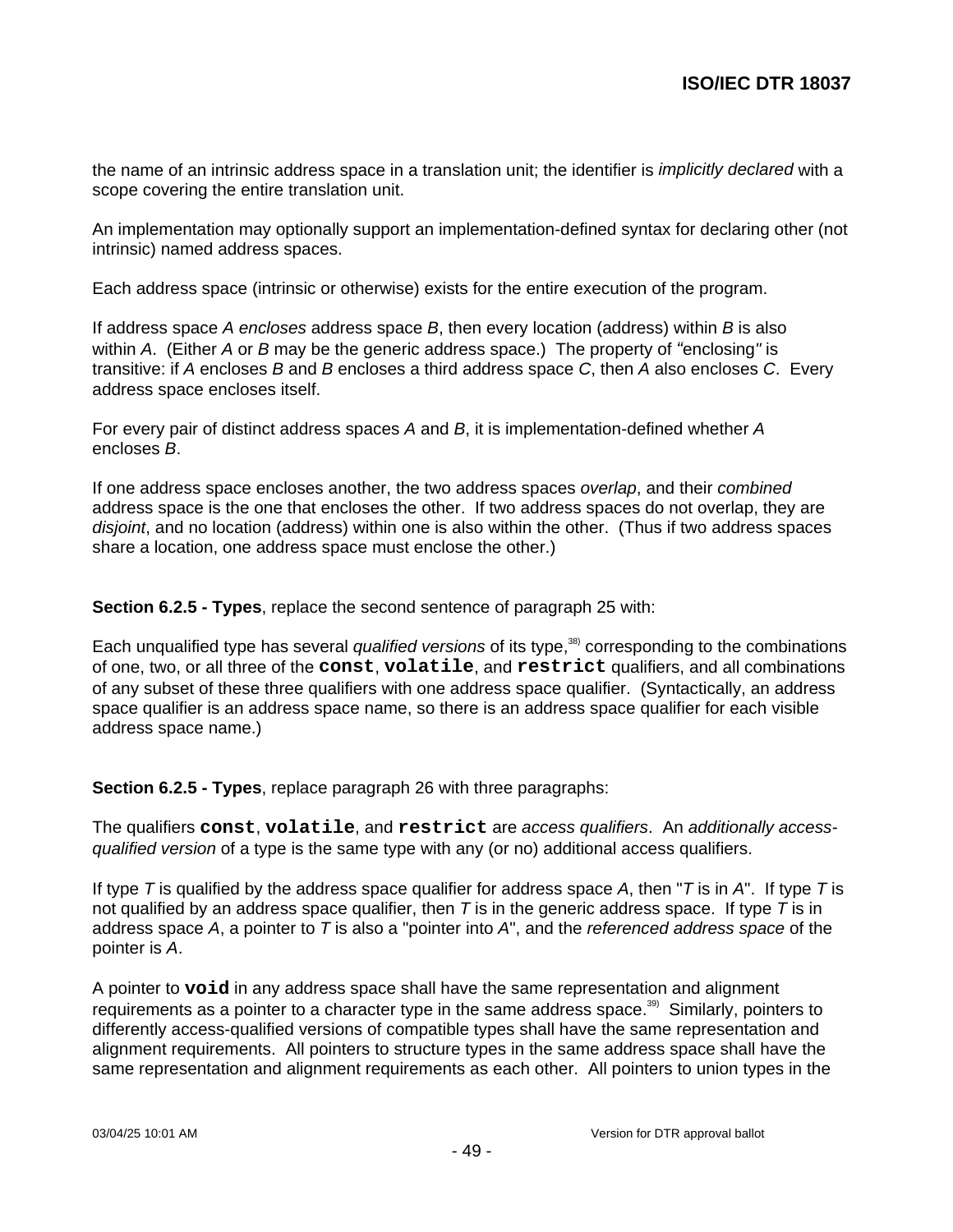same address space shall have the same representation and alignment requirements as each other. Pointers to other types need not have the same representation or alignment requirements.

#### **Section 6.3.2.3 - Pointers**, replace the first two paragraphs with three paragraphs:

If, as provided below, a pointer into one address space is converted to a pointer into another address space, then unless the original pointer is a null pointer (defined below) or the location referred to by the original pointer is within the second address space, the behavior is undefined. (For the original pointer to refer to a location within the second address space, the two address spaces must overlap.)

A pointer to **void** in any address space may be converted to or from a pointer to any incomplete or object type. A pointer to any incomplete or object type in some address space may be converted to a pointer to **void** in an enclosing address space and back again; the result shall compare equal to the original pointer.

A pointer to a type may be converted to a pointer to a differently access-qualified version of the type (but with the same address-space qualifier, if any); the original and converted pointers shall compare equal.

**Section 6.3.2.3 - Pointers**, replace the last sentence of paragraph 4 with:

If the referenced address spaces of the original and converted pointers are disjoint, the behavior is undefined. Any two null pointers whose referenced address spaces overlap shall compare equal.

**Section 6.5 - Expressions**, replace the first four bullets of paragraph 7 with two bullets:

- an additionally access-qualified version of a type compatible with the effective type of the object,
- a type that is the signed or unsigned type corresponding to an additionally access-qualified version of the effective type of the object,

**Section 6.5.2.2 - Function calls**, change the second bullet of paragraph 6 to:

- both types are pointers to unqualified or access-qualified versions of a character type or **void** in the same address space.

**Section 6.5.2.5 - Compound literals**, add another constraint paragraph:

If the compound literal occurs inside the body of a function, the type name shall not be qualified by an address-space qualifier.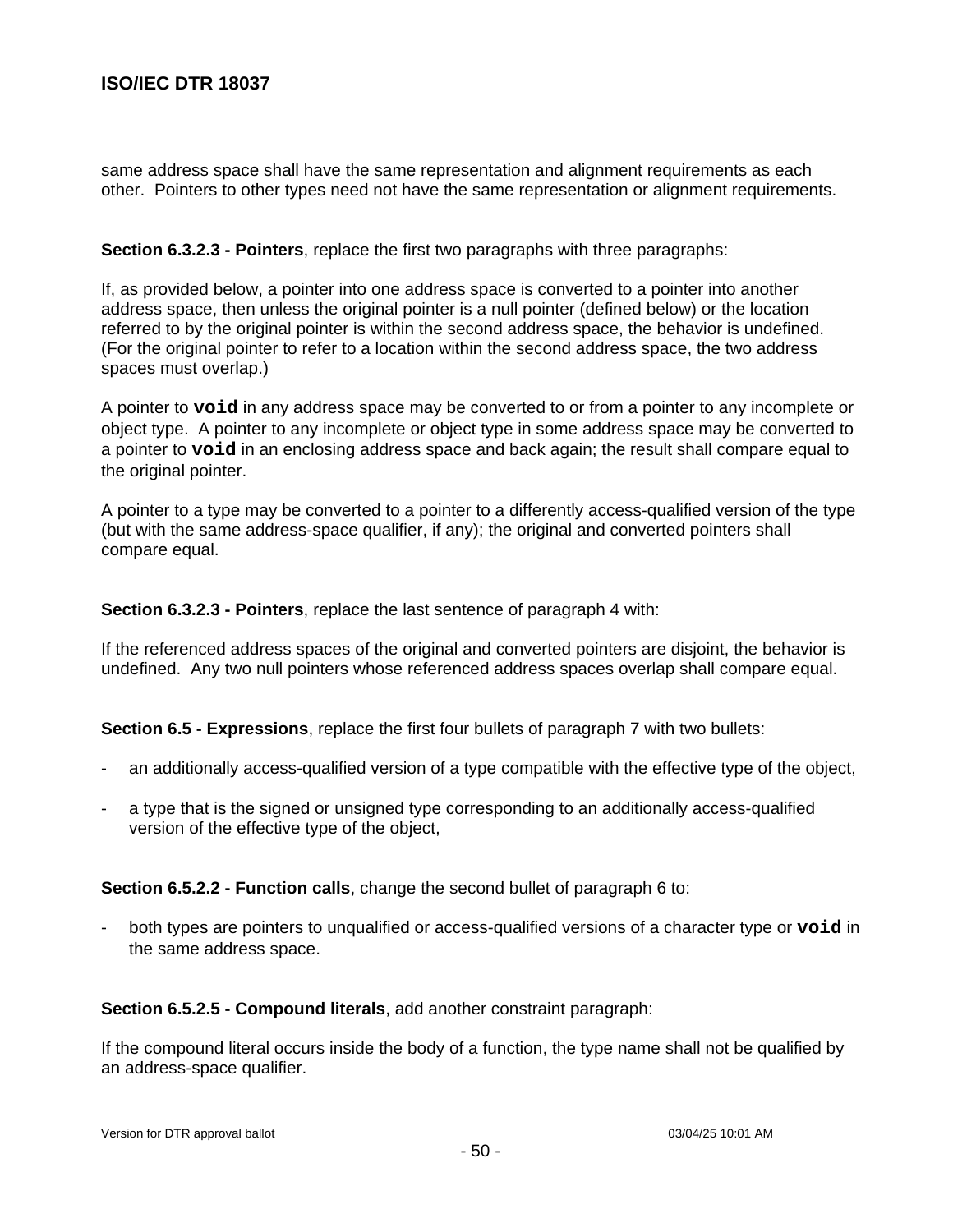## **Section 6.5.3.2 - Address and indirection operators**, change the end of paragraph 1 to:

... and is not declared with the **register** storage-class specifier or with a named-register storageclass specifier.

## **Section 6.5.8 - Relational operators**, add another constraint paragraph:

If the two operands are pointers into different address spaces, the address spaces must overlap.

**Section 6.5.8 - Relational operators**, add a new paragraph between existing paragraphs 3 and 4:

If the two operands are pointers into different address spaces, one of the address spaces encloses the other. The pointer into the enclosed address space is first converted to a pointer to the same reference type except with any address-space qualifier removed and any address-space qualifier of the other pointer's reference type added. (After this conversion, both operands are pointers into the same address space.)

### **Section 6.5.9 - Equality operators**, add another constraint paragraph:

If the two operands are pointers into different address spaces, the address spaces must overlap.

## **Section 6.5.9 - Equality operators**, replace paragraph 5 with:

Otherwise, at least one operand is a pointer. If one operand is a pointer and the other is a null pointer constant, the null pointer constant is converted to the type of the pointer. If both operands are pointers, each of the following conversions is performed as applicable:

- If the two operands are pointers into different address spaces, one of the address spaces encloses the other. The pointer into the enclosed address space is first converted to a pointer to the same reference type except with any address-space qualifier removed and any addressspace qualifier of the other pointer's reference type added. (After this conversion, both operands are pointers into the same address space.)
- Then, if one operand is a pointer to an object or incomplete type and the other is a pointer to a qualified or unqualified version of **void**, the former is converted to the type of the latter.

#### **Section 6.5.15 - Conditional operator**, add another constraint paragraph:

If the second and third operands are pointers into different address spaces, the address spaces must overlap.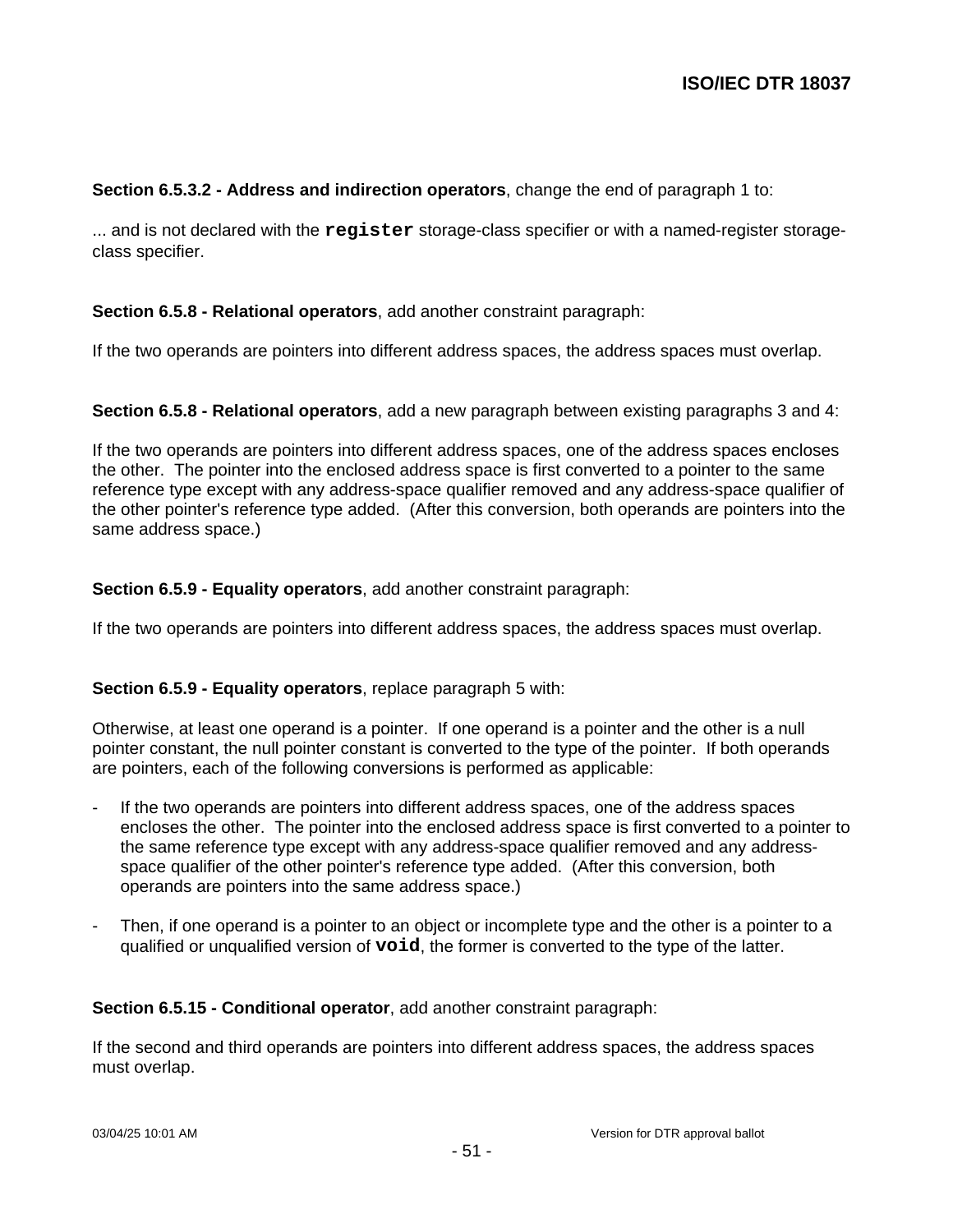**Section 6.5.15 - Conditional operator**, change the first sentence of paragraph 6 to:

If both the second and third operands are pointers or one is a null pointer constant and the other is a pointer, the result type is a pointer to a type qualified with all the access qualifiers of the referenced types of both operands, and qualified with the address-space qualifier for the combined address space of the referenced address spaces of the two operands or with no address-space qualifier if the combined address space is the generic one.

**Section 6.5.16.1 - Simple assignment**, change the third and fourth bullets of paragraph 1 to:

- both operands are pointers to qualified or unqualified versions of compatible types, the referenced address space of the left encloses the referenced address space of the right, and the referenced type of the left has all the access qualifiers of the referenced type of the right;
- one operand is a pointer to an object or incomplete type and the other is a pointer to a qualified or unqualified version of **void**, the referenced address space of the left encloses the referenced address space of the right, and the referenced type of the left has all the access qualifiers of the referenced type of the right;

**Section 6.7.1 - Storage-class specifiers**, in paragraph 1, add to the syntax options for storageclass-specifier:

**register** register-name

**Section 6.7.1 - Storage-class specifiers**, add three new constraint paragraphs:

A named-register storage-class specifier shall only be used in the declaration of an object. The type of an object declared with a named-register storage-class specifier shall not be an array, shall not be qualified by an address-space qualifier, and shall be of a size that is not larger than the size of the named register.

If an object is declared with a named-register storage-class specifier, every declaration of that object shall include the same named-register storage-class specifier.

For any named register, there shall be no more than one object declared with the named-register storage-class specifier of that name within the same scope.

**Section 6.7.1 - Storage-class specifiers**, add a new paragraph between existing paragraphs 4 and 5:

A storage-class specifier of the syntax **register** register-name is a named-register storage-class specifier, corresponding to the given register name. Register names are discussed in 6.7.1.1.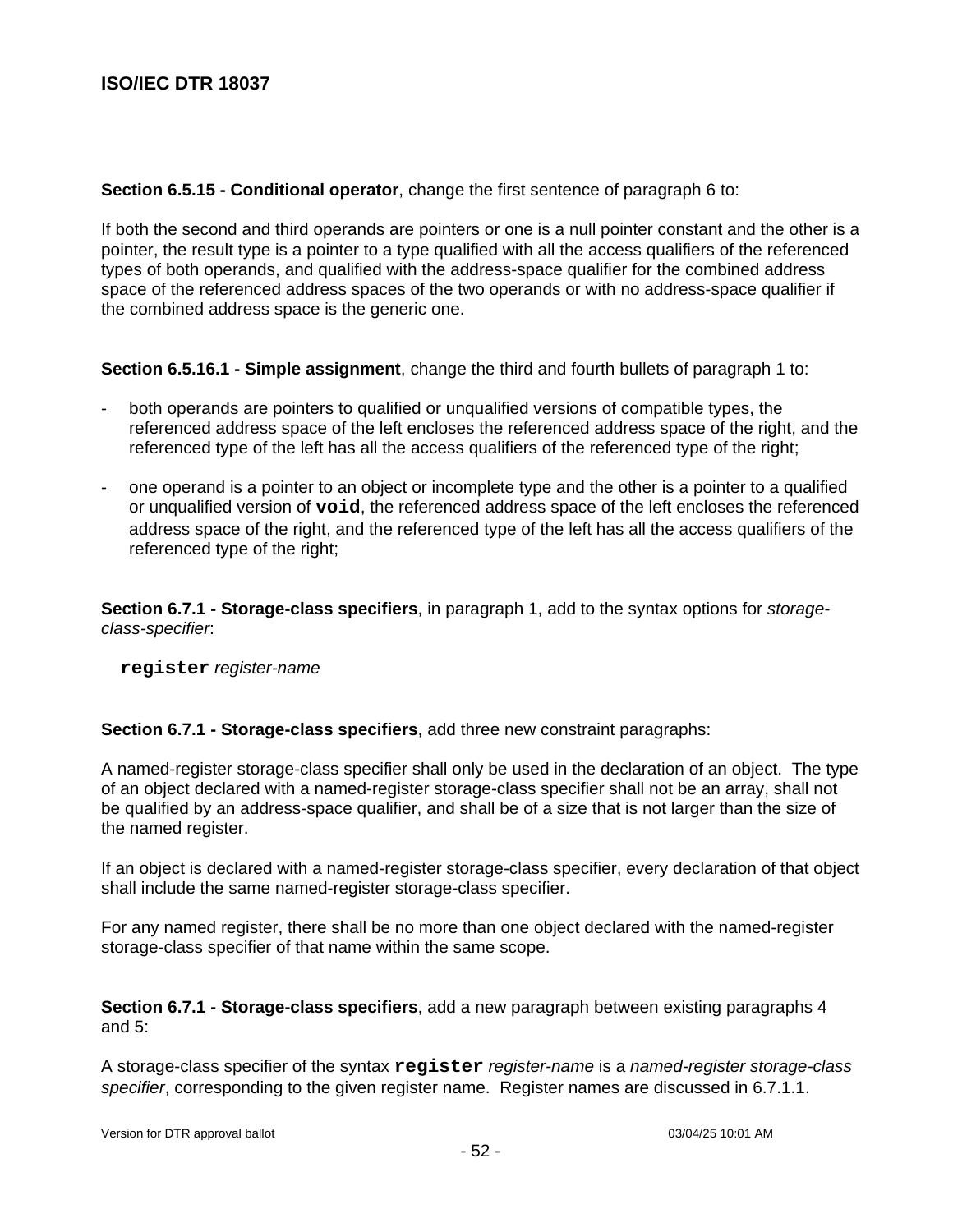## **Section 6.7.1.1 - Named registers (NEW SECTION)**

An implementation may recognize some number of *named registers*, which are intended to be extraordinary storage locations that are not treated as ordinary address-space locations. Modifying the value of a named register may have additional, unspecified side effects. A named register has an implementation-defined fixed size and may or may not have an address in some address space.

Every named register has a unique name in the form of an identifier.

Some (possibly empty) implementation-defined set of named registers are intrinsic registers. The name of an intrinsic register shall begin with an underscore and an uppercase letter or with two underscores (and hence is a reserved identifier as defined in 7.1.3). There is no declaration for the name of an intrinsic register in a translation unit; the identifier is *implicitly declared* with a scope covering the entire translation unit.

An implementation may optionally support an implementation-defined syntax for declaring other (not intrinsic) named registers.

An object declared with a named-register storage-class specifier is allocated in the named register indicated by the specifier (thus, in effect, associating the object with the register). If the object has a size smaller than the register, the correspondence of bits between the object and the register is unspecified.

If more than one object in a program is declared with the same named-register storage-class specifier, the behavior is undefined.

**Section 6.7.2.1 - Structure and union specifiers**, add a new constraint paragraph:

The type of a member of a structure or union shall not be qualified with an address-space qualifier.

**Section 6.7.3 - Type qualifiers**, in paragraph 1, add to the syntax options for type-qualifier:

address-space-name

**Section 6.7.3 - Type qualifiers**, add three new constraint paragraphs:

No type shall be qualified by qualifiers for two or more different address spaces.

The type of an object with automatic storage duration shall not be qualified by an address-space qualifier.

A function type shall not be qualified by an address-space qualifier.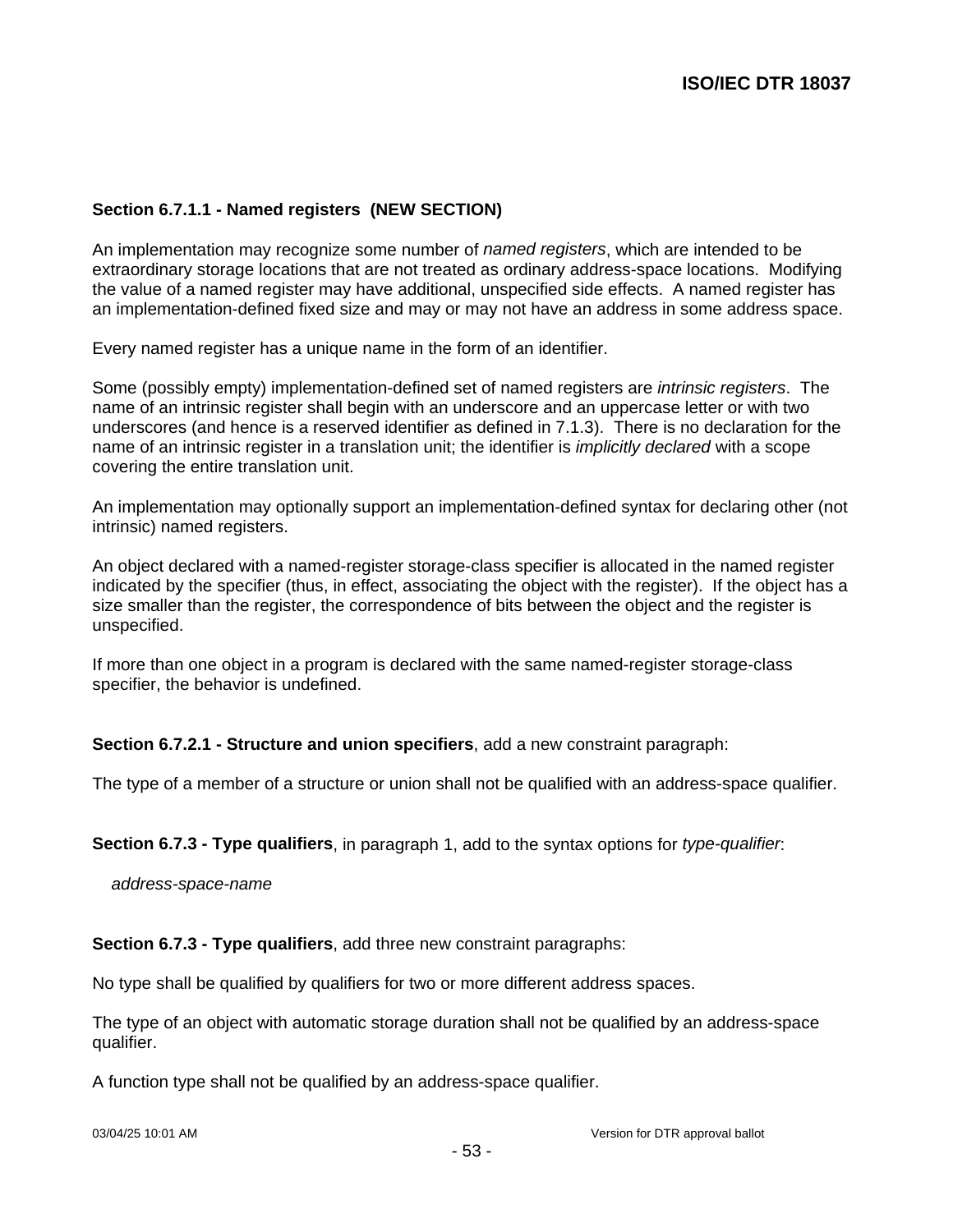# **4 Basic I/O hardware addressing**

## **4.1 Rationale**

Embedded applications often must interact with specialized I/O devices, such as real-time sensors, motors, and LCD displays. At the lowest level, these devices are accessed and controlled through a set of special hardware registers (I/O registers) that device driver software can read and/or write.

Although different embedded systems typically have their own unique collections of hardware devices, it is not unusual for otherwise very different systems to have virtually identical interfaces to similar devices.

Ideally it should be possible to compile C or C++ source code which operates directly on I/O hardware registers with different compiler implementations for different platforms and get the same logical behavior at runtime. As a simple portability goal the driver source code for a given I/O hardware should be portable to all processor architectures where the hardware itself can be connected.

## **4.1.1 Basic Standardization Objectives**

A standardization method for basic I/O hardware addressing must be able to fulfil three requirements at the same time:

- A standardized interface must not prevent compilers from producing machine code that has no additional overhead compared to code produced by existing proprietary solutions. This requirement is essential in order to get widespread acceptance from the market place.
- The I/O driver source code modules should be completely portable to any processor system without any modifications to the driver source code being required [i.e. the syntax should promote I/O driver source code portability across different execution environments.]
- A standardized interface should provide an "encapsulation" of the underlying access mechanisms to allow different access methods, different processor architectures, and different bus systems to be used with the same I/O driver source code [i.e. the standardization method should separate the characteristics of the I/O register itself from the characteristics of the underlying execution environment (processor architecture, bus system, addresses, alignment, endianness, etc.].

# **4.2 Terminology**

The following is an overview of the concepts related to base I/O hardware addressing and short definitions of the terms used in this Technical Report: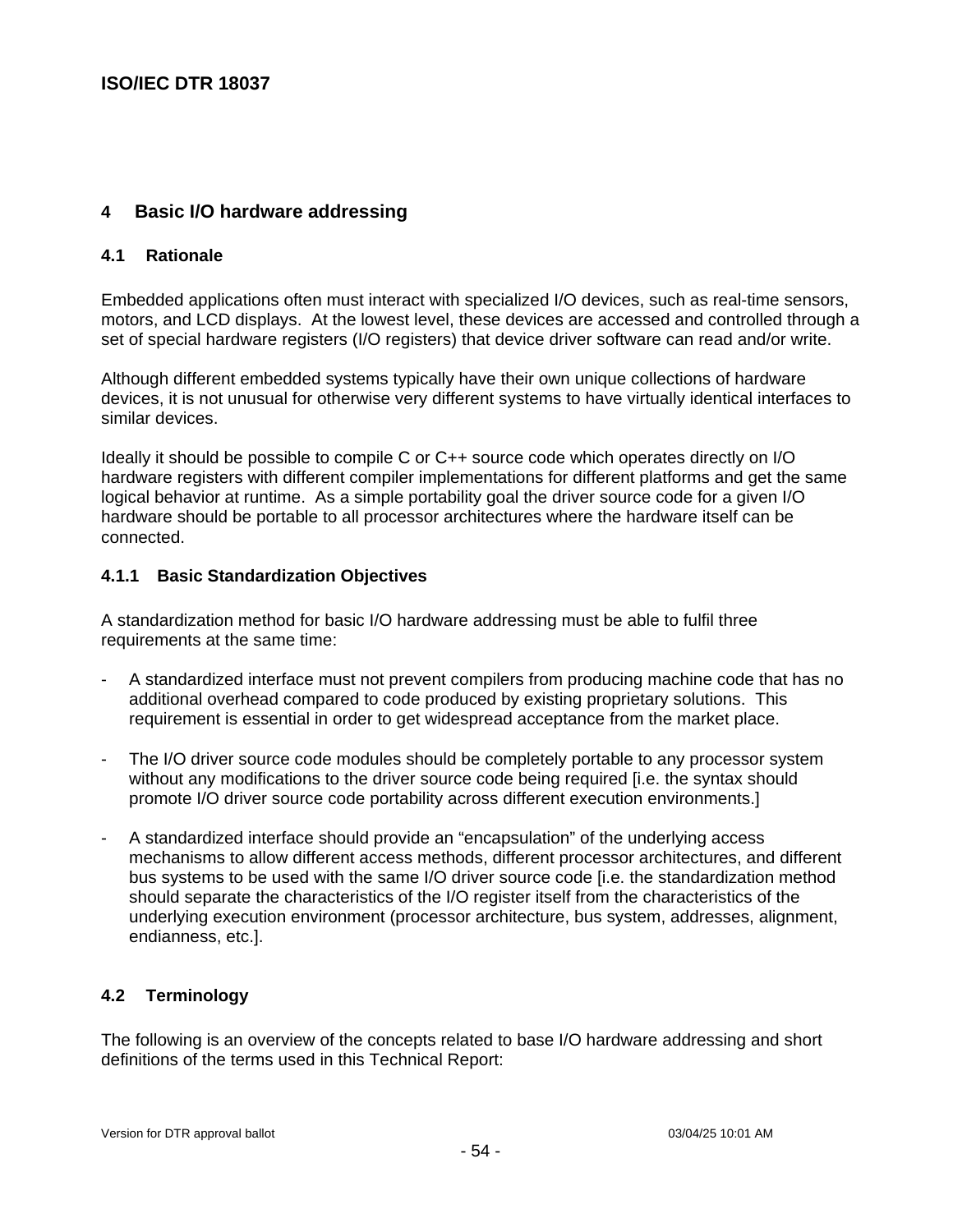- **IO** and **I/O** are short notations for Input-Output.
- An **I/O device** is a hardware unit which uses I/O registers to create a data interface between a processor and the external world.
- An **I/O register** is the basic data unit in an I/O device.
- An **I/O device driver** is software which operates on I/O registers in an I/O device.
- The **logical I/O register** is the register unit as it is seen from the I/O hardware. The language data type used for holding the I/O register data must have a *bit-width* equal to, or larger than, the bit-width of logical I/O register. The bit-width of the logical I/O register may be larger than the bit-width of the I/O device data bus or the processor data bus.
- **I/O register access** is the process of transferring data between an I/O register and one of the compiler's native data storage objects. In a program this process is defined via an I/O register designator specification for the given I/O register or I/O register buffer.
- An **I/O register designator specification** specifies **I/O access properties** related to the I/O register itself (for instance the I/O register bit width and I/O register endianness) and properties related to the I/O register access method (for instance processor address space and address location).
- An **I/O register designator** encapsulates an I/O register designator specification -- the sum of all of a register's properties plus the properties of its access method – and uniquely identifies a single I/O register or I/O register buffer. The main purpose of the I/O register designator is to hide this information from the I/O device driver code, in order to make the I/O device driver code independent of any particular processor (or compiler).
- Multiple I/O registers of equal size may form an **I/O register buffer**. All registers in the I/O register buffer are addressed using the same I/O register designator. An I/O register buffer element is referenced with an *index* in the same manner as a C array.
- Multiple I/O registers may form an **I/O group**.
- An I/O device may contain multiple I/O registers. These registers can be combined into an **I/O group** which is portable as a specification for a single hardware unit (for instance an I/O chip, an I/O cell, a plug-in board etc.).
- Typically common *I/O access properties* for the *I/O registers* in an *I/O register group* are defined by the **I/O group designator.**
- Typical **I/O access properties** which are defined and encapsulated via the I/O register designator are the following:
	- The **access methods** used for I/O register access. Access methods refer to the various ways that I/O registers can be addressed and I/O devices can be connected in a given hardware platform. Typical methods are direct addressing, indexed addressing, and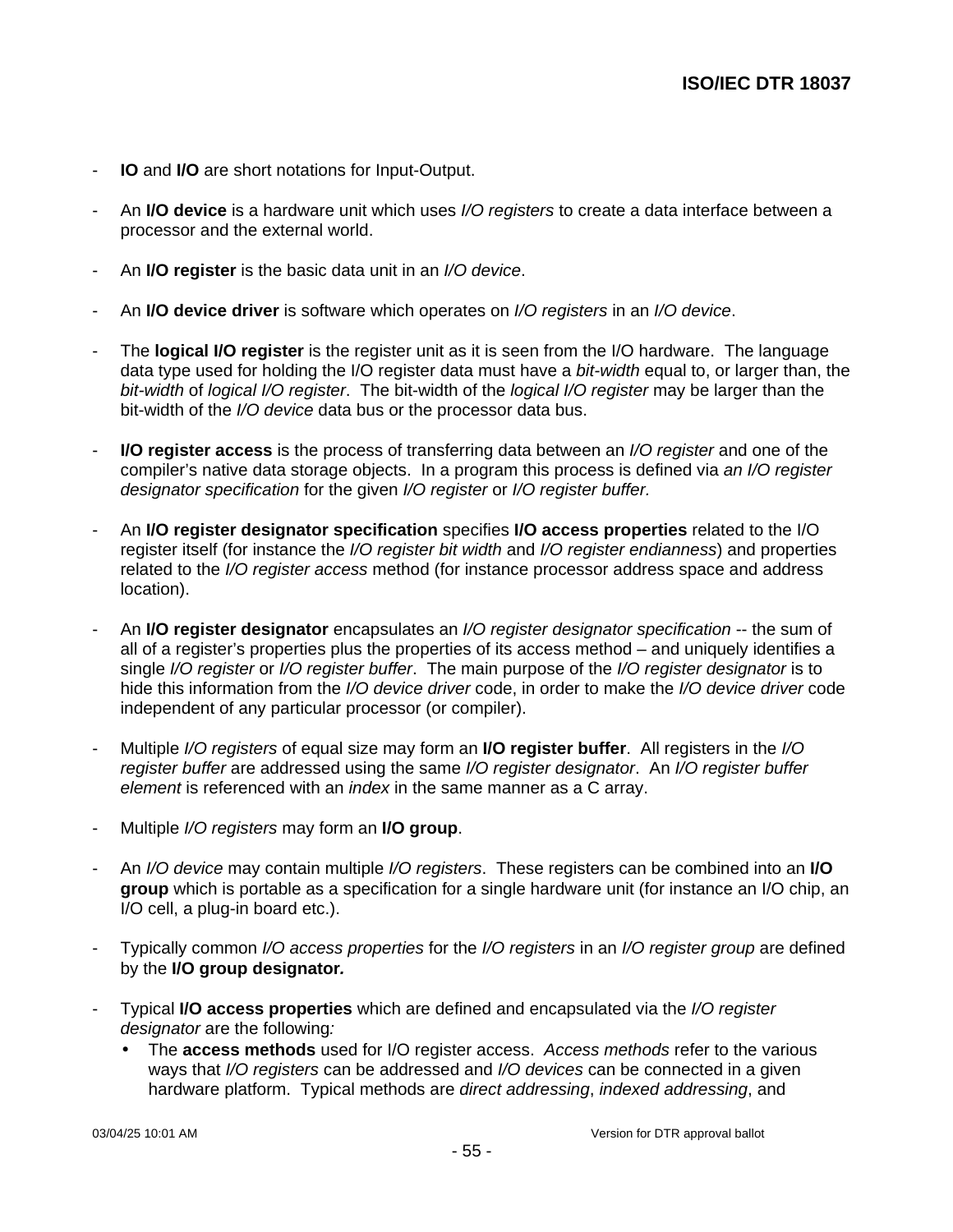addressing via **I/O access drivers**. Different methods have different I/O access properties. Common for all access methods is that all access properties are encapsulated by the I/O register designator.

- If all the access properties defined by the I/O register designator specification can be initialized at compile time then its designator is called a **static designator**.
- If some access properties defined by the I/O register designator specification are initialized at compile time and others require initialization at run time, then its designator is called a **dynamic designator**.
- I/O registers within the same **I/O group** shall share the same platform related characteristics. Only the I/O register characteristics and address information will vary between the I/O register designator specifications.
- **Direct designators** are designators that are fully initialized either at compile time or by an iogroup acquire operation.
- **Indirect designators** are designators that are fully initialized by an iogroup\_map operation.
- The I/O driver will determine whether a designator is a direct designator or an indirect designator only for the purpose of mapping (initializing) an I/O group designator.
- If the bit-width of the logical I/O register is larger than the bit width of the I/O device data bus, then seen from the processor system the *logical I/O register* will consist of two or more **partial I/O registers**. In such cases the **I/O register endianness** will be specified by the designator specification. The *I/O register endianness* is not related to any endianness used by the processor system or compiler.
- If the bit-width of the *logical I/O register* is larger than the bit width of the processor data bus or the bit width of the I/O device data bus, then a single **logical I/O register access operation** will consist of multiple **partial I/O register access operations**. Such properties may be encapsulated by a single I/O register designator for the logical I/O register.

These concepts and terms are described in greater detail in the following sections.

# **4.3 Basic I/O Hardware addressing header <iohw.h>**

The purpose of the I/O hardware access functions defined in a new header file **<iohw.h>** is to promote portability of I/O device driver source code across different execution environments.

# **4.3.1 Standardization principles**

The I/O access functions create a simple and platform independent interface between I/O driver source code and the underlying access methods used when addressing the I/O registers in a given platform.

The primary purpose of the interface is to separate characteristics which are portable and specific for a given I/O register, for instance the register bit width, from characteristics which are related to a specific execution environment, for instance the I/O register address, the processor bus type and endianness, device bus size and endianness, address interleave, the compiler access method etc.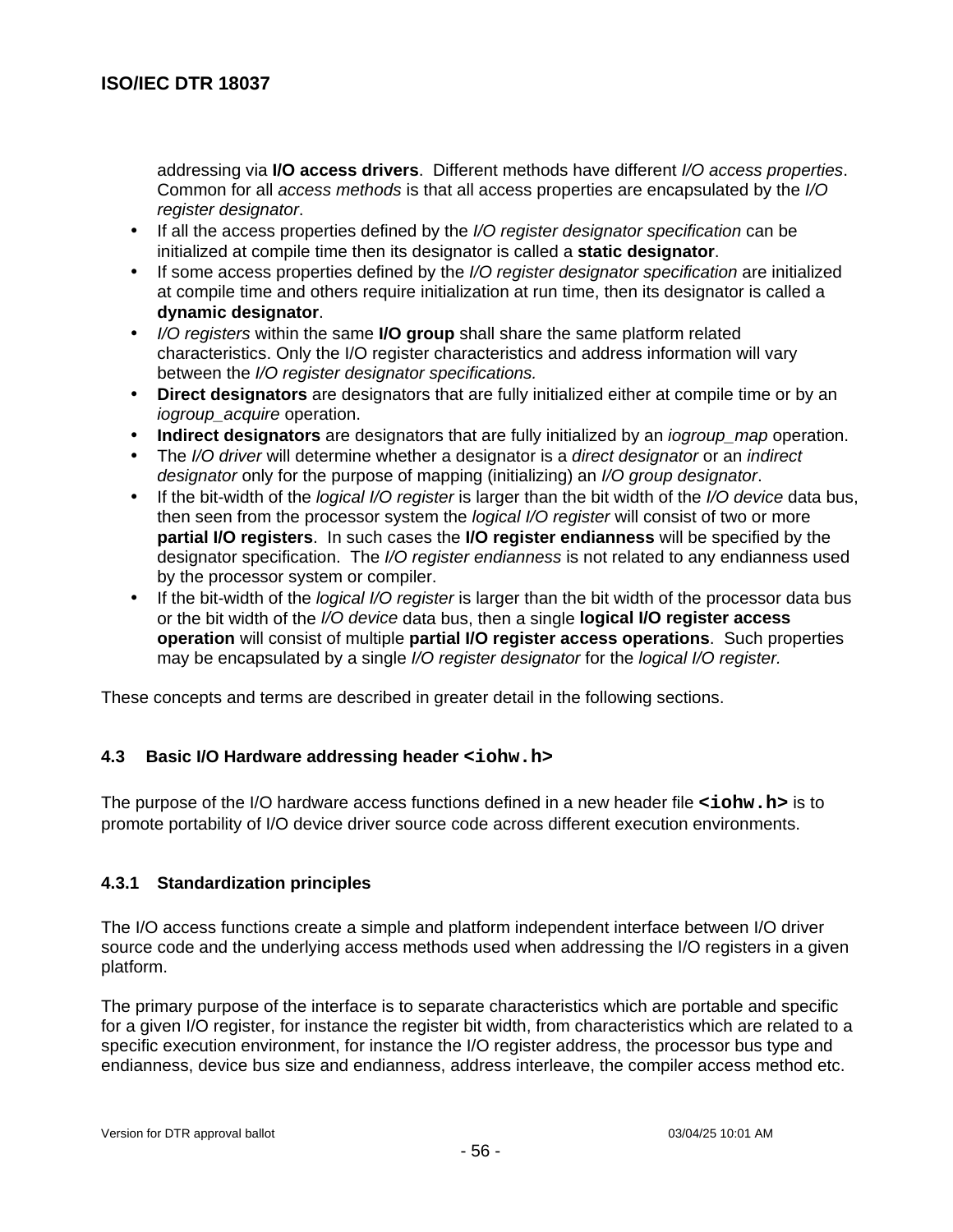Use of this separation principle enables I/O driver source code itself to be portable to all platforms where the I/O registers can be connected.

In portable driver source code, an I/O register must always be referred to a symbolic name, the I/O-register designator. The symbolic name must refer to a complete definition of the access method used with the given register. A standardized I/O syntax approach creates a conceptually simple model for I/O registers:

symbolic name for I/O register <-> complete definition of the access method

When porting the I/O driver source code to a new platform, only the definition of the symbolic name encapsulating the access properties needs to be updated.

## **4.3.2 The abstract model**

The standardization of basic I/O hardware addressing is based on a three layer abstract model:

| The portable I/O device driver source code    |
|-----------------------------------------------|
| The users I/O register designator definitions |
| The vendors <iohw.h> implementation</iohw.h>  |

The top layer contains the I/O driver code supplied by the hardware vendor or written by a driver developer. The source code in this layer is intended to be fully portable to any platform where the I/O hardware can be connected. This code must only access I/O hardware registers via the standardized I/O functions described in this section. Each I/O register must be identified using a symbolic name, the I/O register designator, and referred to only by that name. These names are supplied by the author of the driver code.

The middle layer associates symbolic names with complete I/O register designator specifications for the I/O registers in the given platform. This layer associates a symbolic name with a complete access-specification for the I/O register in the given platform. The I/O register designator definitions in this layer are the only part which must be updated when the I/O driver source code is ported to a different platform.

The bottom layer is the implementation of the **<iohw.h>** header. It provides prototypes for the functions defined in this section and specifies the various different access methods supported by the given processor and platform architecture. This layer is typically implemented by the compiler vendor. The features provided by this layer, and used by the middle layer, may depend on intrinsic compiler capabilities.

Annex C contains some general considerations, which should be addressed when a compiler vendor implements the iohw functionality.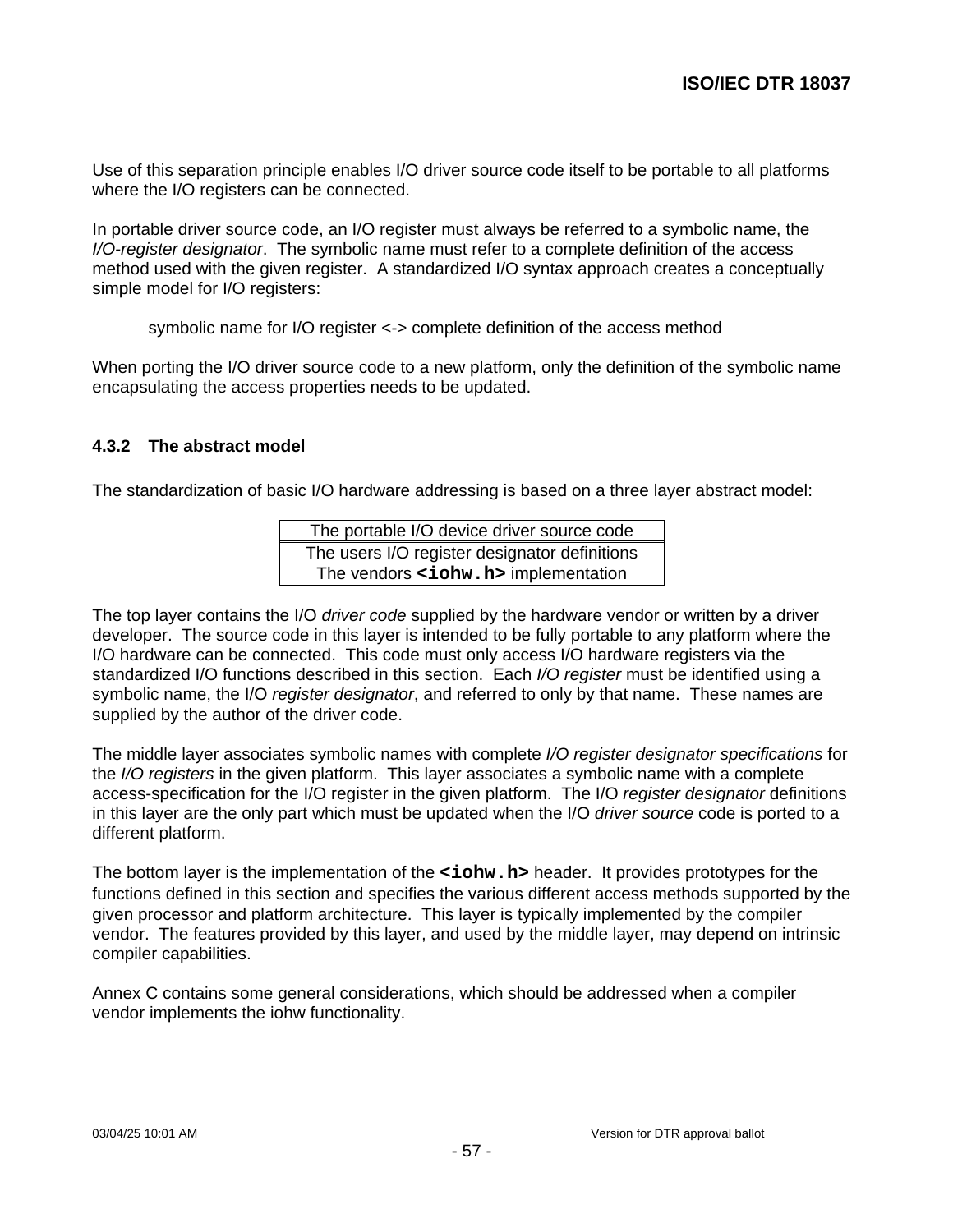### **4.3.2.1 Structuring for I/O driver portability**

I/O driver portability is achieved by using a minimum of three modules, one for each of the abstract layers:

| I/O driver module | The I/O driver source code. Portable across compilers and platforms.<br>Includes the other header files below.                                                                                                                                                                                                                                                                                                                                             |
|-------------------|------------------------------------------------------------------------------------------------------------------------------------------------------------------------------------------------------------------------------------------------------------------------------------------------------------------------------------------------------------------------------------------------------------------------------------------------------------|
| "iodriv hw.h"     | Specifies the I/O-register designators used by the I/O driver module and<br>maps the I/O-register designators to an access method specific for the<br>given execution environment.<br>The name of this header file is arbitrary. The creator of the I/O driver<br>module must only define the header file name and the symbolic names for<br>the I/O-register designators. The rest is implemented and maintained by<br>the user of the I/O driver module. |
| $ionw.h$          | Standard header. Defines I/O functions in this standard and the access<br>methods which can be used with I/O-register designator specifications.<br>Typically specific for a given compiler. Implemented by the compiler<br>vendor.                                                                                                                                                                                                                        |

Example:

```
#include <iohw.h>
#include "iodriv_hw.h" // I/O register definitions for target
unsigned char mybuf[10];
//..
iowr(MYPORT1, 0x8); // write single register
for (int i = 0; i < 10; i++)
   mybuf[i] = iordbuf(MYPORT2, i); // read register array
```
The device driver programmer only sees the characteristics of the I/O register itself. The underlying platform, bus architecture, and compiler implementation do not matter during driver programming. The underlying system hardware may later be changed without modifications to the I/O driver source code being necessary.

## **4.3.2.2 Typical information required by the user of a portable I/O driver module**

In order to enable I/O driver library users later to define the I/O register designators and the I/O group designators for a specific platform, a portable I/O driver library based on the **<iohw.h>** interface should (in addition to the library source code) provide at least the following information to the library user:

- All symbolic names for I/O registers and I/O groups used by the library.
- IO device and register type information for all designators:
	- The bit width of the logical I/O register;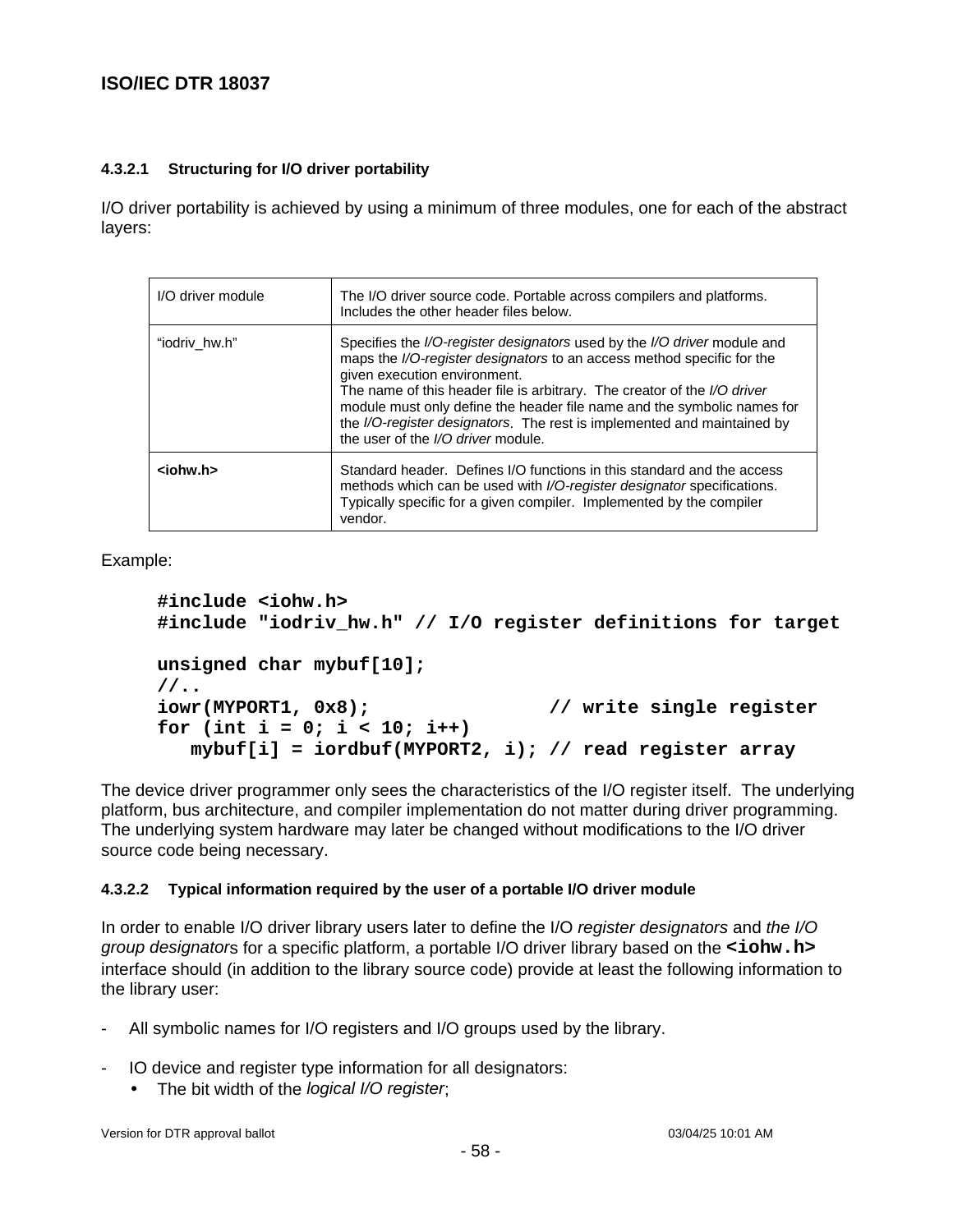- The designator type: a single I/O register, an I/O register buffer or an I/O register group;
- Bit width of the I/O device data bus:
- Endianness of I/O registers in the I/O device (if any register has a logical width larger than the I/O device data bus);
- Relative address offset of registers in the device (if the device contains more than one register);
- Whether the I/O device driver assumes the use of *indirect designators*.

# **4.4 Specifying I/O registers**

For the purpose of this Technical Report, a new standard header **<iohw.h>** defined that provides compiler support for accessing hardware I/O registers. It is not assumed that an implementation has prior knowledge of all the I/O registers a program may access. Therefore, a program must in general supply information about an I/O register before the register can be accessed.

## **4.4.1 I/O-register designators**

Within a C program, a machine's I/O registers are specified by I/O-register designators. An I/Oregister designator may be an identifier or some other, implementation-specific construct. An implementation must support I/O-register designators in the form of identifiers; other forms of I/Oregister designators may be supported but might not be portable to all implementations.

Any unique, non-reserved identifier can be defined as a designator for an I/O register. The definition of the identifier includes the size and access method of the I/O register. The means, however, by which an identifier is defined as an I/O-register designator are entirely implementationdefined.

By choosing convenient identifiers as designators for registers, a programmer can create device driver code with the expectation that the identifiers can be defined to refer to the actual I/O registers on any machine supporting the same interface. So long as the only important differences from one platform to another are the access methods for the registers, device driver code can be ported to a new platform simply by updating the designator definitions for the new platform.

Additional issues and recommendations concerning I/O-register designators are discussed in Annexes C and D of this Technical Report.

# **4.4.2 Accesses to individual I/O registers**

The <iohw.h> header declares a number of functions and/or macros for accessing an I/O register given an I/O-register designator. Each "function" defined by the <iohw.h> header may actually be implemented either as a function or as a function-like macro that expands into an expression having the effects described for the function. If a function is implemented as a function-like macro, there will ordinarily not be a corresponding actual function declared or defined within the library.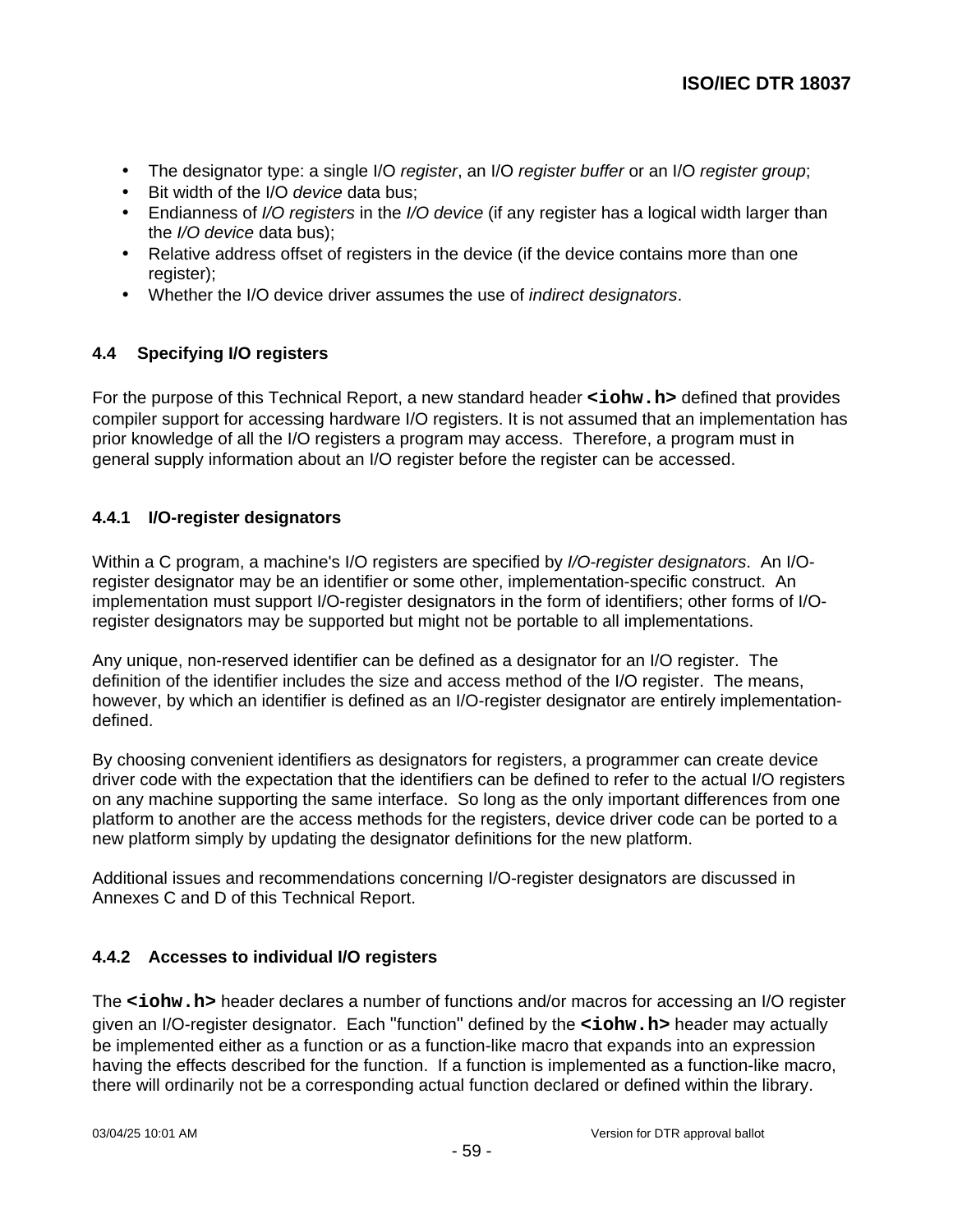The functions **iord** and **iordl** take an I/O-register designator argument and return a value read from the designated register. The register is read as an unsigned integer of the size of the register. This integer is then converted to the result type of the function (**unsigned int** for **iord** or **unsigned long** for **iordl**), and the converted value is returned as the function result.

For writing to registers, the functions **iowr** and **iowrl** take two arguments, an I/O-register designator and an unsigned integer, and write the integer to the designated register. The integer argument (**unsigned int** for **iowr** or **unsigned long** for **iowrl**) is converted to an unsigned integer of the size of the register, and this converted value is then written to the register. The result type of **iowr** and **iowrl** is **void**.

Example:

If **dev\_status** and **dev\_out** are I/O-register designators defined in the file **"iodriv\_hw.h"**, the following is possible valid code:

```
#include <iohw.h>
#include "iodriv_hw.h" /* Platform-specific designator
                            definitions. */
// Wait until controller is no longer busy.
while (iord(dev_status) & STATUS_BUSY) /* do nothing */;
// Write value to controller.
iowr(dev_out, ch);
```
Besides simple read and write operations, three read-modify-write operations are supported, corresponding to the bit-wise logical operations AND, OR, and XOR. The functions **ioand**, **ioor**, and **ioxor** take as arguments an I/O-register designator and an **unsigned int** value (the same arguments as **iowr**). For each function, the designated register is first read as if with **iord**. The corresponding bitwise logical operation is then performed between the value read and the integer argument, and this result is written back to the register as if with **iowr**. The result type of the functions is **void**. The functions **ioandl**, **ioorl**, and **ioxorl** are **unsigned long** versions of the same (a read is performed as if by **iordl**, and a write is performed as if by **iowrl**).

## **4.4.3 I/O register buffers**

Besides individual I/O registers, an I/O-register designator may also designate an I/O register buffer, which is essentially an array of I/O registers. As with a C array, an integer index must be supplied to access a specific register in an I/O register buffer.

The **<iohw.h>** header declares the functions **iordbuf**, **iordbufl**, **iowrbuf**, **iowrbufl**, **ioorbuf**, **ioorbufl**, **ioandbuf**, **ioandbufl**, **ioxorbuf**, and **ioxorbufl**, corresponding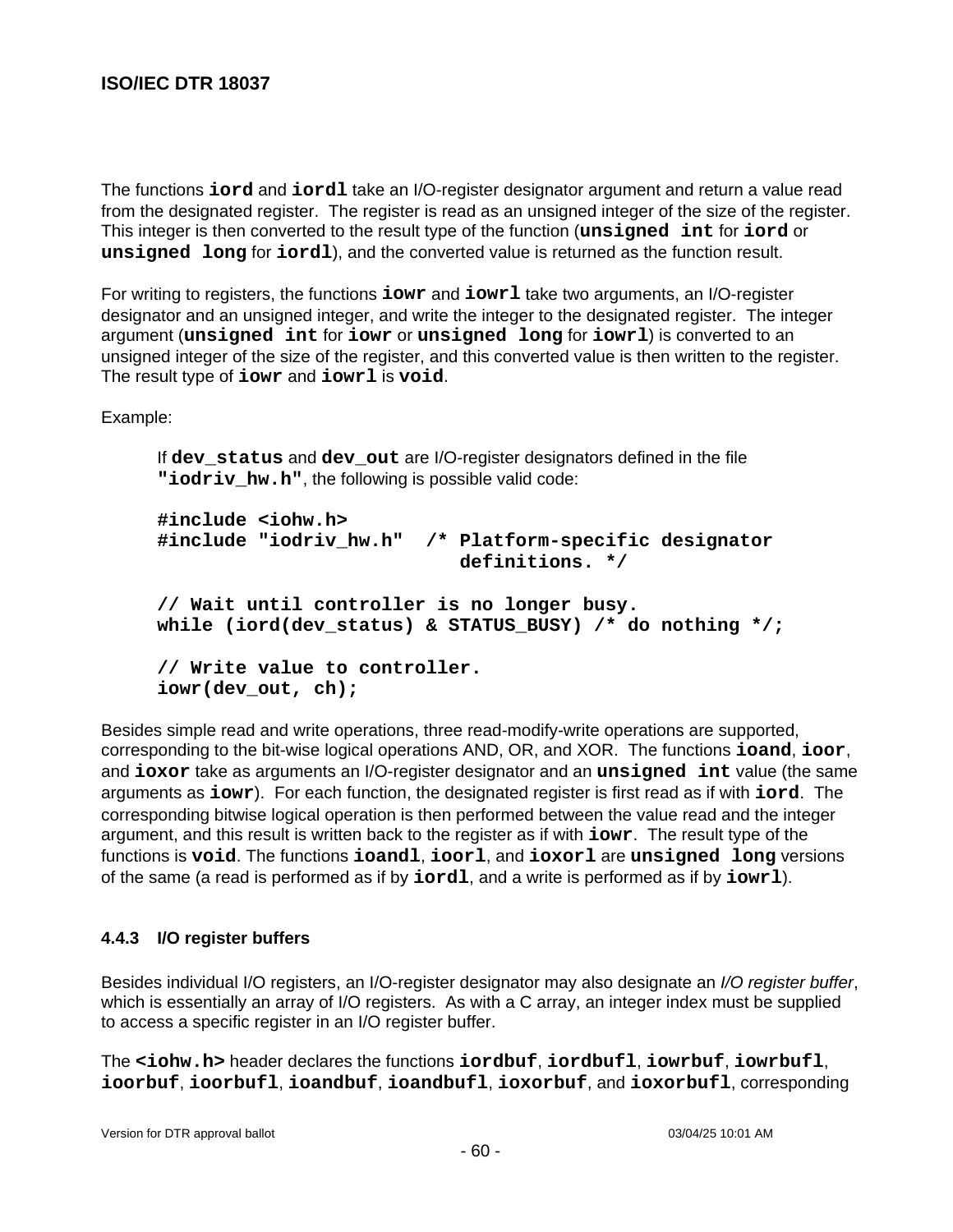to the functions for accessing individual I/O registers. These -buf versions of the access functions each take an additional argument supplying the index for the I/O register to access. The type of the index argument is **ioindex\_t**, an integer type defined in **<iohw.h>**.

Example:

If **ctrl\_buffer** is defined in the file **ctrl\_regs.h** as an I/O-register designator for an I/O register buffer, the following is possible valid code:

```
#include <iohw.h>
#include "ctrl_regs.h" // Platform-specific designator
                           // definitions.
unsigned char buf[CTRL_BUFSIZE];
  // Copy buffer contents.
for (int i = 0; i < CTRL BUFSIZE; i++)
     buf[i] = iordbuf(ctrl_buffer, i);
```
Two I/O buffer indexes *index* and *index*+1 refer to two adjacent I/O registers in the I/O device. Note that this may be different from adjacent address locations in the underlying platform. See Annex C for a more detailed discussion.

As with an ordinary array, a larger index refers to a platform location at a higher address.

Unlike an ordinary array, the valid locations within an I/O register buffer might not be "dense"; any index might not correspond to an actual I/O register in the buffer. (A programmer should be able to determine the valid indices from documentation for the I/O device or the machine.) If an I/O register buffer is accessed at an invalid index, the behavior is undefined.

# **4.4.4 I/O groups**

An *I/O group* is an arbitrary collection of *I/O-register designators*. Each I/O group is intended to encompass all the designators for a single hardware device. Certain operations are supported only for I/O groups; these operations apply to the members of an I/O group as a whole. Whether an I/Oregister designator can be a member of more than one group is implementation-defined.

Like I/O registers, an I/O group is specified by an I/O-group designator, which is an identifier or some other implementation-specific construct. Any unique nonreserved identifier can be defined as a designator for an I/O group. As with I/O-register designators, the means by which an identifier can be defined as an I/O-group designator are implementation-defined. Other forms of I/O-group designators may be supported but might not be portable to all implementations.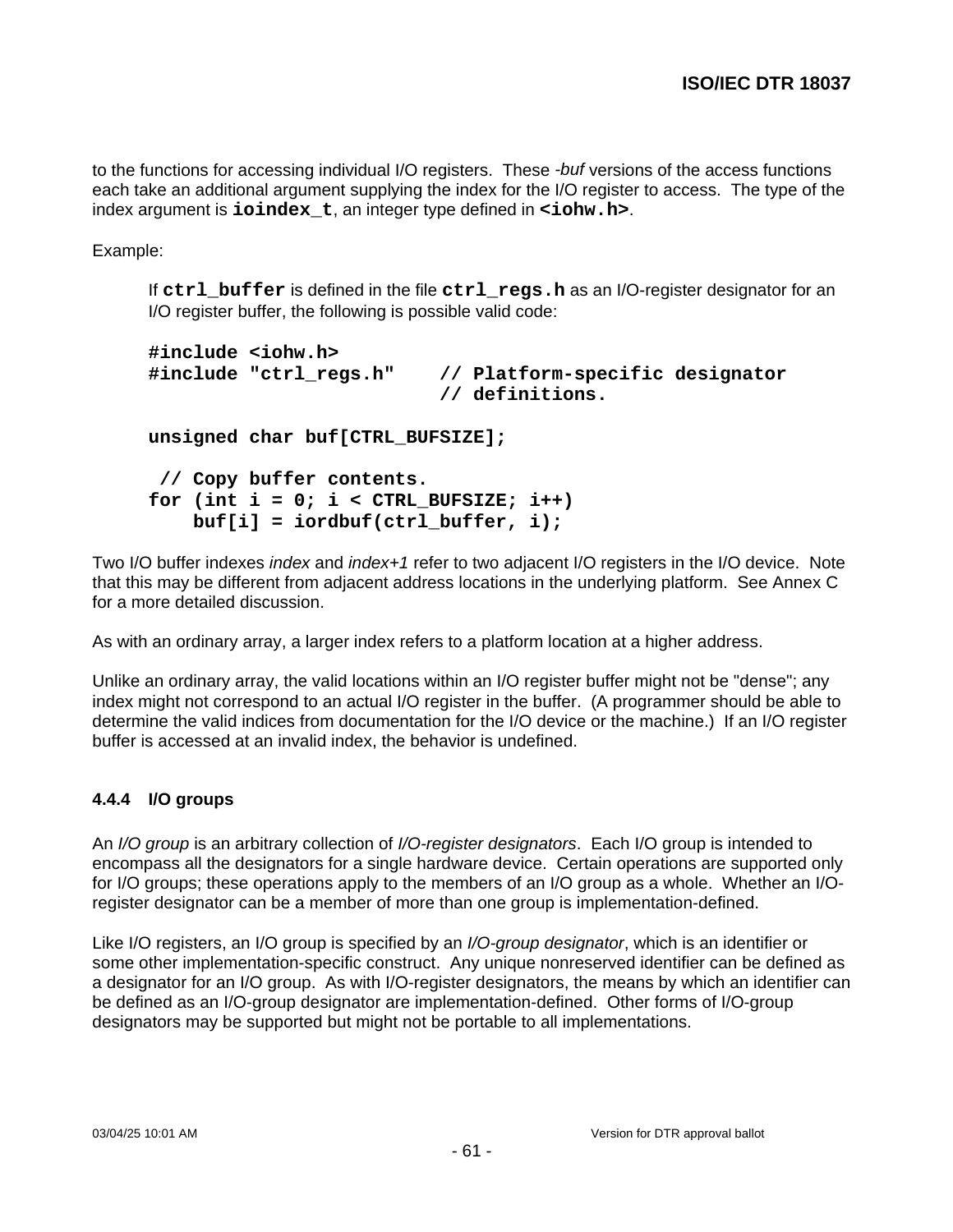## **4.4.5 Direct and indirect designators**

Each I/O-register designator is either *direct* or *indirect*. An indirect I/O-register designator has a definition that does not fully specify the register or register buffer to which the designator refers. Before any accesses can be performed with it, an indirect designator must be mapped to refer to a specific register or register buffer. A direct I/O-register designator, by contrast, has a definition that fully specifies the register or register buffer to which the designator refers. A direct designator always refers to the same register or register buffer and cannot be changed.

An indirect I/O-register designator is mapped by associating it with a direct I/O-register designator. Accesses to the indirect designator then occur as though with the direct designator to which the indirect designator is mapped. An indirect I/O-register designator can be remapped any number of times; accesses through the designator always occur with respect to its latest mapping.

An implementation is not required to support indirect designators. If an implementation does support indirect designators, it may place arbitrary restrictions on the direct designators to which a specific indirect designator can be mapped. Typically, an indirect designator will be defined to be of a certain "kind", capable of mapping to some subclass of access methods. An indirect designator can be mapped to a direct designator only if the direct designator's access method is compatible with the indirect designator. Such issues are specific to an implementation.

For an I/O group, the members of the group must be either all direct designators or all indirect designators. An I/O-group designator is either direct or indirect, according to the members of the I/O group it designates.

## **4.4.6 Operations on I/O groups**

## **4.4.6.1 Acquiring access to I/O registers**

For some implementations, it may be necessary to acquire an I/O register or I/O register buffer before it can be accessed. What constitutes "acquiring" a register is specific to an implementation.

The **<iohw.h>** header declares two functions, **iogroup\_acquire** and **iogroup\_release**, each taking a single direct I/O-group designator as an argument. The **iogroup\_acquire** function acquires every register referred to by the group, and the **iogroup** release function releases every register referred to by the group. If there is no need to acquire some I/O register or I/O register buffer, these functions have no effect for that register or register buffer.

Example:

In an implementation for a hosted environment, an invocation of **iogroup\_acquire** might call the operating system to map the physical I/O registers of the group into a block of addresses in the process's address space so that they can be accessed. In the same implementation, an invocation of **iogroup\_release** would call the operating system to unmap the I/O registers, making them inaccessible to the process.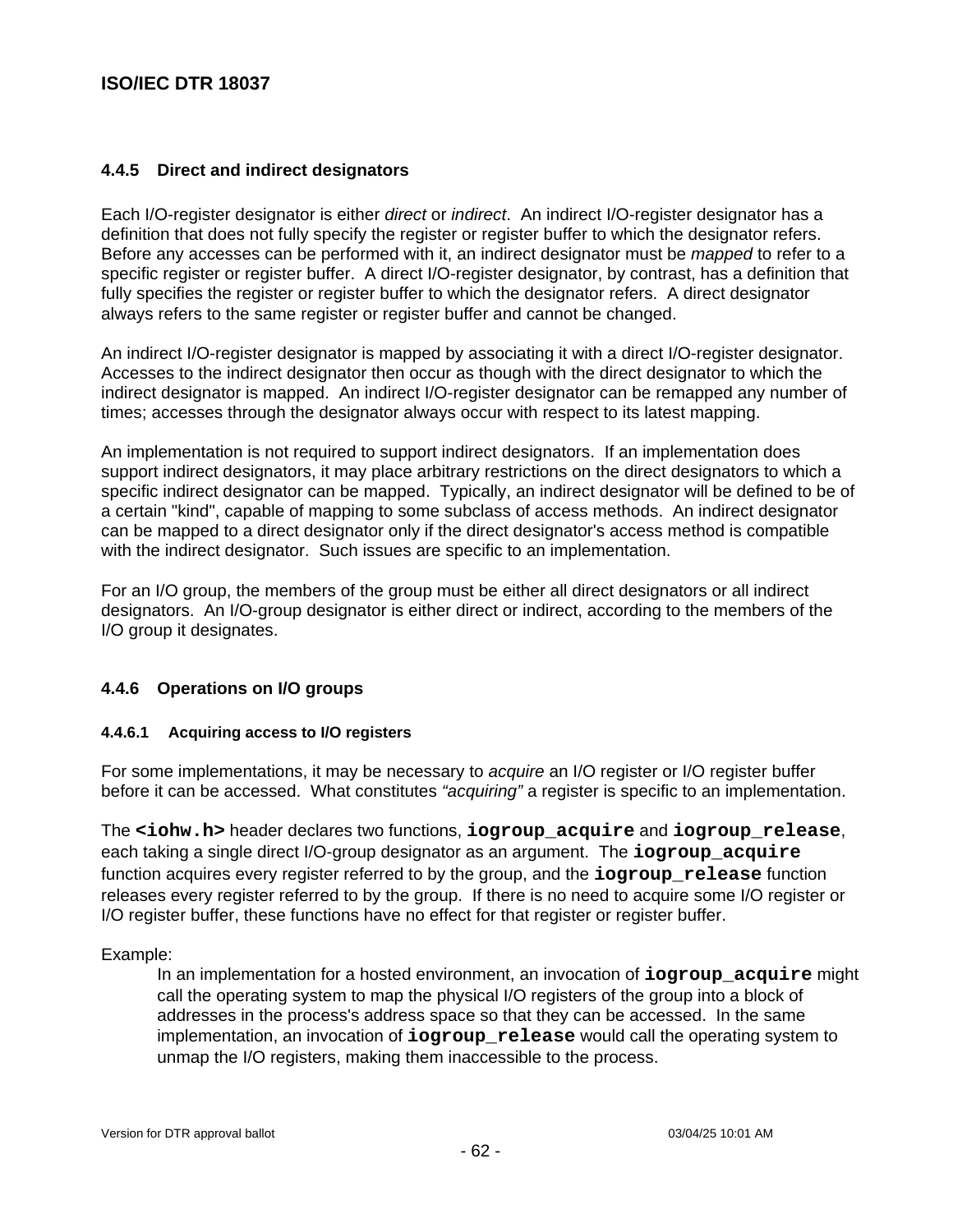#### **4.4.6.2 Mapping indirect designators**

The **<iohw.h>** header declares a function **iogroup\_map** taking two arguments, the first an indirect I/O-group designator and the second a direct I/O-group designator. The function maps each indirect I/O-register designator in the first group to a corresponding direct I/O-register designator in the second group. The correspondence between members of the two I/O groups is determined in an implementation-defined way. (For example, if I/O-group designators are defined with their members listed in a particular order, the correspondence could be determined by matching the first member of one group with the first member of the other, etc.)

## Example:

If **dev\_hw.h** defines two indirect I/O-register designators, **dev\_config** and **dev\_data**, an indirect I/O-group designator **dev\_group** with both **dev\_config** and **dev\_data** as members, and two direct I/O-group designators **dev1\_group** and **dev2\_group**, the following is possible valid code:

```
#include <iohw.h>
#include "dev_hw.h" // Platform-specific designator
                       // definitions.
// Portable device driver function.
uint8_t get_dev_data(void)
    {
    iowr(dev_config, 0x33);
    return iord(dev_data);
    }
// Read data from device 1.
iogroup_map(dev_group, dev1_group);
uint8 \t d1 = get dev data();
// Read data from device 2.
iogroup_map(dev_group, dev2_group);
uint8 \t d2 = get dev data();
```
## **4.5 Detailed changes to ISO/IEC 9899:1999**

This section details the modifications to ISO/IEC 9899:1999 needed to incorporate the basic I/O hardware addressing functionality overviewed in sections 4.1 through 4.4 of this Technical Report. The changes listed in this section are limited to syntax and semantics; examples, forward references, and other descriptive information are omitted.

One new section is added to ISO/IEC 9899:1999 covering the new library header **<iohw.h>**; this new section (designated as section 7.8.a) is to be inserted between the current sections 7.8 and 7.9 of the C standard. No changes to other sections are needed.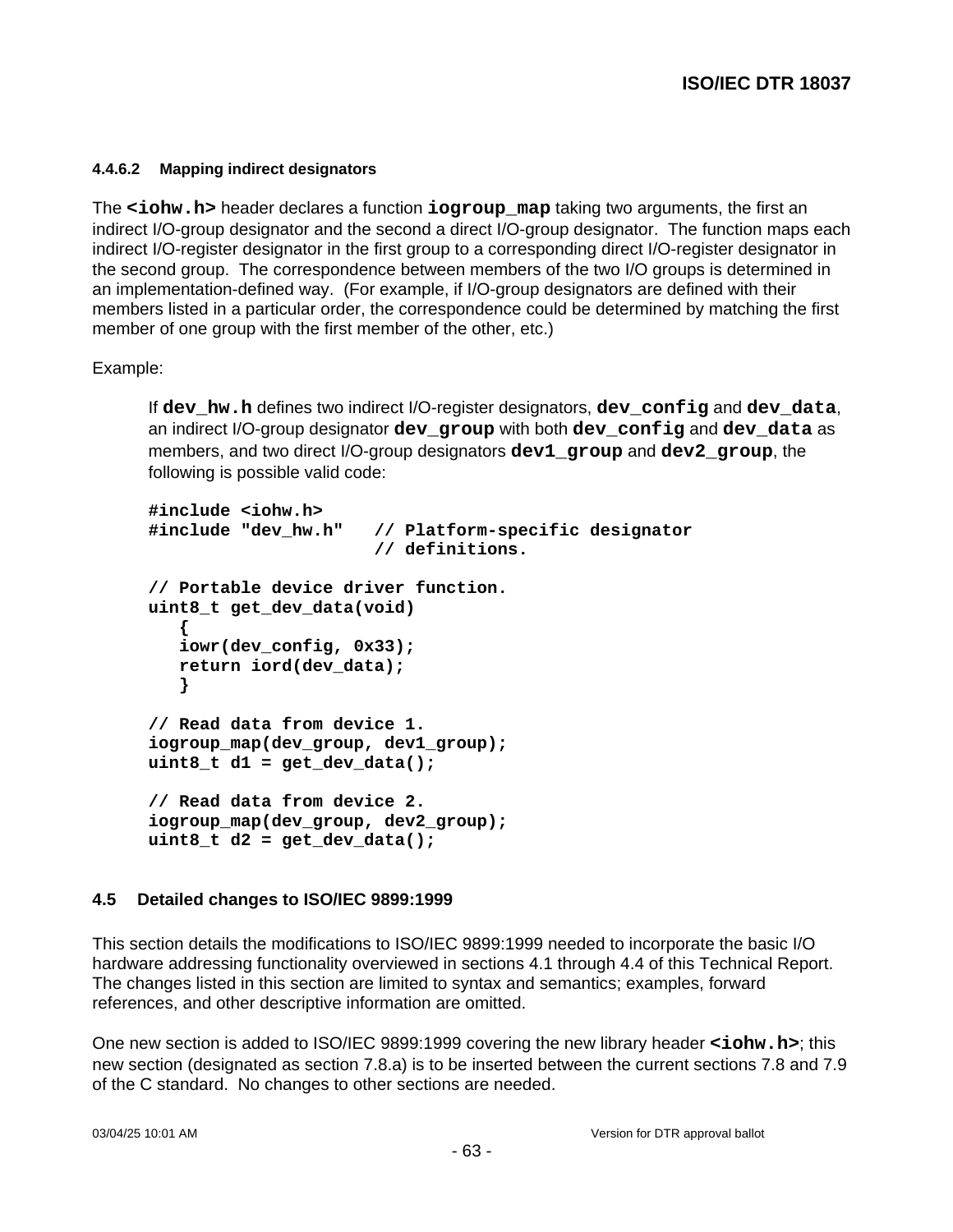## **Section 7.8a - Basic I/O hardware addressing "<iohw.h>" (NEW SECTION)**

The header **<iohw.h>** declares a type and defines macros and/or declares functions for accessing implementation-specific I/O registers.

The type declared is

### **ioindex\_t**

which is the unsigned integer type of an index into an I/O register buffer.

Any "function" declared in **<iohw.h>** as described below may alternatively be implemented as a function-like macro defined in **<iohw.h>**. (If a function in **<iohw.h>** is implemented as a function-like macro, there need not be an actual function declared or defined as described, despite the use of the word *function*.) Any invocation of such a function-like macro shall expand to code that evaluates each of its arguments exactly once, fully protected by parentheses where necessary, so it is generally safe to use arbitrary expressions as arguments.

## **7.8a.1 - I/O registers**

An *I/O register* is a storage location that is addressable within some address space. An I/O register has a size and an *access method*, which is the method by which an implementation accesses the register at execution time. An I/O register is accessed (read or written) as an unsigned integer. An I/O register may need to be *acquired* before it can be accessed. (I/O registers are acquired with the **iogroup\_acquire** function described in 7.8a.3.1.)

Accesses to an I/O register may have unspecified side effects that may be unknown to the implementation, and an I/O register may be modified in ways unknown to the implementation. Accesses to I/O registers performed by functions declared in **<iohw.h>** are therefore treated as side effects which respect sequence points.

An I/O register buffer is a collection of I/O registers indexed by an integer of type **ioindex\_t** and otherwise sharing a common size and access method. The set of valid indices for the I/O registers in an I/O register buffer may be any subset of the nonnegative integers of type **ioindex\_t**; the set of valid indices need not be contiguous and need not include zero.

An *I/O-register designator* refers (except as stipulated below) to a specific individual I/O register or a specific I/O register buffer. Functions that access I/O registers take an I/O-register designator argument to determine the register to access. An implementation shall support at least one of the following as a valid I/O-register designator for any individual I/O register or I/O register buffer:

any ordinary identifier that is not a reserved identifier, defined by some implementation-defined means; and/or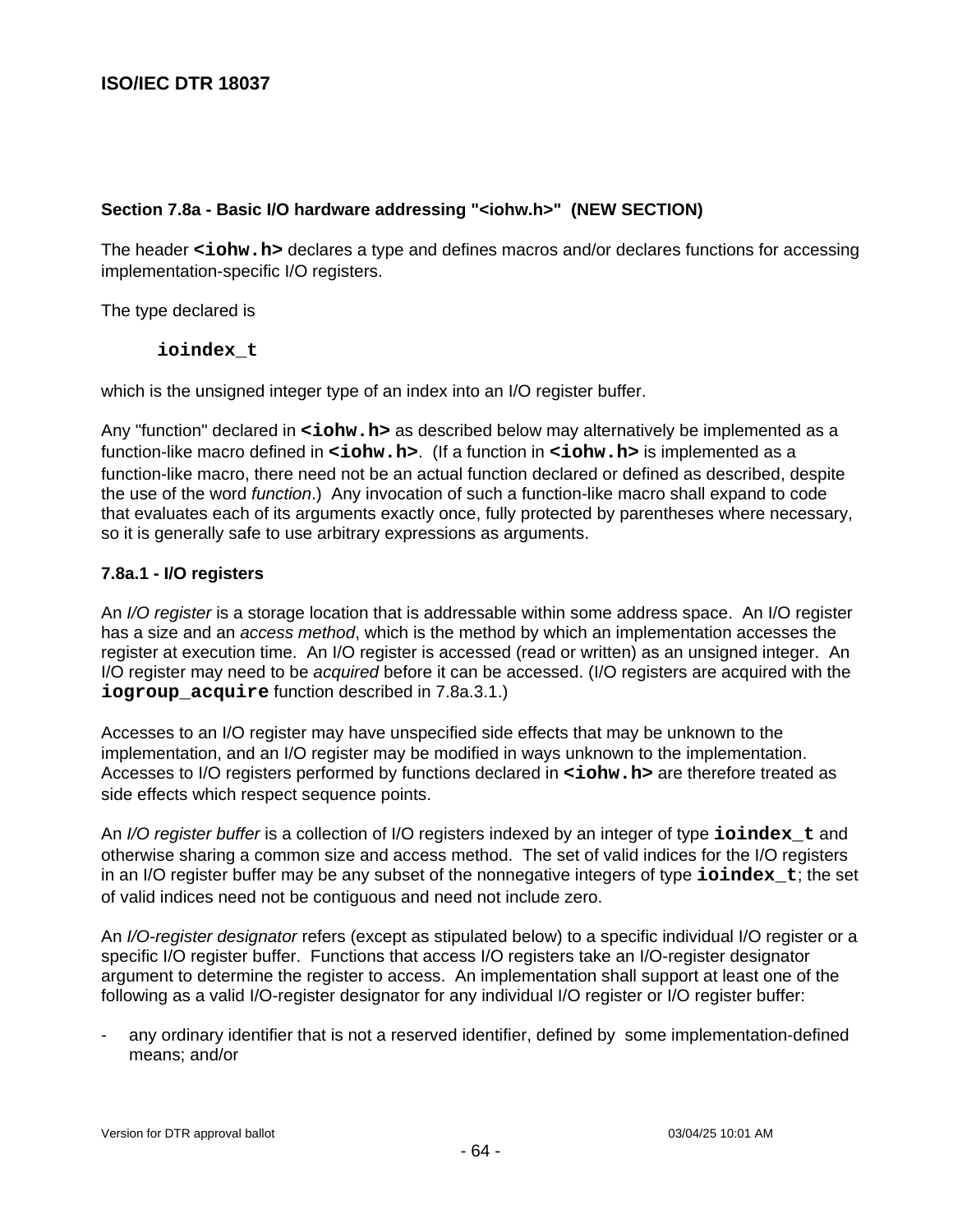any object-like macro name that is not a reserved identifier, defined in accordance with some implementation-defined convention.

An implementation may optionally support other, implementation-defined forms of I/O-register designators.

Each I/O-register designator is either direct or indirect. A direct I/O-register designator refers to a specific I/O register or I/O register buffer as determined by the designator's definition. An *indirect* I/O-register designator does not refer to a specific I/O register or I/O register buffer until the designator has been *mapped* to a direct I/O-register designator. Once mapped, an indirect I/Oregister designator can subsequently be remapped (mapped again) to the same or a different direct I/O-register designator. An indirect I/O-register designator refers to the same I/O register or I/O register buffer as the direct designator to which it was last mapped. (I/O-register designators are mapped with the **iogroup map** function described in 7.8a.3.2.)

An indirect I/O-register designator is *compatible with* a direct I/O-register designator if it is possible to map the indirect designator to the direct designator. An I/O-register designator that refers to an individual I/O register is not compatible with an I/O-register designator that refers to an I/O register buffer, and vice versa. Otherwise, whether a specific indirect I/O-register designator is compatible with a specific direct I/O-register designator is implementation-defined.

An implementation need not support a means for indirect I/O-register designators to be defined.

An I/O-register designator covers an I/O register if it refers to the I/O register or it refers to an I/O register buffer that includes the register.

## **7.8a.2 - I/O groups**

An *I/O group* is a collection of I/O-register designators. It is intended that each I/O group encompass all the designators for a single hardware controller or device.

The members of an I/O group shall be either all direct designators or all indirect designators. An I/O group is direct if its members are direct. An I/O group is indirect if its members are indirect.

An I/O group shall not have as members two or more I/O-register designators that cover the same I/O register. Whether an I/O-register designator can be a member of more than one I/O group at the same time is implementation-defined.

An I/O-group designator specifies an I/O group. An implementation shall support at least one of the following as a valid I/O-group designator for any supported I/O group:

- any ordinary identifier that is not a reserved identifier, defined by some implementation-defined means; and/or
- any object-like macro name that is not a reserved identifier, defined in accordance with some implementation-defined convention.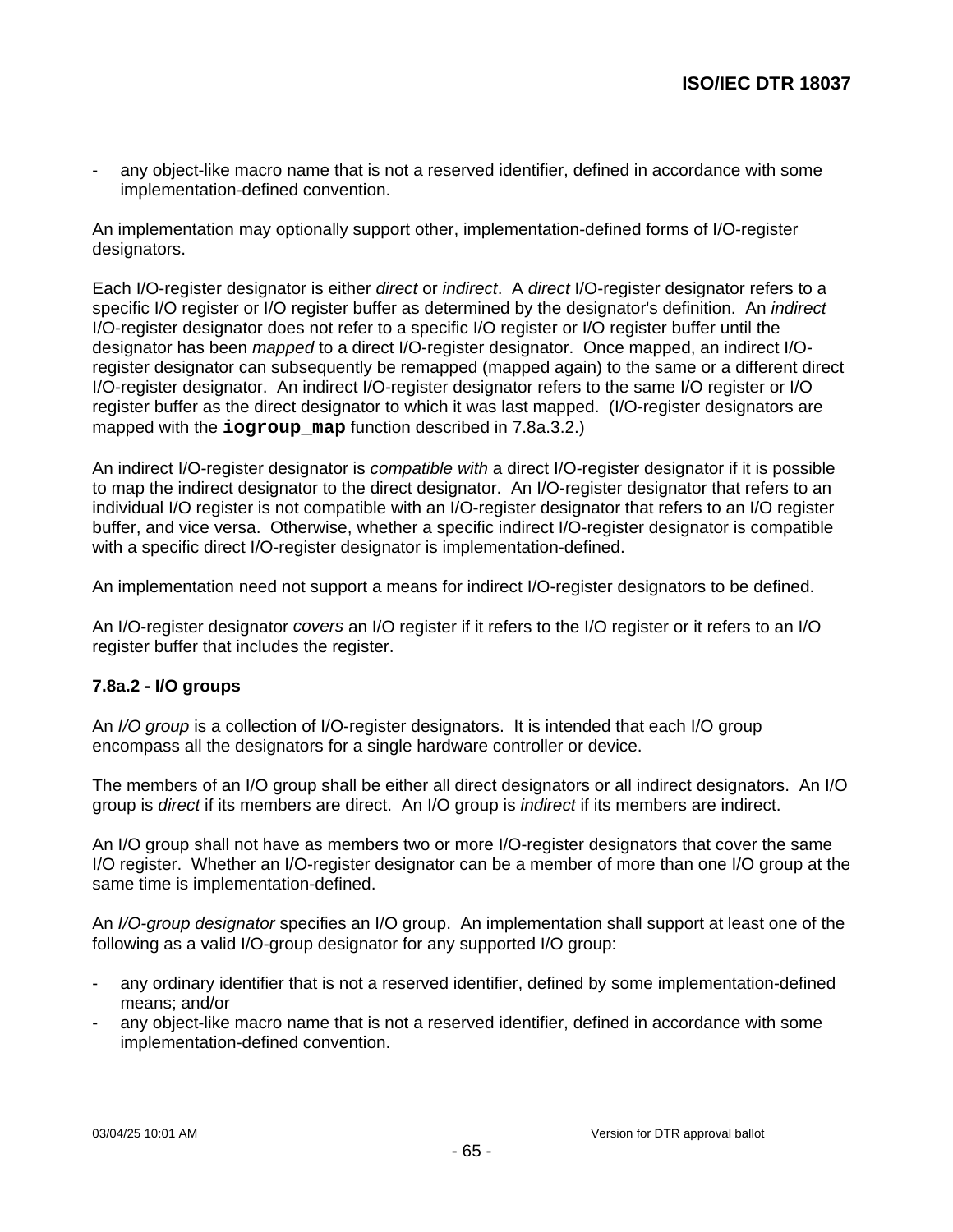## **7.8a.3 - I/O group functions**

**7.8a.3.1 - The iogroup\_acquire and iogroup\_release functions**

## **Synopsis**

**#include <iohw.h> void iogroup\_acquire(** iogroup\_designator **); void iogroup\_release(** iogroup\_designator **);**

## **Description**

The **iogroup\_acquire** function acquires a collection of I/O registers; the **iogroup\_release** function releases a collection of I/O registers. Releasing an I/O register undoes the act of acquiring the register. The functions acquire or release all the I/O registers covered by the I/O-register designators that are members of the I/O group designated by *iogroup\_designator*. If the I/O group is indirect, the behavior is undefined.

An I/O register is only said to be acquired between an invocation of **iogroup\_acquire** that acquires the register and the next subsequent invocation of **iogroup\_release**, if any, that releases the register. If **iogroup\_release** releases an I/O register that is not at the time acquired, or if **iogroup\_acquire** acquires an I/O register that is at the time already acquired, the behavior is undefined.

Acquiring or releasing an I/O register is treated as a side effect which respects sequence points.

If an implementation can access a particular I/O register without needing it to be first acquired, the act of acquiring and the act of releasing the register may have no real effect.

# **7.8a.3.2 - The iogroup\_map function**

# **Synopsis**

**#include <iohw.h> void iogroup\_map(** iogroup\_designator**,** iogroup\_designator **);**

## **Description**

The **iogroup\_map** function maps the indirect I/O-register designators in the I/O group designated by the first iogroup\_designator to the corresponding direct I/O-register designators in the I/O group designated by the second *iogroup designator*. The first I/O group shall be indirect, and the second I/O group shall be direct. The correspondence between members of the two I/O groups is implementation-defined and shall be one-to-one. If an indirect I/O-register designator is mapped to a direct I/O-register designator with which it is not compatible, the behavior is undefined.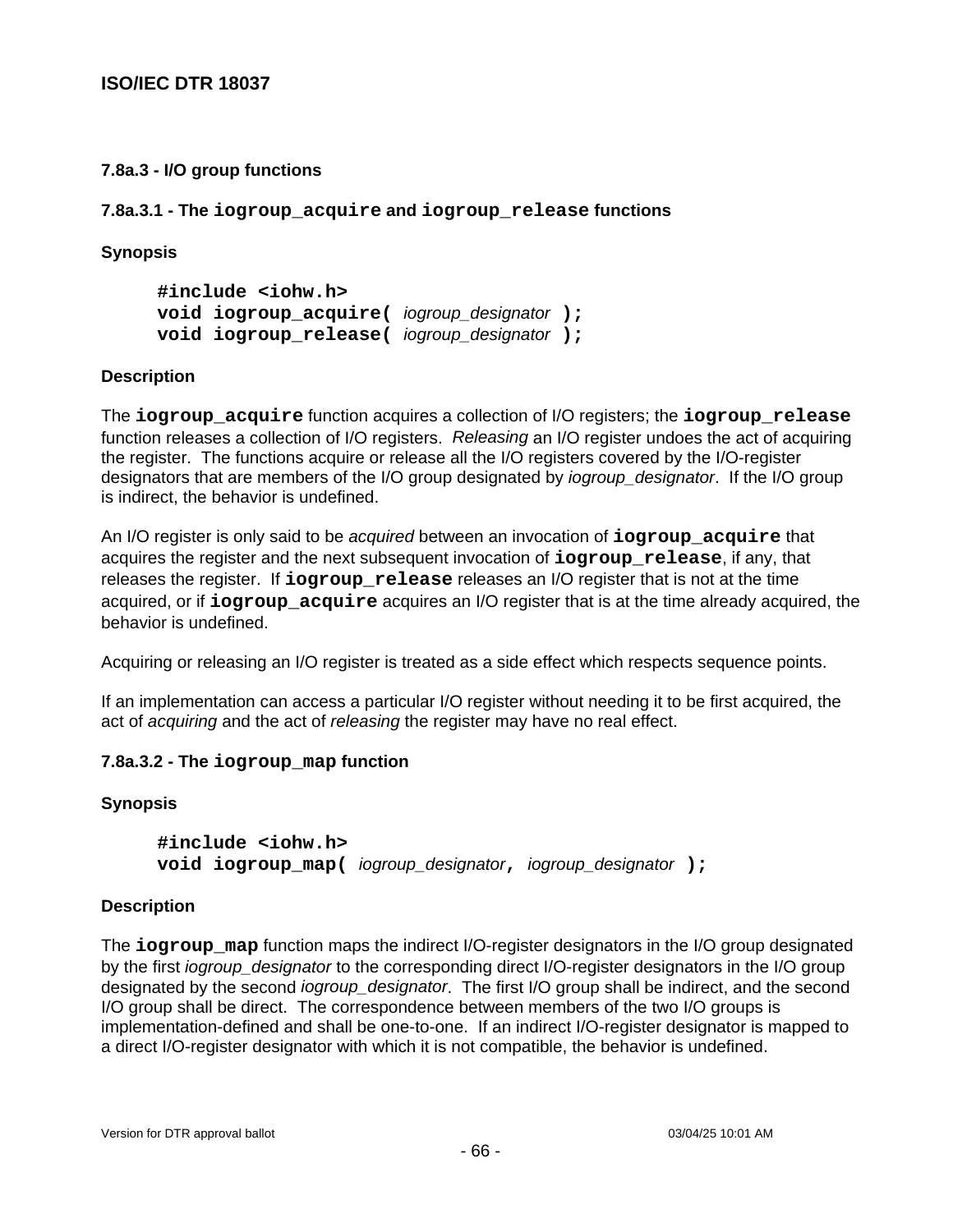## **7.8a.4 - I/O register access functions**

If a register is accessed (read or written) when it is not acquired, the behavior is undefined. If an indirect I/O-register designator is given as an argument to one of the functions below and the designator has not been mapped, the behavior is undefined.

### **7.8a.4.1 - The iord functions**

## **Synopsis**

**#include <iohw.h> unsigned int iord(** ioreg\_designator **); unsigned long iordl(** ioreg\_designator **);**

### **Description**

The functions **iord** and **iordl** read the individual I/O register referred to by ioreg\_designator and return the value read. The I/O register is read as an unsigned integer of its size; the read value is then converted to the result type, and this converted value is returned.

### **7.8a.4.2 - The iordbuf functions**

#### **Synopsis**

**#include <iohw.h> unsigned int iordbuf(** ioreg\_designator**, ioindex\_t ix ); unsigned long iordbufl(** ioreg\_designator**, ioindex\_t ix );**

## **Description**

The functions **iordbuf** and **iordbufl** read one of the I/O registers in the I/O register buffer referred to by ioreg\_designator and return the value read. The functions are equivalent to **iord** and **iordl**, respectively, except that the I/O register read is the one with index **ix** in the I/O register buffer referred to by ioreg\_designator. If **ix** is not a valid index for the I/O register buffer, the behavior is undefined.

## **7.8a.4.3 - The iowr functions**

## **Synopsis**

```
#include <iohw.h>
void iowr( ioreg_designator, unsigned int a );
void iowrl( ioreg_designator, unsigned long a );
```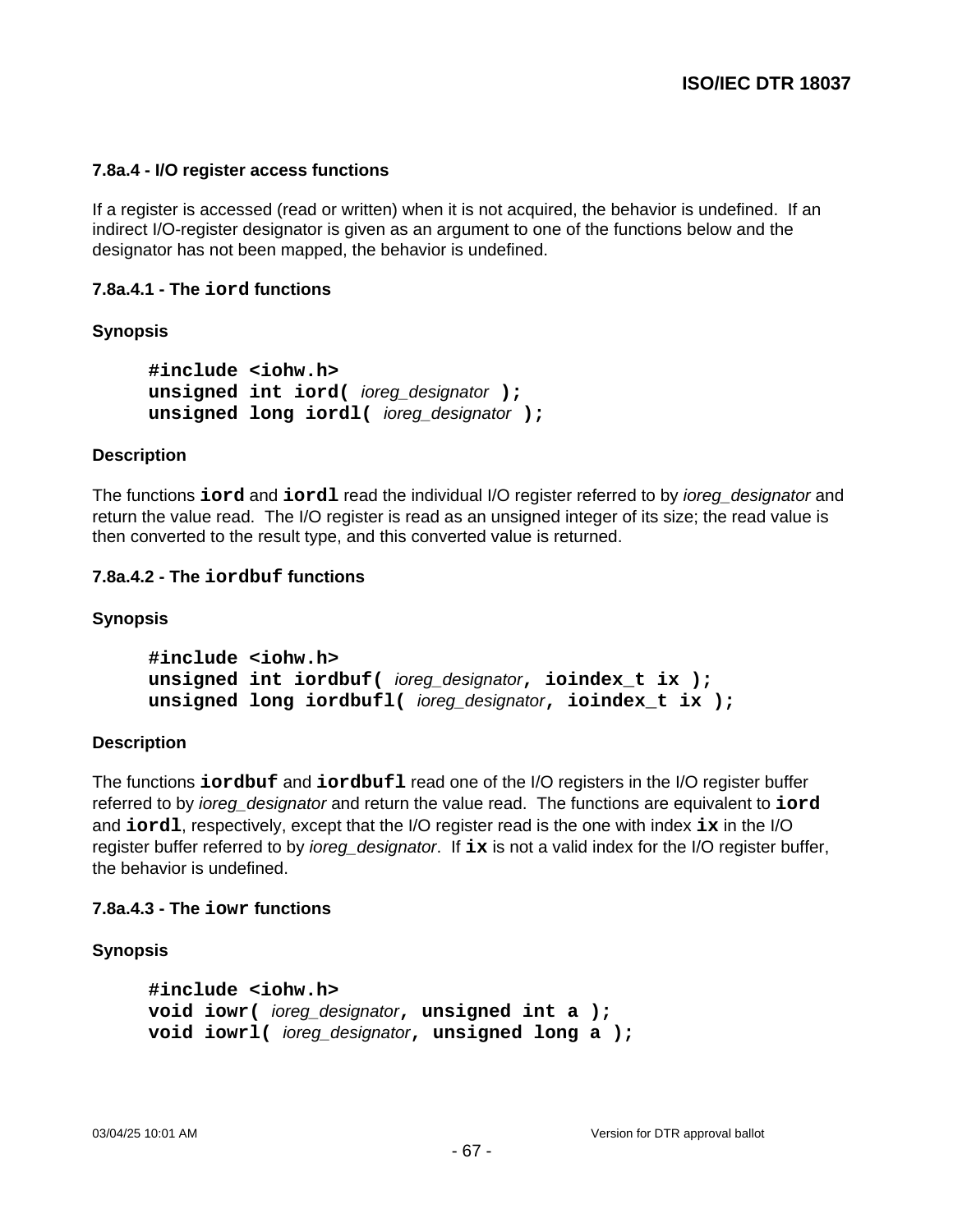## **Description**

The functions **iowr** and **iowrl** write the individual I/O register referred to by ioreg\_designator. The unsigned integer **a** is converted to an unsigned integer of the size of the I/O register, and this converted value is written to the I/O register.

### **7.8a.4.4 - The iowrbuf functions**

### **Synopsis**

```
#include <iohw.h>
void iowrbuf( ioreg_designator, ioindex_t ix, unsigned int a );
void iowrbufl( ioreg_designator, ioindex_t ix, unsigned long a );
```
### **Description**

The functions **iowrbuf** and **iowrbufl** write one of the I/O registers in the I/O register buffer referred to by ioreg\_designator. The functions are equivalent to **iowr** and **iowrl**, respectively, except that the I/O register written is the one with index **ix** in the I/O register buffer referred to by ioreg\_designator. If **ix** is not a valid index for the I/O register buffer, the behavior is undefined.

### **7.8a.4.5 - The ioor, ioand, and ioxor functions**

## **Synopsis**

```
#include <iohw.h>
void ioand( ioreg_designator, unsigned int a );
void ioor( ioreg_designator, unsigned int a );
void ioxor( ioreg_designator, unsigned int a );
void ioorl( ioreg_designator, unsigned long a );
void ioandl( ioreg_designator, unsigned long a );
void ioxorl( ioreg_designator, unsigned long a );
```
#### **Description**

The functions **ioand**, **ioandl**, **ioor**, **ioorl**, **ioxor**, and **ioxorl** modify the individual I/O register referred to by ioreg\_designator. The function **ioand** has a behavior equivalent to

**iowr(** ioreg\_designator**, iord(** ioreg\_designator **) & a )**

except that the *ioreg\_designator* is not evaluated twice (assuming it is an expression). Likewise, the function **ioor** has a behavior equivalent to

```
iowr( ioreg_designator, iord( ioreg_designator ) | a )
```
Version for DTR approval ballot 03/04/25 10:01 AM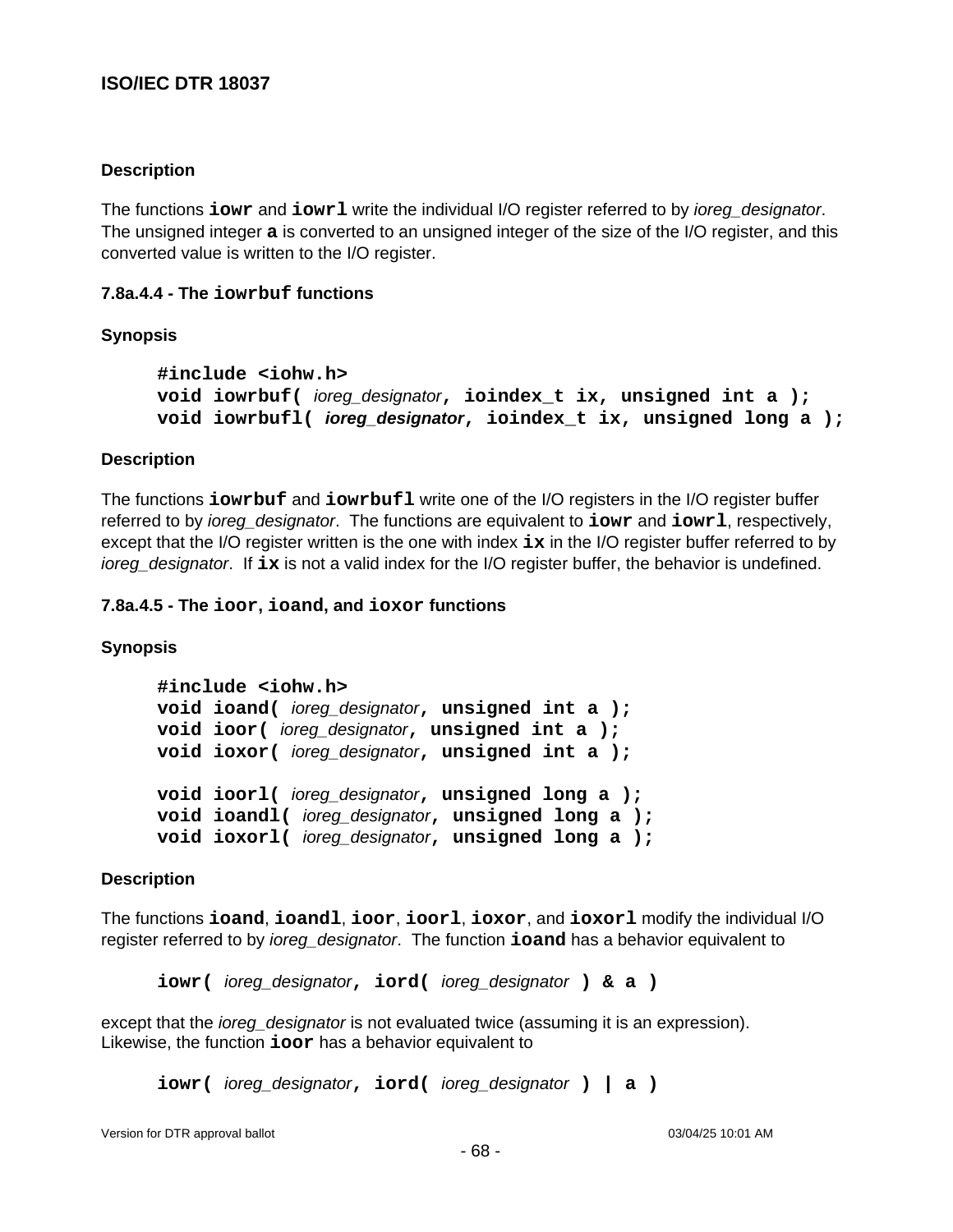and the function **ioxor** has a behavior equivalent to

**iowr(** ioreg\_designator**, iord(** ioreg\_designator **) ^ a )**

Corresponding equivalencies apply for **ioandl**, **ioorl**, and **ioxorl**, but with the **unsigned long** functions **iordl** and **iowrl** replacing **iord** and **iowr**.

## **7.8a.4.6 - The ioorbuf, ioandbuf, and ioxorbuf functions**

## **Synopsis**

```
#include <iohw.h>
void ioandbuf( ioreg_designator, ioindex_t ix, unsigned int a );
void ioorbuf( ioreg_designator, ioindex_t ix, unsigned int a );
void ioxorbuf( ioreg_designator, ioindex_t ix, unsigned int a );
void ioandbufl( ioreg_designator, ioindex_t ix, unsigned long a );
void ioorbufl( ioreg_designator, ioindex_t ix, unsigned long a );
void ioxorbufl( ioreg_designator, ioindex_t ix, unsigned long a );
```
## **Description**

The functions **ioandbuf**, **ioorbuf**, **ioxorbuf**, **ioorbufl**, **ioandbufl**, and **ioxorbufl** modify one of the I/O registers in the I/O register buffer referred to by *ioreg* designator. The functions are equivalent to **ioand**, **ioandl**, **ioor**, **ioorl**, **ioxor**, and **ioxorl**, respectively, except that the I/O register modified is the one with index **ix** in the I/O register buffer referred to by ioreg designator. If ix is not a valid index for the I/O register buffer, the behavior is undefined.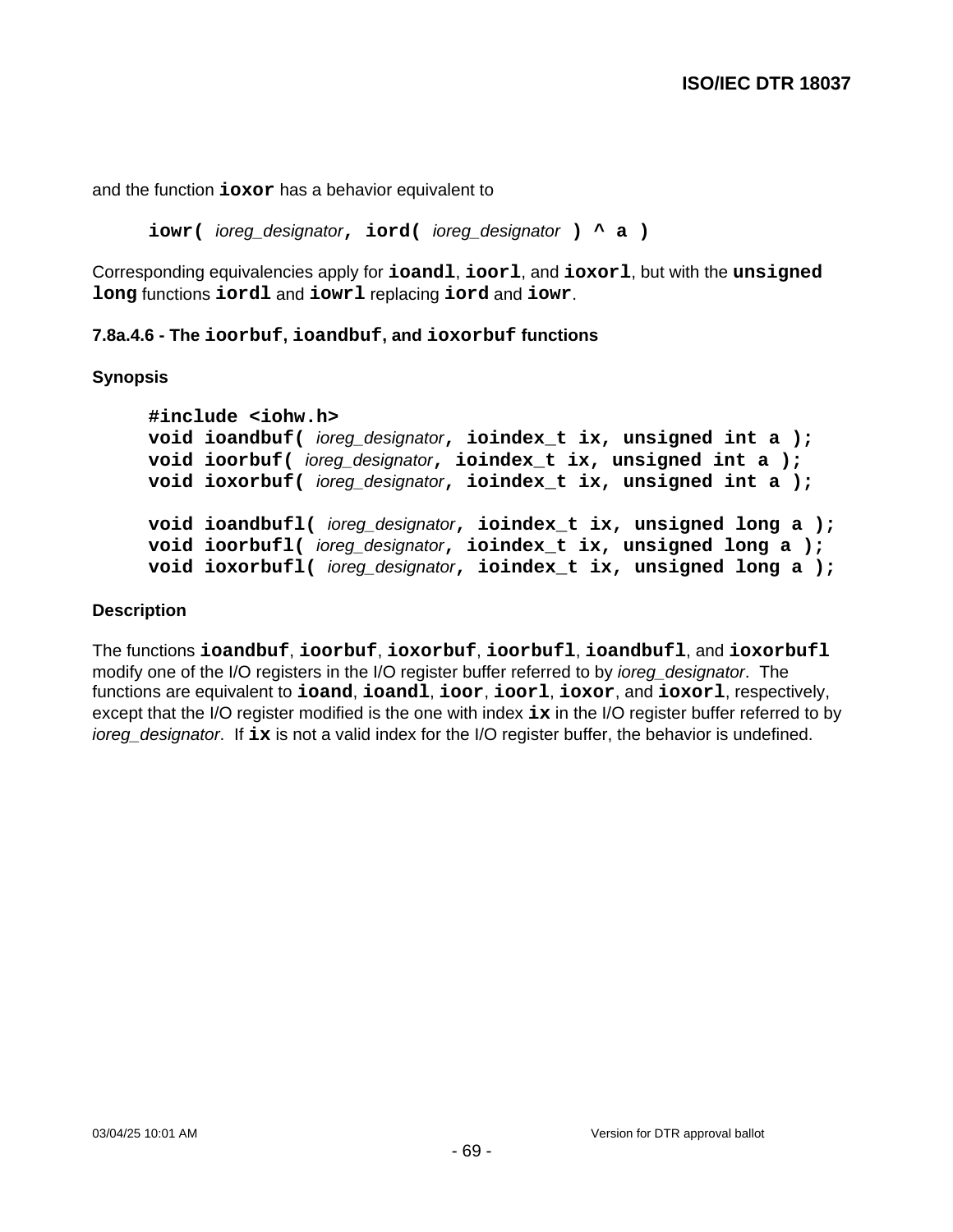# **Annex A - Fixed-point arithmetic**

# **A.1 Fixed-point datatypes**

## **A.1.1 Introduction**

## **A.1.1.1 The fixed-point data types**

The set of representable floating-point values (which is a subset of the real values) is characterized by a sign, a precision and the position of the radix point. For those values that are commonly denoted as floating-point values, the characterizing parameters are defined within a format (such as the IEEE formats or the VAX floating-point formats), usually supported by hardware instructions, that defines the size of the container, the size (and position within the container) of the exponent, and the size (and position within the container) of the sign. The remaining part of the container then contains the mantissa. [The formats discussed in this section are assumed to be binary floatingpoint formats, with sizes expressed in bits. A generalization to other radixes (like radix-10) is possible, but not done here.] The value of the exponent then defines the position of the radix point. Common hardware support for floating-point operations implements a limited number of floatingpoint formats, usually characterized by the size of the container (32-bits, 64-bits etc); within the container the number of bits allocated for the exponent (and thus for the mantissa) is fixed. For programming languages this leads to a small number of distinct floating-point data types (for C these are **float**, **double**, and **long double**), each with its own set of representable values.

For fixed-point types, the story is slightly more complicated: a fixed-point value is characterized by its precision (the number of databits in the fixed-point value) and an optional signbit, while the position of the radix point is defined implicitly (i.e., outside the format representation): it is not possible to deduct the position of the radix point within a fixed-point data value (and hence the value of that fixed-point data value!) by simply looking at the representation of that data value. It is however clear that, for proper interpretation of the values, the hardware (or software) implementing the operations on the fixed-point values should know where the radix point is positioned. From a theoretical point of view this leads (for each number of databits in a fixed-point data type) to an infinite number of different fixed-point data types (the radix point can be located anywhere before, in or after the bits comprising the value).

There is no (known) hardware available that can implement all possible fixed-point data types, and, unfortunately, each hardware manufacturer has made its own selection, depending on the field of application of the processor implementing the fixed-point data type. Unless a complete dynamic or a parameterized typesystem is used (not part of the current C standard, hence not proposed here), for programming language support of fixed-point data types a number of choices need to be made to limit the number of allowable (and/or supported or to be supported) fixed-point data types. In order to give some guidance for those choices, some aspects of fixed-point data values and their uses are investigated here.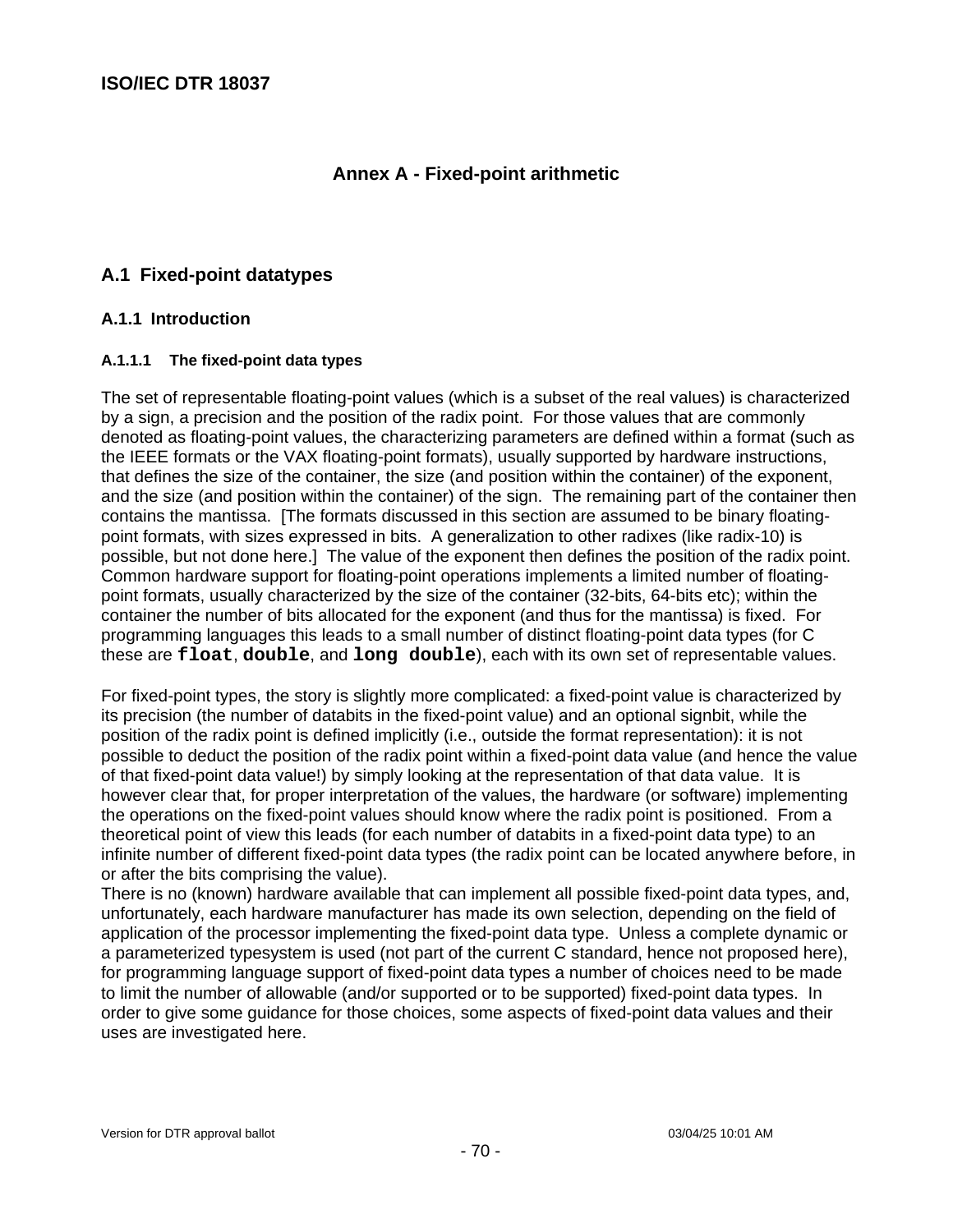For the sake of this discussion, a fixed-point data value is assumed to consist of a number of databits and a signbit. On some systems, the signbit can be used as an extra databit, thereby creating an unsigned fixed-point data type with a larger (positive) maximum value. Note that the size of (the number of bits used for) a fixed-point data value does not necessarily equal the size of the container in which the fixed-point data value is contained (or through which the fixed-point data value is addressed): there may be gaps here!

## **A.1.1.2 Classification of Fixed Point Types**

As stated before, it is necessary, when using a fixed-point data value, to know the place of the radix point. There are several possibilities.

- The radix point is located immediately to the right of the rightmost (least significant) bit of the databits. This is a form of the ordinary integer data type, and does not (for this discussion) form part of the fixed-point data types.
- The radix point is located further to the right of the rightmost (least significant) bit of the databits. This is a form of an integer data type (for large, but not very precise integer values) that is normally not supported by (fixed-point) hardware. For this Technical Report, these fixed-point data types will not be taken into account.
- The radix point is located to the left of (but not adjacent to) the leftmost (most significant) bit of the databits. It is not clear whether this category should be taken into account: when the radix point is only a few bits away, it could be more 'natural' to use a data type with more bits; in any case this data type can be simulated by using appropriate normalize (shift left/right) operations. There is no known fixed-point hardware that supports this data type.
- The radix point is located immediately to the left of the leftmost (most significant) bit of the databits. This data type has values (for signed data types) in the interval (-1,+1), or (for unsigned data types) in the interval [0,1). This is a very common, hardware supported, fixedpoint data type. In the rest of this section, this fixed-point data type will be called the type-A fixed-point data type. Note that for each number of databits, there are one (signed) or two (signed and unsigned) possible type-A fixed-point data types.
- The radix point is located somewhere between the leftmost and the rightmost bit of the databits. The data values for this fixed-point data type have an integral part and a fractional part. Some of these fixed-point data types are regularly supported by hardware. In the rest of this section, this fixed-point data type will be called the type-B fixed-point data type. For each number of databits N, there are (N-1) (signed) or (2\*N-1) (signed and unsigned) possible type-B fixed-point data types.

Apart from the position of the radix point, there are three more aspects that influence the amount of possible fixed-point data types: the presence of a signbit, the number of databits comprising the fixed-point data values and the size of the container in which the fixed-point data values are stored. In the embedded processor world, support for unsigned fixed-point data types is rare; normally only signed fixed-point data types are supported. However, to disallow unsigned fixed-point arithmetic from programming languages (in general, and from C in particular) based on this observation, seems overly restrictive.

There are two further design criteria that should be considered when defining the nature of the fixedpoint data types:

it should be possible to generate optimal fixed-point code for various processors, supporting different sized fixed-point data types (examples could include an 8-bit fixed-point data type, but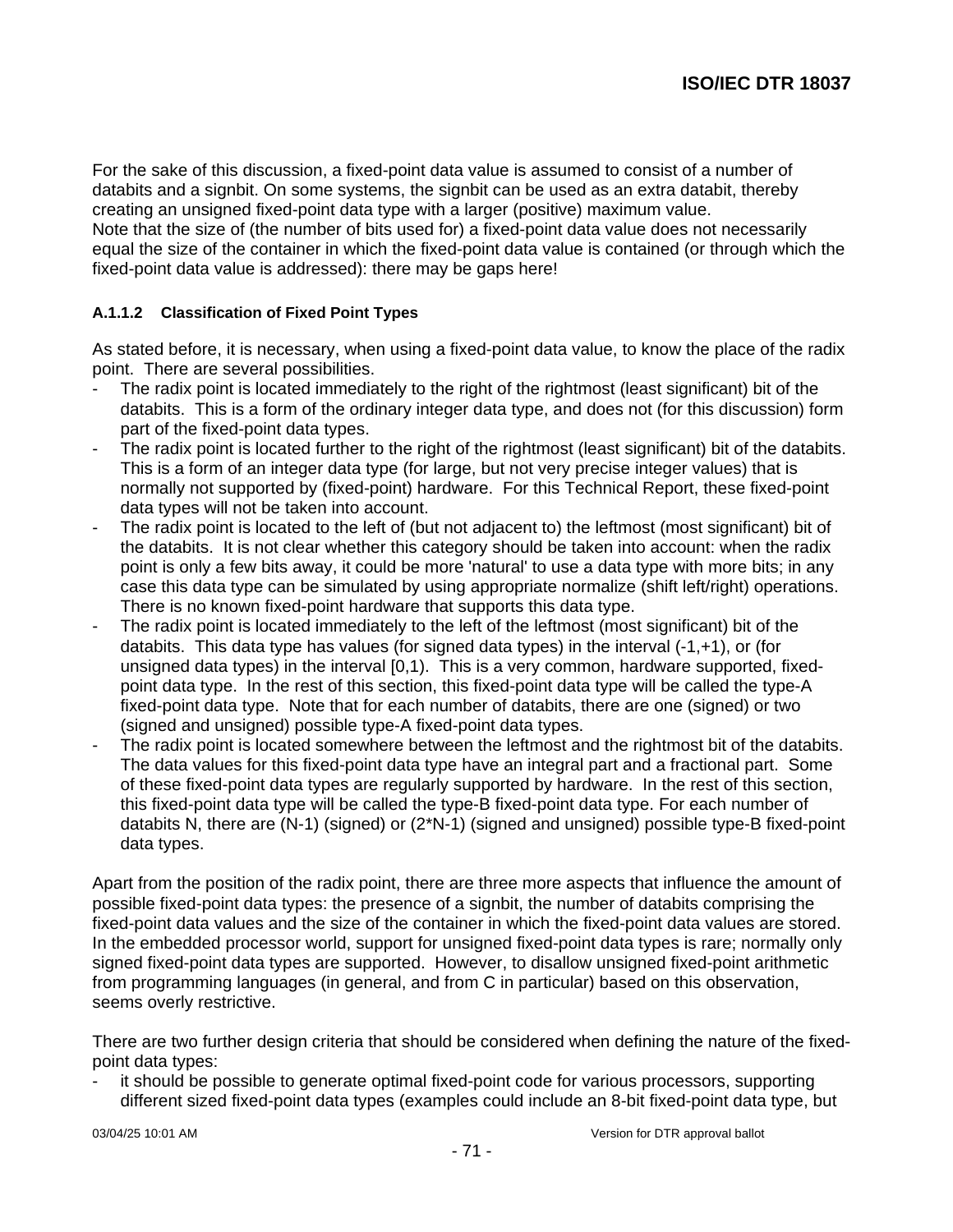also a 6-bit fixed-point data type in an 8-bit container, or a 12-bit fixed-point data type in a 16-bit container);

it should be possible to write fixed-point algorithms that are independent of the actual fixed-point hardware support. This implies that a programmer (or a running program) should have access to all parameters that define the behavior of the underlying hardware (in other words: even if these parameters are implementation-defined).

## **A.1.1.3 Recommendations for Fixed Point Types in C**

With the above observations in mind, the following recommendations are made.

- 1. Introduce **signed** and **unsigned** fixed-point data types, and use the existing signed and unsigned keywords (in the 'normal' C-fashion) to distinguish these types. Omission of either keyword implies a signed fixed-point data type.
- 2. Introduce a new keyword and type-specifier **\_Fract** (similar to the existing keyword **int**), and define the following three standard signed fixed-point types (corresponding to the type-A fixedpoint data types, as described above): **short \_Fract**, **\_Fract** and **long \_Fract**. The supported (or required) underlying fixed-point data types are mapped on the above in an implementation-defined manner, but in a non-decreasing order with respect to the number of databits in the corresponding fixed-point data value. Note that there is not necessarily a correspondence between a fixed-point data type designator and the type of its container: when an 18-bit and a 30-bit fixed-point data type are supported, the 18-bit will probably have the **short Fract** type and the 30-bit type will probably have the **Fract** type, while the containers of these types will be the same.
- 3. Introduce a new keyword and type-specifier **\_Accum**, and define the following three standard signed fixed-point types (corresponding to the type-B fixed-point data types, as described above): **short \_Accum**, **\_Accum** and **long \_Accum**, with similar representation requirements as for the **Fract** type.
- 4. If more fixed-point data types are needed, (or if there is a need to better distinguish certain fixedpoint data types), an approach similar to the **<stdint.h>** approach could be taken, whereby **fract** le*N* t could designate a (type-A) fixed-point data type with at least N databits, while **fract\_le**M**\_le**N**\_t** could designate a (type-B) fixed-point data type with at least M integral bits and N fractional bits. Note that the introduction of these generalized fixed-point data types is currently not included in the main text of this Technical Report.
- 5. In order for the programmer to be able to write portable algorithms using fixed-point data types, information on (and/or control over) the nature and precision of the underlying fixed-point data types should be provided. The normal C-way of doing this is by defining macro names (like **SFRACT\_FBIT** etc.) that should be defined in an implementation-defined manner.

The C standard , with its defined keywords, allows for yet another size for fixed-point data types: **long long fract**. The specified three sizes were considered to be enough for the current systems, the **long long** variant might, for the time being, be added by an implementation in an implementation-defined manner.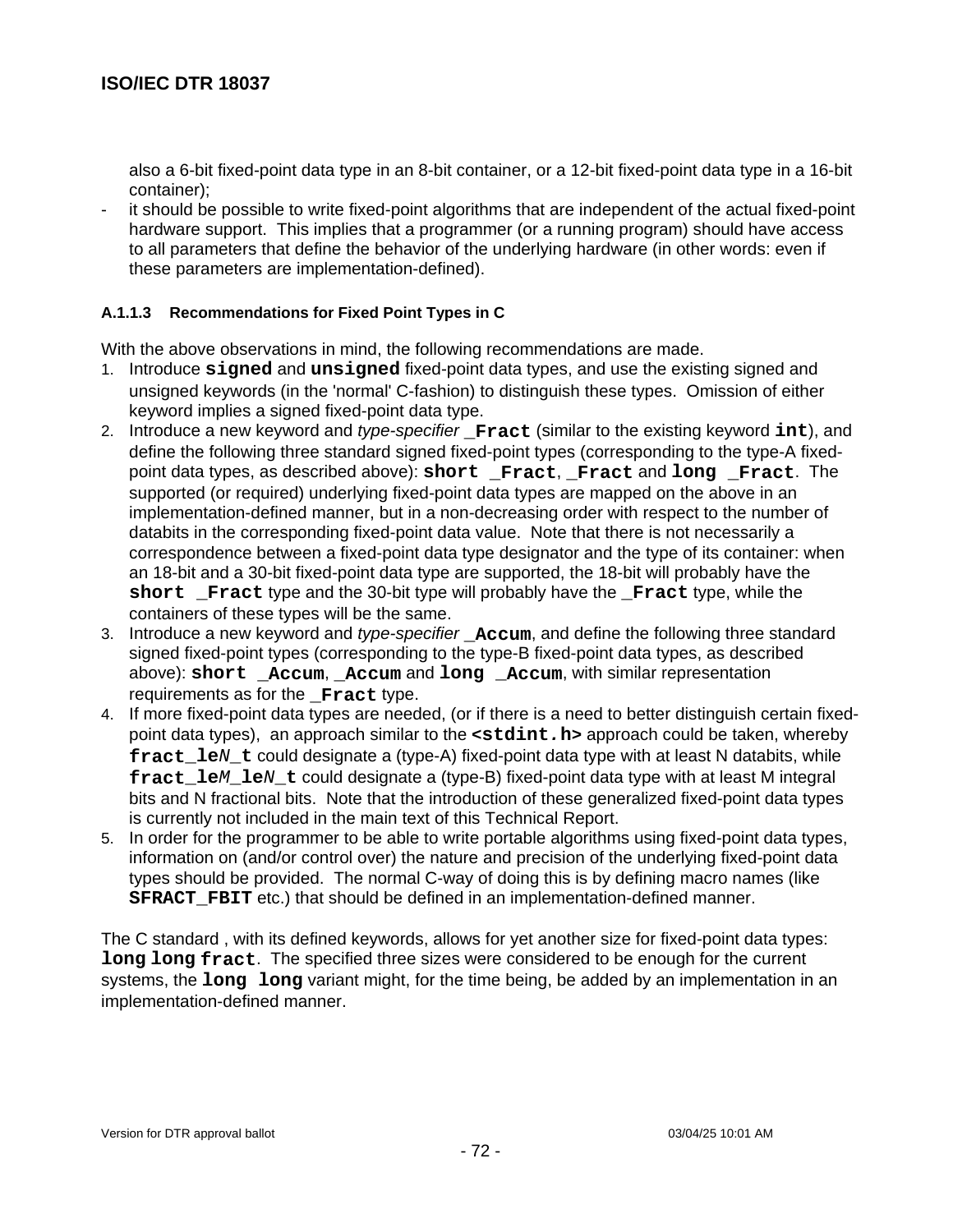## **A.2 Number of Fractional data bits in \_Fract versus \_Accum**

At some point it was considered to require that the number of fractional bits in a **\_Fract** type would be exactly the same as the number of fractional bits in the corresponding **\_Accum** type. The reason for this was that **\_Accum** can be viewed upon as the placeholder sums of **\_Fract**s. This requirement would be fulfilled for implementations on typical DSP processors. However, it was chosen not to make this a strict requirement because other machine classes would have trouble using their hardware supported data types when implementing the fractional data types. A discussion on this issue is given below.

#### **A type for accumulating sums cannot always be fixed at the same number of fractional bits as the associated fractional type.**

Many SIMD architectures do not support fixed-point types that have the same number of fractional bits as a fractional type, plus some integer bits. To manufacture accumulator types that are not supported by the hardware would add overhead and often require a loss of parallelism. Also, often there is no way to detect a carry out of a packed data type, so even the simple implementation of providing one SIMD word of fractions plus one SIMD word of integer bits is not always available.

In addition, manufacturing accumulator types of artificial widths is usually unnecessary since there are already accumulator types supported by the hardware. This means that the language needs to be flexible enough to allow the existing hardware-supported data types to be used rather than imposing a strict model that hampers performance.

For example, Radiax pairs 16-bit objects into a 32-bit SIMD word. The accumulator type provided for arithmetic on these objects is 40 bits wide per object, composed of 32 fractional bits and 8 integer bits. There is no other accumulator type supported. An artificial requirement that exactly 16 fractional bits be available would severely impact performance, and would have the surprising effect that addition would become much slower than multiplication.

In the VIS architecture, the supported hardware types that can be used as accumulation types sometimes have more fractional bits than the underlying fractional types, and sometimes fewer, but never the same number. Also, there is no direct path between SIMD registers (which overload the floating-point registers) and the integer registers, so constructing an artificial type involves not only a loss of parallelism but also extra loads and stores to move data between the SIMD registers and the integer registers.

The proposal to fix an accum's fractional bits at the same number as the underlying fract type is therefore prohibitively expensive on some architectures and needs to be removed.

### **A.3 Possible Data Type Implementations**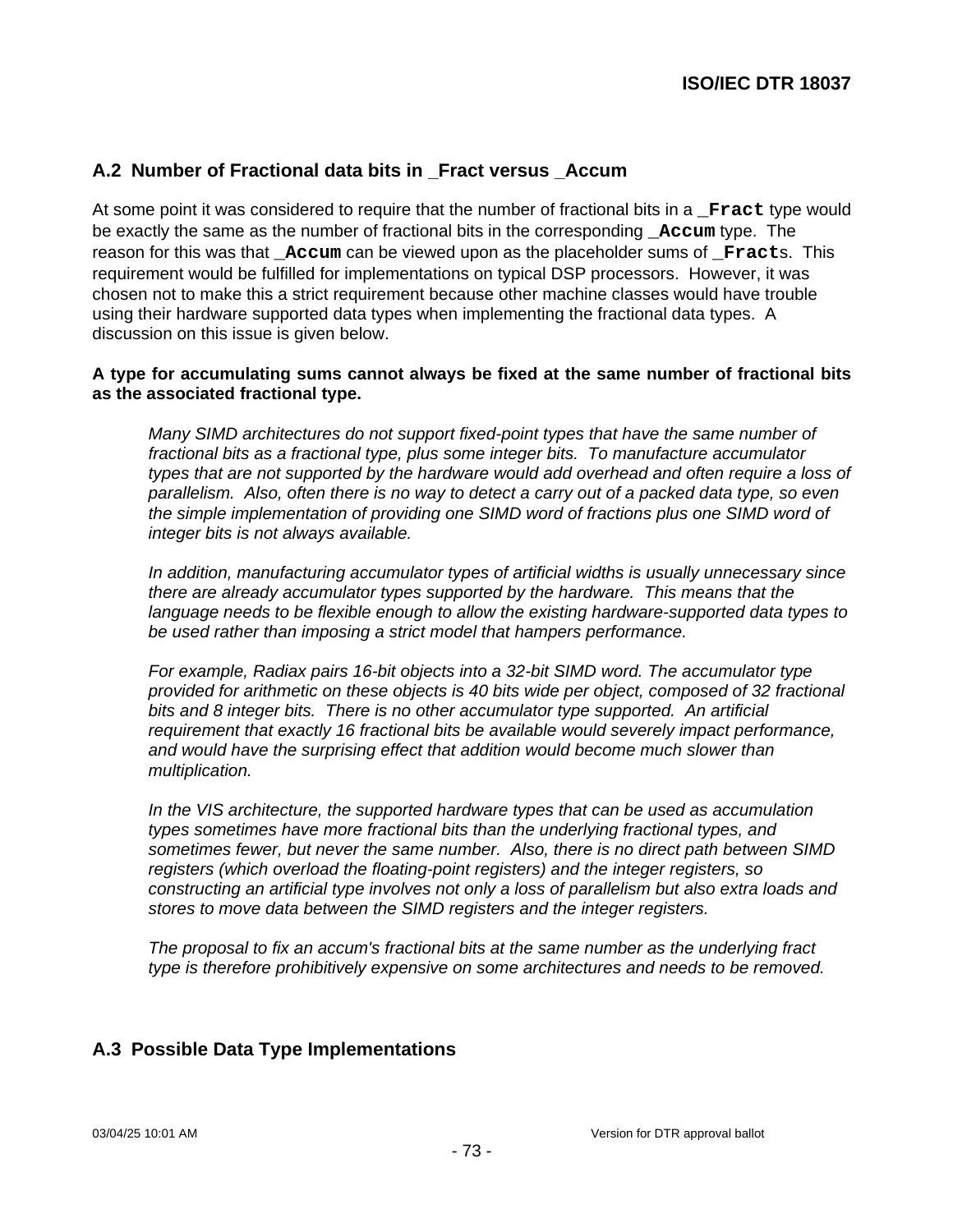By way of example, these tables show the fixed-point formats we would suggest for various classes of processors:

|                           | --- signed _Fract ---   |        |      |                         | --- signed _Accum --- |        |  |  |
|---------------------------|-------------------------|--------|------|-------------------------|-----------------------|--------|--|--|
|                           | short                   | middle | long | short                   | middle                | long   |  |  |
| typical desktop processor | s.7                     | s.15   | s.31 | s8.7                    | s16.15                | s32.31 |  |  |
| typical 16-bit DSP        | s.15                    | s.15   | s.31 | s8.15                   | s8.15                 | s8.31  |  |  |
| typical 24-bit DSP        | s.23                    | s.23   | s.47 | s8.23                   | s8.23                 | s8.47  |  |  |
| Intel MMX                 | s.7                     | s.15   | s.31 | s8.7                    | s16.15                | s32.31 |  |  |
| PowerPC AltiVec           | s.7                     | s.15   | s.31 | s8.7                    | s16.15                | s32.31 |  |  |
| Sun VIS                   | s.7                     | s.15   | s.31 | s8.7                    | s16.15                | s32.31 |  |  |
| <b>MIPS MDMX</b>          | s.7                     | s.15   | s.31 | s8.7                    | s8.15                 | s17.30 |  |  |
| Lexra Radiax              | s.7                     | s.15   | s.31 | s8.7                    | s8.15                 | s8.31  |  |  |
| <b>ARM Piccolo</b>        | s.7                     | s.15   | s.31 | s8.7                    | s16.15                | s16.31 |  |  |
|                           | --- unsigned _Fract --- |        |      | --- unsigned _Accum --- |                       |        |  |  |
|                           | short                   | middle | long | short                   | middle                | long   |  |  |
| typical desktop processor | 8.5                     | .16    | .32  | 8.8                     | 16.16                 | 32.32  |  |  |
| typical 16-bit DSP        | .16                     | .16    | .32  | 8.16                    | 8.16                  | 8.32   |  |  |
| typical 24-bit DSP        | .24                     | .24    | .48  | 8.24                    | 8.24                  | 8.48   |  |  |
| Intel MMX                 | .8                      | .16    | .32  | 8.8                     | 16.16                 | 32.32  |  |  |
| PowerPC AltiVec           | $\boldsymbol{.8}$       | .16    | .32  | 8.8                     | 16.16                 | 32.32  |  |  |
| Sun VIS                   | 8.5                     | .16    | .32  | 8.8                     | 16.16                 | 32.32  |  |  |
| <b>MIPS MDMX</b>          | 8.5                     | .16    | .32  | 8.8                     | 8.16                  | 16.32  |  |  |
| Lexra Radiax              | 8.                      | .16    | .32  | 8.8                     | 8.16                  | 8.32   |  |  |
| <b>ARM Piccolo</b>        | 8.5                     | .16    | .32  | 8.8                     | 16.16                 | 16.32  |  |  |

(The "typical" DSPs referred to in the table cannot address units in memory smaller than 16 or 24 bits, which is why these processors aren't expected to support a **short \_Fract** smaller than **\_Fract**.)

## **A.4 Overflow and Rounding**

Fixed-point data types are often used in situations where floating-point data types otherwise would have been used. Typically because the underlying hardware does not support floating-point operations directly for various reasons. One important property of fixed-point data types is the fixed dynamic range. To exploit the dynamic range, data are often scaled so overflow will occur with a certain likelihood. Therefore overflow behavior is important for fixed-point data types. Saturation on overflow is often preferred. Furthermore saturation on overflow is often supported in hardware by processors that naturally operate on fixed-point data types. This TR introduces saturating fixedpoint types next to non saturating fixed-point types (called primary fixed-point types).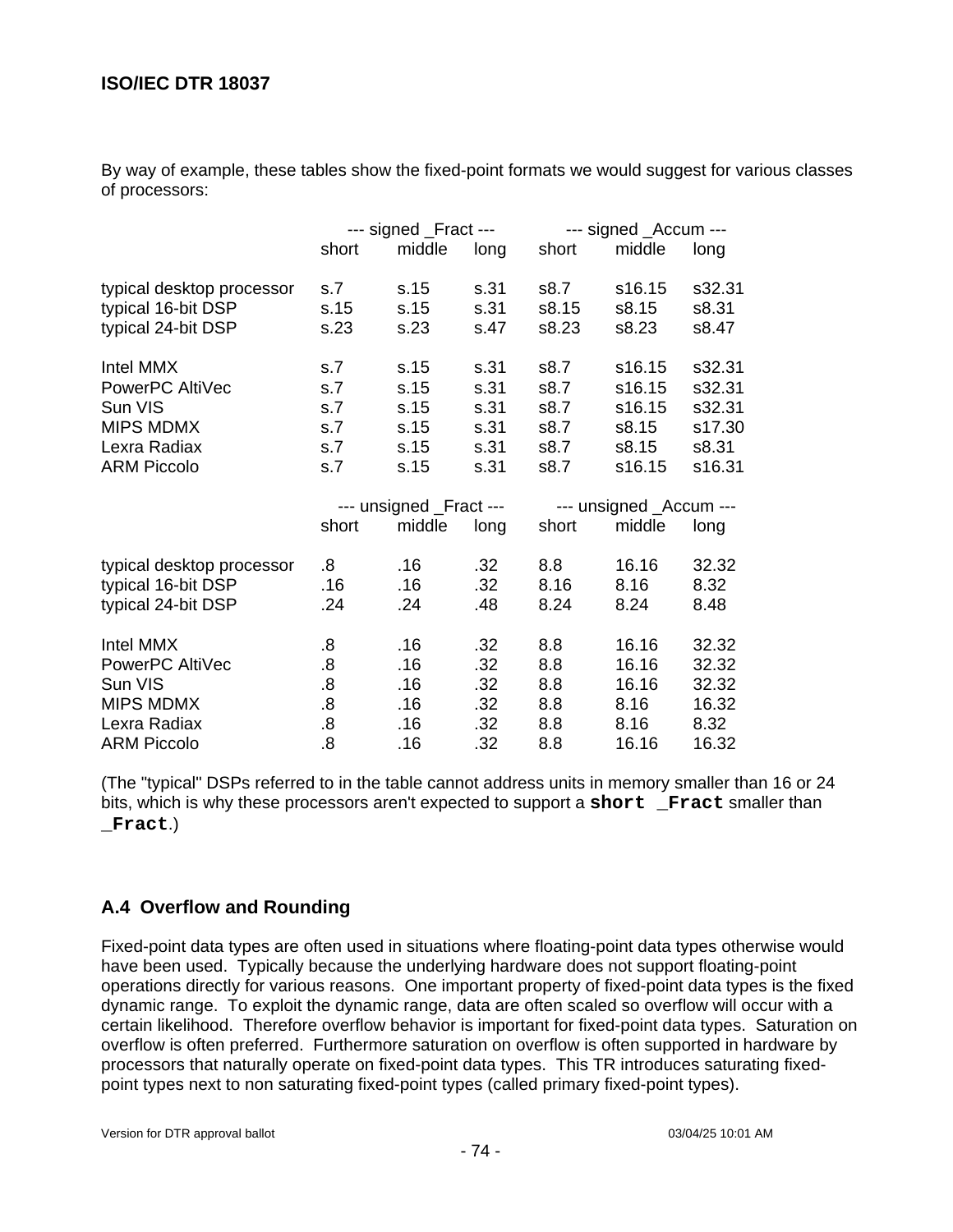It was decided to give the programmer control over the general behavior of operands declared without an explicit fixed-point overflow type-qualifier by two pragmas, **FX\_FRACT\_OVERFLOW** and FX ACCUM OVERFLOW, for fract and accum types respectively. The default behavior of this pragma is default (implying an undefined behavior), but a programmer can choose to change the default behavior to saturation on overflow with these pragmas. This is subject to the usual scoping rules for pragmas.

Generally it is required that if a value cannot be represented exactly by the fixed-point type, it should be rounded up or down to the nearest representable value in either direction. It was chosen not to specify this further as there is no common path chosen for this in hardware implementations, so it was decided to leave this implementation defined.

The above requirement to precision means that the result should be within 1 unit in last place (ulp). Processors that support fixed-point arithmetic in hardware have no problems in meeting this precision requirement without loss of speed. However, processors that will implement this with integer arithmetic may suffer a speed penalty to get to the 1 ulp result.

One such type of processors would be would be mainstream 32-bit processors, on which "long fract" might reasonably be implemented as 32 bits (format s.31). A multiplication of two 32-bit "long fract"s to a "long fract" result would typically be compiled as a 32 x 32 -> 64-bit integer multiplication followed by a shift right by 31 bits, keeping only the bottom 32 bits at the end. On many of these processors, the 64-bit product would be obtained in two 32-bit registers (say, R0 and R1) and then the 31-bit shift across the register pair would take three instructions:

 shift R0 left 1 bit shift R1 right 31 bits (an unsigned shift) OR R1 into R0

which leaves the 32-bit "long fract" result in R0. But note that the most significant 31 bits of the result are already available in R0 after the first shift; the other two instructions serve only to move the last, least significant bit into position. If the product is permitted to be up to 2 ulps in error, an implementation could choose instead to leave the least significant bit zero and dispense with the last two instructions.

Although a 1-ulp bound is preferable the above example shows significant savings that will justify a larger bound. Therefore the user is allowed to choose speed over precision with a pragma, FX FULL PRECISION. The default state of this pragma is implementation-defined.

### **A.5 Type conversions, usual arithmetic conversions**

The fixed-point data types are positioned 'between' the integer data types and the floating-point data types: if only integer data types are involved then the current standard rules (cf. 6.3.1.1 and 6.3.1.8) are followed, when fixed-point operands but no floating-point operands are involved the operation will be done using fixed-point data types, otherwise everything will be converted to the appropriate floating-point data type.

Since it is likely that an implementation will support more than one (type-A and/or type-B) fixed-point data type, in order to assure arithmetic consistency it should be well-defined to which fixed-point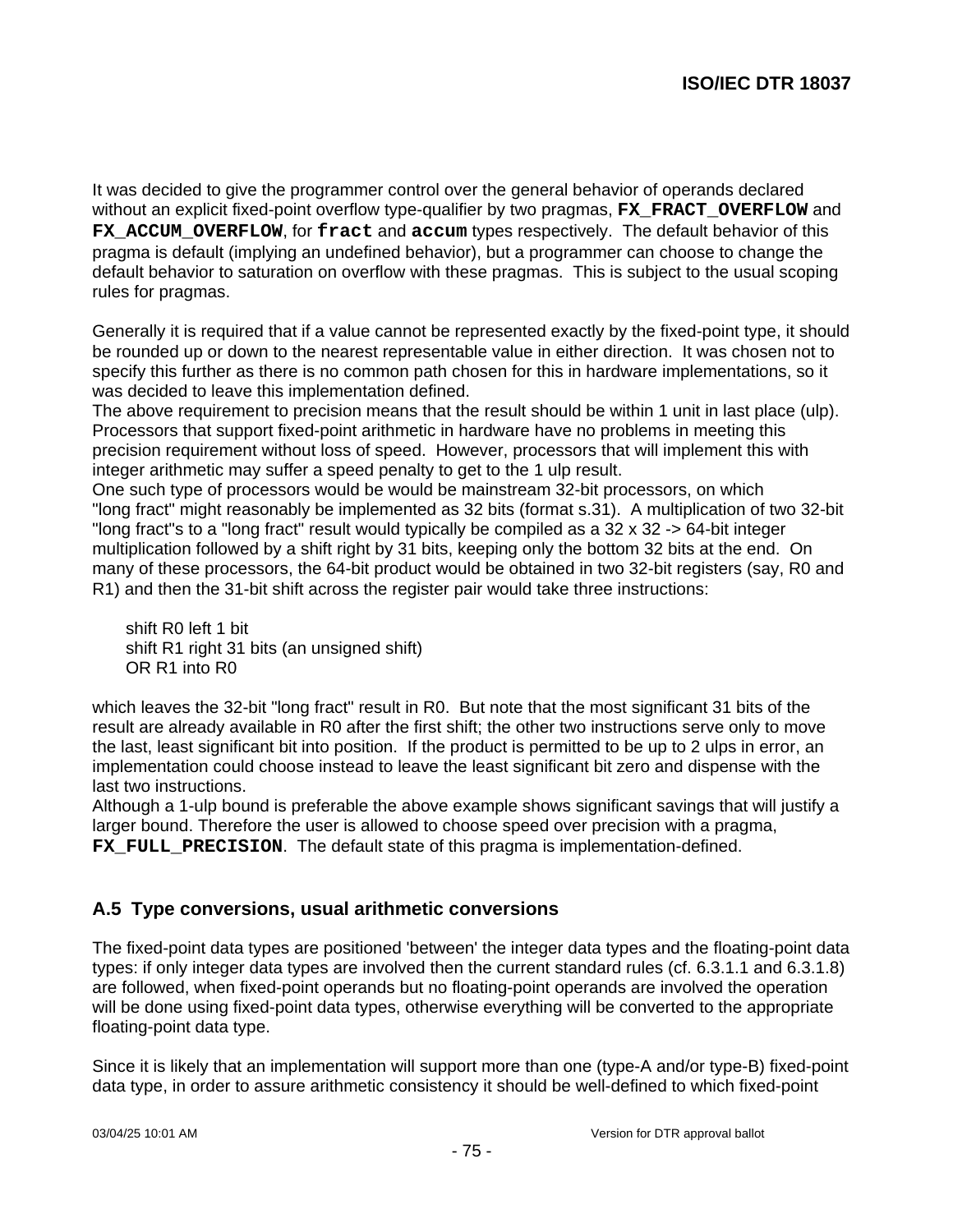data type a type is converted to before an operation involving fixed-point and integer data values is performed. There are several approaches that could be followed here:

- define that the result of any operation on fixed-point data types should be as if the operation is done using infinite precision. This gives an implementation the possibility to choose an implementation dependent optimal way of calculating the result (depending on the required precision of the expression by selecting certain fixed-point operations, or, maybe, emulate the fixed-point expression in a floating-point unit), as long as the required result is obtained.
- to define an extended fixed-point data type to which every operand is converted before the operation. It is then important that the programmer has access to the parameters of this extended fixed-point type in order to control the arithmetic and its results. This could either be the 'largest' type-B fixed-point data type (if supported), or the 'largest' type-A fixed-point data type.

For the combination of an integer type and a fixed-point type, or the combination of a **\_Fract** type and an **\_Accum** type, the usual arithmetic conversions may lead to useless results or to gratuitous loss of precision. Consider the case of converting an integer to a **\_Fract** type. This will only be useful for the integer values 0 and -1. The same case can be made for mixing **Fract** and **\_Accum** types. Therefore the approach taken was to define that the result of any operation involving fixed-point types should be as if the operation is done using infinite precision. This deviates from the usual arithmetic conversions, in that no common type whereto both operands are converted is defined. Rather it can be said that the operation is performed directly with the value of the two operands, without any change in value due to usual arithmetic conversions. The resulting value of the operation is then subject to overflow and rounding as specified by its result type.

The mentioned approach gives the expected results for multiplication and division operations involving an integer and a fixed-point type operand, and is also used for addition and subtraction operations. In these latter cases, when the fixed-point type is a **\_Fract** type, the operation will result in an overflow for practically all values of the integer operand. It was decided not to disallow the combinations of integer and fixed-point type operands for addition and subtraction operations, but to encourage implementations to produce a warning when these operations are encountered.

### **A.6 Operations involving fixed-point types**

The decision not to promote integers to fixed-point to balance the operands is clearly a departure from the way C is normally defined and, in particular, the way the same operations work when integer and floating-point operands are mixed. The inconsistency has been introduced because integer values often cannot be promoted honestly to fixed-point types. None of the **\_Fract** types has any integer bits, and an implementation may have as few as four integer bits in its **Accum** types.

On such an implementation, it is impossible to convert an integer with a value larger than 8 to any fixed-point type, which leaves only a limited range of integers to work with. Consider, for example, the problem of dividing a fixed-point value by a (non-constant) integer value which could be as large as 15.

The floating-point types have the property that (on all known machines) the *range* of all the integers fits within even the smallest floating-point type, so converting an integer to floating-point at worst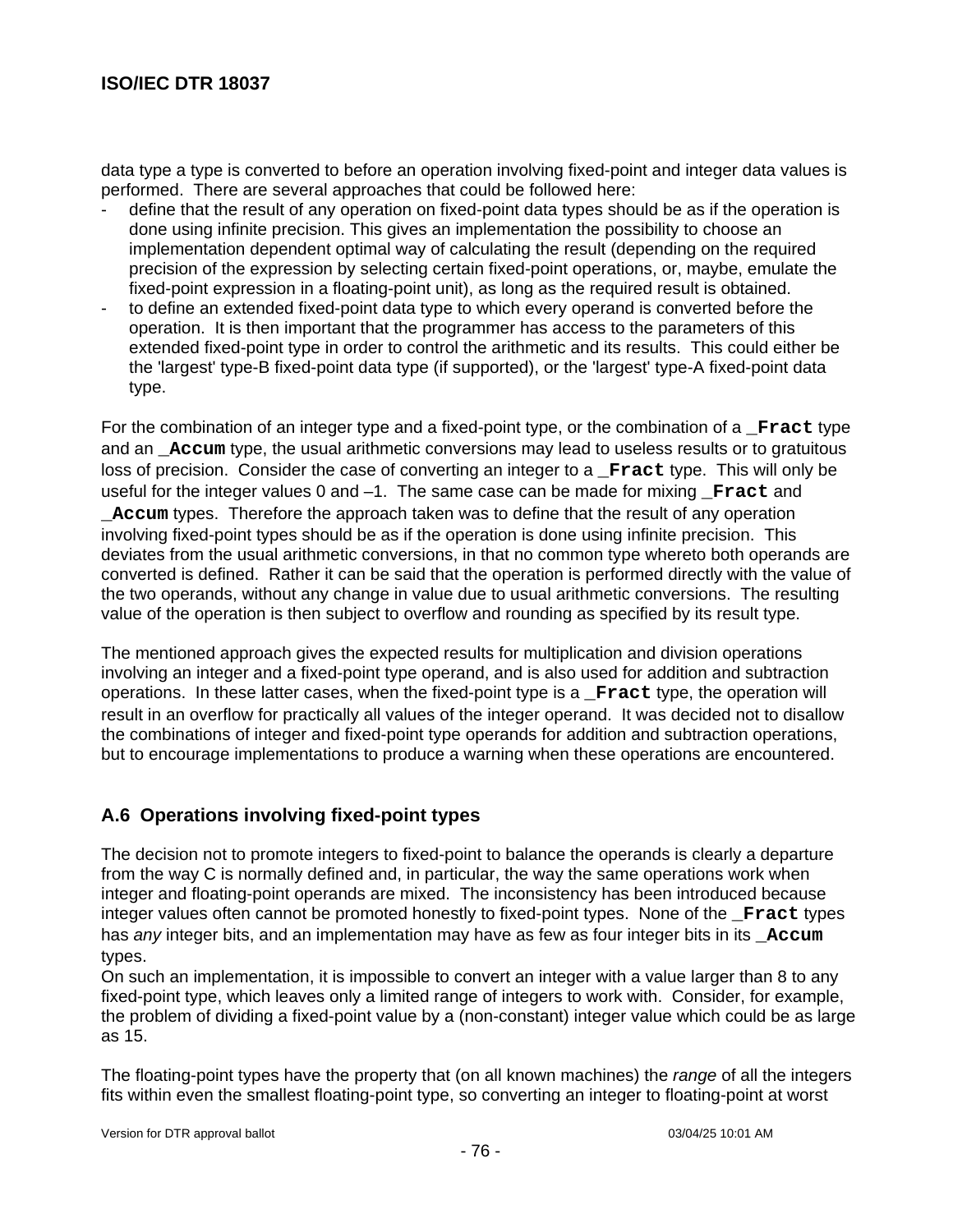suffers a rounding error (and often not even that). This is definitely not the case for the fixed-point types. On the other hand, unlike with floating-point, fixed-point and integer values have very similar representations, and their operations have similar implementations in hardware. Thus, it is less trouble for an implementation to mix integer and fixed-point operands and perform the calculation directly than it would be for floating-point.

The result type of an operation involving fixed-point types is the type with the higher rank. When mixing integer and fixed-point types, fixed-point types are chosen to have higher rank. The reason for this choice is based on the common case where a fixed-point value is multiplied by a factor of 2, and when a fixed-point type is divided by an integer value. The natural result type in this case is the fixed-point type.

As specified in the section "Overflow and Rounding", two types of overflow handling are defined for the fixed-point types: saturating and default. Generally, if either operand has a saturating fixed-point type, the result type of the operation will be a saturating fixed-point type.

## **A.7 Exception for 1 and –1 Multiplication Results**

The rule about 1 and -1 multiplication results is needed to permit an important optimization for sumof-products calculations on many DSPs (sum-of-products being primarily what DPSs are designed to do). Using the **long accum** type for the accumulator that holds the running sum, a sum-ofproducts (or dot product) can be naturally coded as:

```
 fract a[N], b[N];
long accum acc = 0;
for ( ix = 0; ix < N; ++ix ) {
   acc += (long accum) a[ix] * b[ix];
 }
```
While the above would be the obvious code, on many DSPs the multiply-accumulate hardware really does this:

```
 acc += (long accum) ( (sat long fract) a[ix] * b[ix] );
```
In other words, the product is saturated to the **long fract** format before being added into the accumulator. The only detectable difference between this and the code above occurs when "a[ix]" and "b[ix]" are both -1, in which case the product is 1, which cannot be represented exactly as a **long fract**. In this case (and only this case), the DSP hardware saturates the 1 to the maximum **long fract** value before adding.

With the original code above, the rules in the section on "Overflow and Rounding" require that the product be represented exactly if the result type permits it. Since a 1 can always be represented exactly by a **long accum**, the rounding rules do not permit the 1 to be replaced by the maximum **long fract** value. (Note that the **long fract** type makes no appearance in the original code.) Unfortunately, on processors that only support sum-of-product operations that saturate the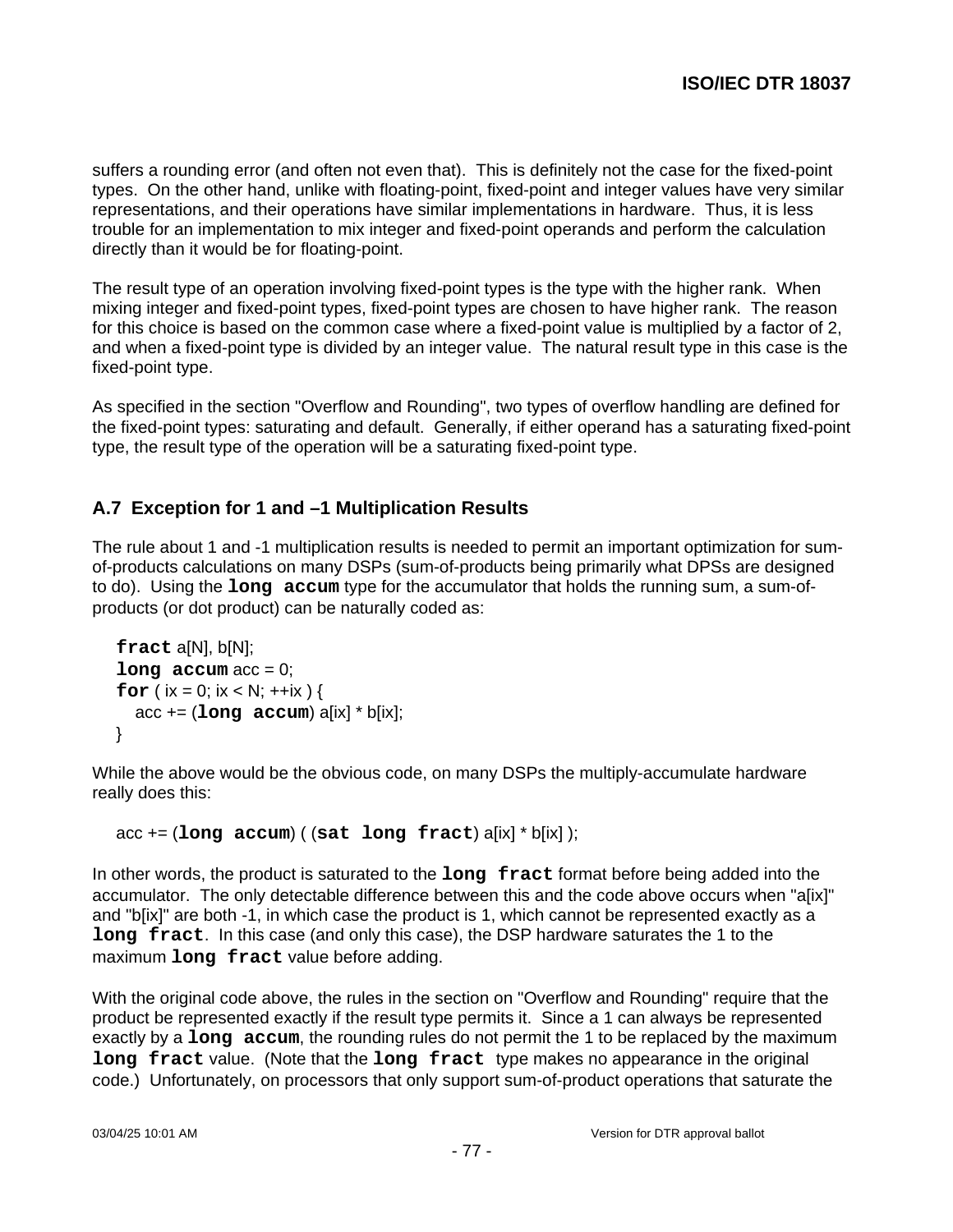product to **long fract**, it is not possible to implement the code above efficiently as written without some compromise. Rather than relax the rounding rules in general, a special case has been made to cover this condition.

## **A.8 Linguistic Variables and unsigned \_Fract: an example of unsigned fixed-point**

The Linguistic variables definition and manipulation have been identified as a major application area that use **unsigned \_Fract** variables as a storage requirement. Linguistic variables normalize the data of interest to an application between the values of 0 and 1. In applications the value associated with a linguistic variable is an expression of a degree of truth unlike Boolean variables that take on the value of either 0 or 1. Fuzzy logic functions combining linguistic variables also return logic values scaled between 0 and 1.

Linguistic variables are used in many non-linear complex applications, in consumer applications, non-linear process control, animation, pattern recognition and financial applications.

Applications that use linguistic variables depend on the size of a linguistic variable in the application to determine the precision in which the results are computed. Applications that use linguistic variables select a resolution to be used throughout the application. Typical linguistic variables in commercial applications are 8 or 16 bits in size. Other sizes have been seen in commercial applications but would be impacted less by using their signed counterpart.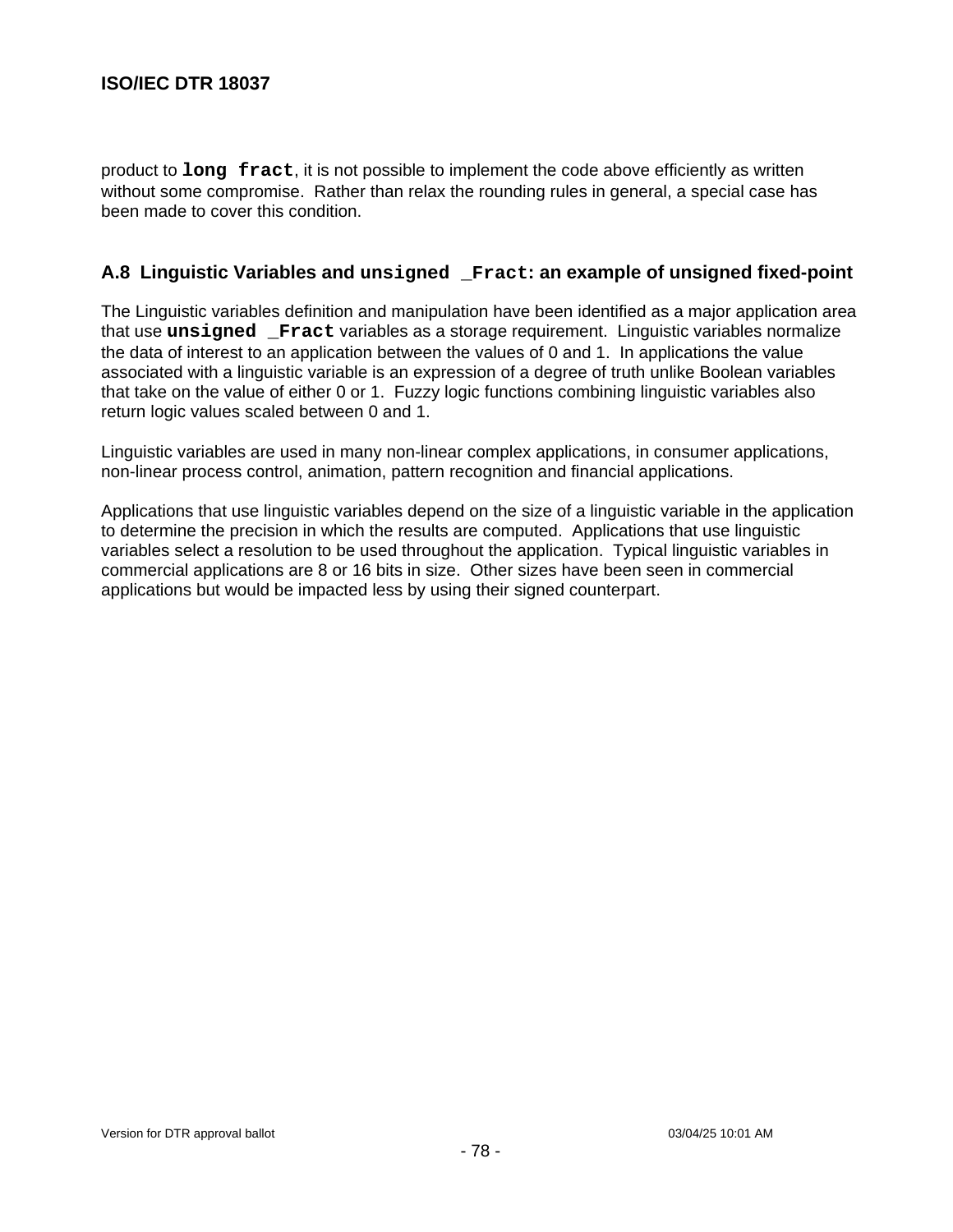## **Annex B - Named address spaces and named-register storage classes**

## **B.1 Embedded systems extended memory support**

#### **B.1.1 Modifiers for named address spaces**

Applications on small-scale embedded systems run in a non-hosted environment, and on resourceconstrained systems. Compilers for such systems are responsible for freeing the application developer from most, but not all, target-specific responsibilities. Embedded systems, including most consumer electronics products and DSP-driven devices, are optimized to support the requirements of their intended applications. Their central processors generally contain many separate address spaces. C language support for these systems extends the C linear address space to an address space that, although linear within memory spaces, is not always created equal. Application developers need the vocabulary to efficiently express how their application uses the target hardware.

Named address space type modifiers allow the application developer to express a very specific requirement, that variables be associated with a specific memory space. In turn, the compiler will be able to generate more efficient code for the target implementation.

#### **B.1.1.1 User-defined device drivers**

Many embedded systems include memory that can only be accessed with some form of device driver. These include memories accessed by serial data busses (I<sup>2</sup>C, SPI), and on-board non-volatile memory that must be programmed under software control. Device-driver memory support is used in applications where the details of the access method can be separated from the details of the application.

In contrast to memory-mapped I/O, the extended memory layout and its use should be administrated by the compiler/linker.

Language support for embedded systems needs to address the following issues:

- 1) Memory with user-defined device drivers. User-defined device drivers are required for reading and writing user-defined memory.
	- Memory-read functions take as an argument an address in the user-defined memory space, and return data of a user-defined size.
	- Memory-write functions take two arguments, an address in the user-defined memory space and data with a user-specified size.
	- Applications require support for multiple user-defined address spaces.
	- All memory in a specific named address space may not necessarily have contiguous addressing. It is common to find that memory, even though accessed through a common means, may have gaps in it structure. In similar way some named address space memory may have physical address aliases.
- 2) The compiler is responsible for: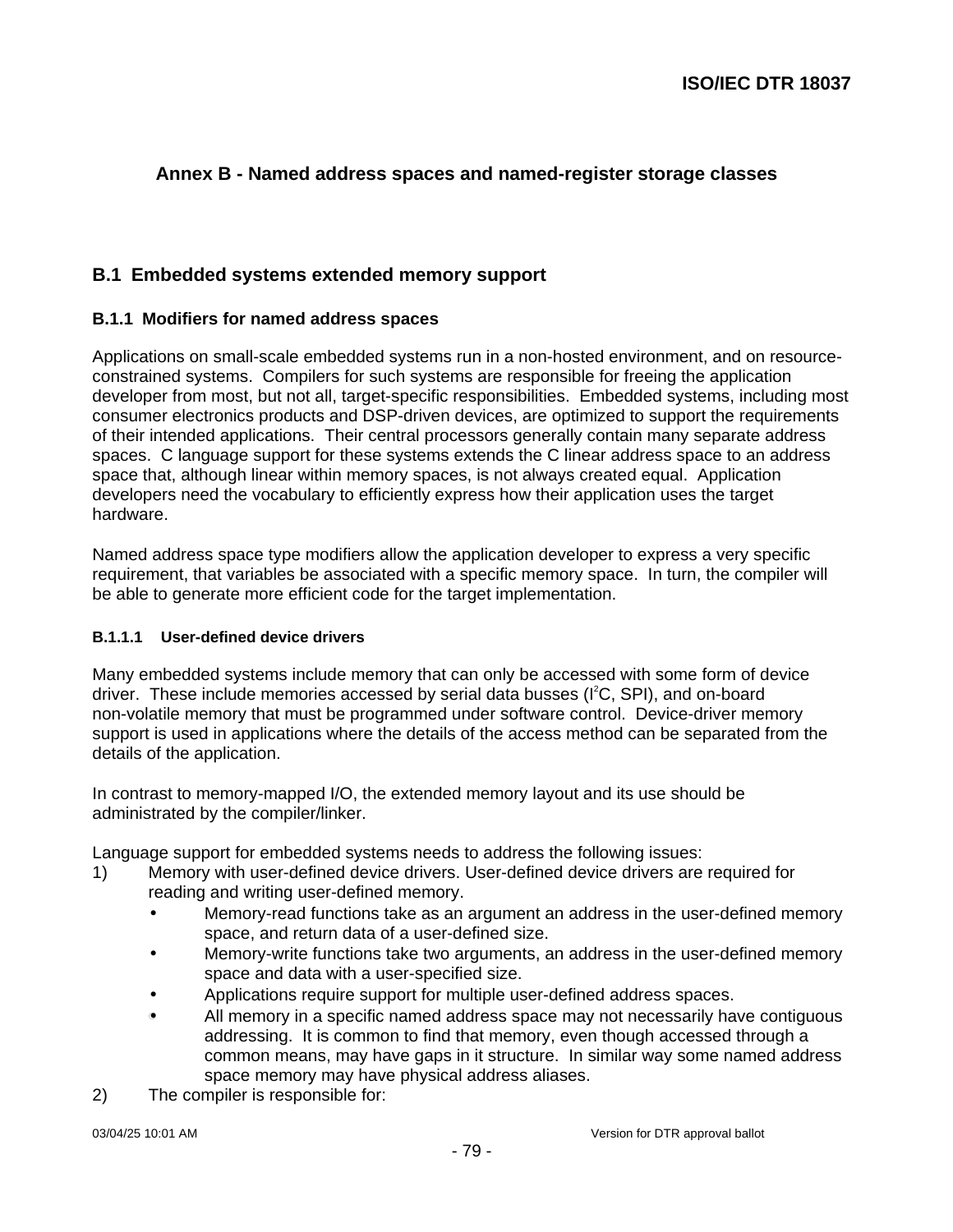- Allocating variables, according to the needs of the application, in "normal" address space, and in space accessed by the user-defined memory device drivers.
- Making calls to device drivers, when accessing variables supported by user-defined device drivers.
- Automating the process of casting and accessing the data.
- 3) Application variables in user-defined memory areas:
	- Need to support all of the available data types. For example, declarations for fundamental data types, arrays and structures.
	- Users need to direct the compiler to use a specific memory area.
	- The compiler needs to be free to use a user-defined memory area as a generic, general-purpose memory area, for the purpose of a variable spill area.

### **B.1.2 Application-defined multiple address space support**

Inherent processor-architecture based address spaces are implementation-defined and provided by the compiler for that processor architecture and as such will be available to all applications normally supported by the processor. Examples include accesses to various native data spaces, or data spaces where write and read operations are not symmetrical (f.i., flash memories where read operations may run at full speed, while write operations occur through some driver code).

User-defined named address spaces are part of an application specific address space. The support code for user defined address space may very well be portable across many applications and quite possibly many different processors, but its nature is essentially part of an application. Data access to user defined named address spaces are often through I2C, microwire, or compact flash memory parts. Accesses to 'normal' address spaces may be handled by the compiler or may be resolved by the linker, for the user defined address spaces the modifier names need to be associated with user supplied access code.

The **addressmod** is a method to encapsulate the memory declaration, to tie variable declarations to device drivers, and to provide the compiler the information necessary to generate the code that is required to access the variables that are declared by an application. User-defined memory could be global in nature, or local to one program segment.

Typical implementations of the address space modifiers are in project application specific header files.

**addressmod (memory\_space\_name, Read\_access, Write\_access, [ optional additional address base and ranges ]) ;**

Read and write access is assumed to be byte wide. The resolution of data types other than character size is implementation-defined and may be resolved either in the compiler or the read and write device drivers.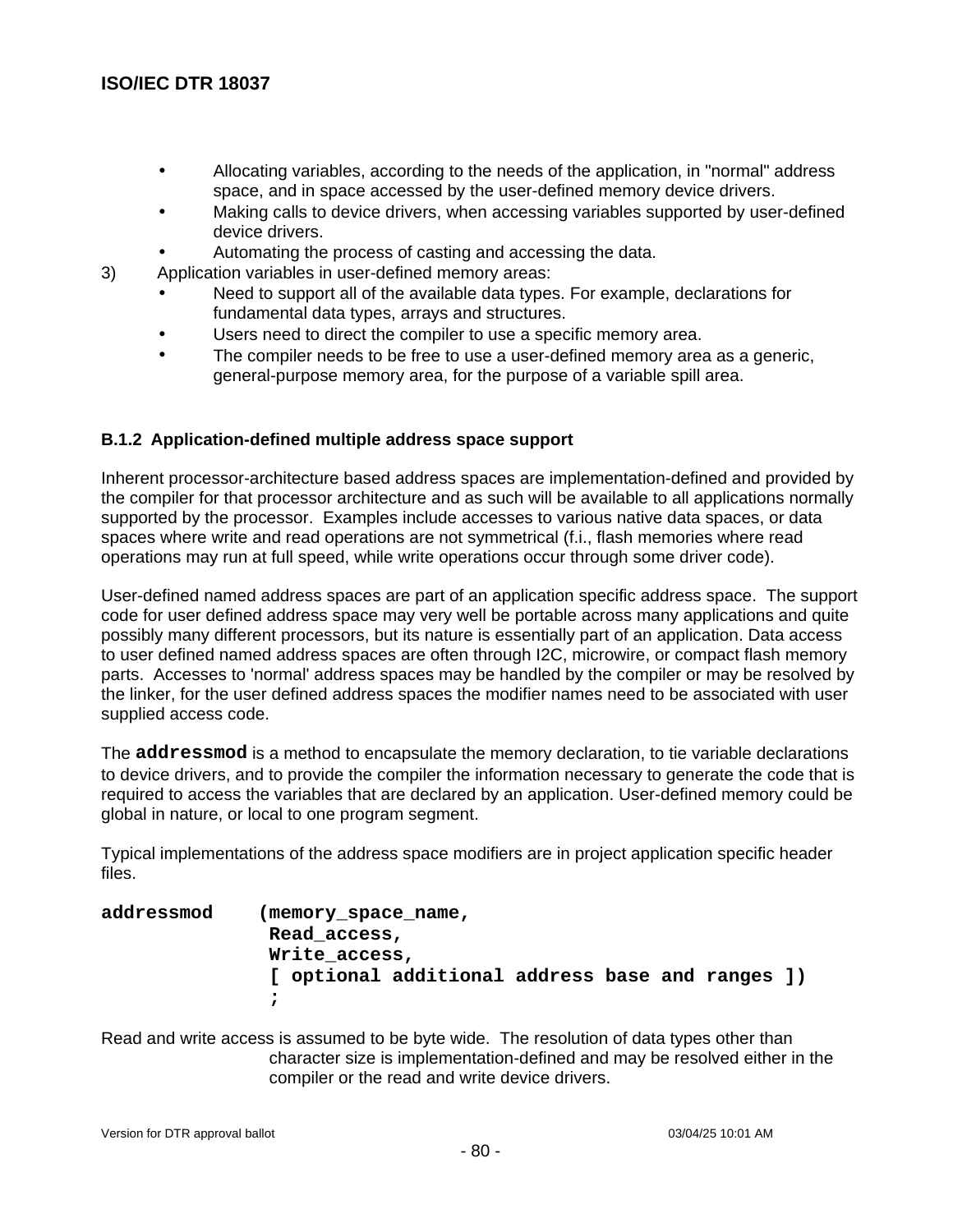- **Read\_access** points to a user defined macro, function or inline function that the compiler will use to read variables assigned by the compiler in the named memory space.
- **Write\_access** points to user defined macro, function or inline function that is used to read from the defined memory space.

Address base and size information is optional and implementation-defined. In many systems it may be defined at link time as part of the conventional linking process or at compile time.

Note that this is perhaps an odd place to define the physical address space. A named address space can be an application specific address space or simply a name designed to group variables for some common purpose. The generated code, especially if either an inline function or macro is used for an access definition, may be significantly optimized (in the absence of a good optimizing linker) through a compile time optimization familiar with specific address information. It is possible to define physical address space information at the linking phase in the traditional manner.

#### **B.1.3 I/O register definition for intrinsic or user defined address spaces**

Input/Output registers may be located within any of the address spaces: either intrinsic address spaces or new address spaces defined by **addressmod** as part of an application. The **\_Access** modifier provides a means to extend the information associated with the declaration. The **\_Access** modifier associates the address, the memory space and the access limits to a C declaration. The **\_Access** modifier is an extension and alternative to the register declaration examples described in Section 3. The following is the definition of a declaration using the **\_Access** modifier.

[**register**] **\_Access (** memory\_space\_name, address [, access\_method [, size [, endian ] ] ] **)** declaration **;**

The minimum declaration using the **\_Access** modifier requires two arguments: memory space name and address, defined as follows:

- memory space name is any defined named address space, either intrinsic or an address space defined by addressmod;
- address is an integer expression resolvable at translation time, designating the memory address.

The **\_Access** modifier has three optional arguments that further may be used to define the access to the variables declared by declaration; these arguments are defined as follows:

access method defines the hardware based access restrictions typically found on Input/Output registers, and is one of **read\_write**, **read**, **write**, or **read\_modify\_write**; the default is full access (**read\_modify\_write**);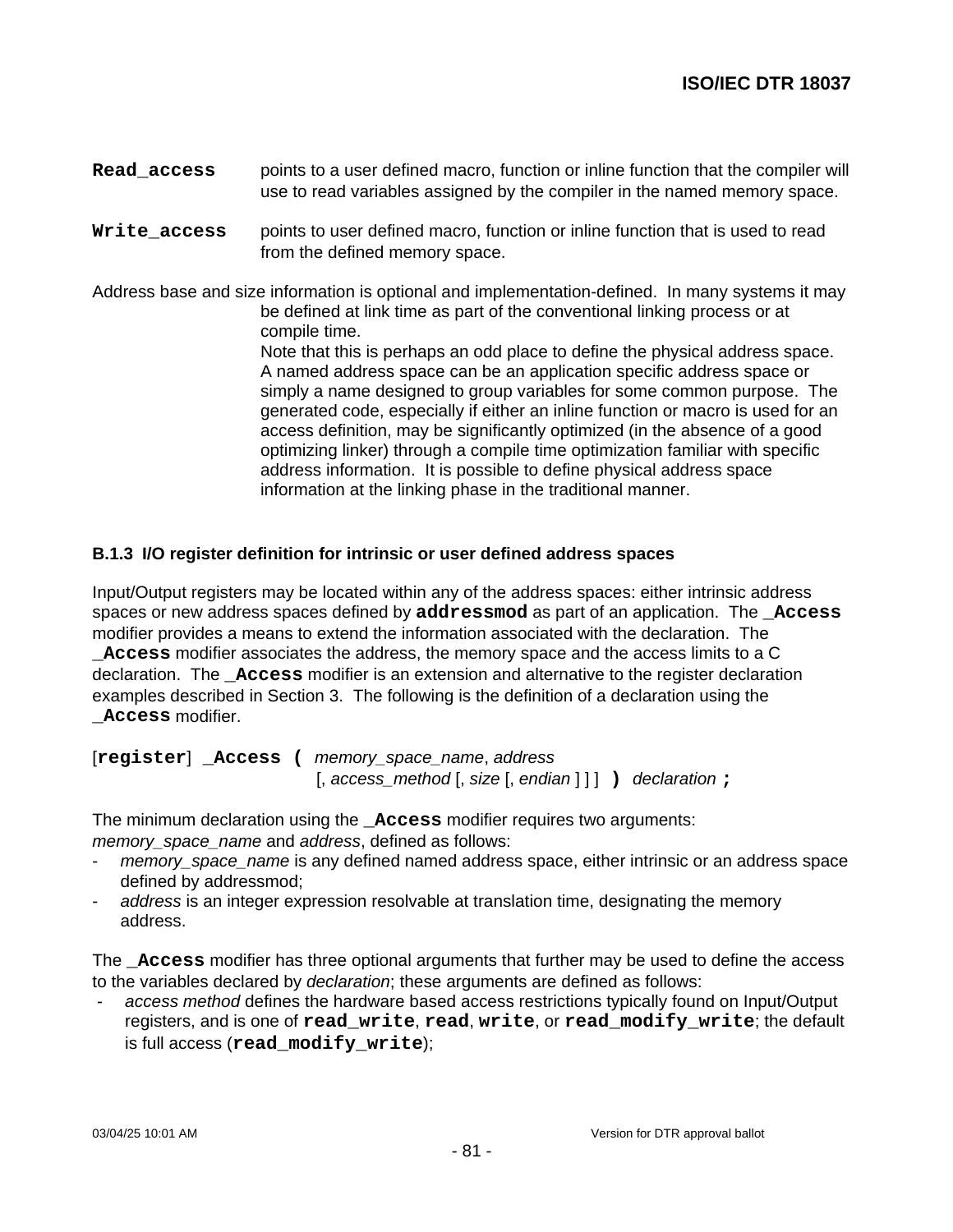- size is the physical size in bytes of the hardware object; the default size is 1. In general size will be equal to **sizeof(declaration)**, however this is not guaranteed. When size is not equal to the size of the declaration then the usual C conversion rules apply;
- endian is one of **little\_endian** or **big\_endian**, and defines the byte order of the physical hardware. The default value for endian is the same as the default endian value of the compiler and target processor; *endian* is never needed when the size is 1 and may be omitted when the endianness of the hardware object to be accessed is always the same as the endianness of the processor it is connected to.

The described declaration is consistent with ordinary C variable declarations (section 6.7 of the ISO/IEC 9899:1999 C standard). While creating this document the question arose about the meaning of keyword **register** in the declaration. Since the variable defined using an **\_Access** modifier may be any C declaration including arrays, the meaning of **register** can be interpreted either as referring to a data object that cannot be the object of a pointer, or simply a register definition. The conclusion was that register would remain in the **\_Access** specification and the question of its precise meaning and use will be revisited at some point in the future after experience has been gained with the **\_Access** definition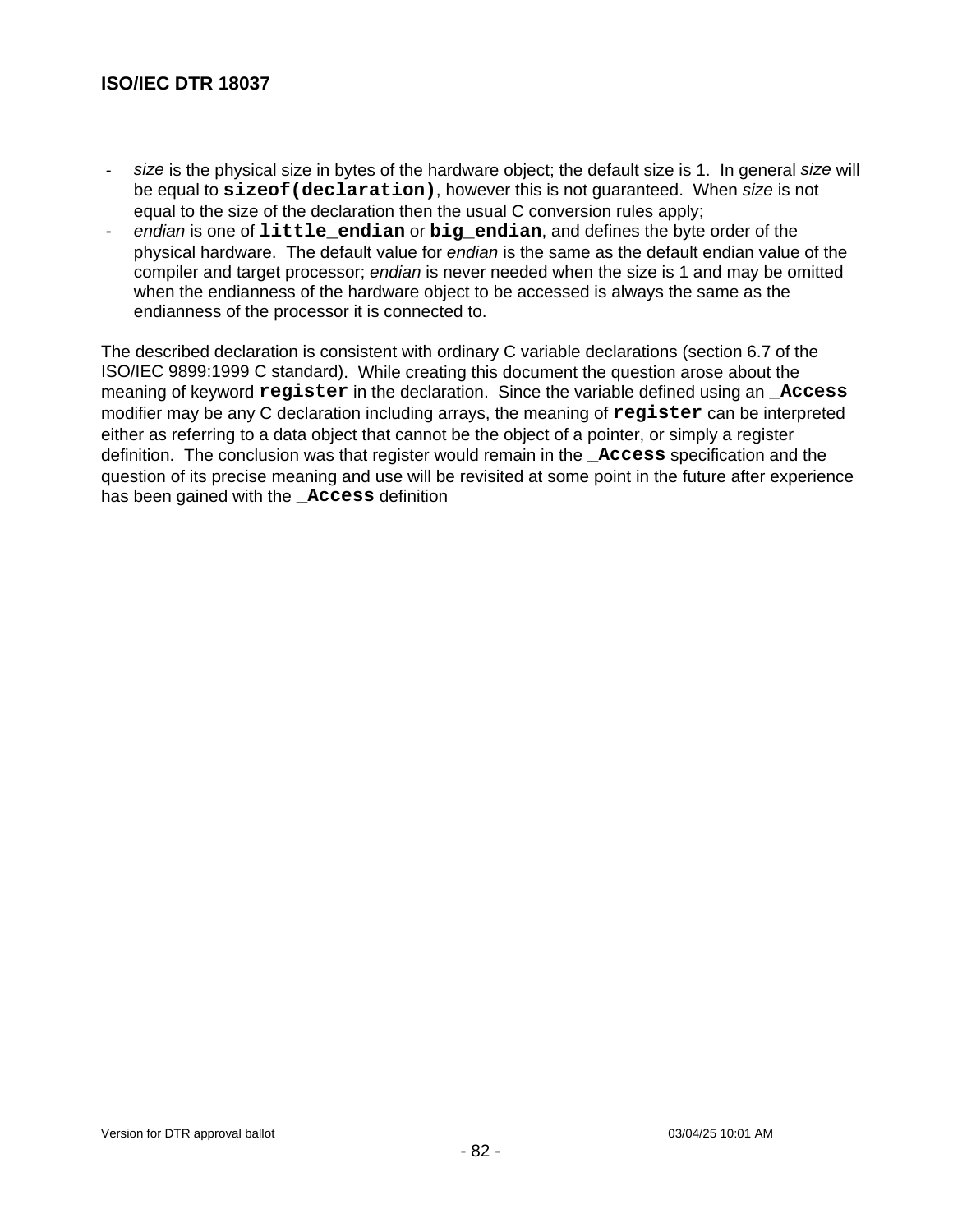# **Annex C - Implementing the <iohw.h> header**

### **C.1 General**

The <iohw.h> header defines a standardized function syntax for basic I/O hardware addressing. This header should normally be created by the compiler vendor.

While this standardized function syntax for basic I/O hardware addressing provides a simple, easyto-use method for a programmer to write portable and hardware-platform-independent I/O driver code, the **<iohw.h>** header itself may require careful consideration to achieve an efficient implementation.

This section gives some guidelines for implementers on how to implement the **<iohw.h>** header in a relatively straightforward manner given a specific processor and bus architecture.

Other approaches for implementing the **<iohw.h>** header are under consideration; in a later version of this document, such other approaches may be included next to, or as replacement of, the approach given here.

#### **C.1.1 Recommended steps**

Briefly, the recommended steps for implementing the **<iohw.h>** header are:

- 1. Get an overview of all the possible and relevant ways the I/O register hardware is typically connected with the given bus hardware architectures, and get an overview of the basic software methods typically used to address such I/O hardware registers.
- 2. Define a number of I/O functions, macros and I/O-register designators which support the relevant I/O access methods for the intended compiler market.
- 3. Provide a way to select the right I/O function at compile time and generate the right machine code based on the I/O access properties related to the I/O-register designators.

#### **C.1.2 Compiler considerations**

In practice, an implementation will often require that very different machine code is generated for different I/O access cases. Furthermore, with some processor architectures, I/O hardware access will require the generation of special machine instructions not typically used when generating code for the traditional C memory model.

Selection between different code generation alternatives must be determined solely from the I/O-register designator declaration for each I/O register. Whenever possible this access method selection should be implemented such that it may be determined entirely at compile time, in order to avoid any runtime or machine code overhead.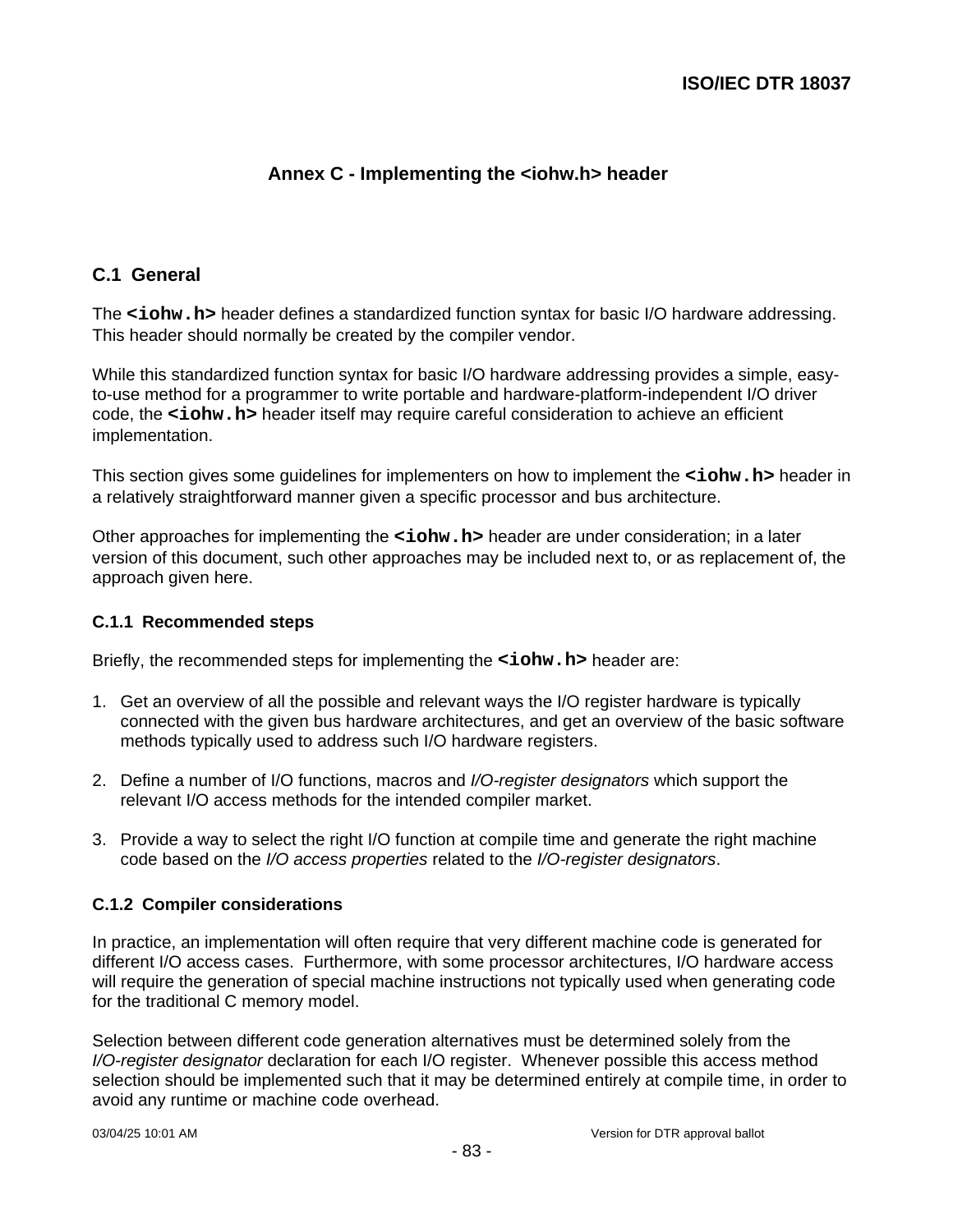For a compiler vendor, selection between code generation alternatives can always be implemented by supporting different intrinsic access-specification types and keywords designed specially for the given processor architecture, in addition to the standard types and keywords defined by the language.

Simple <iohw.h> implementations limited to the most basic functionality can be implemented efficiently using a mixture of macros, *in-line* functions and intrinsic types or functions. See Annex D regarding simple macro implementations.

Full featured implementations of **<iohw.h>** will require direct compiler support for *I/O-register* designators.

## **C.2 Overview of I/O Hardware Connection Options**

The various ways an I/O register can be connected to processor hardware are determined primarily by combinations of the following three hardware characteristics:

- 1. The bit width of the logical I/O register.
- 2. The bit width of the data-bus of the I/O device.
- 3. The bit width of the processor-bus.

#### **C.2.1 Multi-Addressing and I/O Register Endianness**

If the width of the logical I/O register is greater than the width of the I/O device data bus, an I/O access operation will require multiple consecutive addressing operations.

The I/O register endianness information describes whether the MSB or the LSB byte of the *logical* I/O register is located at the lowest processor bus address.

(Note that the I/O register endianness has nothing to do with the endianness of the underlying processor hardware architecture).

| Logical I/O register | I/O device bus widths |                    |                    |                    |                   |                    |                    |                    |  |
|----------------------|-----------------------|--------------------|--------------------|--------------------|-------------------|--------------------|--------------------|--------------------|--|
| widths               | 8-bit device bus      |                    | 16-bit device bus  |                    | 32-bit device bus |                    | 64-bit device bus  |                    |  |
|                      | LSB-MSB               | MSB-<br><b>LSB</b> | LSB-<br><b>MSB</b> | MSB-<br><b>LSB</b> | LSB-MSB           | MSB-<br><b>LSB</b> | LSB-<br><b>MSB</b> | MSB-<br><b>LSB</b> |  |
| 8-bit register       | <b>Direct</b>         |                    | n/a                |                    | n/a               |                    | n/a                |                    |  |
| 16-bit register      | $r8(0-1)$             | $r8{1-0}$          | <b>Direct</b>      |                    | n/a               |                    | n/a                |                    |  |
| 32-bit register      | $r8(0-3)$             | $r8(3-0)$          | $r16(0-1)$         | $r16{1-0}$         | <b>Direct</b>     |                    | n/a                |                    |  |
| 64-bit register      | $r8(0-7)$             | r8{7-0}            | r16(0,3)           | $r16\{3,0\}$       | $R32\{0,1\}$      | $r32\{1,0\}$       |                    | <b>Direct</b>      |  |

**Table: Logical I/O register / I/O device addressing overview<sup>2</sup>**

(For byte-aligned address ranges)

 $\overline{a}$ 

<sup>&</sup>lt;sup>2</sup> Note, that this table describes some common bus and register widths for I/O devices. A given platform may use other register and bus widths.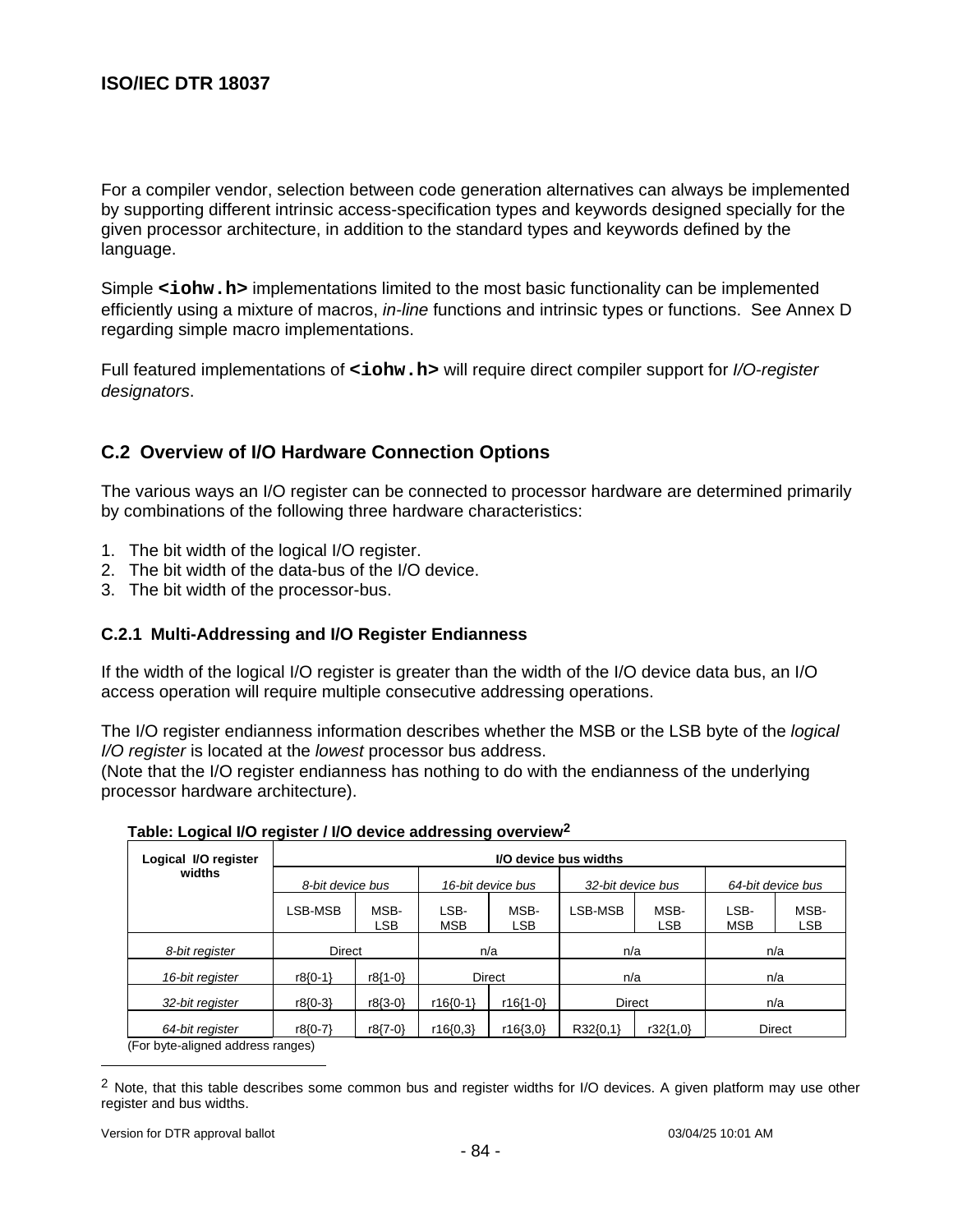#### **C.2.2 Address Interleave**

If the size of the I/O device data bus is less than the size of the processor data bus, buffer register addressing will require the use of address interleave.

#### **Example:**

If the processor architecture has a byte-aligned addressing range and a 32-bit processor data bus, and an 8-bit I/O device is connected to the 32-bit data bus, then three adjacent registers in the I/O device will have the processor addresses:  $\alpha$  <addr + 0>,  $\alpha$ ddr + 4>,  $\alpha$ ddr + 8>

This can also be written as <addr + interleave\*0>, <addr+interleave\*1>, <addr+interleave\*2> where *interleave* =  $4$ .

#### **Table: Interleave overview:** (bus to bus interleave relations)

| I/O device bus    | <b>Processor bus widths</b> |              |              |              |  |  |  |  |  |
|-------------------|-----------------------------|--------------|--------------|--------------|--|--|--|--|--|
| widths            | 8-bit bus                   | 16-bit bus   | 32-bit bus   | 64-bit bus   |  |  |  |  |  |
| 8-bit device bus  | Interleave 1                | interleave 2 | Interleave 4 | interleave 8 |  |  |  |  |  |
| 16-bit device bus | n/a                         | interleave 2 | Interleave 4 | interleave 8 |  |  |  |  |  |
| 32-bit device bus | n/a                         | n/a          | Interleave 4 | interleave 8 |  |  |  |  |  |
| 64-bit device bus | n/a                         | n/a          | n/a          | interleave 8 |  |  |  |  |  |

(For byte-aligned address ranges)

### **C.2.3 I/O Connection Overview:**

The two tables above when combined shows all relevant cases for how I/O hardware registers can be connected to a given processor hardware bus, thus: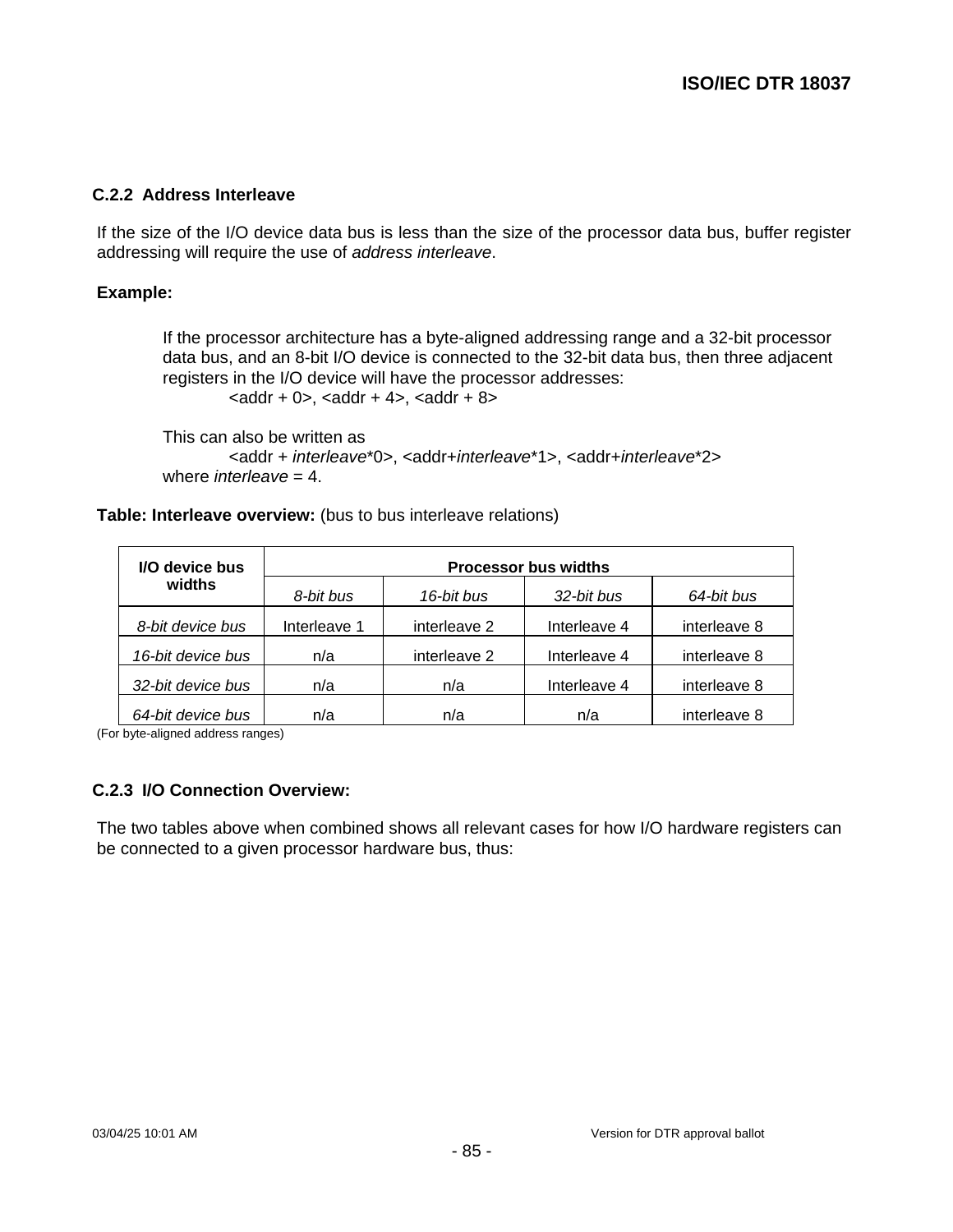| I/O                      | <b>Device bus</b> |            |                | Processor data bus width |              |          |          |  |  |
|--------------------------|-------------------|------------|----------------|--------------------------|--------------|----------|----------|--|--|
| <b>Register</b><br>width | <b>Bus</b>        | <b>LSB</b> | No.            | width=8                  | $width = 16$ | width=32 | width=64 |  |  |
|                          | width             | <b>MSB</b> | Opr.           | size 1                   | size 2       | size 4   | size 8   |  |  |
| 8-bit                    | 8-bit             | n/a        | $\mathbf{1}$   | 1                        | $\mathbf{2}$ | 4        | 8        |  |  |
|                          | 8-bit             | <b>LSB</b> | $\overline{c}$ | $\mathbf{2}$             | 4            | 8        | 16       |  |  |
| 16-bit                   |                   | <b>MSB</b> | 2              | $\mathbf 2$              | 4            | 8        | 16       |  |  |
|                          | $16$ -bit         | n/a        | $\mathbf{1}$   | n/a                      | $\mathbf 2$  | 4        | 8        |  |  |
|                          | 8-bit             | <b>LSB</b> | $\overline{4}$ | 4                        | 8            | 16       | 32       |  |  |
| $32$ -bit                |                   | <b>MSB</b> | 4              | 4                        | 8            | 16       | 32       |  |  |
|                          | 16-bit            | LSB        | $\overline{c}$ | n/a                      | 4            | 8        | 16       |  |  |
|                          |                   | <b>MSB</b> | $\overline{c}$ | n/a                      | 4            | 8        | 16       |  |  |
|                          | 32-bit            | n/a        | 1              | n/a                      | n/a          | 4        | 8        |  |  |
|                          | 8-bit             | <b>MSB</b> | 8              | 8                        | 16           | 32       | 64       |  |  |
|                          |                   | <b>LSB</b> | 8              | 8                        | 16           | 32       | 64       |  |  |
| 64-bit                   | 16-bit            | LSB        | $\overline{4}$ | n/a                      | 8            | 16       | 32       |  |  |
|                          |                   | <b>MSB</b> | $\overline{4}$ | n/a                      | 8            | 16       | 32       |  |  |
|                          | $32$ -bit         | <b>LSB</b> | 2              | n/a                      | n/a          | 8        | 16       |  |  |
|                          |                   | <b>MSB</b> | $\overline{c}$ | n/a                      | n/a          | 8        | 16       |  |  |
|                          | 64-bit            | n/a        | 1              | n/a                      | n/a          | n/a      | 8        |  |  |

#### **Table: Interleave between adjacent I/O registers in buffer**

(For byte-aligned address ranges)

### **C.2.4 Generic buffer index**

The interleave distance between two logically adjacent registers in an I/O register array can be calculated from 3:

- 1. The size of the logical I/O register in bytes.
- 2. The processor data bus width in bytes.
- 3. The device data bus width in bytes.

-

 $3$  For systems with byte aligned addressing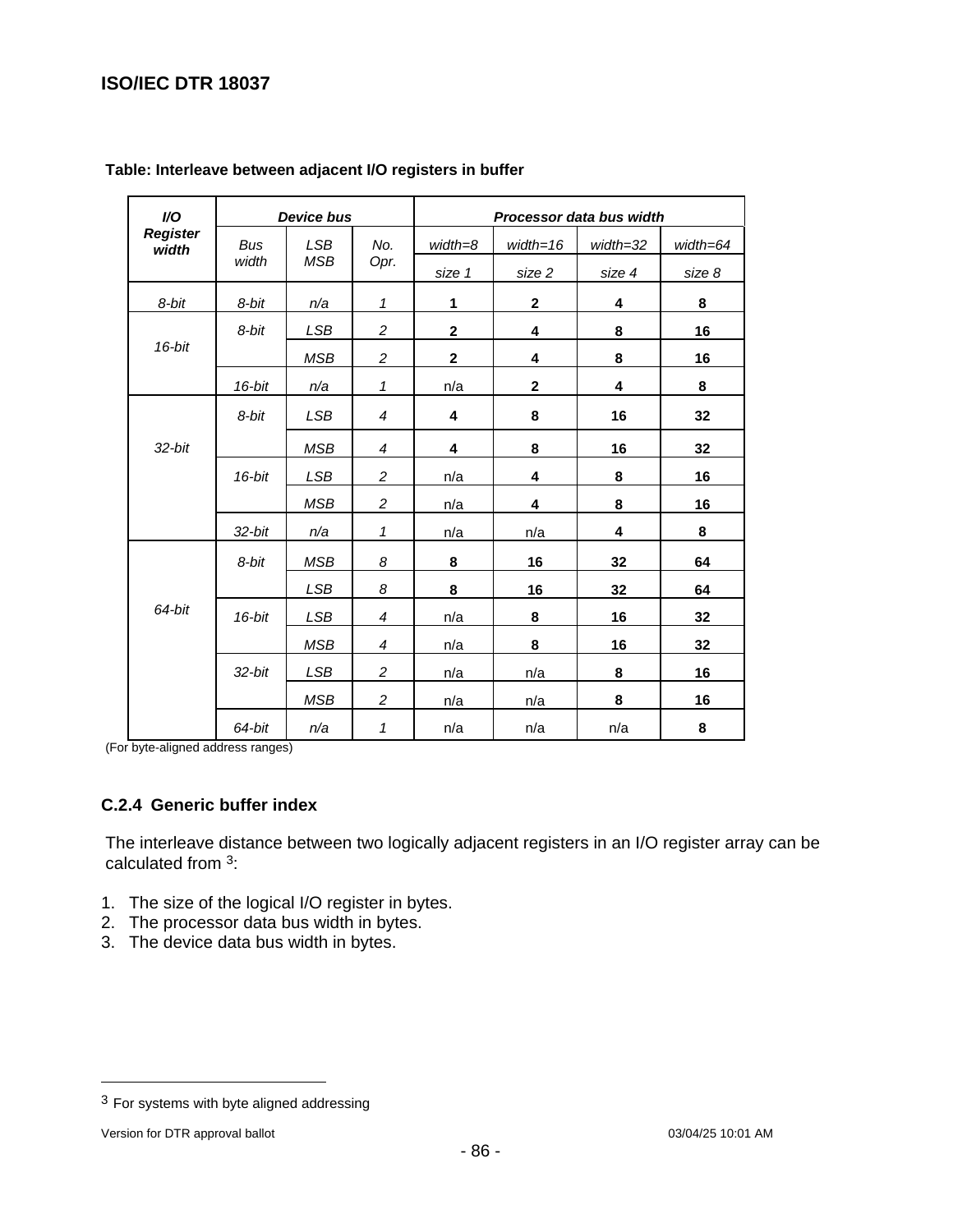Conversion from I/O register index to address offset can be calculated using the following general formula:

```
Address offset = index *
                  sizeof( logical IO register ) *
                    sizeof( processor_data_bus ) /
                     sizeof( device_data_bus )
```
Assumptions:

- address range is byte-aligned;
- data bus widths are a whole number of bytes;
- width of the *logical\_IO\_register* is greater than or equal to the width of the device\_data\_bus;
- width of the *device\_data\_bus* is less than or equal to the *processor\_data\_bus.*

## **C.3 I/O-register designators for different I/O addressing methods**

A processor may have more than one addressing range<sup>4</sup>. For each processor addressing range an implementer should consider the following typical addressing methods:

- Address is defined at compile time.

The address is a constant. This is the simplest case and also the most common case with smaller architectures.

Base address initiated at runtime.

Variable base-address + constant-offset. I.e. the I/O-register designator must contain an address pair (identification of base address register + logical address offset).

The user-defined base-address is normally initialized at runtime (by some platform-dependent part of the program). This also enables a set of I/O driver functions to be used with multiple instances of the same iohw.

- Indexed bus addressing

Also called orthogonal or pseudo-bus addressing. It is a common way to connect a large number of I/O registers to a bus, while still only occupying only a few addresses in the processor address space.

This is how it works: First the *index-address* (or *pseudo-address*) of the I/O register is written to an address bus register located at a given processor address. Then the data read/write operation on the pseudo-bus is done via the following processor address, i.e., the I/O-register designator must contain an address pair (the processor-address of indexed bus, and the pseudo-bus address (or index) of the I/O register itself).

This access method also makes it particularly easy for a user to connect common I/O devices that have a multiplexed address/data bus, to a processor platform with non-multiplexed busses using a minimum amount of glue logic. The driver source code for such an I/O device is then automatically made portable to both types of bus architecture.

-

<sup>4</sup> Processors with a single addressing range only uses memory mapped I/O.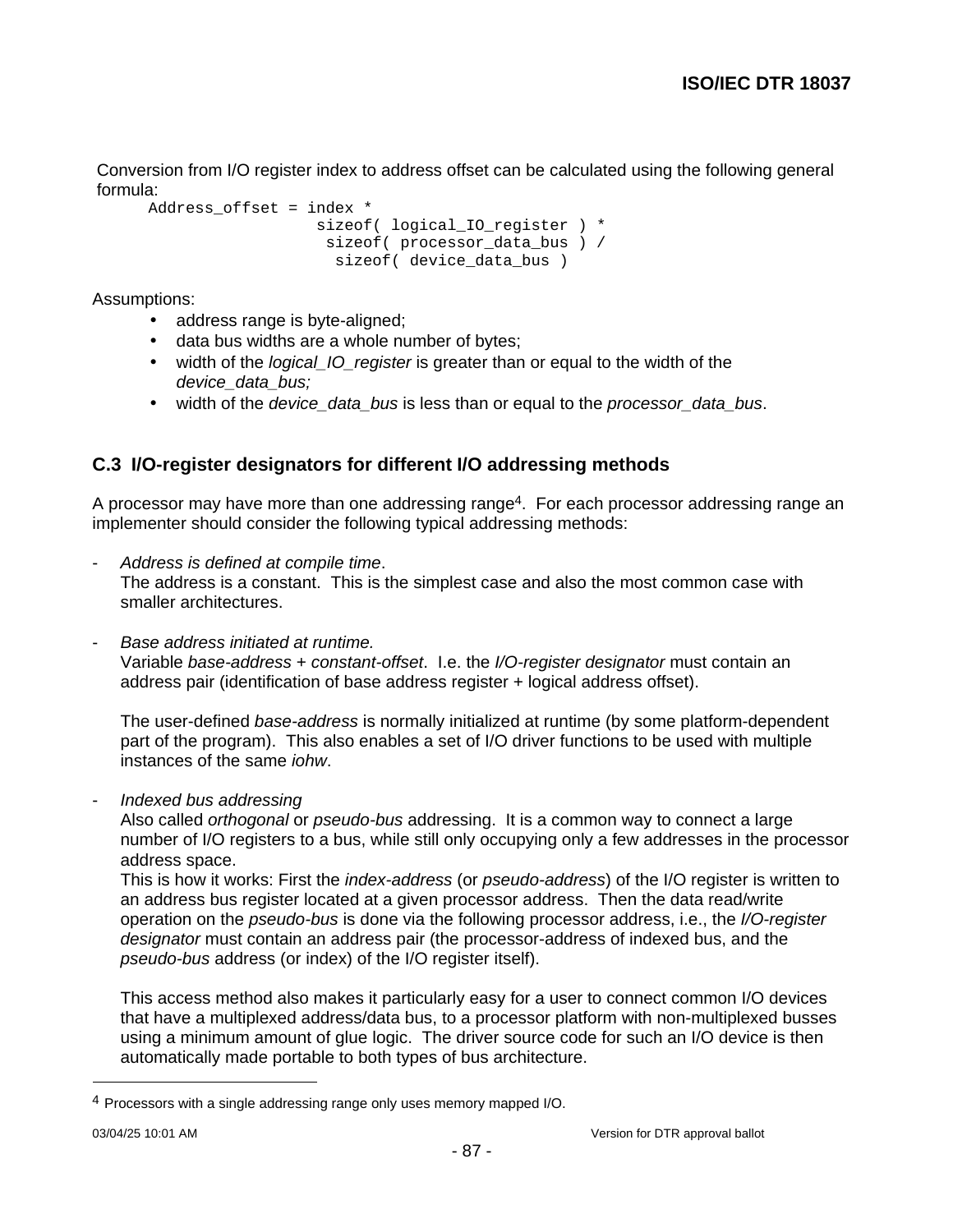Access via user-defined access driver functions. These are typically used with larger platforms and with small single device processors (e.g. to emulate an external bus). In this case the I/O-register designator must contain pointers or references to access functions.

The access driver solution makes it possible to connect a given I/O driver source library to any kind of platform hardware and platform software using the appropriate platform-specific interface functions.

In general, an implementation should always support the simplest addressing case, whether it is the constant-address or base-address method that is used will depend on the processor architecture. Apart from this, an implementer is free to add any additional cases required to satisfy a given domain.

Because of the different number of parameters required and parameter ranges used in an I/Oregister designator, it is often convenient to define a number of different I/O-register designator formats for the different access methods

### **C.4 Atomic operation**

It is a requirement of the *<iohw.h*> implementation that in each I/O function a given partial I/O register<sup>5</sup> is addressed exactly once during a READ or a WRITE operation and exactly twice during a READ-modify-WRITE operation.

It is recommended that each I/O function in an <iohw.h> implementation, be implemented such that the I/O access operation becomes atomic whenever possible.

However, atomic operation is not guaranteed to be portable across platforms for READ-modify-WRITE operations (**ioor, ioand, ioxor**) or for multi-addressing cases.

The reason for this is simply that many processor architectures do not have the instruction set features required for assuring atomic operation.

### **C.5 Read-modify-write operations and multi-addressing cases.**

In general READ-modify-WRITE operations should do a complete READ of the I/O register, followed by the operation, followed by a complete WRITE to the I/O register.

It is therefore recommended that an implementation of multi-addressing cases should not use READ-modify-WRITE machine instructions during *partial* register addressing operations.

-

<sup>5</sup> A 32 bit logical register in a device with an 8-bit data bus contains 4 partial I/O registers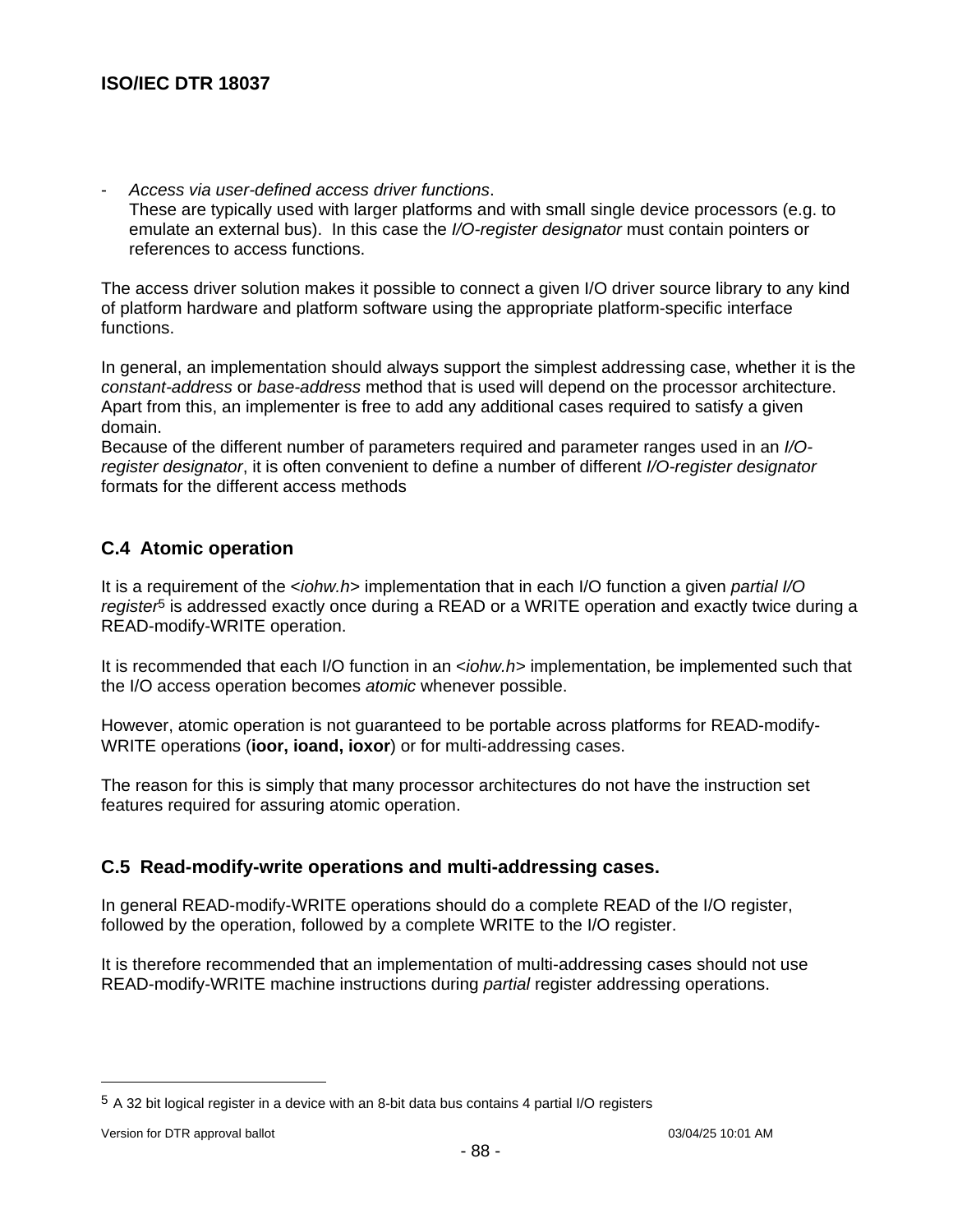The rationale for this restriction is to use the lowest common denominator of multi-addressing hardware implementations in order to support as wide a range of I/O hardware register implementation as possible.

For instance, more advanced multi-addressing I/O register implementations often take a snap-shot of the whole logical I/O register when the first partial register is being read, so that data will be stable and consistent during the whole read operation. Similarly, write registers are often made "double-buffered" so that a consistent data set is presented to the internal logic at the time when the access operation is completed by the last partial write.

Such hardware implementations often require that each access operation be completed before the next access operation is initiated.

## **C.6 I/O initialization**

With respect to the standardization process it is important to make a clear distinction between I/O hardware (device) related initialization and platform related initialization. Typically three types of initialization are related to I/O:

- 1. I/O device initialization.
- 2. I/O access initialization.
- 3. I/O base access initialization.

Here only I/O access initialization and I/O base access initialization is relevant for basic I/O hardware addressing.

I/O device initialization is a natural part of a hardware driver and should always be considered as a part of the I/O driver application itself. This initialization is done using the standard functions for basic I/O hardware addressing. I/O device initialization is therefore not a topic for the standardization process.

I/O access initialization concerns the initialization and definition of **I/O-register designator** objects. This process is implementation-defined. It depends both on the platform and processor architecture and also on which underlying access methods are supported by the **<iohw.h>** implementation.

If runtime initialization is needed this can more efficiently be implemented by splitting the access information in an **I/O-register designator** containing only static information and an **I/O-group designator** containing a mixture of dynamic and static information. Initialization at runtime can then be controlled from the user driver level via the I/O hardware interface. The function:

```
iogroup_acquire( iogroup_designator )
```
can be used as a portable way to specify in the source code where and when such initialization should take place.

I/O base initialization is used if some of the address information is first available at runtime, or if, for instance, the same I/O driver code needs to service multiple I/O devices of the same type. Initialization and release of runtime resources related to access bases: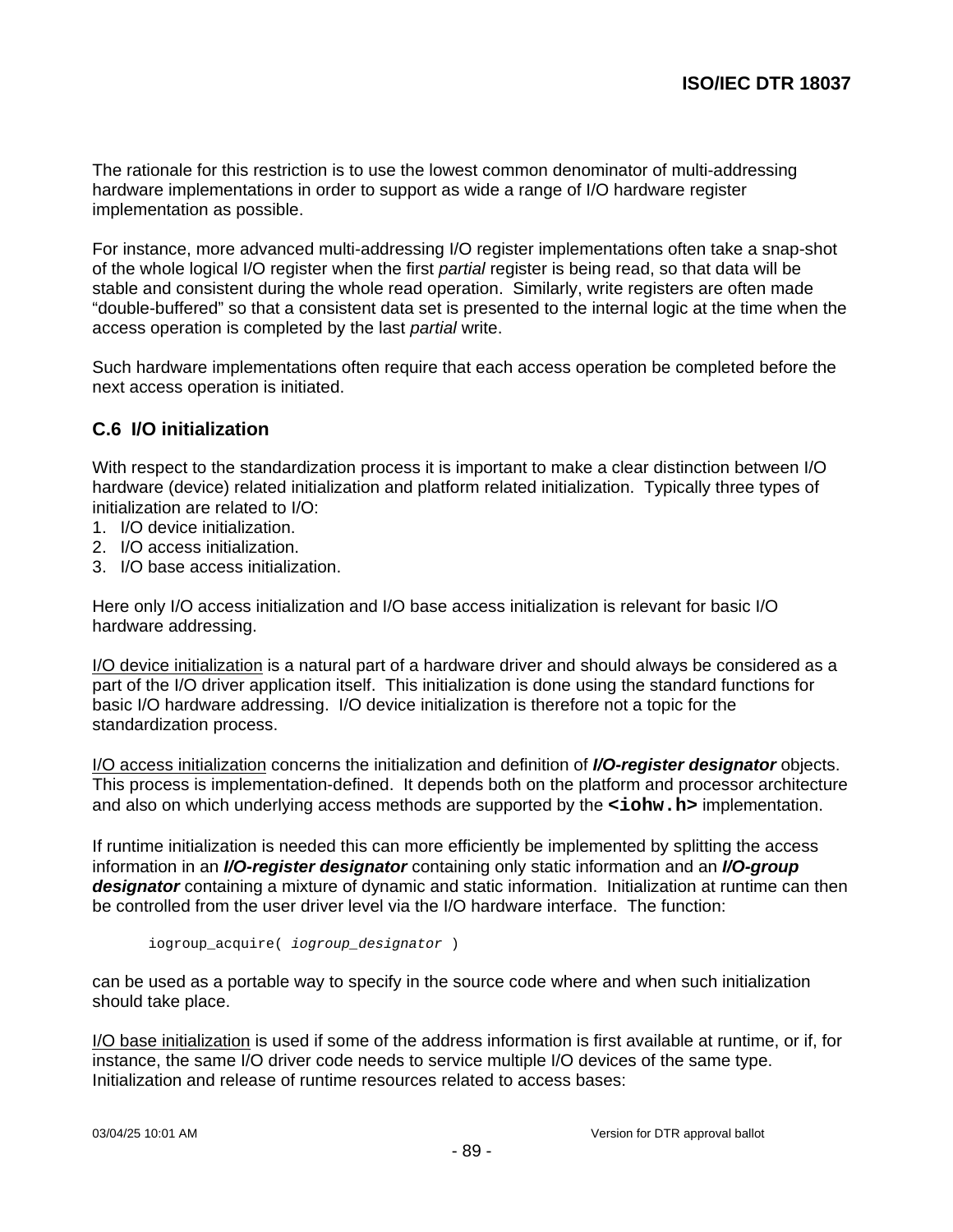```
iogroup_acquire( iogroup_designator )
iogroup_release( iogroup_designator )
```
If multiple devices are serviced by the same driver code then switching between the devices can be done re-initialization of the **I/O-group designator** information. The function:

iogroup\_map( iogroup\_designator dest, iogroup\_designator src)

provides a portable way to do this.

With most free-standing environments and embedded systems the platform hardware is well defined, so all I/O-group designators for I/O registers used by the program can be completely defined at compile time. For such platforms runtime I/O base initialization is not an issue.

With larger processor systems I/O hardware is often allocated dynamically at runtime. Here the I/O-group designators information can only be partly defined at compile time. Some platform software dependent part of it must be initialized at runtime.

When designing the **I/O-group designator** object a compiler implementer should therefore make a clear distinction between static information and dynamic information; i.e. what can be defined and initialized at compile time and what must be initialized at runtime.

Depending on the implementation method and depending on whether the **I/O-group designator** objects need to contain dynamic information, the **I/O-group designator** object may or may not require an instantiation in data memory. Better execution performance can usually be achieved if more of the information is static.

### **C.7 Intrinsic Features for I/O Hardware Access**

The implementation of I/O hardware access may require for many platforms the use of special machine instructions not otherwise used with the normal C memory model. It is recommended that the compiler vendor provide the necessary intrinsics for operating on any special addressing range supported by the processor.

An I/O hardware implementation should completely encapsulate any intrinsic functionality.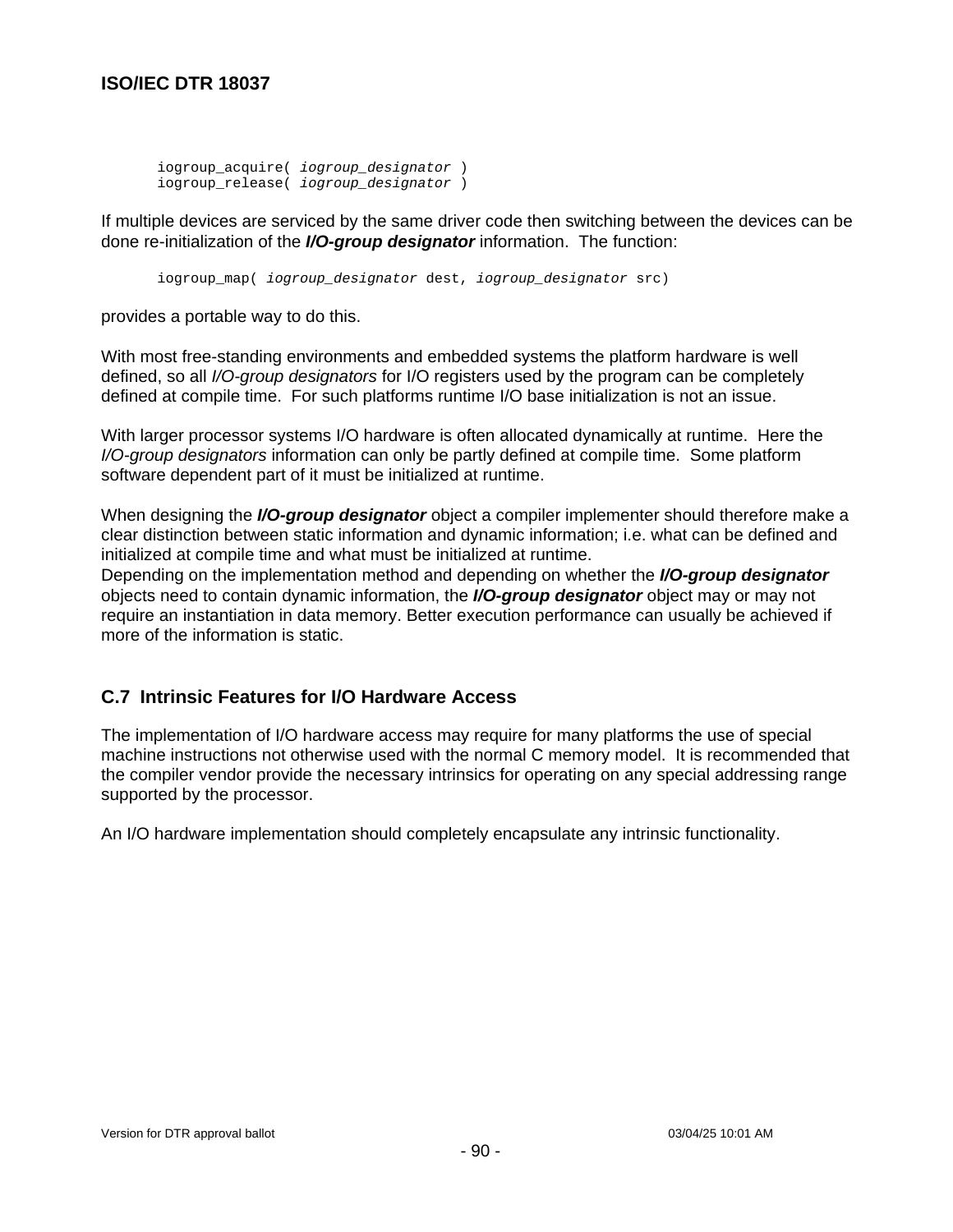## **Annex D - Migration path for <iohw.h> implementations**

#### **D.1 Migration path for <iohw.h> implementations**

It may take some time before compilers have full featured support for *I/O-register designators* and I/O-group designators based on intrinsic functionality. Until then efficient I/O hardware implementations with a limited feature set can be implemented using C macros. This enables new I/O driver functions based on the I/O hardware interface for basic I/O hardware addressing to be used with existing older compilers.

#### **D.2 <iohw.h> implementation based on C macros**

This chapter illustrates a generic and flexible implementation technique for creating efficient **<iohw.h>** header implementations based on C macros. This can be done in a relatively straightforward manner common for all processor architectures.

#### **D.2.1 The access specification method**

The generic syntax specification in annex D.2 defines a number of individual access specification parameters which are combined to form the I/O-register designator for a given I/O register. A similar approach is used with this implementation method except that an access type for a given I/O register must be defined by concatenation of the names for the access parameters. For example:

| МM | DIRECT  | 8  | DEVICE8                  | RO                                                                                                                                                |
|----|---------|----|--------------------------|---------------------------------------------------------------------------------------------------------------------------------------------------|
| IΟ |         |    |                          | WО                                                                                                                                                |
|    | INDEXED | 32 | DEVICE8H                 | RW                                                                                                                                                |
|    |         |    | DEVICE16                 | RMW                                                                                                                                               |
|    | BASED   |    | DEVICE16L                |                                                                                                                                                   |
|    |         |    | DEVICE16H                |                                                                                                                                                   |
|    | DRIVER  |    | DEVICE32                 |                                                                                                                                                   |
|    |         |    | INDEXED BUF<br>BASED BUF | #define portname_TYPE <bus>_<method>_<size>_<device bus="">_<limitations><br/>DIRECT BUF 16 DEVICE8L</limitations></device></size></method></bus> |

Any additional access parameters required by the given <bus>\_<method> access method must be defined separately in a similar manner:

#define portname\_<parameter\_name>

Example:

The full I/O-register designator for direct memory mapped access to a 16-bit write-only register in an 8-bit device consists of two definitions, the access type and the address location:

| #define PORTA TYPE | MM DIRECT 16 DEVICE8L WO /* PORTA access type */ |  |                     |  |
|--------------------|--------------------------------------------------|--|---------------------|--|
| #define PORTA ADDR | 0x12000                                          |  | /* PORTA address */ |  |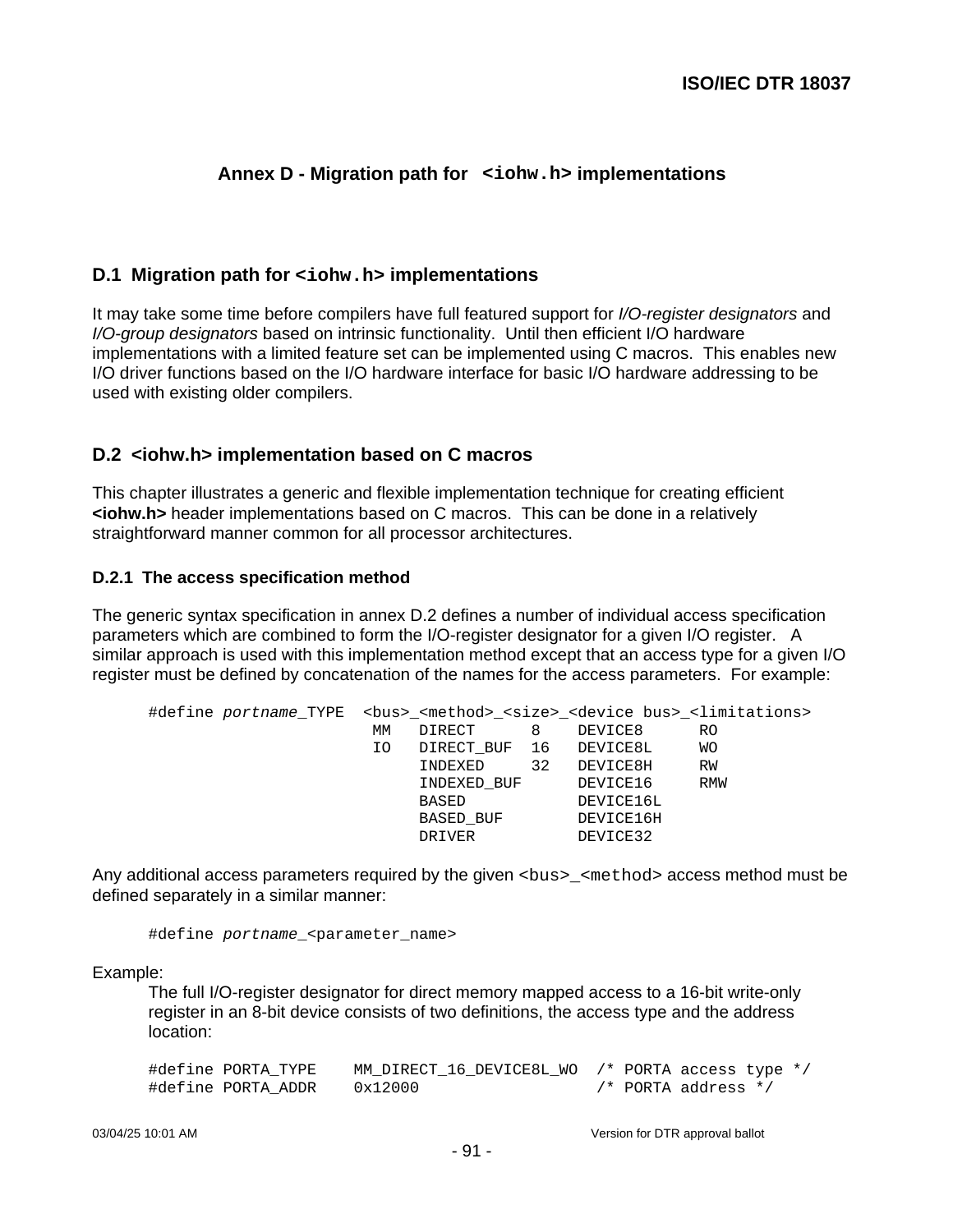## **D.2.2 An <iohw.h> implementation technique**

The **<iohw.h>** header can be implemented using a technique called macro specialization.

The macro specialization technique uses the following implementation procedure. The I/O access function macros *ioxx(..)* undergo a number of nested macro expansions until it ends in either a special macro for the given access operation, or in a diagnostic message. A diagnostic message can occur if either the specified access method is not supported by the implementation, or if an illegal I/O operation is detected in the source code.

The implementation procedure (without detection of access limitations) follow these steps:

- 1 Define macros which translate  $i$ oxx(portname) to portname\_TYPE and adds the operation type. This defines the access methods.
- 2 Translate the access methods to specialized macro names.
- 3 Define code generation all for the access types and operations in specialized macros.

If more informative error diagnostics and detection of access limitations is wanted an extra expansion level must be used:

- 1 Define macros which translate  $i$ oxx(portname) to portname TYPE and adds the operation type. This defines the access methods.
- 2a Translate the access methods to specialized access operation names.
- 2b Produce informative diagnostic for illegal access operations and translate legal operations to specialized macro names.
- 3 Define code generation for all the access types and operations in specialized macros.

### **D.2.3 Features**

The **<iohw.h>** implementation technique proposed has the following *advantages*:

- The specification of an I/O register only requires few source lines pr register.
- The specification syntax is similar across different processor architectures.
- The specification syntax is uniform across compiler implementations.
- Only the code generation macros in step 3 may require modifications in order to adapt an existing implementation to fit a new compiler for the same processor.
- If the access methods are the same and new the processor architecture is similar only the code generation macros in step 3 may require adjustments to the new processor architecture.
- New access methods can be added (or deleted) to suit a particular execution environment or market segment without interaction to the other access method implementations.
- Each access method can be optimized individually for maximum performance with respect to execution speed and memory foot print. For instance by use of compiler intrinsic features.

The **<iohw.h>** implementation technique proposed has the following *disadvantages*:

- Addition of read/write limitation detection tends to lead to code bloat.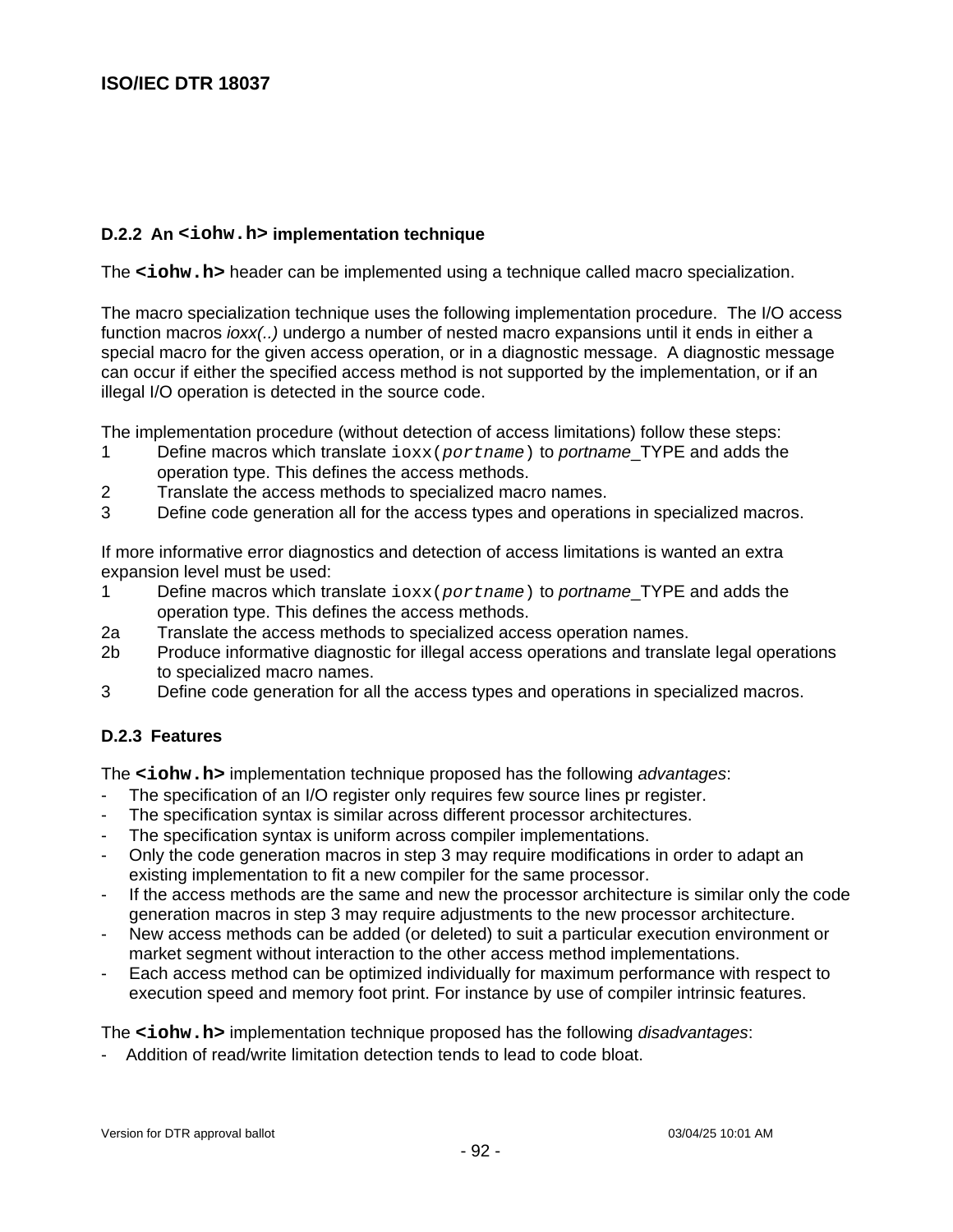#### **D.2.4 The <iohw.h> header**

The implementation header below implements the following typical access methods to illustrate the implementation principle:

- 8-bit register and 8-bit register buffer in a memory mapped device.
- 16-bit register and 16-bit register buffer in a memory mapped device
- 16-bit register and 16-bit register buffer in a 8-bit memory mapped device
- 8-bit register and 8-bit register buffer in a I/O mapped device
- 8-bit register and 8-bit register buffer in a device on an I/O mapped indexed bus.

The example assumes the processor hardware two addressing ranges, a 16-bit wide addressing range (memory mapped devices) and an 8-bit wide addressing range (I/O mapped devices).

//\*\*\*\*\*\*\*\*\*\*\*\*\*\*\*\*\*\*\*\*\*\*\*\*\* Start of IOHW \*\*\*\*\*\*\*\*\*\*\*\*\*\*\*\*\*\*\*\*\*\*\*\*\*\*\*\*\*\*\*\*\*\*\*\* #ifndef IOHW\_H #define IOHW\_H #include <stdint.h> /\* uintN\_t types \*/ // Define standard function macros for I/O hardware access. // Translates symbolic I/O register name to an access type #define iord(NAME) NAME##\_TYPE(RD,NAME,0) #define iowr(NAME,PVAL) NAME##\_TYPE(WR,NAME,(PVAL)) #define ioor(NAME,PVAL) NAME##\_TYPE(OR,NAME,(PVAL)) #define ioand(NAME,PVAL) NAME##\_TYPE(AND,NAME,(PVAL)) #define ioxor(NAME,PVAL) NAME##\_TYPE(XOR,NAME,(PVAL)) #define iordbuf(NAME,INDEX) NAME##\_TYPE(RD,NAME,(INDEX),0) #define iowrbuf(NAME,INDEX,VAL) NAME##\_TYPE(WR,NAME,(INDEX),(VAL)) #define ioorbuf(NAME,INDEX,VAL) NAME##\_TYPE(OR,NAME,(INDEX),(VAL)) #define ioandbuf(NAME,INDEX,VAL) NAME##\_TYPE(AND,NAME,(INDEX),(VAL)) #define ioxorbuf(NAME,INDEX,VAL) NAME##\_TYPE(XOR,NAME,(INDEX),(VAL)) // In this macro implementation the integer and long version // of the iohw functions are equal #define iordl(NAME)<br>#define iowrl(NAME,PVAL) NAME##\_TYPE(RD,NAME,0) #define iowrl(NAME,PVAL) NAME##\_TYPE(WR,NAME,(PVAL)) #define ioorl(NAME,PVAL) NAME##\_TYPE(OR,NAME,(PVAL)) #define ioandl(NAME,PVAL) NAME##\_TYPE(AND,NAME,(PVAL)) #define ioxorl(NAME,PVAL) NAME##\_TYPE(XOR,NAME,(PVAL)) #define iordbufl(NAME,INDEX) NAME##\_TYPE(RD,NAME,(INDEX),0) #define iowrbufl(NAME,INDEX,VAL) NAME##\_TYPE(WR,NAME,(INDEX),(VAL)) #define ioorbufl(NAME,INDEX,VAL) NAME##\_TYPE(OR,NAME,(INDEX),(VAL)) #define ioandbufl(NAME,INDEX,VAL) NAME##\_TYPE(AND,NAME,(INDEX),(VAL)) #define ioxorbufl(NAME,INDEX,VAL) NAME##\_TYPE(XOR,NAME,(INDEX),(VAL)) #define iogroup\_acquire( NAME ) NAME##\_INIT #define iogroup\_release( NAME ) NAME##\_EXIT #define iogroup\_map( DNAME,SNAME ) ((DNAME##\_ADR) = (SNAME##\_ADR)) //\*\*\* Translate access type for register to specialized macros for the operations \*\*\*\* // Also resolve most address, index and interleave calculations here, this // enable single register access and buffer access can share code generation macros. // Unsupported access methods, that is methods not defined here, will results in a

// compile time error (undefined symbol)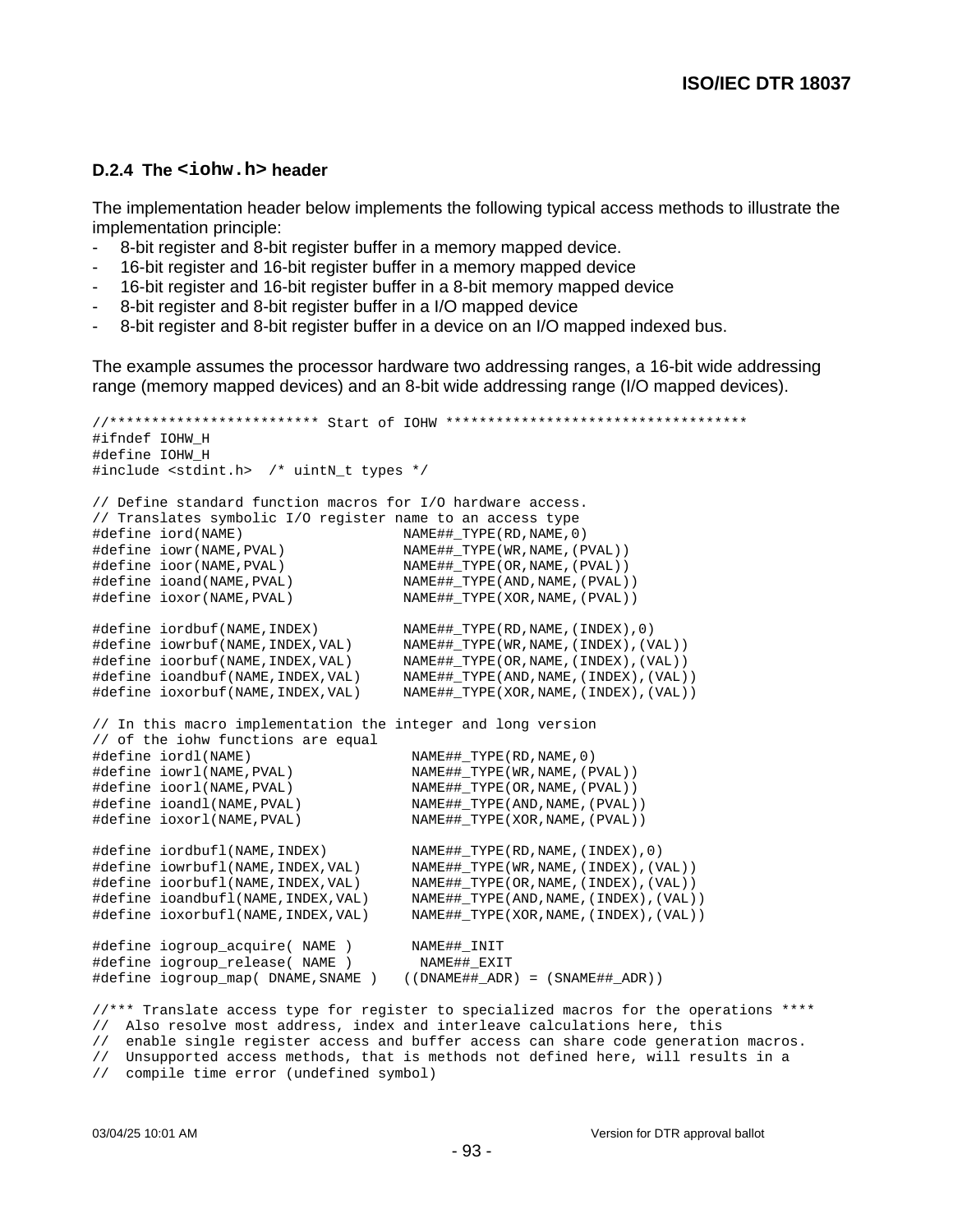// Memory mapped I/O buffer and register access 8-bit #define MM\_DIR\_BUF\_8\_DEV8( OPR,NAME, INDEX, VAL ) \ MM\_DIR\_8\_DEV8\_##OPR( NAME##\_ADR+(INDEX)\*MM\_INTL,(VAL) ) #define MM\_DIR\_8\_DEV8( OPR,NAME,VAL ) MM\_DIR\_8\_DEV8\_##OPR( NAME##\_ADR,(VAL) ) // Memory mapped I/O buffer and register access 16-bit #define MM\_DIR\_BUF\_16\_DEV16(OPR,NAME,INDEX,VAL) \ MM\_DIR\_16\_DEV16\_##OPR( NAME##\_ADR+(INDEX)\*MM\_INTL,(VAL) ) #define MM\_DIR\_16\_DEV16( OPR,NAME,VAL ) MM\_DIR\_16\_DEV16\_##OPR( NAME##\_ADR,(VAL) ) // Memory mapped I/O buffer and register access 16-bit register in 8-bit device #define MM\_DIR\_BUF\_16\_DEV8L( OPR,NAME, INDEX, VAL ) \ MM\_DIR\_16\_DEV8L\_##OPR( NAME##\_ADR+(INDEX)\*MM\_INTL\*2,(VAL),MM\_INTL ) #define MM\_DIR\_16\_DEV8L(OPR,NAME,VAL) MM\_DIR\_16\_DEV8L\_##OPR( NAME##\_ADR,(VAL),MM\_INTL ) // I/O indexed bus mapped 8-bit buffer and buffer #define IO\_DIR\_BUF\_8\_DEV8(OPR,NAME,INDEX,VAL) \ IO\_DIR\_8\_DEV8\_##OPR( NAME##\_ADR+(INDEX)\*IO\_INTL,(VAL)) #define IO\_DIR\_8\_DEV8(OPR,NAME,VAL) IO\_DIR\_8\_DEV8\_##OPR( NAME##\_ADR,(VAL)) // I/O indexed bus mapped 8-bit register and buffer #define IO\_IDX\_8\_DEV8(OPR,NAME,VAL) \ IO\_IDX\_8\_DEV8\_##OPR(NAME##\_ADR,(VAL),NAME##\_SUBADR,IO\_INTL) #define IO\_IDX\_BUF\_8\_DEV8(OPR,NAME,INDEX,VAL) \ IO\_IDX\_8\_DEV8\_##OPR(NAME##\_ADR+(INDEX)\*IO\_INTL,(VAL),NAME##\_SUBADR,IO\_INTL) /\* Add access types for other access methods to be supported here \*/ //\*\*\*\*\*\* Some access support macros and intrinsic features \*\*\*\*\*\*\*\*\*\*\*\*\*\*\*\*\*\*\*\*\* #define MM\_ACCESS( TYPE, lADR ) (\*((TYPE volatile \*)(lADR))) #define IO\_INP(a) \_inp((unsigned short)(a)) #define IO\_OUTP(a,b) \_outp((unsigned short)(a),(unsigned char)(b)) #define MM\_INTL 2 /\* Interleave factor for 16-bit memory mapped bus (fixed) \*/ #define IO\_INTL 1 /\* Interleave factor for 8-bit I/O bus (fixed here) \*/ typedef union  $\{$  // This compiler uses byte alignment so we can use uint16\_t w; // a union for fast 8/16-bit conversion struct { uint8\_t b0; // LSB byte uint8\_t b1; // MSB byte }b; } iohw\_union16; //\*\*\*\*\*\*\*\*\*\*\*\*\*\*\*\*\*\*\* Start of Code generation macros \*\*\*\*\*\*\*\*\*\*\*\*\*\*\*\*\*\*\*\*\*\*\*\* /\* MM\_DIR\_8\_DEV8 \*/ #define MM\_DIR\_8\_DEV8\_RD(ADR,VAL) (MM\_ACCESS(uint8\_t,ADR)) #define MM\_DIR\_8\_DEV8\_WR(ADR,VAL) (MM\_ACCESS(uint8\_t,ADR) = (uint8\_t)VAL) #define MM\_DIR\_8\_DEV8\_OR(ADR,VAL) (MM\_ACCESS(uint8\_t,ADR) |= (uint8\_t)VAL) #define MM\_DIR\_8\_DEV8\_AND(ADR,VAL) (MM\_ACCESS(uint8\_t,ADR) &= (uint8\_t)VAL) #define MM\_DIR\_8\_DEV8\_XOR(ADR,VAL) (MM\_ACCESS(uint8\_t,ADR) ^= (uint8\_t)VAL) /\* MM\_DIR\_16\_DEV16 \*/ #define MM\_DIR\_16\_DEV16\_RD(ADR,VAL) (MM\_ACCESS(uint16\_t,ADR)) #define MM\_DIR\_16\_DEV16\_WR(ADR,VAL) (MM\_ACCESS(uint16\_t,ADR) = (uint16\_t)VAL) #define MM\_DIR\_16\_DEV16\_OR(ADR,VAL) (MM\_ACCESS(uint16\_t,ADR) |= (uint16\_t)VAL) #define MM\_DIR\_16\_DEV16\_AND(ADR,VAL) (MM\_ACCESS(uint16\_t,ADR) &= (uint16\_t)VAL) #define MM\_DIR\_16\_DEV16\_XOR(ADR,VAL) (MM\_ACCESS(uint16\_t,ADR) ^= (uint16\_t)VAL)

Version for DTR approval ballot 03/04/25 10:01 AM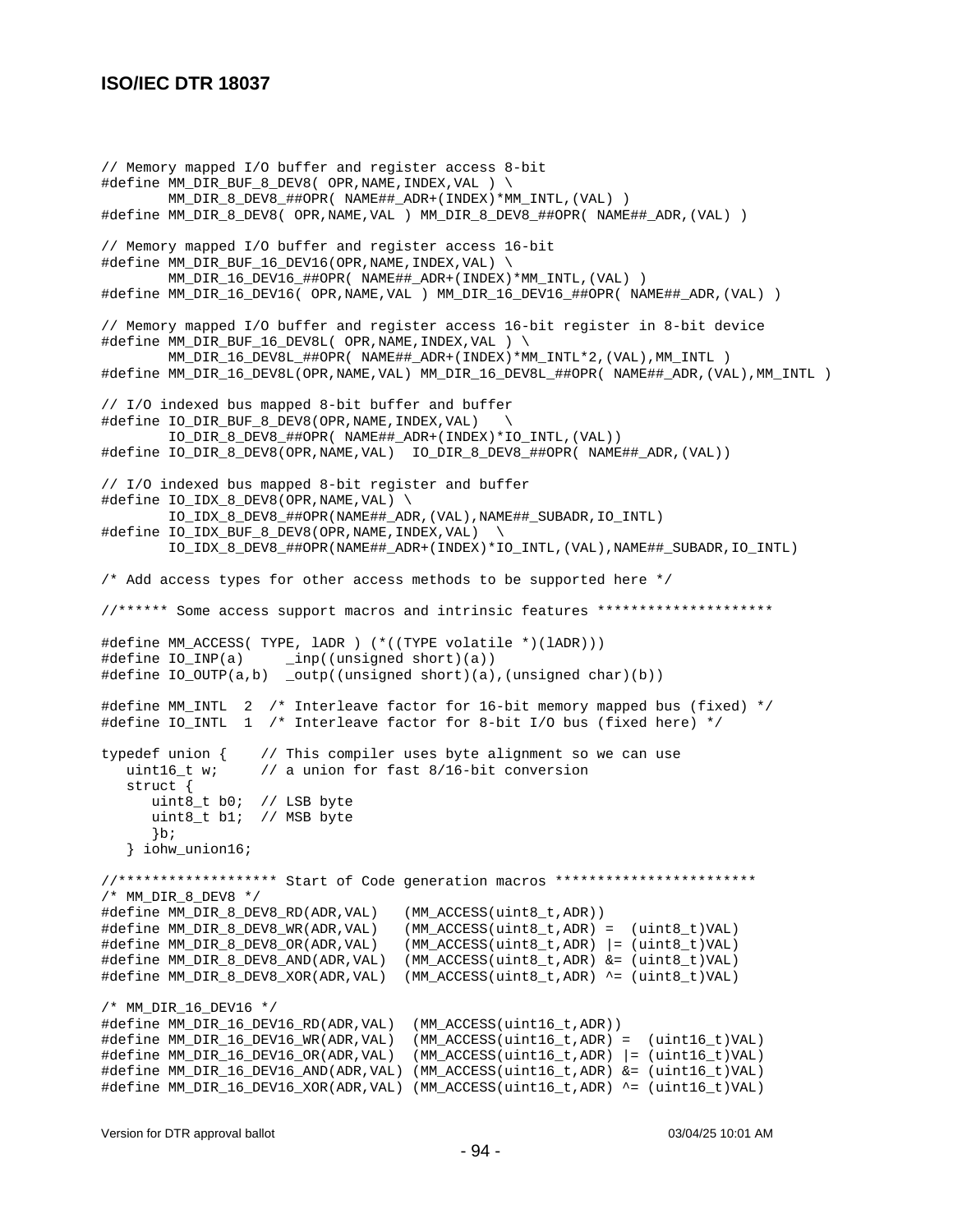```
/* MM_DIR_16_DEV8L */
#define MM_DIR_16_DEV8L_RD(ADR,VAL,INTL) (MM_ACCESS(uint8_t,ADR) * 256 + \setminus MM_ACCESS(uint8_t,ADR + INTL))
#define MM_DIR_16_DEV8L_WR(ADR, VAL, INTL) { \
  iohw_union16 temp; \
 temp.w = (uint16_t)VAL; /* Rule C.4 */ \
 MM_ACCESS(uint8_t,ADR) = temp.b.b1;
 MM ACCESS(uint8 t,ADR+INTL) = temp.b.b0; \setminus }
#define MM_DIR_16_DEV8L_OR(ADR,VAL,INTL) MM_DIR_16_8L_OPR(ADR,VAL,INTL,|)
#define MM_DIR_16_DEV8L_AND(ADR,VAL,INTL) MM_DIR_16_8L_OPR(ADR,VAL,INTL,&)
#define MM_DIR_16_DEV8L_XOR(ADR,VAL,INTL) MM_DIR_16_8L_OPR(ADR,VAL,INTL,^)
#define MM_DIR_16_8L_OPR(ADR,VAL,INTL,OPR) { /* Common for | \& ^ */ \setminus iohw_union16 temp; \
 temp.w = (uint16_t)VAL; /* Rule C.4 */ \
  temp.b.b1 OPR##= MM_ACCESS(uint8_t,ADR); /* Rule C.5 */ \
 temp.b.b0 OPR##= MM_ACCESS(uint8_t,ADR+INTL); \
 MM\_ACCESS(uint8_t,ADR) = temp.b.b1; \
 MM\_ACCESS(uint8_t,ADR+INTL) = temp.b.b0; \
  }
/* IO_DIR_8_DEV8 */
#define IO_DIR_8_DEV8_RD(ADR,VAL) (IO_INP(ADR))
#define IO_DIR_8_DEV8_WR(ADR,VAL) (IO_OUTP(ADR,VAL))
#define IO_DIR_8_DEV8_OR(ADR,VAL) (IO_OUTP(ADR,VAL | IO_INP(ADR)))
#define IO_DIR_8_DEV8_AND(ADR,VAL) (IO_OUTP(ADR,VAL & IO_INP(ADR)))
#define IO_DIR_8_DEV8_XOR(ADR,VAL) (IO_OUTP(ADR,VAL ^ IO_INP(ADR)))
/* IO_INDEXED_8_DEV8 */
#define IO_IDX_8_DEV8_RD(ADR,VAL,SUBADR,INTL) (IO_OUTP(ADR,SUBADR),IO_INP(ADR+INTL))
#define IO_IDX_8_DEV8_WR(ADR,VAL,SUBADR,INTL) (IO_OUTP(ADR,SUBADR),IO_OUTP(ADR+INTL,VAL))
#define IO_IXD_8_DEV8_OR(ADR,VAL,SUBADR,INTL) IO_IDX_8_OPR(ADR,VAL,SUBADR,INTL,|)
#define IO_IXD_8_DEV8_AND(ADR,VAL,SUBADR,INTL) IO_IDX_8_OPR(ADR,VAL,SUBADR,INTL,&)
#define IO_IXD_8_DEV8_XOR(ADR,VAL,SUBADR,INTL) IO_IDX_8_OPR(ADR,VAL,SUBADR,INTL,^)
#define IO_IXD_8_OPR(ADR,VAL,SUBADR,INTL,OPR) { /* common for | & ^*/\
 unsigned char tmp = VAL; /* Rule C.4 */\
 IO_OUTP(ADR, SUBADR); \ \ \ \ \tmp OPR##= IO_ INP(ADR+INTL); \
 IO_OUTP(ADR, SUBADR); \ \ \ \ \ \IO_OUTP(ADR+INTL,tmp); \ \ \ \ \ \ }
/* Add code generation macros for other supported access methods here */
# endif
//*********************** End of IOHW ***************************
```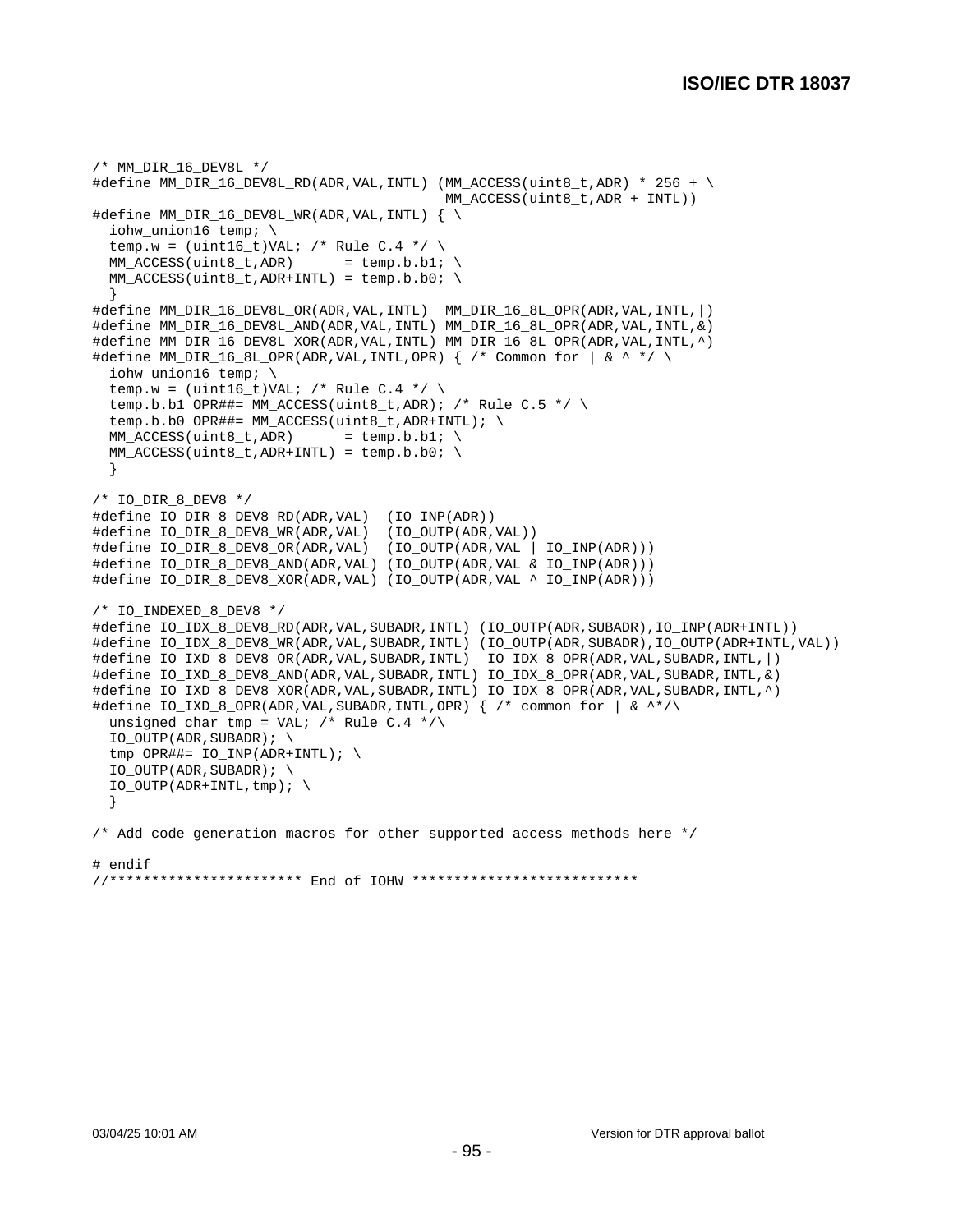#### **D.2.5 The users I/O-register designator definitions**

For each I/O-register designator (each symbolic name) a complete definition of the access method must be created. With this I/O hardware implementation the user must define the access\_type and any address information.

These platform dependent I/O register definitions are normally placed in a separate header file. Here called **"iohw\_my\_hardware"**.

```
//****** Start of user I/O register definitions (IOHW_MY_HARDWARE) ******
#ifndef IOHW_MY_HARDWARE
#define IOHW_MY_HARDWARE
#define MYPORTS_INIT {/* No initialization needed in this system */}
#define MYPORTS_RELEASE {/* No release needed in this system */}
#define MYPORT1_TYPE MM_DIR_8_DEV8 // 8-bit register in 8-bit device,<br>#define MYPORT1_ADR 0xc0000 // memory mapped, use direct acces
#define MYPORT1_ADR 0xc0000 // memory mapped, use direct access
#define MYPORT2_TYPE MM_DIR_16_DEV16 // 16-bit register in 16-bit device,
#define MYPORT2_ADR 0xc8000 // memory mapped, use direct access
#define MYPORT3_TYPE MM_DIR_16_DEV8L // 16-bit register in 8-bit device,
#define MYPORT3_ADR 0xc8040 // memory mapped, use direct access
#define MYPORT4_TYPE IO_DIR_8_DEV8 // 8-bit register in 8-bit device,
#define MYPORT4_ADR 0x2345 // I/O bus mapped, use direct access
#define MYPORT5_TYPE   IO_IDX_8_DEV8   // 8-bit register in 8-bit device,<br>#define MYPORT5_ADR   0x2345   // I/O indexed bus mapped, use ind
                                           // I/O indexed bus mapped, use indexed access
#define MYPORT5_SUBADR 0x56
#define MYPORT6_TYPE MM_DIR_BUF_8_DEV8 // 8-bit register buffer in 8-bit device,
#define MYPORT6_ADR 0xb0000 // memory mapped, use direct access
#define MYPORT7_TYPE MM_DIR_BUF_16_DEV16 // 16-bit register buffer in 16-bit device,
#define MYPORT7_ADR 0xb8000 // memory mapped, use direct access
#define MYPORT8_TYPE MM_DIR_BUF_16_DEV8L // 16-bit register buffer in 8-bit device,<br>#define MYPORT8 ADR 0xb4000 // memory mapped, use direct access
                       0xb4000 // memory mapped, use direct access
#define MYPORT9_TYPE IO_DIR_BUF_8_DEV8 // 8-bit register buffer in 8-bit device,
#define MYPORT9_ADR 0x2345 // I/O bus mapped, use direct access
#define MYPORT10_TYPE IO_IDX_BUF_8_DEV8 // 8-bit register buffer in 8-bit device,
#define MYPORT10_ADR 0x2345 // I/O indexed bus mapped, use indexed access
#define MYPORT10_SUBADR 0x56
```
#endif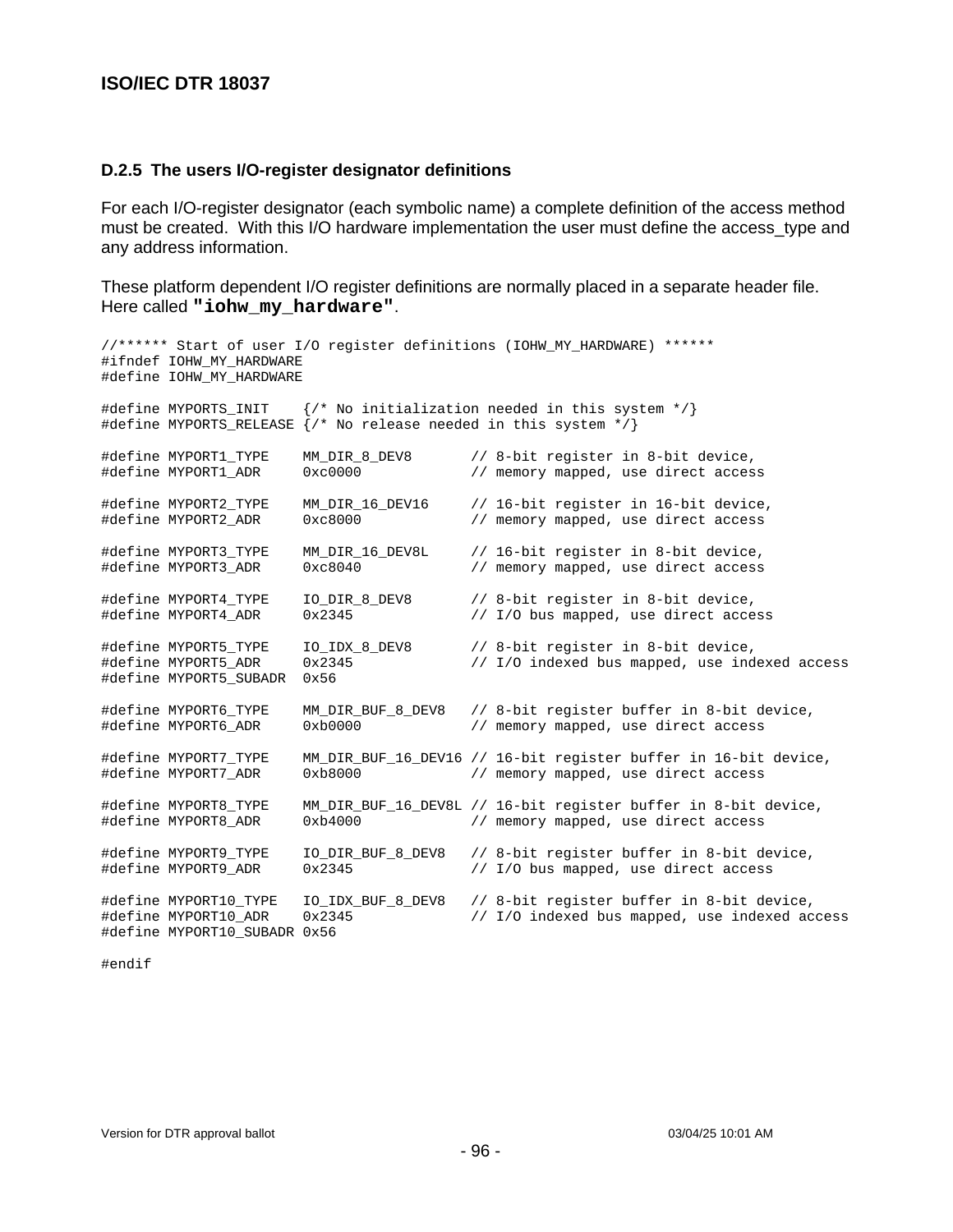#### **D.2.6 The driver function**

The driver function should include  $\le$ **iohw.h>** and the user I/O register definitions for the target system **"iohw\_my\_hardware"**. The example below tests some operations on the previous I/O register definitions.

```
#include <iohw.h> // includes stdint.h
#include "iohw_my_hardware" // My register definitions
uint8_t cdat;
uint16_t idat;
void my_test_driver (void)
\{ iogroup_acquire(MYPORTS);
   cdat = iord(MYPORT1); // 8-bit memory mapped register
   iowr(MYPORT1,0x12);
 iowr(MYPORT2,idat); // 16-bit memory mapped register
 ioor(MYPORT3, 0x2334); // 16-bit memory mapped register in 8-bit chip
   ioand(MYPORT4,0x34); // 8-bit I/O mapped register
   ioxor(MYPORT5,0xf0); // 8-bit I/O mapped register on indexed bus
   cdat = iordbuf(MYPORT6,20); // 8 bit memory mapped register
   iowrbuf(MYPORT7,43,0x3458); // 16-bit memory mapped register<br>ioorbuf(MYPORT8,43,idat); // 16-bit memory mapped register
                               // 16-bit memory mapped register in 8 bit chip
    ioandbuf(MYPORT9,43,0x02); // 8 bit I/O mapped register
    ioxorbuf(MYPORT10,43,0x12); // 8 bit I/O mapped register on indexed bus
    iogroup_release(MYPORTS);
    }
```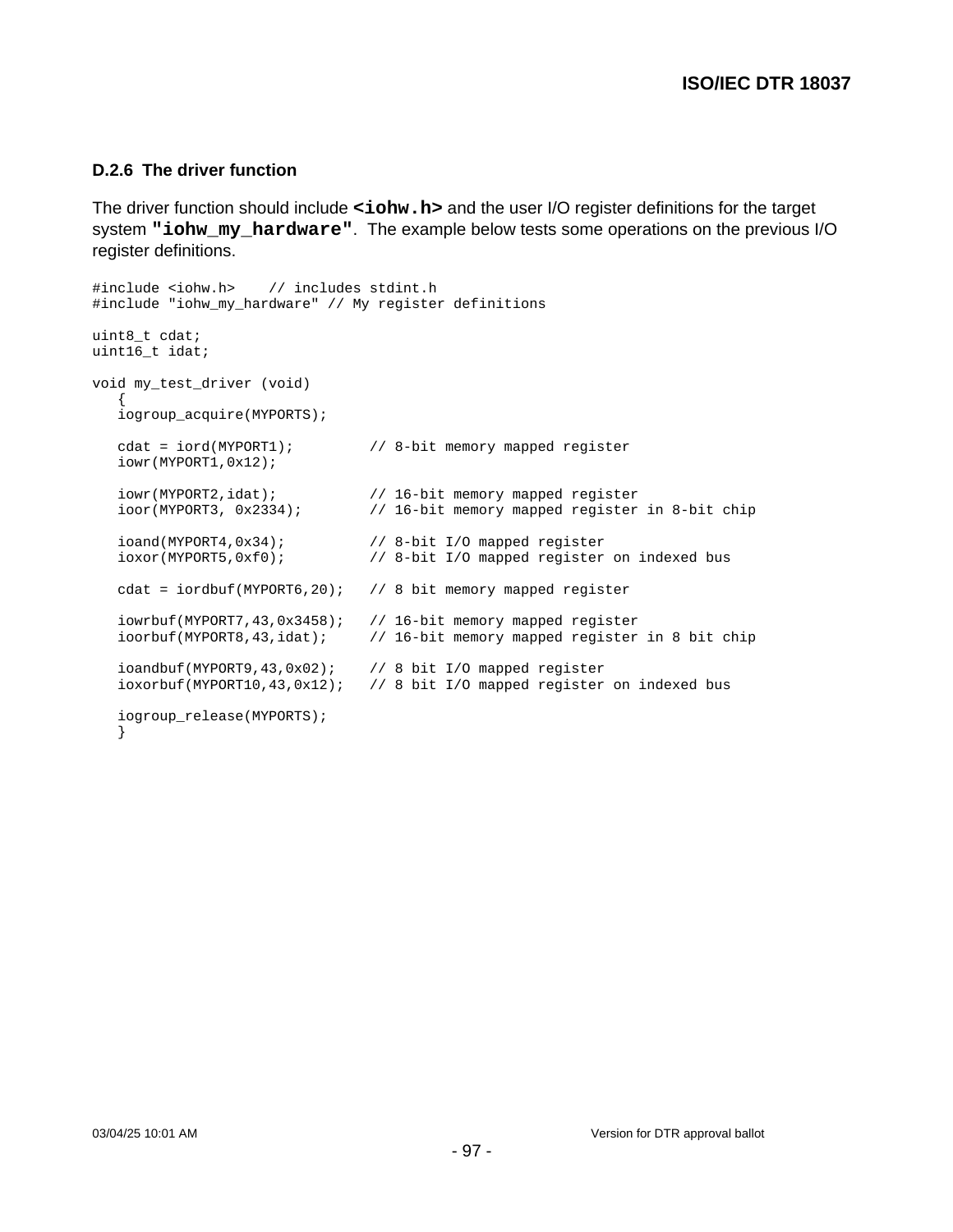## **Annex E - Functionality not included in this Technical Report**

### **E.1 Circular buffers**

The concept of circular buffers is widely used within the signal processing community. An example of the use of the concept of circular buffers is in a FIR filter, where it is used to reduce the number of memory accesses. The functionality of a FIR filter can described in this way with current C:

```
int x[N+1]; // data values
int h[N+1]; // coefficient values
long int accu = 0;
x[0] = new_value;
accu = x[N] * h[N];for(i=N-1; i>0; i--)
{
    accu += (long int) x[i] * h[i];
  x[i]= x[i-1];
}
```
The data value copy in the last statement in the for loop would be unnecessary, if the concept of a circular buffer was employed here, reducing the number of memory accesses. Many digital signal processors have direct support in their addressing hardware to provide zero-overhead circular addressing. Zero-overhead means here that calculating the address for an access to a circular buffer can be done in the same time as performing a regular address calculation, including the wrap-around check and, if necessary, the execution of the wrap-around. However there are often many restrictions on how hardware supported circular addressing can be used. E.g., only address increments by one are allowed in some implementations, and there may be requirements to the size and/or alignment of the buffer.

Since the functional specifications of the support for circular addressing in various processors is so diverse, it is difficult to define an abstract model that can be used in a natural manner in the C language, and that also can be translated efficiently for the various hardware paradigms. Therefore, in this Technical Report no proposals are made for language extensions to support circular buffers. Should, in the future, a single approach towards circular addressing become dominant in the market, then an appropriate C language construct could be defined.

Some current approaches to circular addressing are given below.

- Add a new keyword (for instance, **circ**) to the C language, that allows a programmer to indicate that an array or pointer with this qualifier is to be accessed with circular addressing.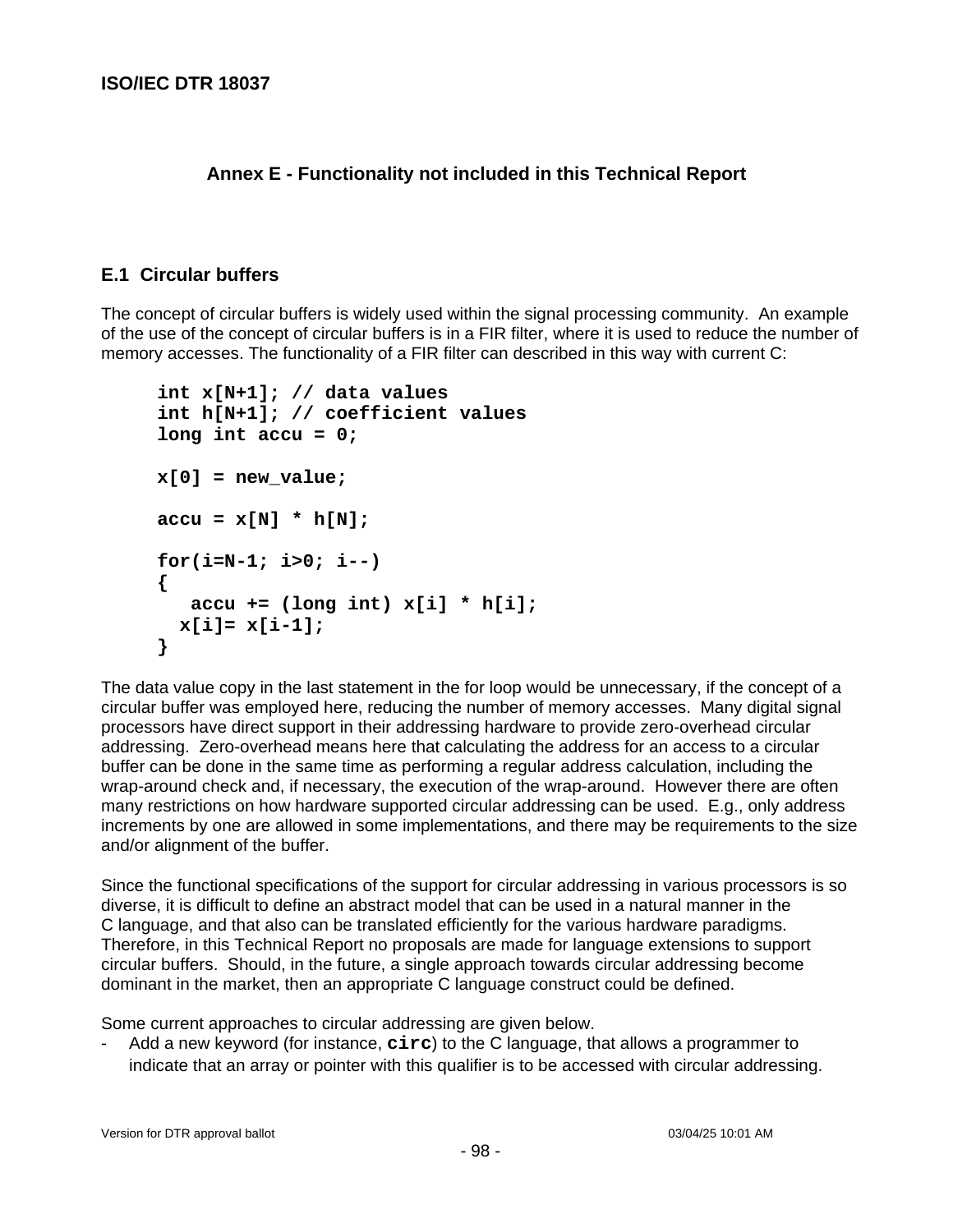Another solution is to define a new library function or macro, CIRC(), which could be used in the following manner:

**int \*p;**

## $p = CIRC(p+1, / * array info * /);$ **// this does an increment by one of p**

Array info in this example covers the starting address and end address of the address range where circular addressing is desired. A compiler for an architecture that has direct hardware support for circular addressing is then free to optimize this function call away, and exploit the capabilities of the hardware.

In the current C language there is provision to specify circular buffers, however only when using array index notation:

```
accum += (long int) x[i % N]*h[i];
```
It is possible for a clever optimizer to recognize that this in fact is a circular buffer and exploit the hardware support for this. This has the advantage that the use of circular buffers is already possible within the current C language, but it requires the programmer to use array indices rather than pointers. Furthermore it is not possible to specify any alignment constraint on the allocated buffer, which might be necessary for the underlying hardware implementation.

No preferred solution is specified here.

## **E.2 Complex data types**

In this Technical Report no complex fixed-point data types are been defined. However in the C language, complex data types are already existing for floating-point numbers. As **fract** and **accum** types can be viewed upon as an alternative to floating-point numbers in some applications it is worthwhile considering extending the definition of complex types in C to include fract and accum bases. It will be beneficial for the user community to standardize such data types as they have a clear usage in an area like communications signal processing.

## **E.3 Consideration of BCD data types for Embedded Systems**

It was briefly considered to include some form of Binary Coded Decimal (BCD) as part of the Embedded Systems C Technical Report. BCD types have been frequently proposed for embedded systems and financial applications. As the area of application for BCD types is too diverse, and since in this version of this Technical Report only binary types are considered, it was decided not to include BCD types.

### **E.4 Modwrap overflow**

Next to the saturated overflow behavior, sometimes another overflow behavior is desired: modular wrap-around. This exploits an important property of 2's complement representation of fixed-point data types, and is used in e.g. sums-of-products calculation, where the sum of a number of the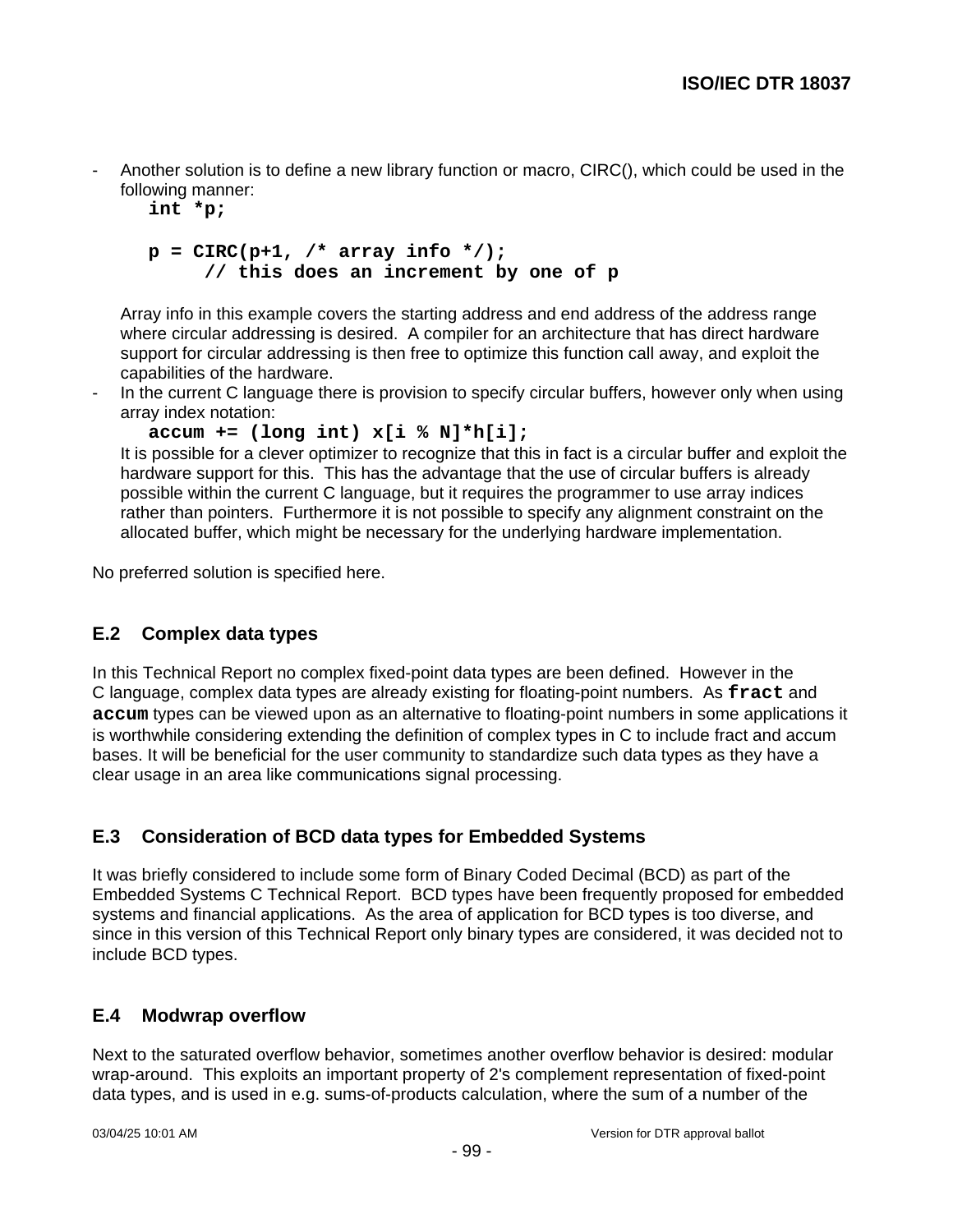individual products may overflow, but the full sum does not overflow. In this case modular wraparound on overflow may be used.

Modular wrap-around overflow handling can be defined as follows:

For unsigned fixed-point types, the source value is replaced by a value within the range of the fixed-point type that is congruent (in the mathematical sense) to the source value modulo  $2^{\text{N}}$ , where N is the number of integral bits in the fixed-point type. (For example, for unsigned **fract** types, N equals 0, and the source value is replaced by a value between 0 and 1 that is congruent to the source value modulo 1.) For signed fixed-point types, the source value is replaced by a value within the fixed-point range that is congruent to the source value modulo  $2^{(N+1)}$ , where N again is the number of integral bits in the fixed-point type. (In either case, the effect is to discard all bits above the most significant bit of the fixed-point format.)

At some point, inclusion in this TR of an additional type qualifier (**\_Modwrap**) to specify modular wrap-around on overflow for the fixed-point types was considered. However, seeing its marginal use and the added complexity of an extra type qualifier it was decided not to include this functionality in the current text.

Implementations are however free to provide mechanisms to support the modwrap functionality.